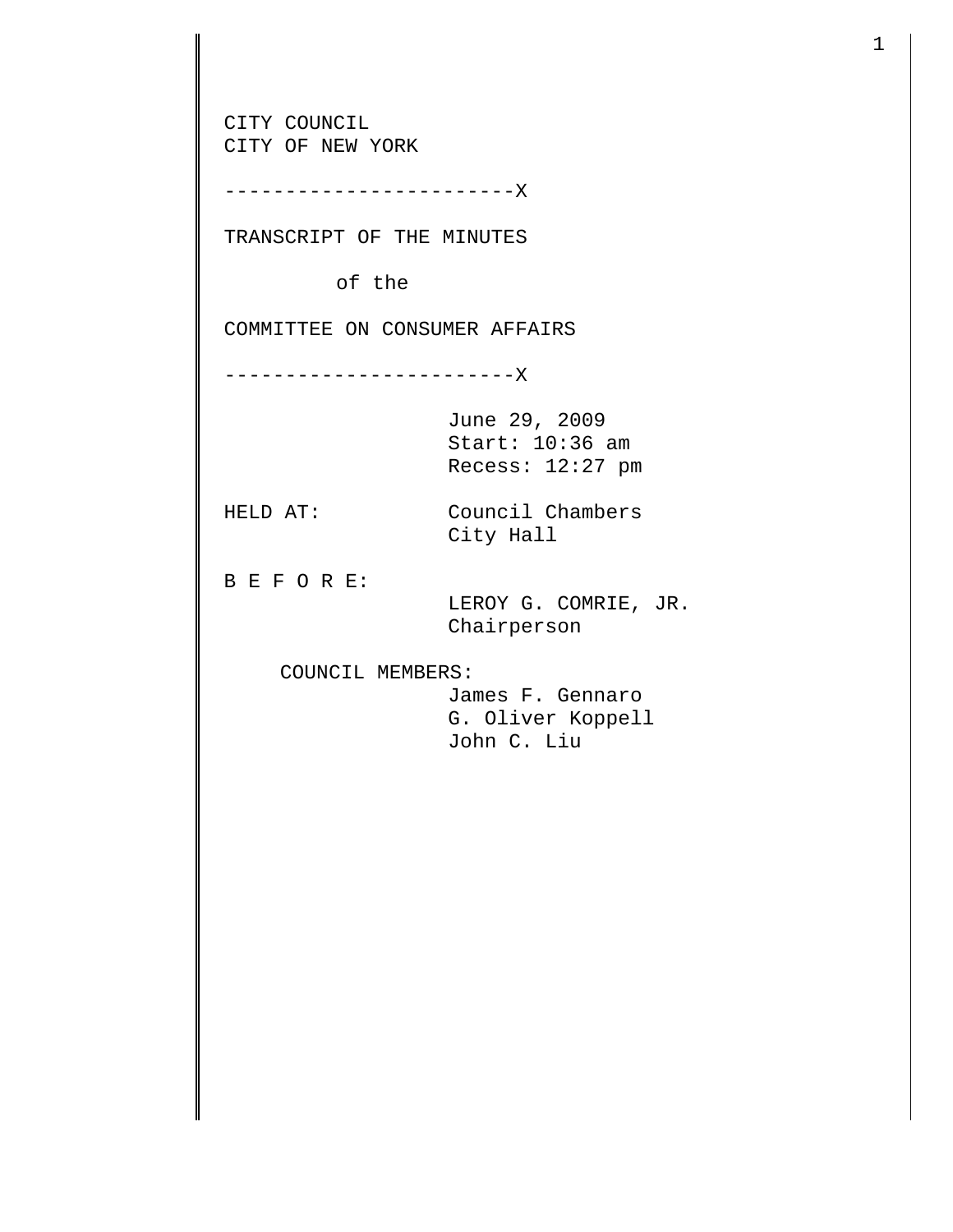## A P P E A R A N C E S

Jonathan Mintz Commissioner Department of Consumer Affairs

Marla Tepper General Counsel Department of Consumer Affairs

Jed Herrmann Deputy Commissioner Department of Consumer Affairs

Chad Marlow President Public Housing Advocacy Group

Robert Tipton Owner Mr. Rickshaw, LLC.

Brendan O'Toole Vice President United Pedicab Alliance

David Pollack Executive Director Committee for Taxi Safety

Peter Mazer General Counsel Metropolitan Taxicab Board of Trade

Joseph Giannetto Director for Business Development Metropolitan Taxicab Board of Trade

Caroline Samponaro Director of Bicycle Advocacy Transportation Alternatives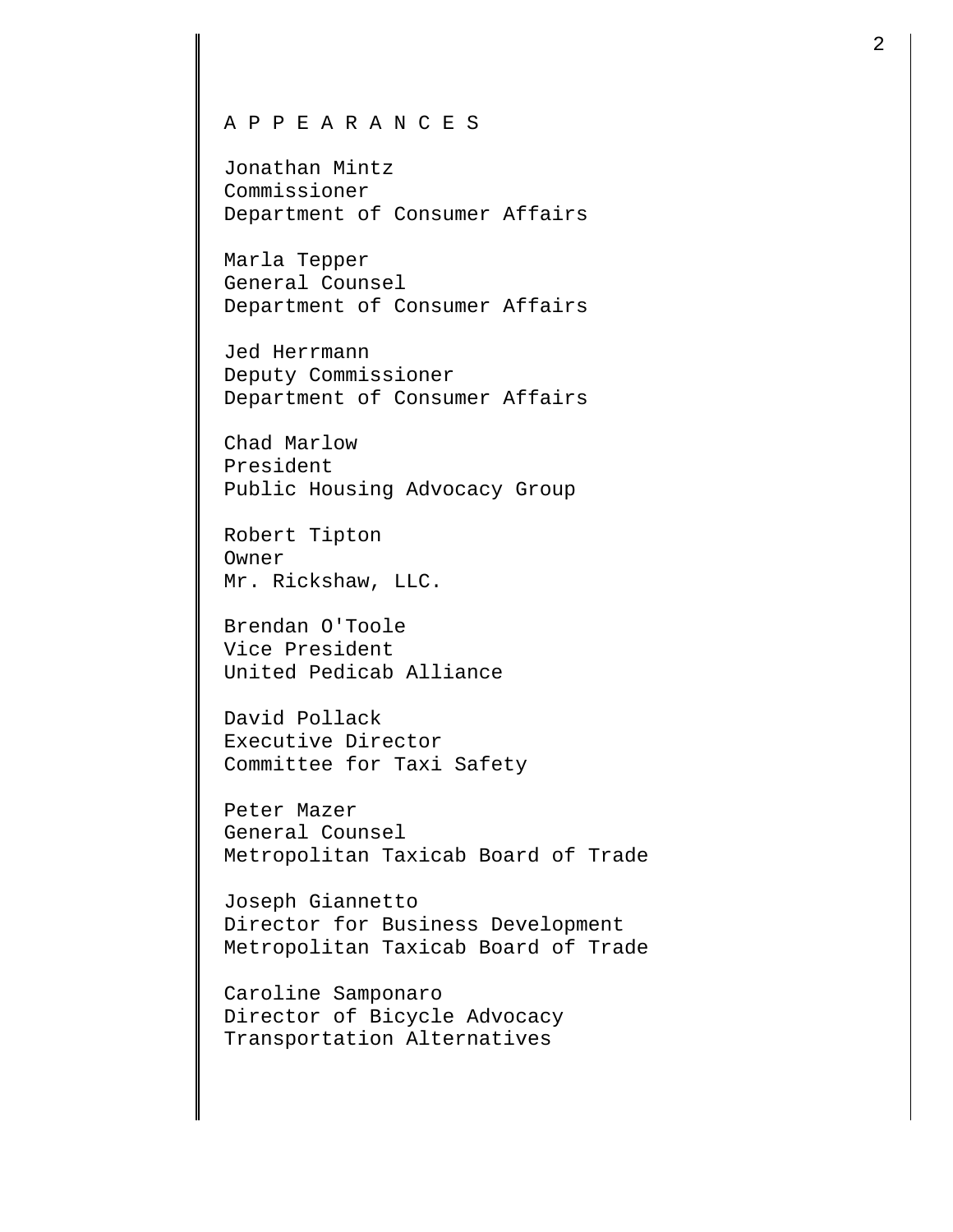## A P P E A R A N C E S (CONTINUED)

Thomas Ferrugia Director of Government Relations Broadway League

George Bliss Pedicabs of New York

David Sirk Pedicab Driver

Ibrahim Donmez Pedicab Driver

Joe Greunberg Pedicab Owner

Doug Korman Pedicab driver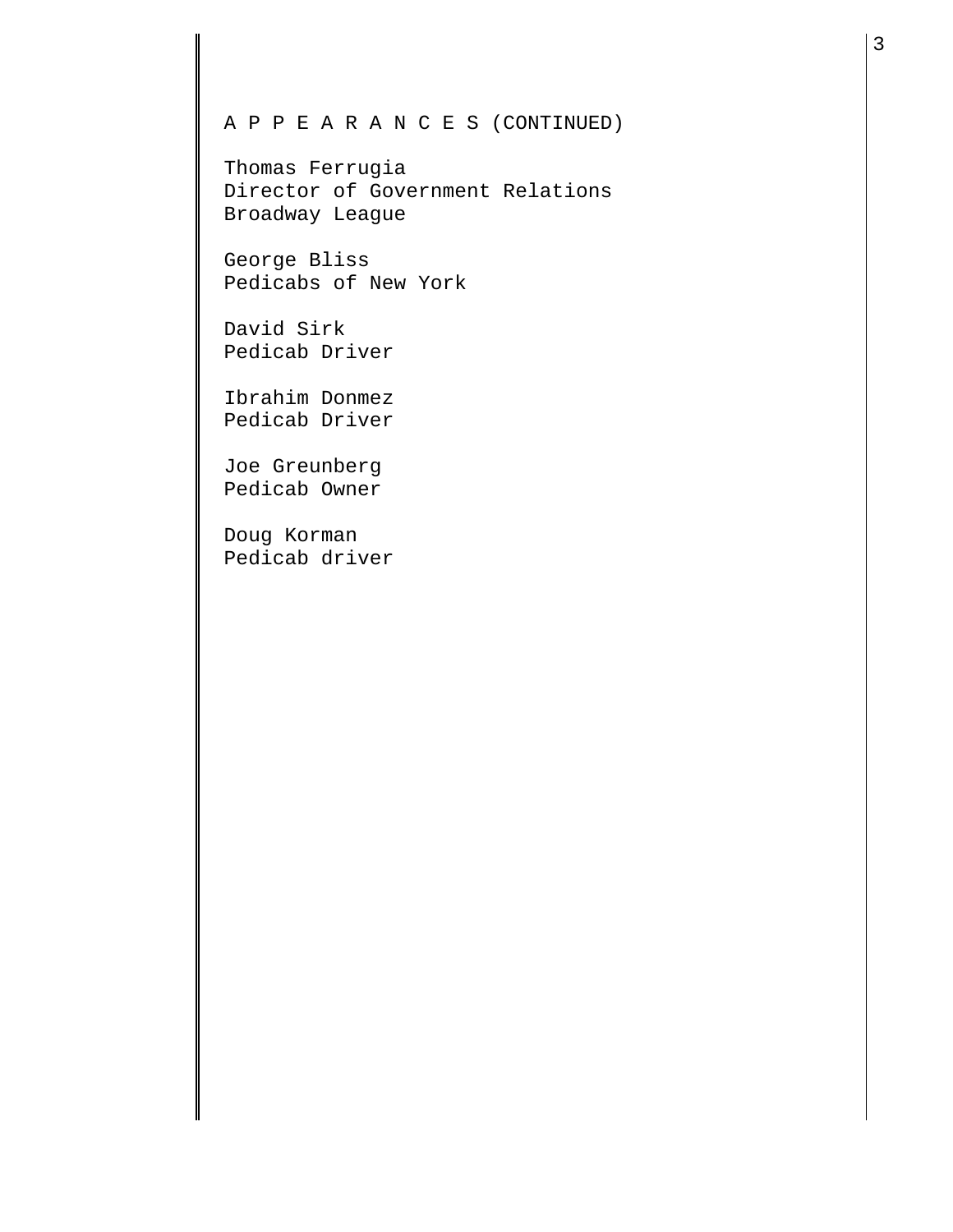| 1       | $\overline{4}$<br>COMMITTEE ON CONSUMER AFFAIRS     |
|---------|-----------------------------------------------------|
| 2       | CHAIRPERSON COMRIE: Good morning.                   |
| 3       | I'm Leroy Comrie. I'm chair of the Consumer         |
| 4       | Affairs Committee. Today, we'll be holding our      |
| 5       | first hearing on a Preconsidered Introductory Bill  |
| 6       | which would amend the Administrative Code of the    |
| 7       | City of New York in relation to pedicab licensing.  |
| $\,8\,$ | I'd like to begin by thanking the Administration    |
| 9       | for attending and testifying at today's hearing,    |
| 10      | as well as all of those interested parties who      |
| 11      | will be coming before us today. I look forward to   |
| 12      | hearing your testimony. As the pedicab industry     |
| 13      | has developed during the last decade from a novel   |
| 14      | trend into a full industry, New York City has seen  |
| 15      | a marked increase in the number of these vehicles   |
| 16      | operating on the streets. Recognizing its rapid     |
| 17      | growth and the need for regulation, the Council in  |
| 18      | February 2007 passed Intro 331-A, a Local Law       |
| 19      | regulating and licensing pedicabs. Intro 331-A      |
| $20 \,$ | imposed certain safety standards on pedicabs,       |
| 21      | mandated that all pedicab owners and operators      |
| 22      | obtain licenses and instituted a cap on the number  |
| 23      | of pedicabs in addition to other regulations.<br>In |
| 24      | March 2007, however, Mayor Bloomberg vetoed the     |
| 25      | bill, citing his belief that the number of          |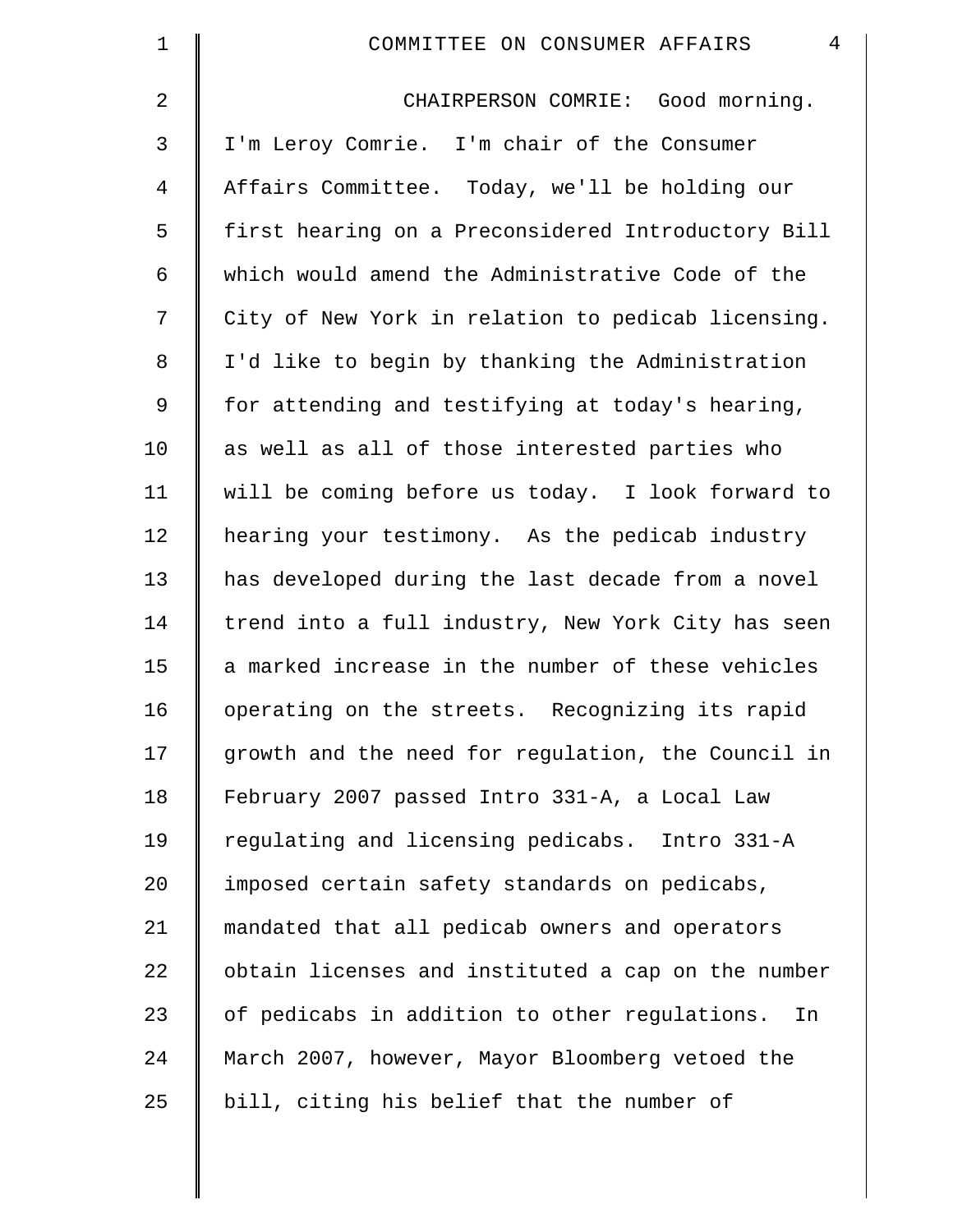| 1              | 5<br>COMMITTEE ON CONSUMER AFFAIRS                 |
|----------------|----------------------------------------------------|
| $\overline{a}$ | pedicabs on the street should be determined by     |
| 3              | market forces. Despite his opposition, the         |
| 4              | Council overrode his veto and the bill became      |
| 5              | Local Law 19 of 2007 that April. After Local Law   |
| 6              | 19 was enacted, the Department of Consumer Affairs |
| 7              | promulgated rules to effectuate the distribution   |
| 8              | of pedicab business licenses and registration      |
| $\mathsf 9$    | plates. DCA was then sued by the New York City     |
| 10             | Pedicab Owners Association who claimed that the    |
| 11             | promulgated rules were inconsistent with the       |
| 12             | language and intent of Local Law 19. The New York  |
| 13             | State Supreme Court immediately stayed the         |
| 14             | implementation of the law. In January 2008, it     |
| 15             | ruled that the regulations were invalid and        |
| 16             | ordered DCA to revise the regulations to conform   |
| 17             | to the intent of the local law. This ruling was    |
| 18             | upheld by the First Department in April 2009.      |
| 19             | However, due to the First Department's decision    |
| 20             | and the amount of time that elapsed between Local  |
| 21             | Law 19's enactment and the first Department        |
| 22             | decision, new action by the Council is required.   |
| 23             | This Intro creates a new licensing scheme and      |
| 24             | timeline for pedicabs and pedicab businesses.      |
| 25             | This bill would create a window of time during     |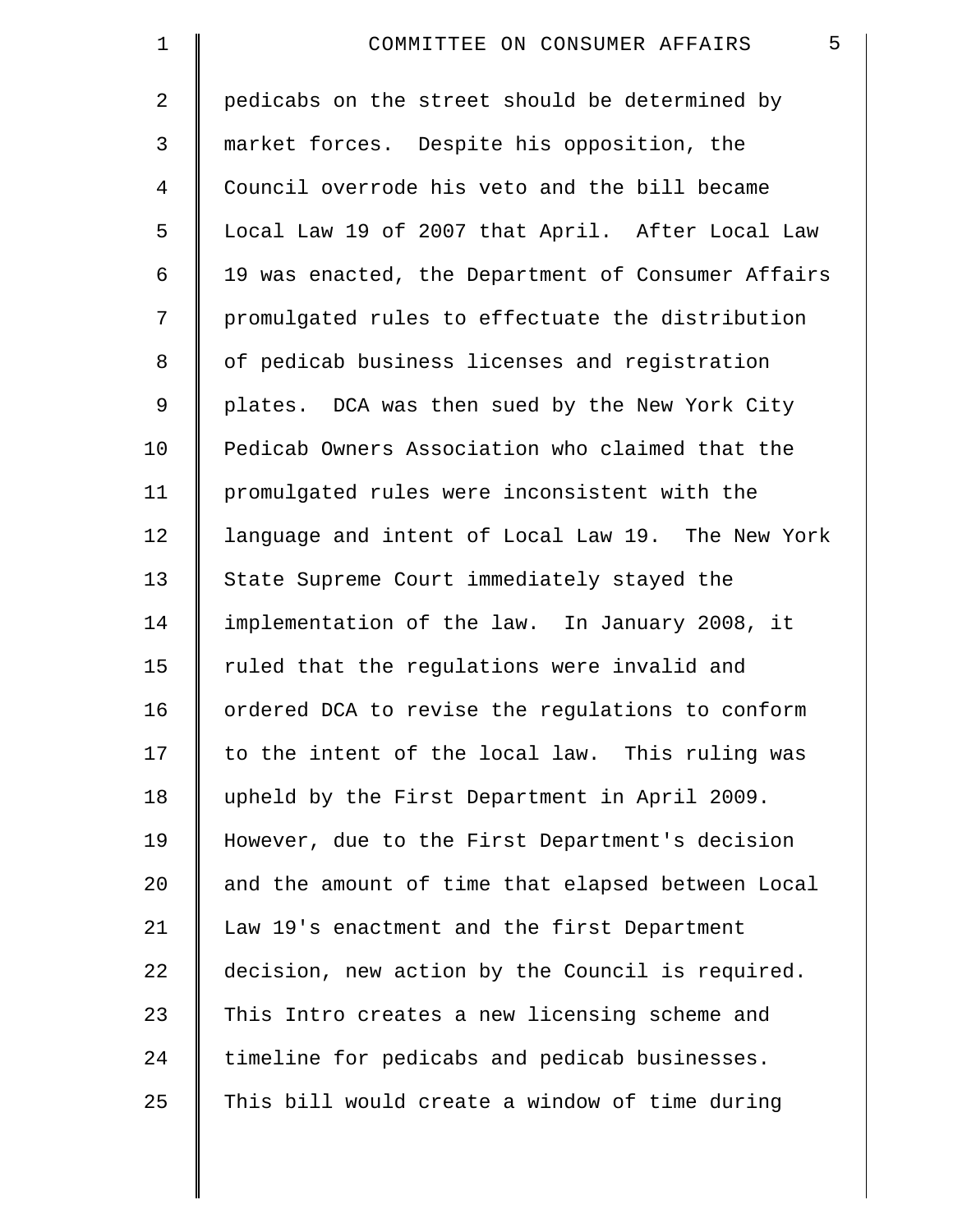| 1              | 6<br>COMMITTEE ON CONSUMER AFFAIRS                 |
|----------------|----------------------------------------------------|
| $\overline{2}$ | which pedicab owners could apply to DCA for        |
| 3              | pedicab business licenses and registration plates. |
| 4              | DCA would accept applications from owners for 60   |
| 5              | days, beginning on the 40th day after enactment of |
| 6              | the law for both pedicab business licenses and     |
| 7              | pedicab registration plates. After the 60 days,    |
| 8              | no new business licenses or registration plates    |
| 9              | would be issued. An applicant would be required    |
| 10             | to have a valid pedicab business license in order  |
| 11             | to obtain a pedicab registration plate. A pedicab  |
| 12             | business license could be issued only to an        |
| 13             | applicant that provides DCA with the list of all   |
| 14             | the pedicabs they own, lease or control and proof  |
| 15             | that the applicant has valid liability insurance   |
| 16             | for each pedicab listed on the application.<br>Α   |
| 17             | pedicab business licensee would have to obtain     |
| 18             | registration plates for each of the pedicabs       |
| 19             | listed on his or her business license application; |
| 20             | though this bill would limit to 30 the number of   |
| 21             | registrations any licensee could hold. DCA would   |
| 22             | only issue registration plates to those pedicabs   |
| 23             | that pass a mandatory inspection confirming they   |
| 24             | comply with the safety features outlined in        |
| 25             | Section 20-254 of the Administrative Code,         |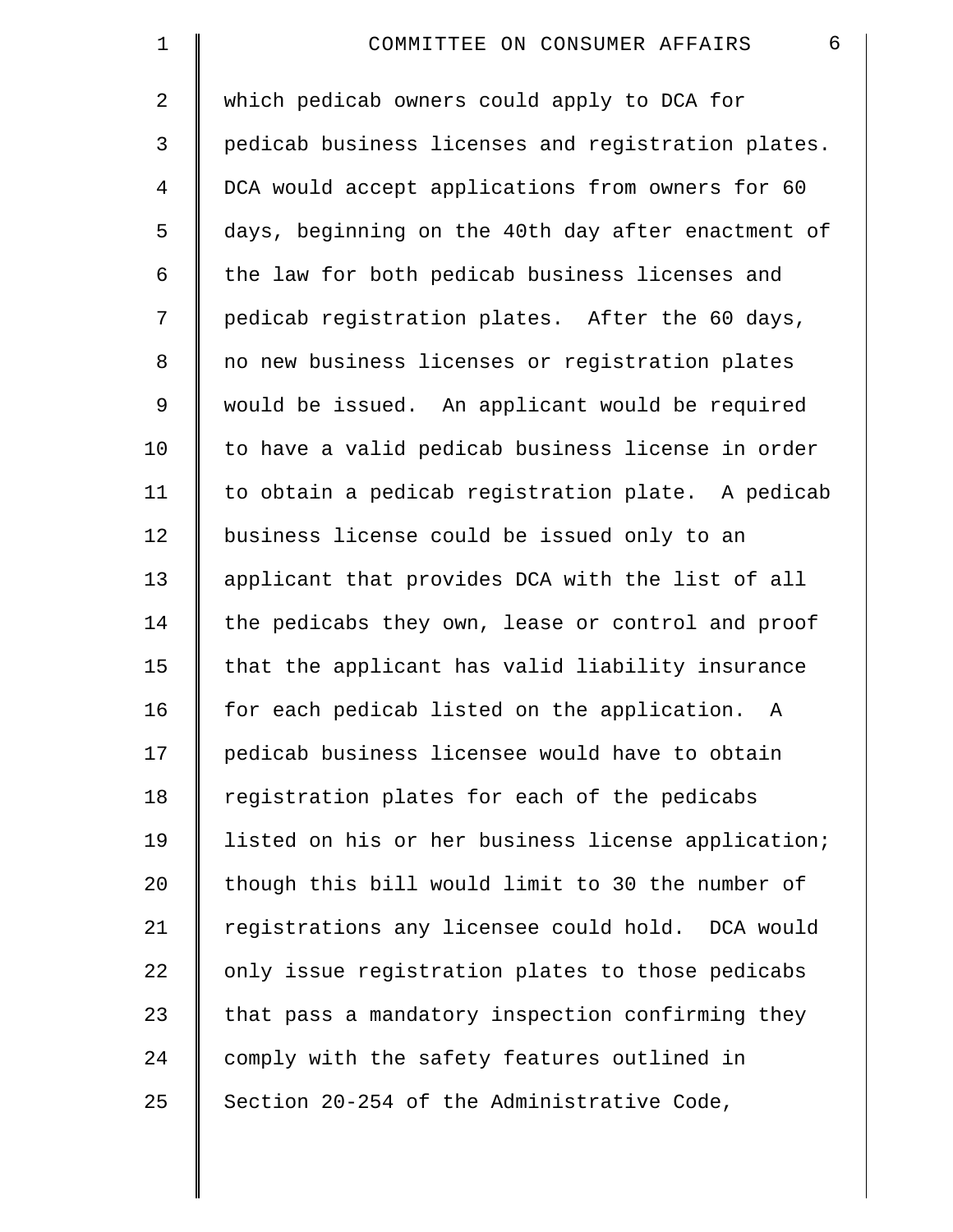| $\mathbf 1$    | 7<br>COMMITTEE ON CONSUMER AFFAIRS                 |
|----------------|----------------------------------------------------|
| $\overline{2}$ | including brakes, headlights, taillights, and      |
| 3              | seatbelts, among other requirements. Furthermore,  |
| 4              | no pedicab could operate unless it had been        |
| 5              | inspected by DCA and had a valid registration      |
| 6              | plate. During the hearing, we'll be also voting    |
| 7              | on Intro 1030, a Local Law to amend the            |
| 8              | Administrative Code in relation to the enforcement |
| 9              | of etching acid, proposed Intro 780, a Local Law   |
| 10             | to amend the Administrative Code in relation to    |
| 11             | bicycle parking in garage and parking lots and     |
| 12             | Resolution 1832-A, which calls upon the United     |
| 13             | States Congress to protect homeowners from the     |
| 14             | national foreclosure crisis by amending Section    |
| 15             | 109H of the United States Bankruptcy Code in order |
| 16             | to expand the availability of automatic stay.      |
| 17             | Again, I'd like to thank everyone for being here   |
| 18             | this morning. I'll now ask Commissioner Jonathan   |
| 19             | Mintz from the Department of Consumer Affairs to   |
| 20             | come forward and give us his testimony. You can    |
| 21             | introduce your colleagues for the record.          |
| 22             | JONATHAN MINTZ: Thank you and good                 |
| 23             | morning.                                           |
| 24             | CHAIRPERSON COMRIE: Good morning.                  |
| 25             | JONATHAN MINTZ: I am joined on                     |
|                |                                                    |

 $\parallel$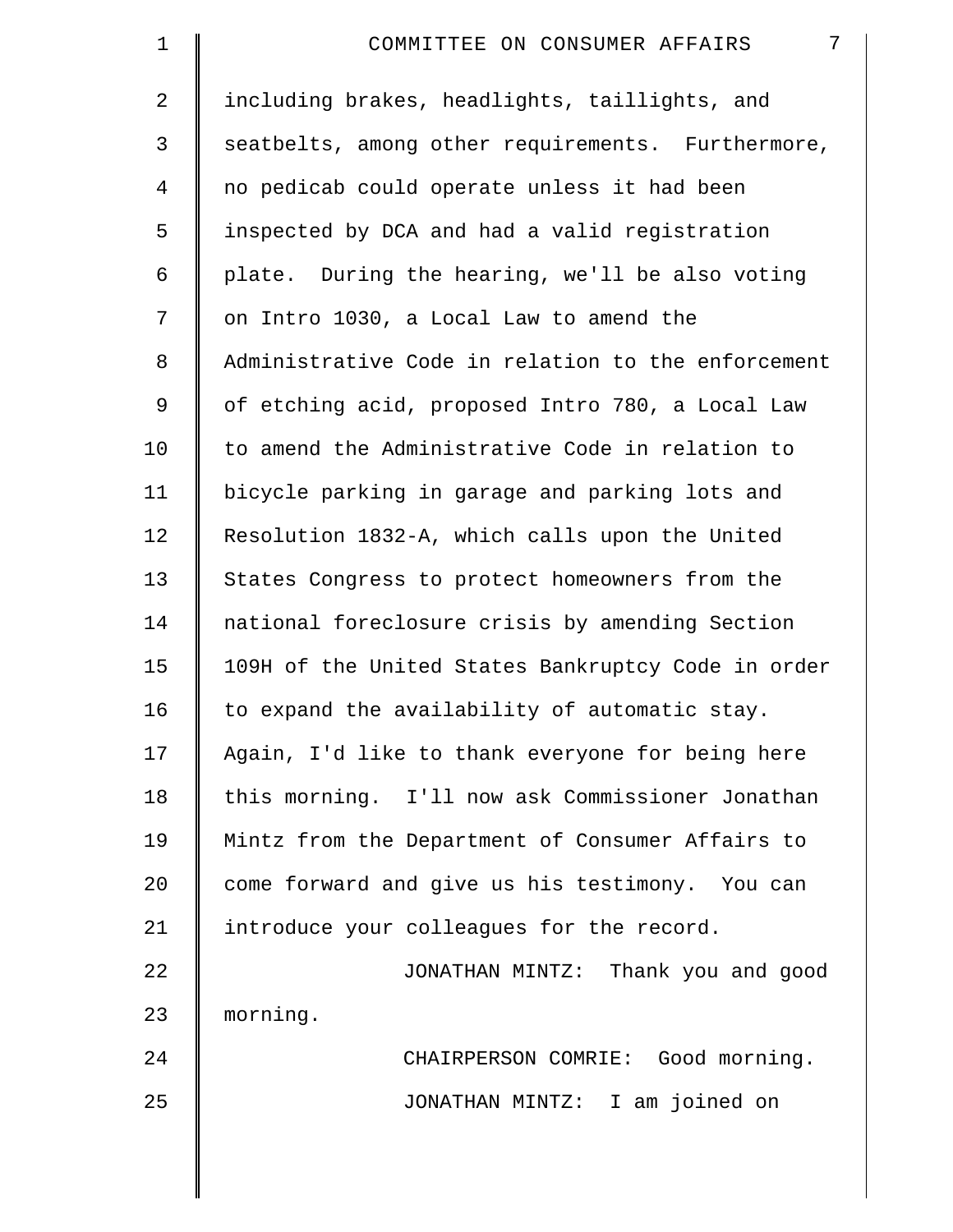| $\mathbf 1$    | 8<br>COMMITTEE ON CONSUMER AFFAIRS                   |
|----------------|------------------------------------------------------|
| $\overline{2}$ | your left by DCA's General Counsel Marla Tepper      |
| 3              | and on your right by DCA's Deputy Commissioner Jed   |
| 4              | Herrmann. Good morning, Chairman Comrie and          |
| 5              | members of the Consumer Affairs Committee staff.     |
| 6              | I am Jonathan Mintz, Commissioner of the             |
| 7              | Department of Consumer Affairs. I am pleased to      |
| 8              | have the opportunity to comment in support of the    |
| 9              | proposed amendments to the pedicab licensing law.    |
| 10             | We were delighted to work with the Speaker, her      |
| 11             | staff, and others on the Council to identify a way   |
| 12             | to break the logjam that has led to the last two     |
| 13             | years' frustration in our mutual efforts to          |
| 14             | license this industry, hold its members              |
| 15             | accountable to the public, and increase public       |
| 16             | safety through insurance requirements, pedicab       |
| 17             | equipment requirements and inspections, and other    |
| 18             | appropriate provisions of Local Law 19. It is        |
| 19             | worth noting that despite the many good faith        |
| 20             | disagreements that preceded this point in time,      |
| 21             | there is significant agreement among members of      |
| 22             | the Council, the Administration, and the pedicab     |
| 23             | industry itself, that a sensible and enforceable     |
| 24             | approach to regulation was, and continues to be,     |
| 25             | desirable and in everyone's best interests.<br>I can |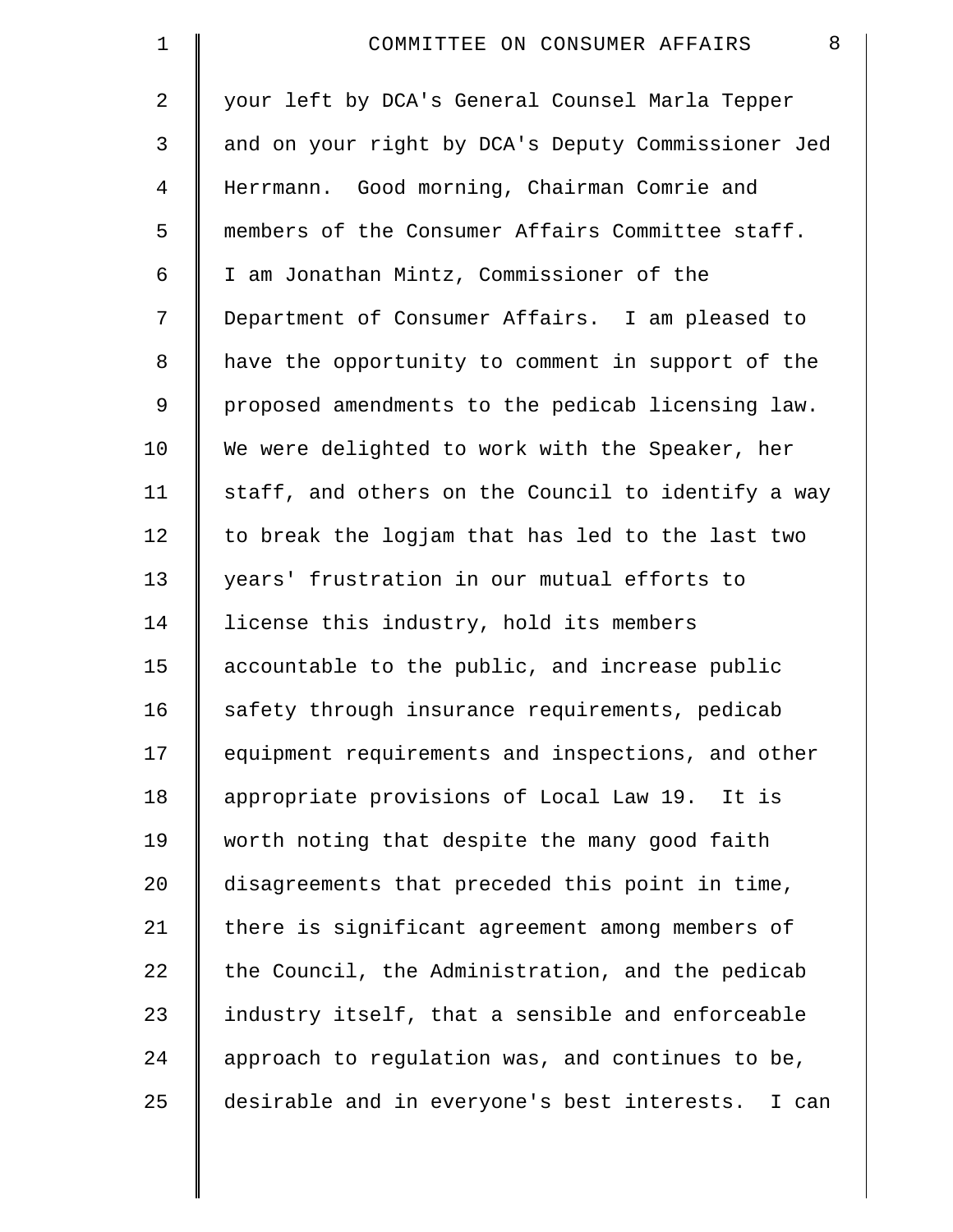| $\mathbf 1$    | 9<br>COMMITTEE ON CONSUMER AFFAIRS                 |
|----------------|----------------------------------------------------|
| $\overline{2}$ | also add on behalf of the Department of Consumer   |
| $\mathfrak{Z}$ | Affairs, specifically, that we have been champing  |
| $\overline{4}$ | at the bit to be enabled to ensure that this       |
| 5              | industry is held accountable to the public for     |
| 6              | safe operations. These proposed amendments go a    |
| 7              | long way toward making that happen. With the       |
| 8              | exception of a couple inadvertent drafting         |
| $\mathsf 9$    | glitches, which I will address later, the path     |
| 10             | toward enabling DCA to do its job now seems clear. |
| 11             | First, the bill substitutes the original approach  |
| 12             | to a license cap with a 60-day window during which |
| 13             | pedicab owners can apply for their business        |
| 14             | licenses and as many as 30 pedicab registration    |
| 15             | plates each. After the 60 days, the window closes  |
| 16             | on the registration of additional pedicab vehicles |
| 17             | until this provision of the law sunsets in 18      |
| 18             | months. I would note that the current language     |
| 19             | inadvertently fails to include the 30-cab per      |
| 20             | licensee in that same sunset provision. I would    |
| 21             | also note as an FYI that the proposed cap does not |
| 22             | limit the number or the timing for pedicab driver  |
| 23             | licenses. Additionally, the bill provides for the  |
| 24             | orderly transfer of registration plates. Given     |
| 25             | the limited application window, a sensible         |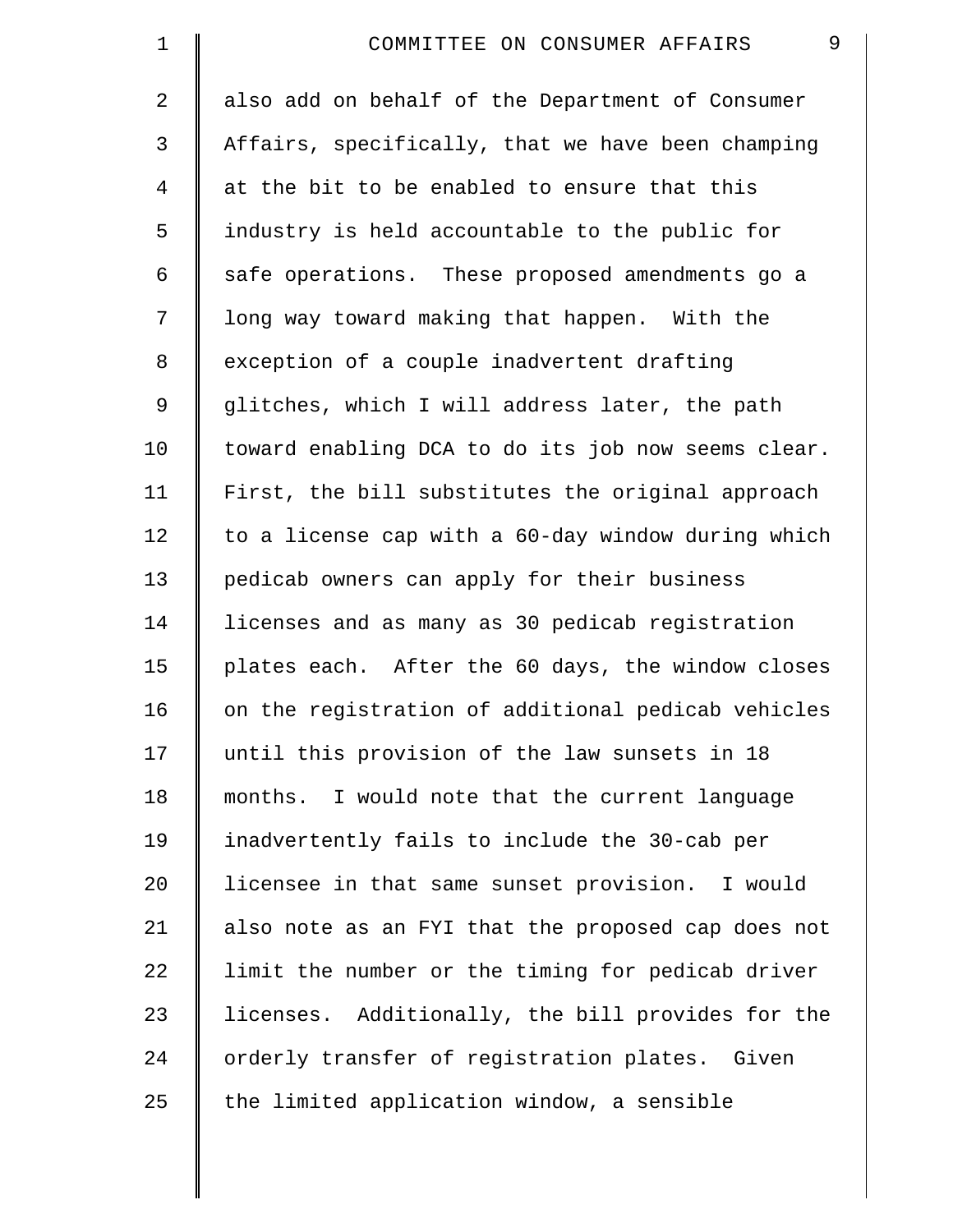| $\mathbf 1$    | 10<br>COMMITTEE ON CONSUMER AFFAIRS                |
|----------------|----------------------------------------------------|
| $\overline{2}$ | transfer provision is of vital importance.<br>The  |
| 3              | current bill creates a smart transfer system by    |
| 4              | allowing pedicab owners, with the Commissioner's   |
| 5              | approval, the opportunity to sell or purchase      |
| 6              | licensed pedicab vehicles as their businesses      |
| 7              | respond to market forces. This bill strives to     |
| 8              | balance the public's need for speedy transition to |
| 9              | licensing and safety requirements with the smooth  |
| 10             | operational transition for those currently engaged |
| 11             | day in and day out in this industry. It seeks to   |
| 12             | cushion the impact of implementation by providing  |
| 13             | for 40 days' notice after it takes effect before   |
| 14             | the 60-day licensing window opens to pedicab       |
| 15             | businesses. Presumably and hopefully, to the       |
| 16             | extent that they haven't already, this will allow  |
| 17             | industry members the time they need to take all    |
| 18             | steps necessary to settle their business plans,    |
| 19             | secure insurance, and retrofit their vehicles in   |
| 20             | preparation for DCA inspections. After the 40      |
| 21             | days, the Department would begin accepting and     |
| 22             | reviewing applications for licenses and pedicab    |
| 23             | registrations, inspecting pedicabs for compliance  |
| 24             | with the safety equipment and insurance            |
| 25             | requirements, issuing the business and driver      |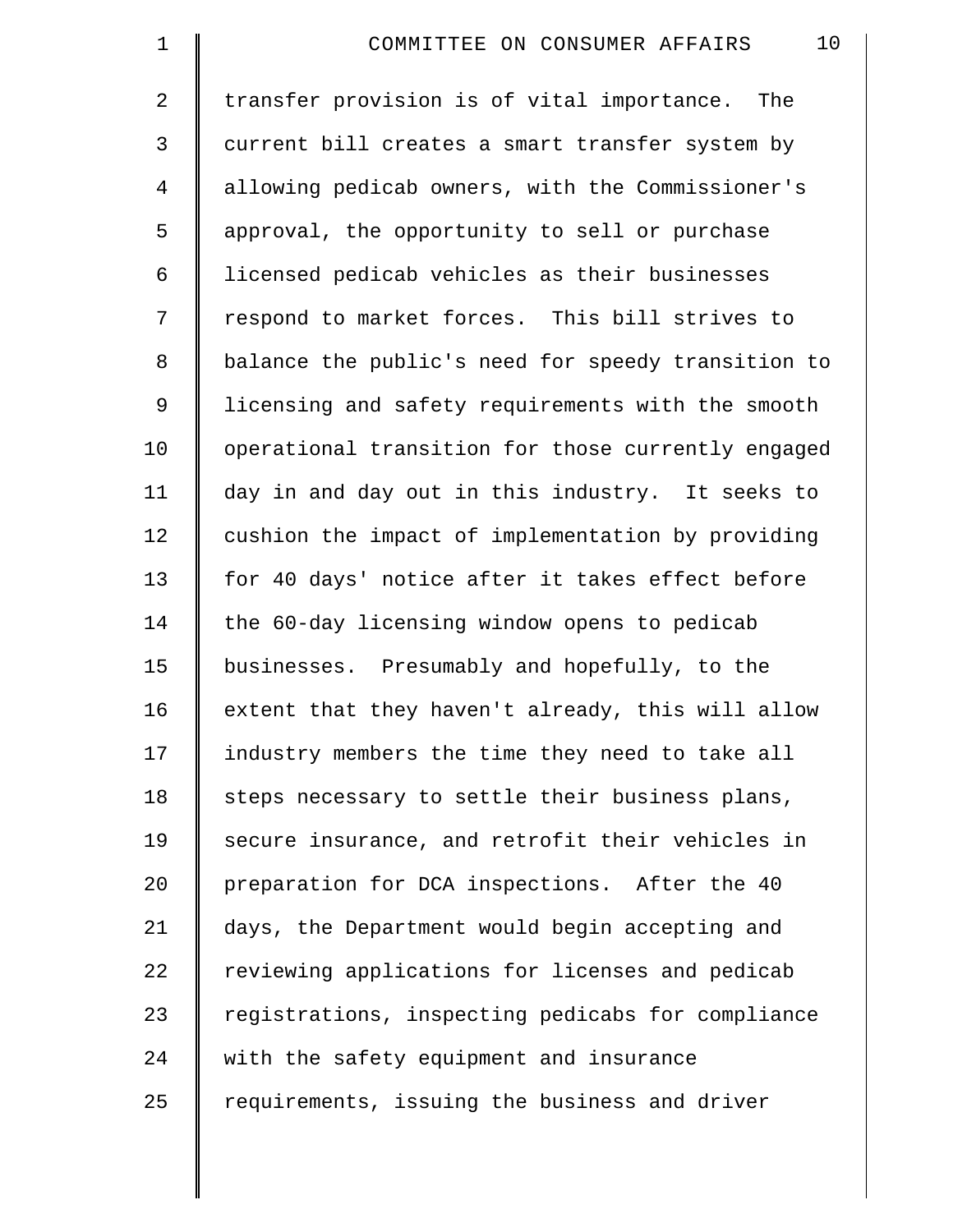| $\mathbf 1$ | 11<br>COMMITTEE ON CONSUMER AFFAIRS                |
|-------------|----------------------------------------------------|
| 2           | licenses, and affixing pedicab registration plates |
| 3           | to pedicabs that have passed DCA's inspection      |
| 4           | scrutiny. Unfortunately, the current draft of      |
| 5           | this bill would place pedicab businesses and       |
| 6           | drivers in an unnecessary and in fact impossible   |
| 7           | business situation. It requires that businesses    |
| 8           | be licensed before the start of the 60-day license |
| 9           | application period. While I have always been       |
| 10          | inordinately proud of the DCA Licensing Center's   |
| 11          | prowess, even we cannot bend time and space to     |
| 12          | make that feasible. So to avoid putting            |
| 13          | hardworking pedicab businesses and drivers out of  |
| 14          | work for the months and also creating chaos in our |
| 15          | Licensing Center that already serves over 120,000  |
| 16          | businesses a year, the Administration has a simple |
| 17          | recommendation. While the amended bill should      |
| 18          | hold pedicab businesses and drivers still          |
| 19          | responsible for the safety requirements, the       |
| 20          | requirement for holding licenses should be held    |
| 21          | specifically in abeyance until the close of the    |
| 22          | 60-day license application window. One other       |
| 23          | minor timing issue bears mentioning. The law       |
| 24          | specifies that business licenses and plates may    |
| 25          | not be issued for more than one year. As the       |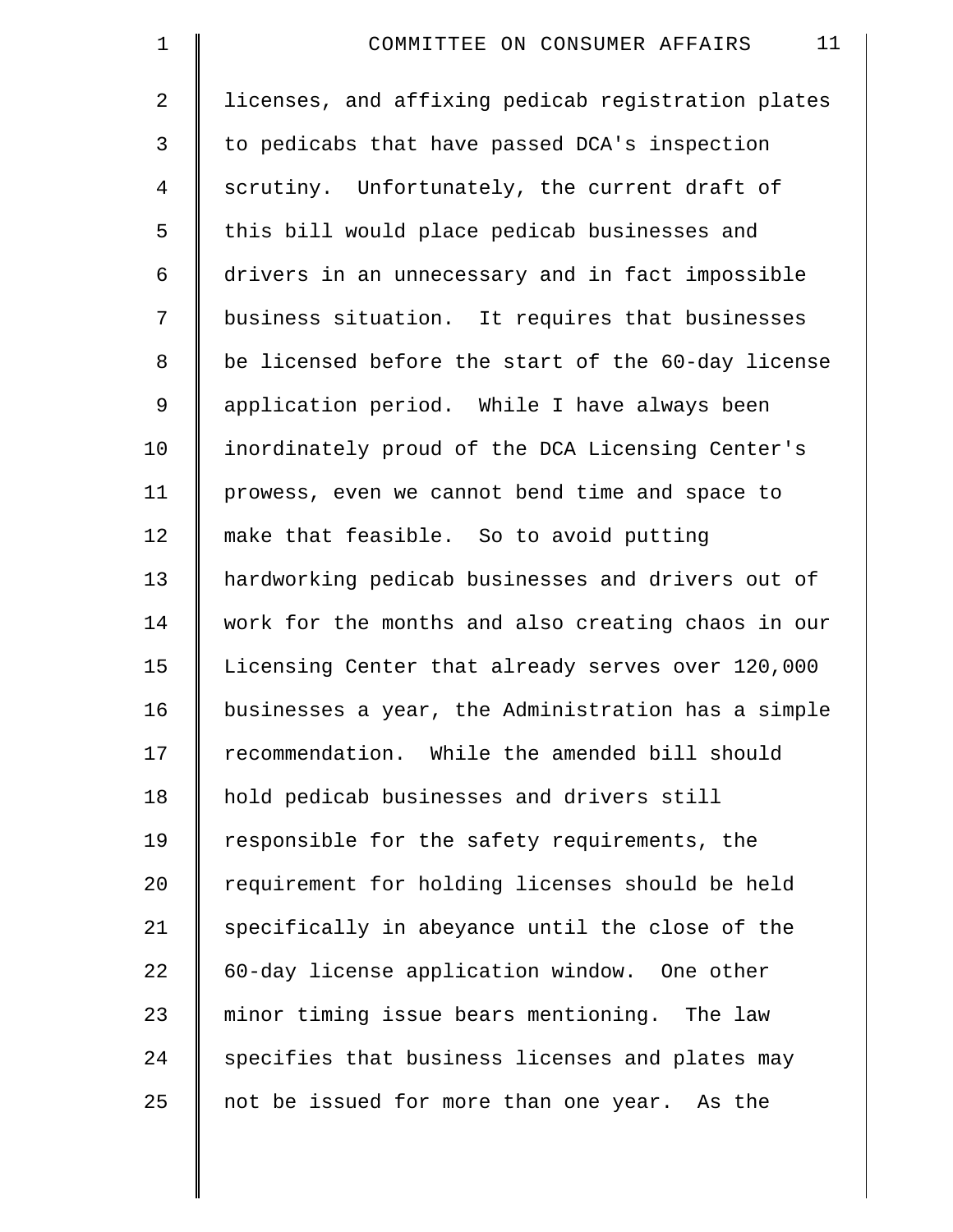| $\mathbf 1$    | 12<br>COMMITTEE ON CONSUMER AFFAIRS                |
|----------------|----------------------------------------------------|
| 2              | licensing system was initially constructed over    |
| 3              | two years ago, however, licenses for pedicab       |
| $\overline{4}$ | businesses are slated to expire at the beginning   |
| 5              | of November each year. Given the proximity         |
| 6              | between the presumed issuance of the first year of |
| 7              | pedicab business licenses and the November 1st     |
| 8              | expiration date, the bill before you needs to be   |
| 9              | amended to allow the initial licenses and plates   |
| 10             | to be good for a period longer than a year so that |
| 11             | they would expire in 2010 rather than in just a    |
| 12             | few months from now. Additionally, the             |
| 13             | Administration proposes some language that will    |
| 14             | tighten the efficiency of the pedicab inspection   |
| 15             | process, including holding businesses responsible  |
| 16             | for failing to produce a pedicab at a scheduled    |
| 17             | inspection. Thanks to the hard work of Council     |
| 18             | and Administration staff, with the support of so   |
| 19             | many in the pedicab industry, and with these minor |
| 20             | tweaks, New Yorkers and our many millions of       |
| 21             | visitors will be able very soon to enjoy a safer,  |
| 22             | more accountable pedicab experience. A DCA-        |
| 23             | licensed business and driver will know to adhere   |
| 24             | to the rules of fair play as well as the rules of  |
| 25             | the road; and a DCA-licensed pedicab vehicle will  |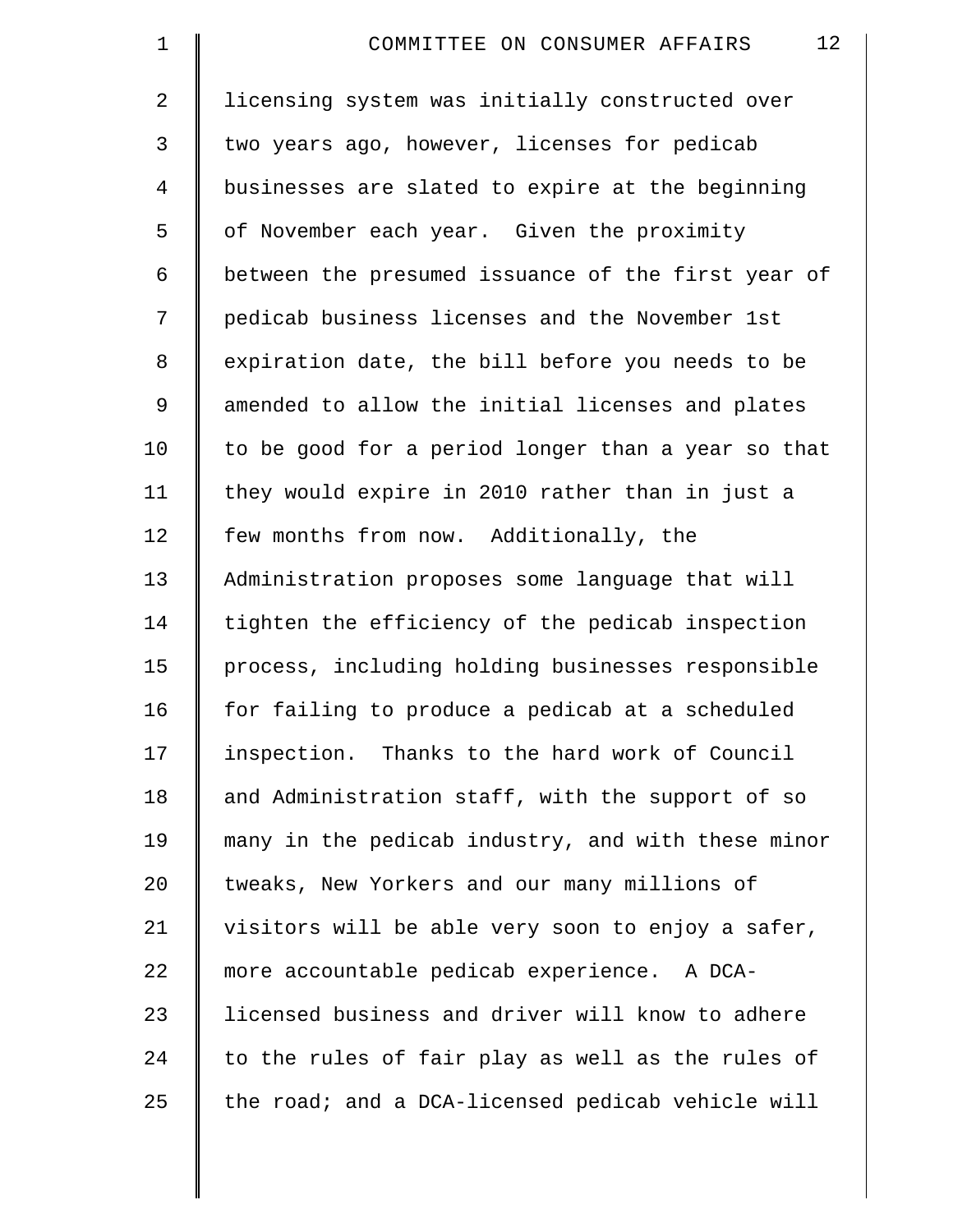| 1  | 13<br>COMMITTEE ON CONSUMER AFFAIRS                |
|----|----------------------------------------------------|
| 2  | be equipped with seat belts, proper brakes, and    |
| 3  | turn signals and will have to prove it to us and   |
| 4  | our colleagues in the Police Department on a       |
| 5  | regular basis. Thank you. I'd be happy to take     |
| 6  | any of your questions.                             |
| 7  | CHAIRPERSON COMRIE: Thank you,                     |
| 8  | Commissioner, for being here this morning and      |
| 9  | going through the issues that you felt needed      |
| 10 | correction. Let me just go over a couple of        |
| 11 | things. How long do you anticipate that it would   |
| 12 | take to conduct all of the processing needed so    |
| 13 | that you could be able to process the applications |
| 14 | for people that are interested in becoming         |
| 15 | registered pedicab owners and drivers?             |
| 16 | JONATHAN MINTZ:<br>That's a good                   |
| 17 | question. If we can avoid the rush that the        |
| 18 | suggested amendment would provider for, we are     |
| 19 | confident that the vast majority, if not all, of   |
| 20 | those who come during the 60-day window could be   |
| 21 | processed and their vehicles could be inspected.   |
| 22 | I suppose if a pedicab owner showed up in the last |
| 23 | couple of days, there is some possibility of a     |
| 24 | slight delay, but I think the department could     |
| 25 | move quite quickly.                                |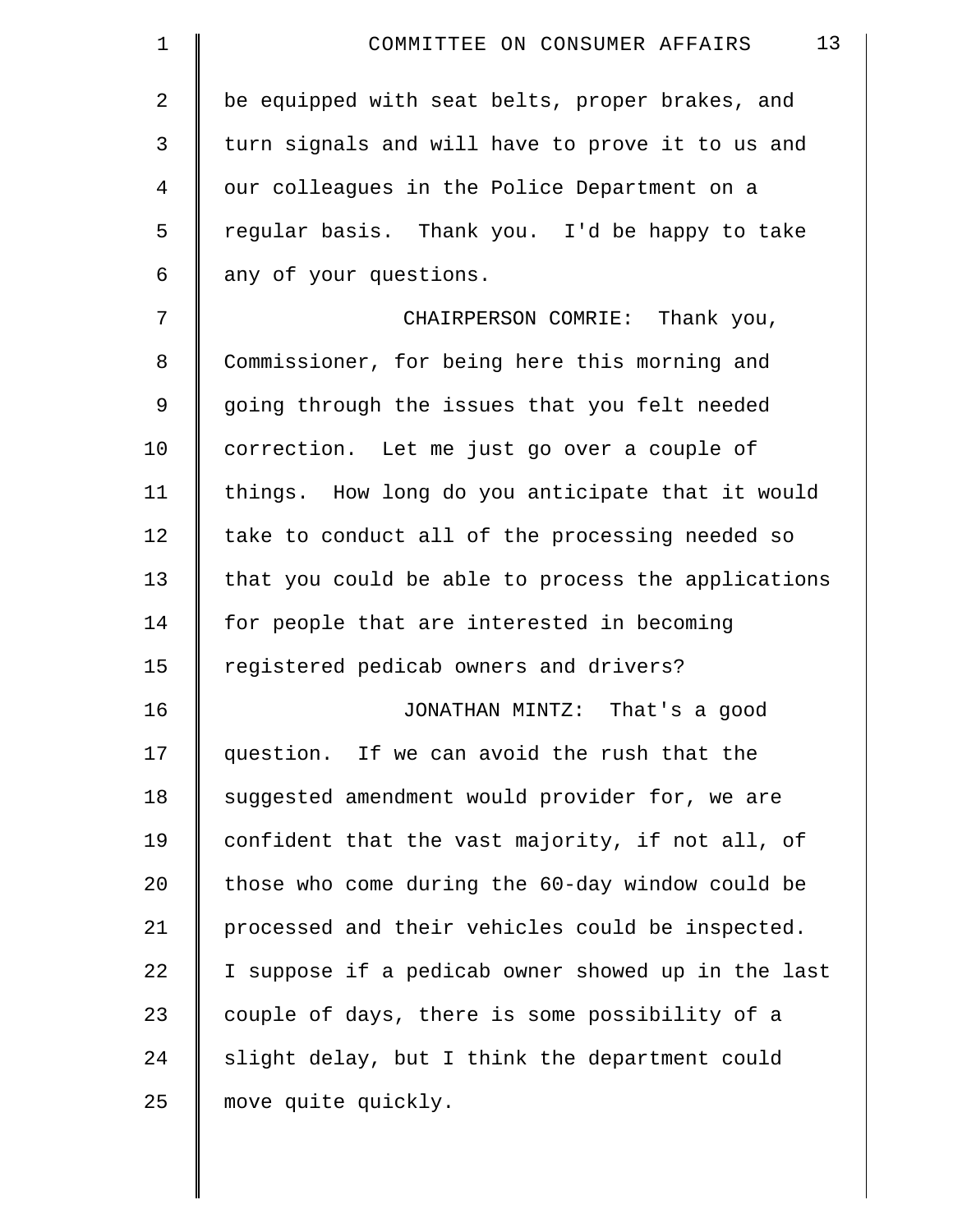| $\mathbf 1$ | 14<br>COMMITTEE ON CONSUMER AFFAIRS                |
|-------------|----------------------------------------------------|
| 2           | What part of<br>CHAIRPERSON COMRIE:                |
| 3           | the bill did you think was a problem to that       |
| 4           | issue? What specific part of the bill?             |
| 5           | JONATHAN MINTZ: What we've asked                   |
| 6           | for is an amendment which would clarify that while |
| 7           | the requirements for safe operation were in        |
| 8           | effect, that the requirement for holding a         |
| 9           | license, which is impossible before we can issue a |
| 10          | license be specifically held in abeyance until the |
| 11          | close of the 60-day license period.                |
| 12          | CHAIRPERSON COMRIE: So the pedicab                 |
| 13          | licenses haven't been designed or developed yet?   |
| 14          | JONATHAN MINTZ: The design of the                  |
| 15          | bill suggests that we wouldn't even begin          |
| 16          | accepting applications for 40 days. As currently   |
| 17          | drafted, that would essentially mean that everyone |
| 18          | in the pedicab industry would not be able to       |
| 19          | legally operate for at least 40 days. That we      |
| 20          | believe is unnecessary. In addition, it would      |
| 21          | create what I can only imagine would be chaos on   |
| 22          | days one through ten in our licensing center.      |
| 23          | Again, something that I think would not be in      |
| 24          | anyone's best interest.                            |
| 25          | CHAIRPERSON COMRIE: But you do                     |
|             |                                                    |
|             |                                                    |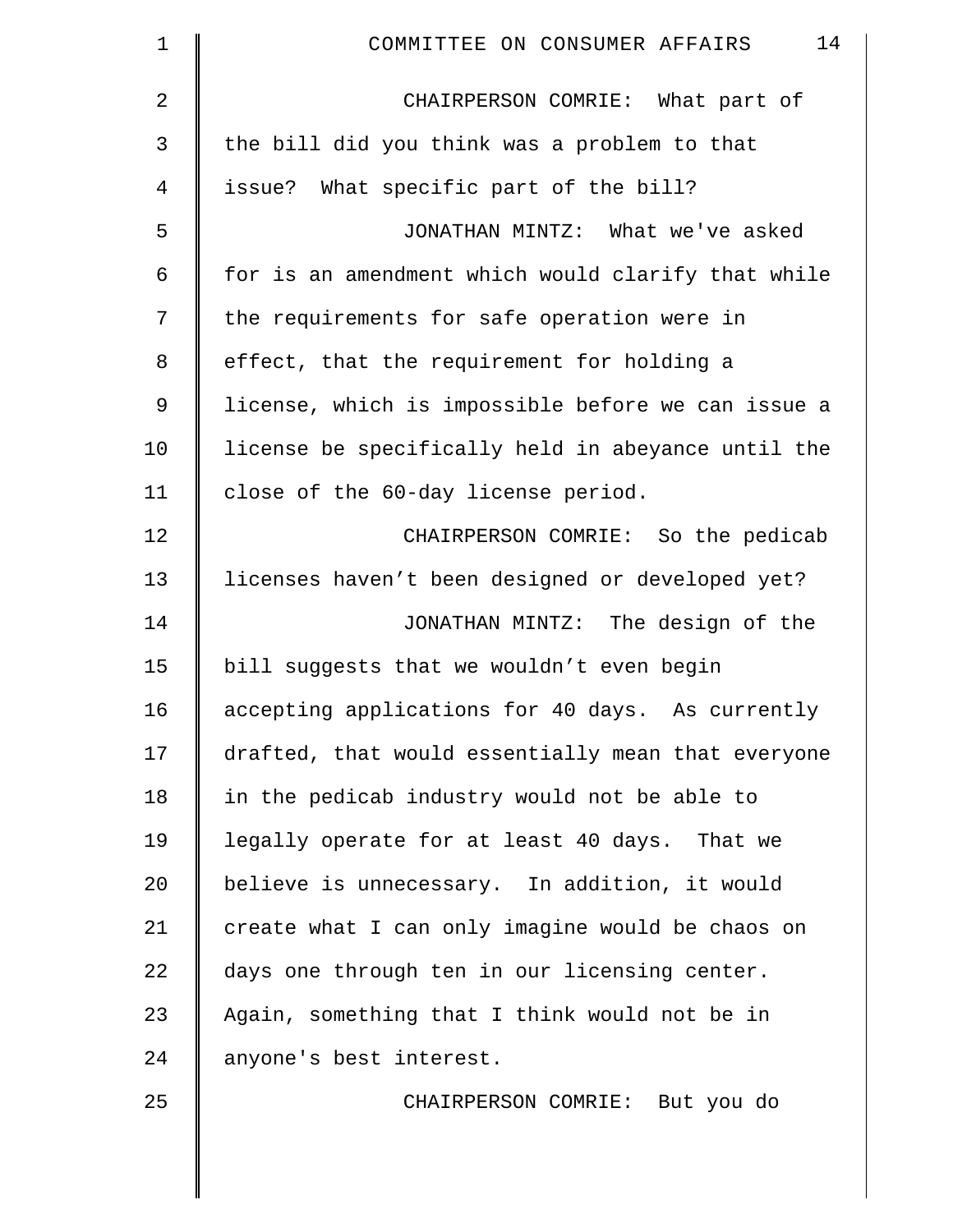| 1  | 15<br>COMMITTEE ON CONSUMER AFFAIRS                |
|----|----------------------------------------------------|
| 2  | have the idea and concept to create the license    |
| 3  | for the pedicab drivers? Because you're now        |
| 4  | talking about creating a pedicab drivers license,  |
| 5  | a pedicab owner's license and a pedicab operator's |
| 6  | license, that's three different licenses.          |
| 7  | JONATHAN MINTZ: There would be a                   |
| 8  | pedicab operator's license that would be the       |
| 9  | business. There would be a driver's license,       |
| 10 | which is completely distinct. And then there       |
| 11 | would also be registration plates for the pedicabs |
| 12 | held by a business owner.                          |
| 13 | CHAIRPERSON COMRIE: That would all                 |
| 14 | be promulgated and processed by your agency,       |
| 15 | correct?                                           |
| 16 | JONATHAN MINTZ: That's correct.                    |
| 17 | CHAIRPERSON COMRIE: Have you                       |
| 18 | started putting those technical details together   |
| 19 | on how those would look and be designed and what   |
| 20 | the requirements are?                              |
| 21 | JONATHAN MINTZ: Yes. My staff                      |
| 22 | over two years started putting together the        |
| 23 | mechanics of what it looked like to license. And   |
| 24 | in addition, over these last couple of months      |
| 25 | since the expiration of the Owner's Association    |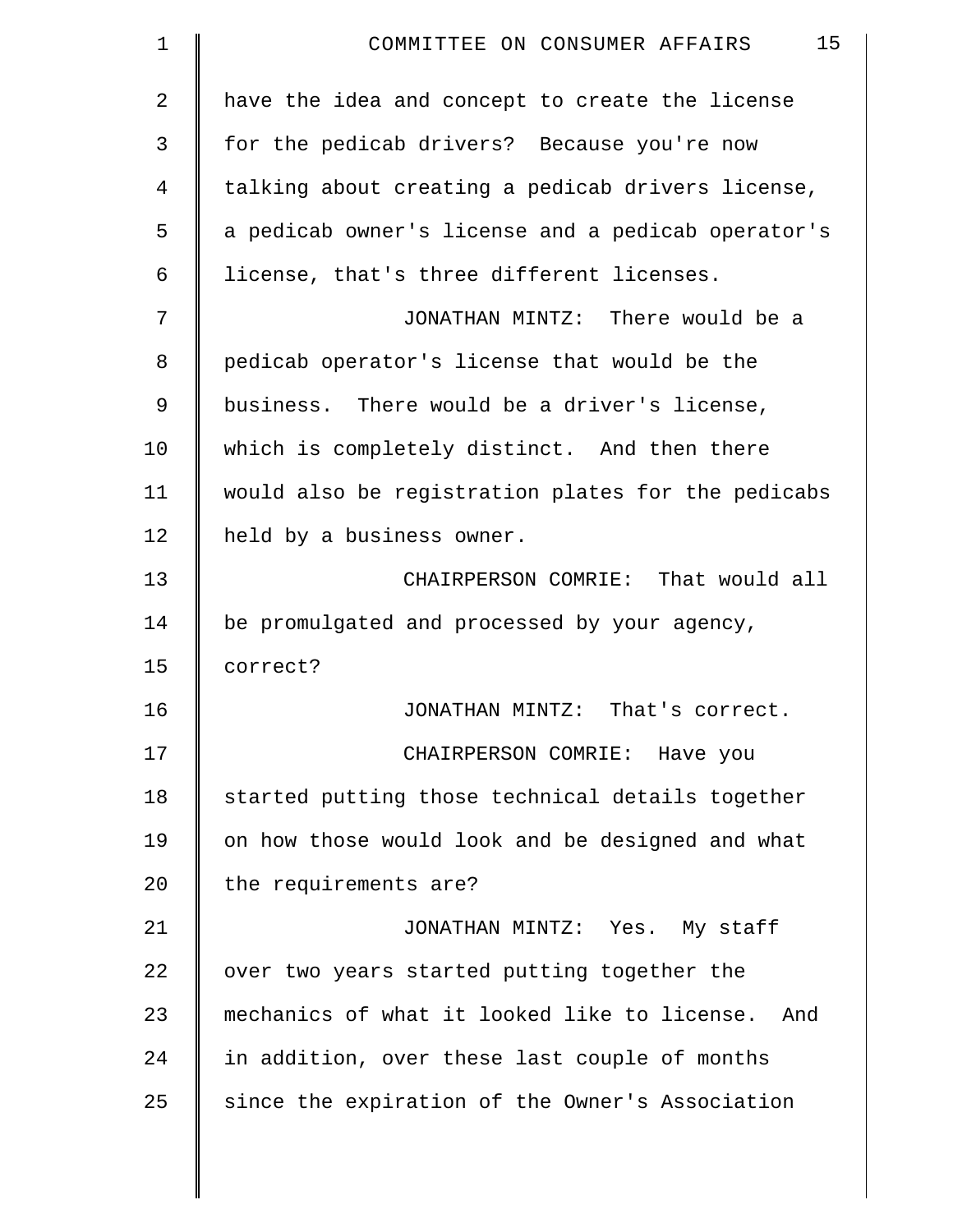| $\mathbf 1$    | 16<br>COMMITTEE ON CONSUMER AFFAIRS                |
|----------------|----------------------------------------------------|
| $\overline{2}$ | lawsuit, we have also been putting into place the  |
| 3              | various pieces that would be required. Securing    |
| 4              | locations to perform pedicab inspections, ordering |
| 5              | the decals, although we need to talk about the     |
| 6              | expiration date. We're ready to go.                |
| 7              | CHAIRPERSON COMRIE: You've figured                 |
| 8              | out where to put the licenses on the cabs so that  |
| 9              | they can be visible to police and DOT?             |
| 10             | JONATHAN MINTZ: Yes.                               |
| 11             | CHAIRPERSON COMRIE: What would be                  |
| 12             | the requirements for a person to have a pedicab    |
| 13             | driver's license? Have you put those requirements  |
| 14             | together?                                          |
| 15             | JONATHAN MINTZ: Again, that's in                   |
| 16             | the law and the rules could also address. You      |
| 17             | would need to be 18 years of age or older. You     |
| 18             | would need to hold a valid U.S. driver's license.  |
| 19             | You would need to be able to stay in good standing |
| 20             | with the department.                               |
| 21             | CHAIRPERSON COMRIE: That was in                    |
| 22             | the existing law.                                  |
| 23             | JONATHAN MINTZ: That's correct.                    |
| 24             | CHAIRPERSON COMRIE: That's never                   |
| 25             | been in dispute. So you're looking to suspend the  |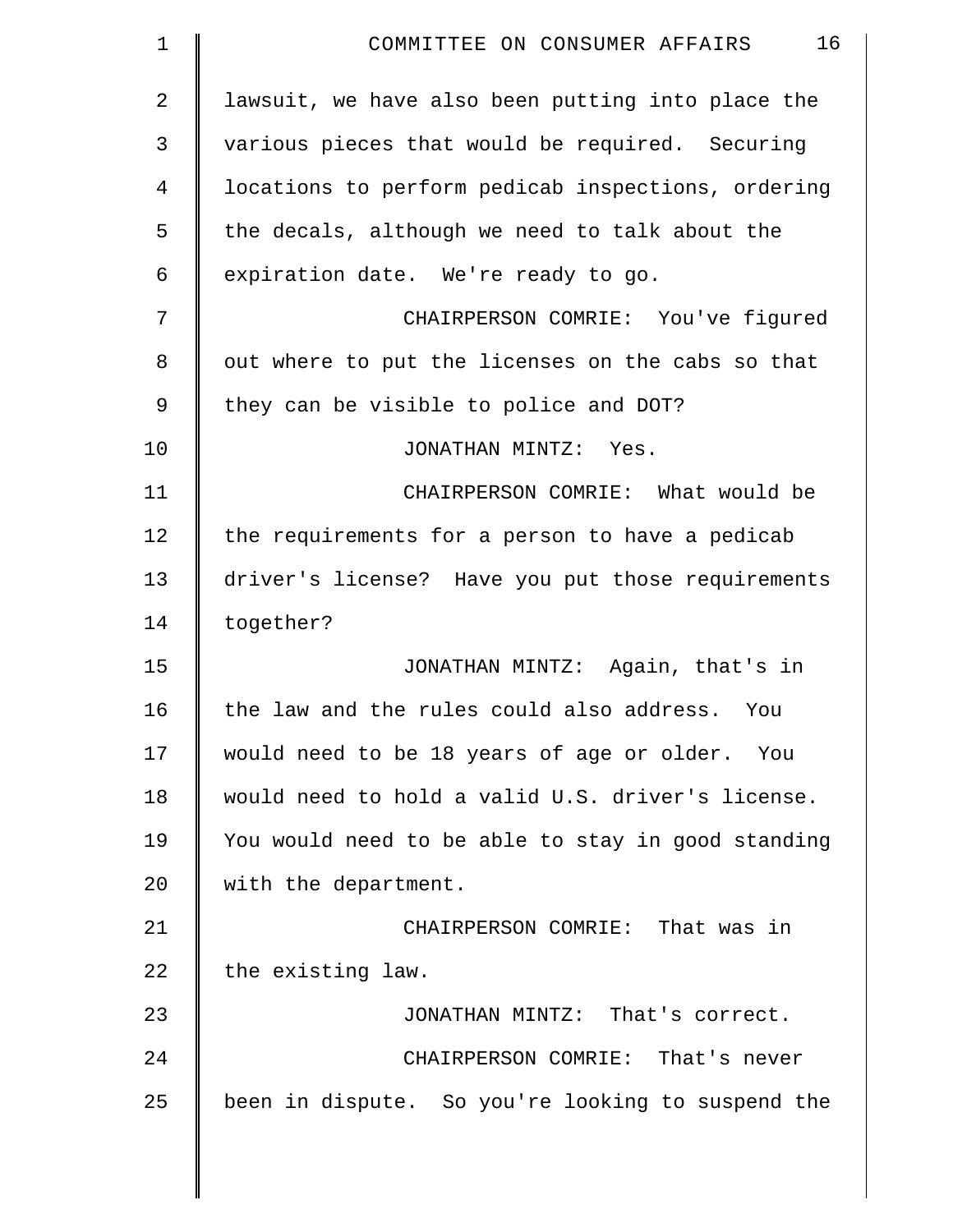| 1  | 17<br>COMMITTEE ON CONSUMER AFFAIRS                |
|----|----------------------------------------------------|
| 2  | part of the law that requires them holding an      |
| 3  | active and valid pedicab license until you can get |
| 4  | all the processing up to speed.                    |
| 5  | JONATHAN MINTZ: Until the                          |
| 6  | completion of that 60-day period. The              |
| 7  | alternative, as I say, aside from panic in the     |
| 8  | licensing center once that 60-day window opens is  |
| 9  | that all pedicab operation would be essentially    |
| 10 | illegal for 40 days. Obviously that would be       |
| 11 | devastating.                                       |
| 12 | CHAIRPERSON COMRIE: That wasn't                    |
| 13 | the intent.                                        |
| 14 | JONATHAN MINTZ: I didn't think so.                 |
| 15 | CHAIRPERSON COMRIE: The intent was                 |
| 16 | to start the processing for a 60-day period, but   |
| 17 | not necessarily to eliminate anyone from actively  |
| 18 | working at the moment. But after the 60-day        |
| 19 | period then we would say that you should be able   |
| 20 | to put in all of your application and processing   |
| 21 | and be able to receive a license in each category  |
| 22 | so that you could do that. We could I think        |
| 23 | definitely clear up any ambiguous language. So     |
| 24 | you're waiting not to do enforcement until the end |
| 25 | of the 60-day period.                              |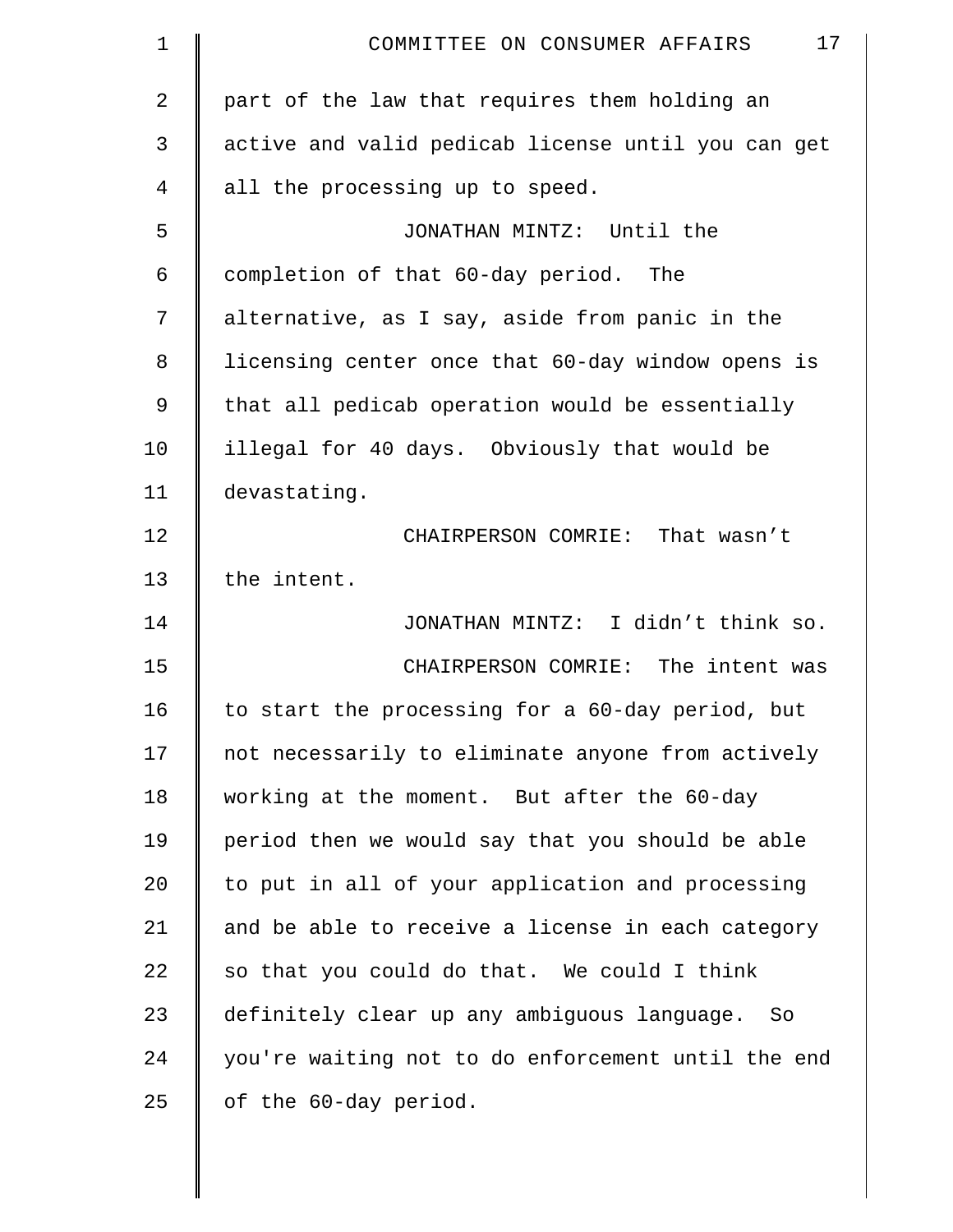| $\mathbf 1$    | 18<br>COMMITTEE ON CONSUMER AFFAIRS                |
|----------------|----------------------------------------------------|
| $\overline{2}$ | JONATHAN MINTZ: Again, to be clear                 |
| 3              | and I appreciate you understanding of this. What   |
| 4              | we are saying is that while it is important from   |
| 5              | day one for it to be clear that the safety         |
| 6              | requirements are in effect, that people should be  |
| 7              | ensured, they should operating safely, they should |
| 8              | live up to those requirements, that they not be    |
| 9              | required to have a license which they can't        |
| 10             | actually have. I can give you some language that   |
| 11             | we put together. I am suggesting language that     |
| 12             | would specifically hold in abeyance the one        |
| 13             | requirement which that they literally have a       |
| 14             | license before they operate until the close of the |
| 15             | 60-day licensing window so that nobody would have  |
| 16             | to be put out of business.                         |
| 17             | CHAIRPERSON COMRIE: Are you going                  |
| 18             | to start enforcement right at the end of the 60-   |
| 19             | day period or look into safety requirements? Your  |
| 20             | position right now is that we're not going to      |
| 21             | start doing any enforcement of safety requirements |
| 22             | or checking licenses until the end of that 60-day  |
| 23             | period.                                            |
| 24             | JONATHAN MINTZ: One thing I assume                 |
| 25             | you would agree with is that it would be unfair to |

 $\parallel$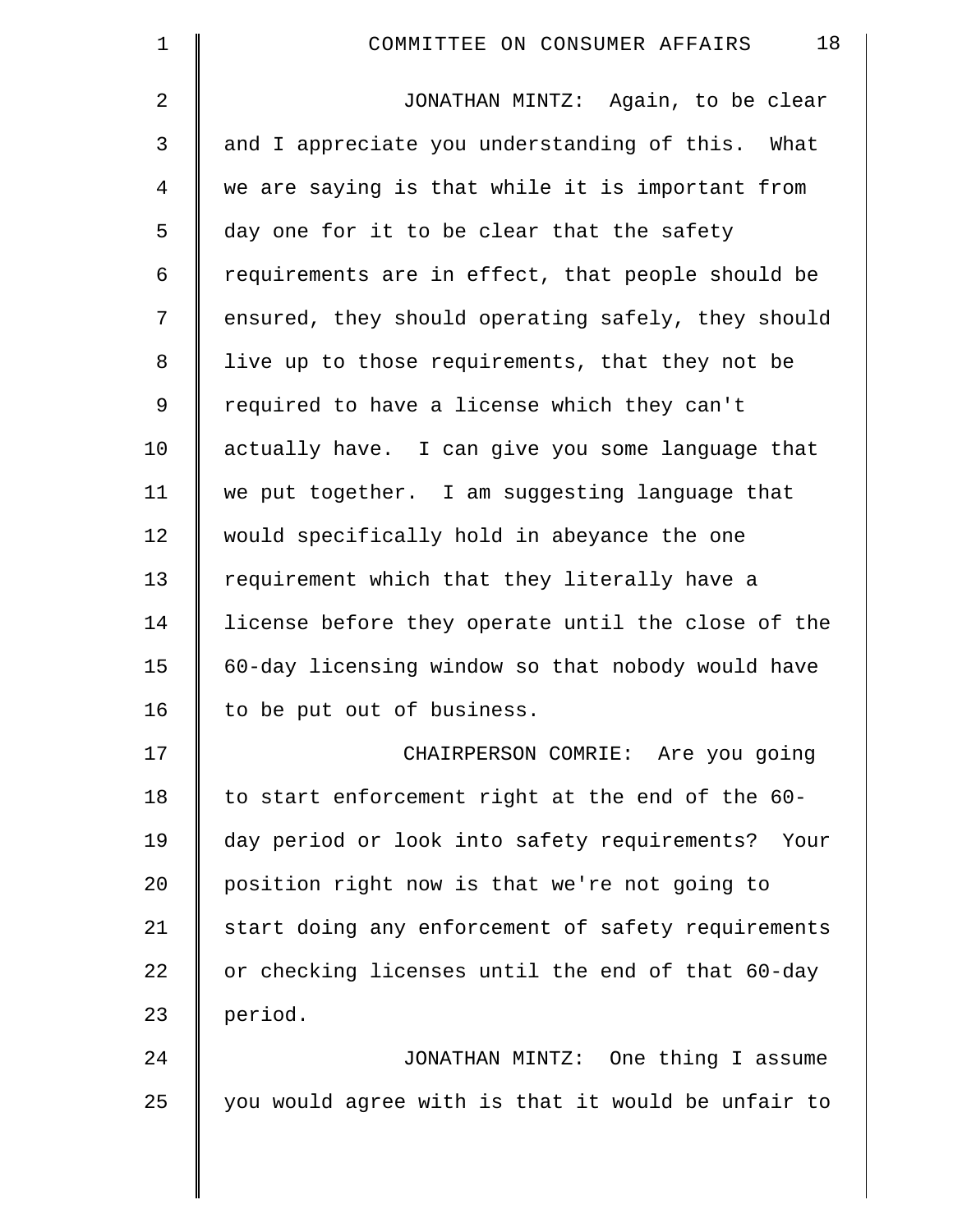| $\mathbf 1$    | 19<br>COMMITTEE ON CONSUMER AFFAIRS                |
|----------------|----------------------------------------------------|
| $\overline{2}$ | check for a license that they can't actually have, |
| 3              | so that would be my suggestion. But in terms of    |
| 4              | the regular suite of enforcement requirements that |
| 5              | the police have already been inspecting over these |
| 6              | last couple of years in regard to the vehicle and  |
| 7              | traffic law and the other provisions of this code, |
| 8              | yes, I think those would be fair game. It's my     |
| 9              | home that pedicab operators and drivers are        |
| 10             | already adhering to those rules and are actively   |
| 11             | seeking the retrofits for their pedicabs if        |
| 12             | required, they are actively seeking the insurance  |
| 13             | that this bill requires and they would be          |
| 14             | responsible to the public for that.                |
| 15             | CHAIRPERSON COMRIE: Because I                      |
| 16             | would hope that the industry is already working to |
| 17             | come into compliance now since they have been a    |
| 18             | part of these discussions and negotiations. So I   |
| 19             | would hope that it would not limit the enforcement |
| 20             | if they notice a pedicab that's operating in an    |
| 21             | unsafe manner that they would not be inhibited now |
| 22             | or by any temporary law during that 60-day period  |
| 23             | also.                                              |
| 24             | JONATHAN MINTZ: I don't disagree.                  |
| 25             | CHAIRPERSON COMRIE: Just wanted to                 |
|                |                                                    |
|                |                                                    |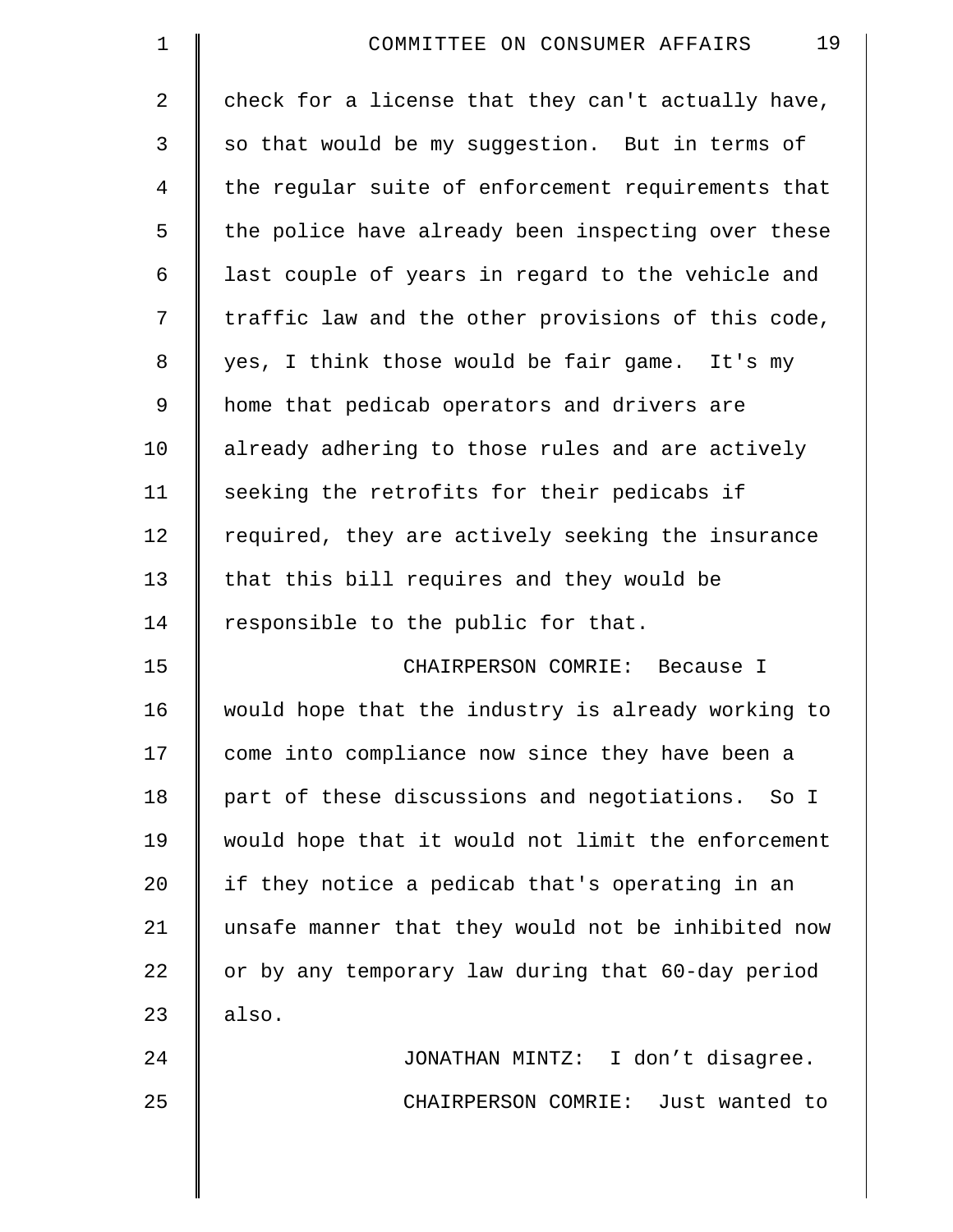| $\mathbf 1$    | 20 <sub>o</sub><br>COMMITTEE ON CONSUMER AFFAIRS   |
|----------------|----------------------------------------------------|
| $\overline{2}$ | be clear. Is it your understanding that even       |
| 3              | without a license the law can be fully enforced?   |
| 4              | Or would you wait for the license to fully enforce |
| 5              | the law?                                           |
| 6              | JONATHAN MINTZ: I believe that                     |
| 7              | with this clarification in the law regarding what  |
| 8              | can be a bit of a catch-22 regarding licensing, I  |
| 9              | do believe that those safety requirements could be |
| 10             | enforced day one.                                  |
| 11             | CHAIRPERSON COMRIE: How frequently                 |
| 12             | do you expect that the pedicabs will get safety    |
| 13             | inspections?                                       |
| 14             | JONATHAN MINTZ: They'll be                         |
| 15             | required by law to be inspected every year. In     |
| 16             | addition, obviously enforcement personnel both in  |
| 17             | the department and in the police department would  |
| 18             | be able to inspect at any time on the road if they |
| 19             | saw a vehicle that looked like it was sub par.     |
| 20             | CHAIRPERSON COMRIE: Who would do                   |
| 21             | these inspections? Will the police be trained in   |
| 22             | doing the inspections also or will it just be up   |
| 23             | to your department?                                |
| 24             | JONATHAN MINTZ: There are two                      |
| 25             | categories. In terms of who will be doing the      |

║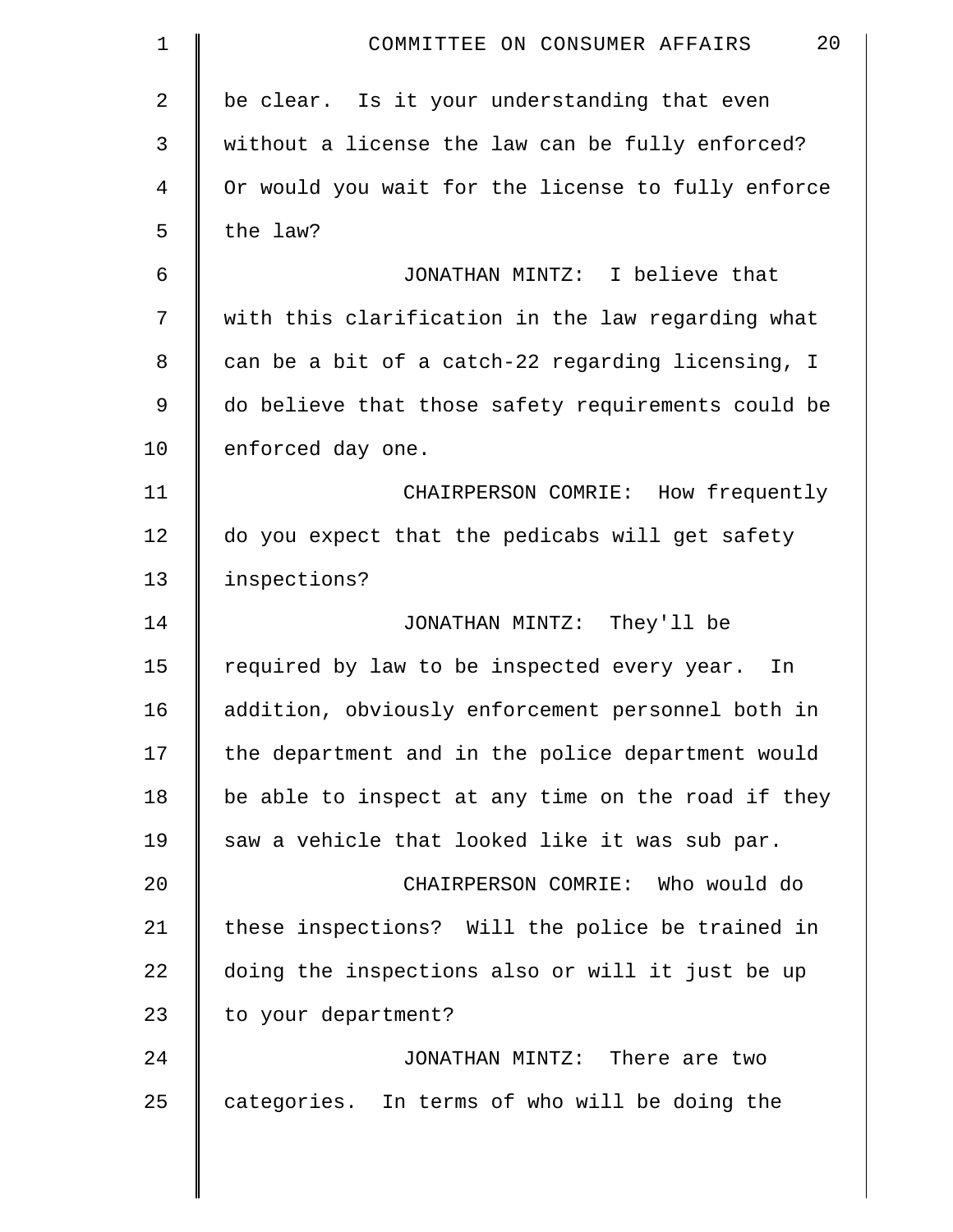| $\mathbf 1$    | 21<br>COMMITTEE ON CONSUMER AFFAIRS                |
|----------------|----------------------------------------------------|
| $\overline{2}$ | annual inspections to make sure that they can get  |
| 3              | an affixed registration plate, that will be        |
| 4              | Department of Consumer Affair personnel. So we're  |
| 5              | ready to do that and we will do that every year.   |
| 6              | In terms of who is doing day-to-day enforcement on |
| 7              | the road that would include not only Department of |
| 8              | Consumer Affairs personnel but also the police     |
| 9              | department.                                        |
| 10             | CHAIRPERSON COMRIE: So the yearly                  |
| 11             | inspections, you have a site set up for doing it   |
| 12             | or you'll send your people to their locations?     |
| 13             | JONATHAN MINTZ: A little of this                   |
| 14             | and a little of that. We do have multiple sites    |
| 15             | that we have arranged for. We are also             |
| 16             | considering the possibility but want to see sort   |
| 17             | of where we end up at the end of the bill of maybe |
| 18             | going to some of the larger operator's locations.  |
| 19             | It may turn out to be more efficient for everybody |
| 20             | for us to actually go there with the scheduled     |
| 21             | inspection. So we have done that in other          |
| 22             | industries and are considering doing that for this |
| 23             | industry as well.                                  |
| 24             | CHAIRPERSON COMRIE: One last thing                 |
| 25             | on inspection and safety, has there been a crash   |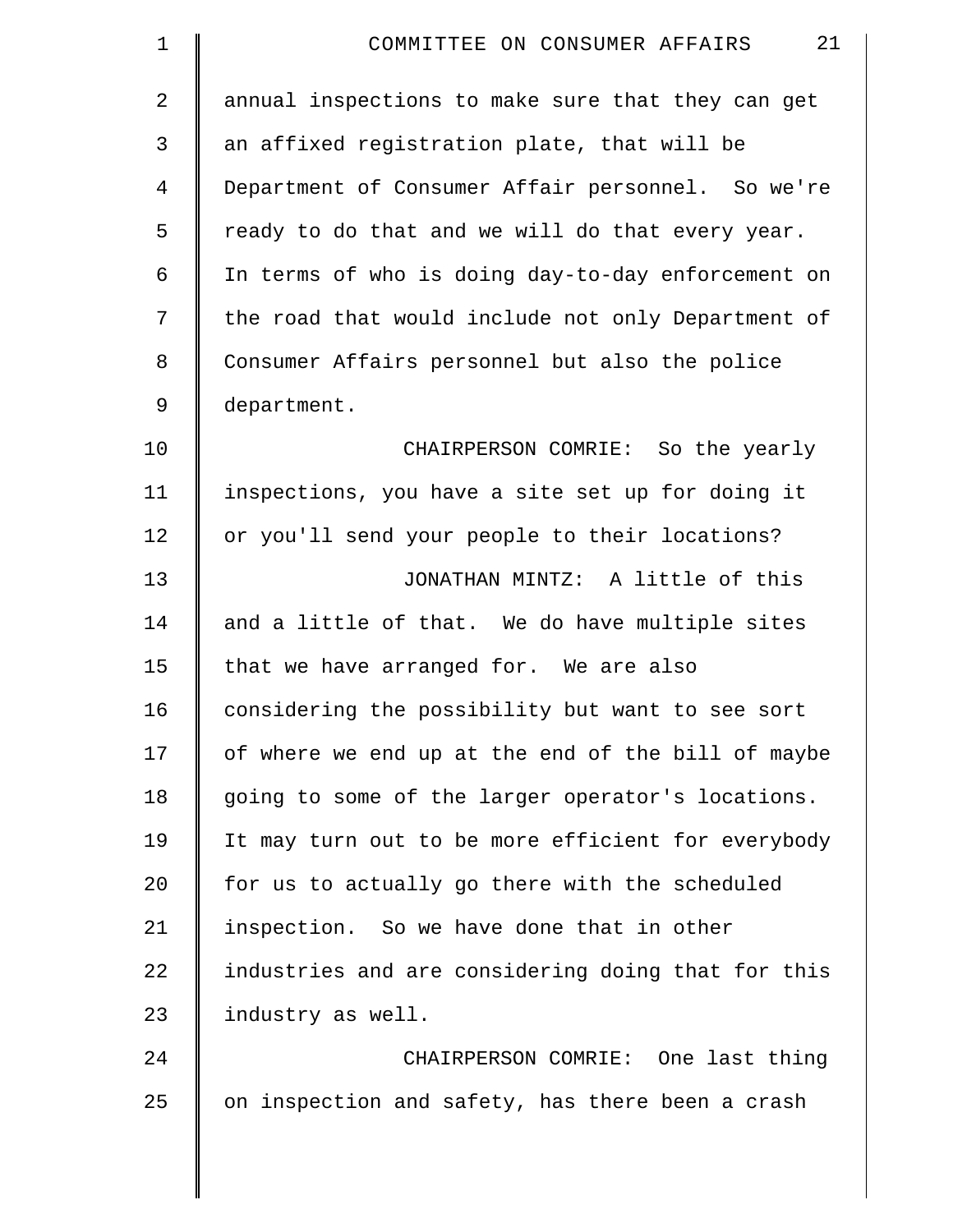| $\mathbf 1$    | 22<br>COMMITTEE ON CONSUMER AFFAIRS                |
|----------------|----------------------------------------------------|
| $\overline{a}$ | test standard or any other types of standards that |
| 3              | would determine what the safest types of pedicabs  |
| 4              | are operating at the moment?                       |
| 5              | JONATHAN MINTZ: The original 2007                  |
| 6              | law does specify that it be a unibody              |
| 7              | construction. I think that was key. It also gave   |
| 8              | limitations regarding width and length as well.    |
| 9              | So that determination was made a couple of years   |
| 10             | ago.                                               |
| 11             | CHAIRPERSON COMRIE: The reason I                   |
| 12             | had asked that is because I know there were some   |
| 13             | questions among the industry people about what     |
| 14             | type of pedicab was the safest and whether they    |
| 15             | needed an assist or a motor assist for pedaling.   |
| 16             | Have all of those general issues been resolved?    |
| 17             | JONATHAN MINTZ: Those issues have                  |
| 18             | lain dormant for two years until you just          |
| 19             | mentioned them. The old law specifically outlaws   |
| 20             | the motorized assist.                              |
| 21             | CHAIRPERSON COMRIE: There has been                 |
| 22             | a general consensus on the issue of the unibody    |
| 23             | and the type of pedicab that would be safest.      |
| 24             | JONATHAN MINTZ: Yes, and I think                   |
| 25             | that is embedded in the current law.               |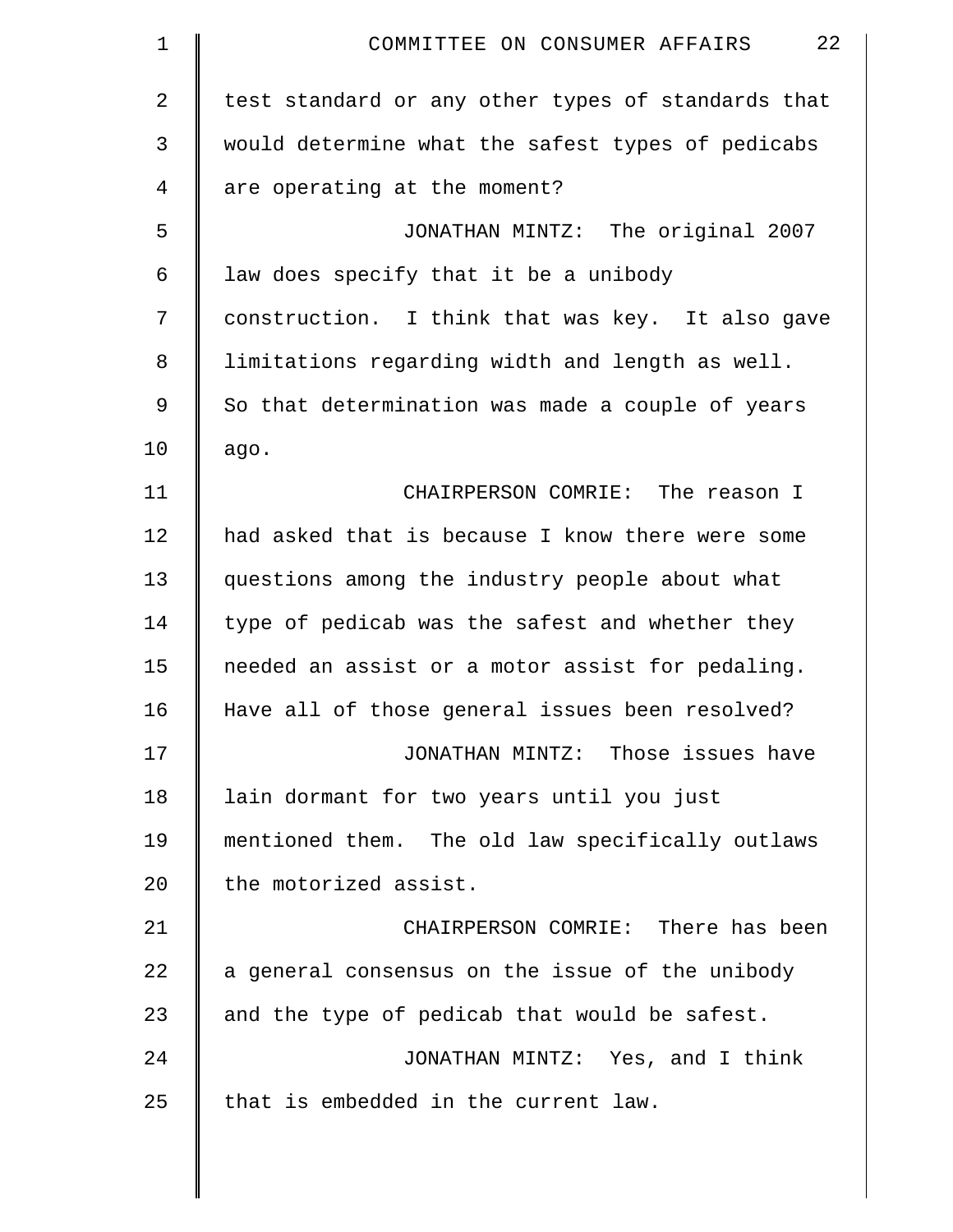| $\mathbf 1$ | 23<br>COMMITTEE ON CONSUMER AFFAIRS                |
|-------------|----------------------------------------------------|
| 2           | CHAIRPERSON COMRIE: Also, I                        |
| 3           | noticed a lot of the pedicabs could not afford     |
| 4           | storage locations in Manhattan. There is an issue  |
| 5           | of how they would get back and forth to their work |
| 6           | areas since some pedicabs are stored in Long       |
| 7           | Island City and other parts of Queens. Have we     |
| 8           | looked into that issue at all?                     |
| 9           | JONATHAN MINTZ: I would imagine                    |
| 10          | that those testifying from the industry after me   |
| 11          | could talk about the ways in which they convey     |
| 12          | those vehicles and the way that they would convey  |
| 13          | them consist with the requirements that they stay  |
| 14          | off the bridges and tunnels. Obviously, one idea   |
| 15          | is that you put them onto the back of a truck or   |
| 16          | something.                                         |
| 17          | CHAIRPERSON COMRIE: You also                       |
| 18          | talked about tightening the language or tightening |
| 19          | the efficiency of the pedicab inspection process   |
| 20          | including holding businesses responsible for       |
| 21          | failing to produce a pedicab at a scheduled        |
| 22          | inspection. Are you going to give us the language  |
| 23          | so that we could detail that in the legislation?   |
| 24          | JONATHAN MINTZ: Yes, we can get                    |
| 25          | you that proposed language. The other thing that   |
|             |                                                    |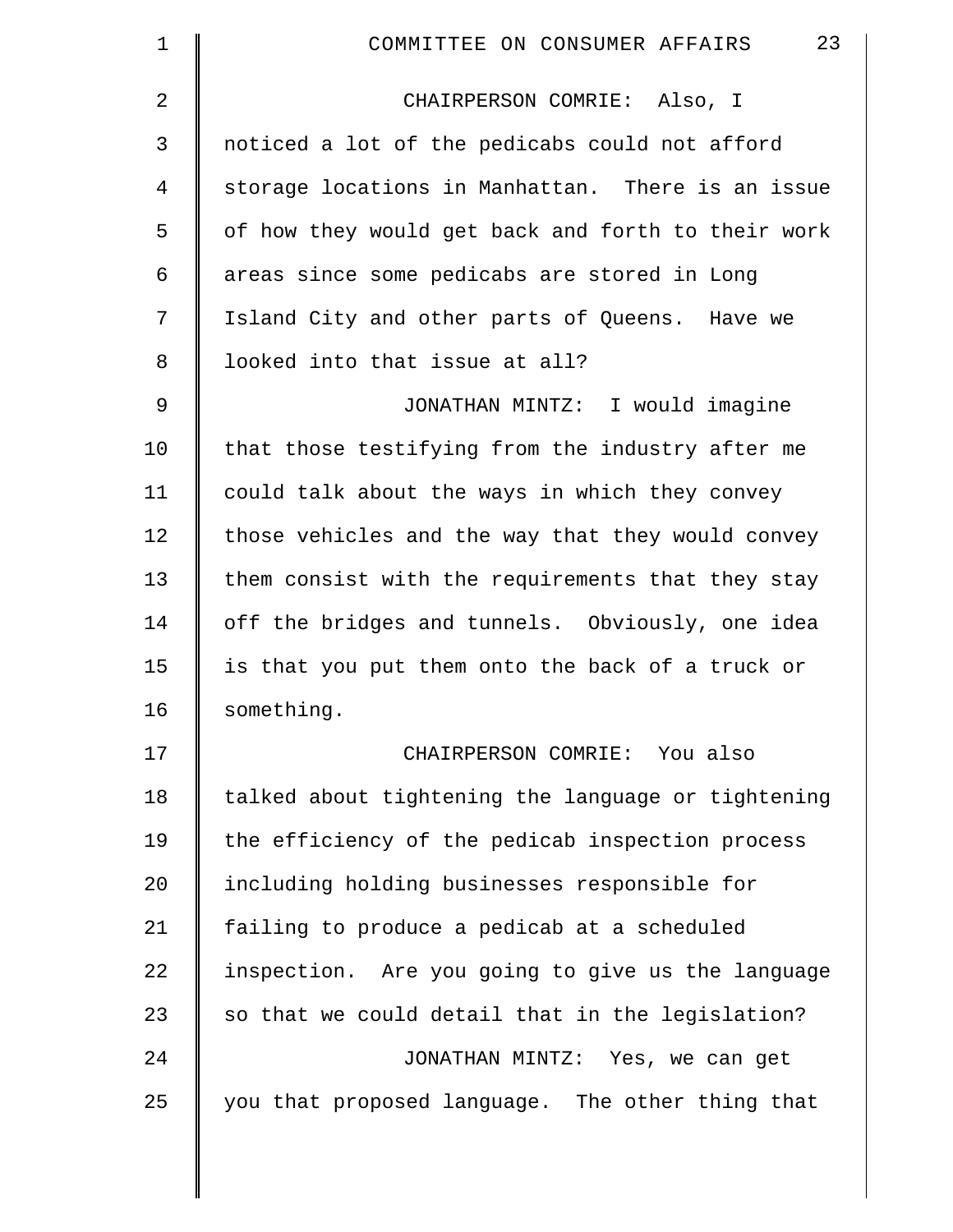| $\mathbf{1}$   | 24<br>COMMITTEE ON CONSUMER AFFAIRS               |
|----------------|---------------------------------------------------|
| $\overline{2}$ | we also suggested and we have some language for   |
| 3              | you is on the temporary lengthening of the first  |
| 4              | pedicab business license so that when we're all   |
| 5              | through with this we don't accidentally end       |
| 6              | requiring renewal in about two or three months.   |
| 7              | That's an easy fix and we have language for you.  |
| 8              | CHAIRPERSON COMRIE: Would all the                 |
| 9              | pedicabs require re-licensing in November 2010 at |
| 10             | the same time? Is it maybe an idea to rotate it   |
| 11             | over 12 months so that you're not inundated with  |
| 12             | the entire universe at one time?                  |
| 13             | JONATHAN MINTZ: I appreciate the                  |
| 14             | suggestion. We have found that it is easier to do |
| 15             | them in one block rather than on a rolling basis. |
| 16             | It means that you can construct a system. You can |
| 17             | put together the mechanism that you need and then |
| 18             | when it's done you can dismantle it and put those |
| 19             | people elsewhere. I appreciate it, but I think    |
| 20             | we're okay with the current approach.             |
| 21             | CHAIRPERSON COMRIE: Are you going                 |
| 22             | to get more personnel to deal with the new        |
| 23             | personnel, or is you present complement of        |
| 24             | employees and inspectors enough to handle all of  |
| 25             | the work that's going to need to be done?         |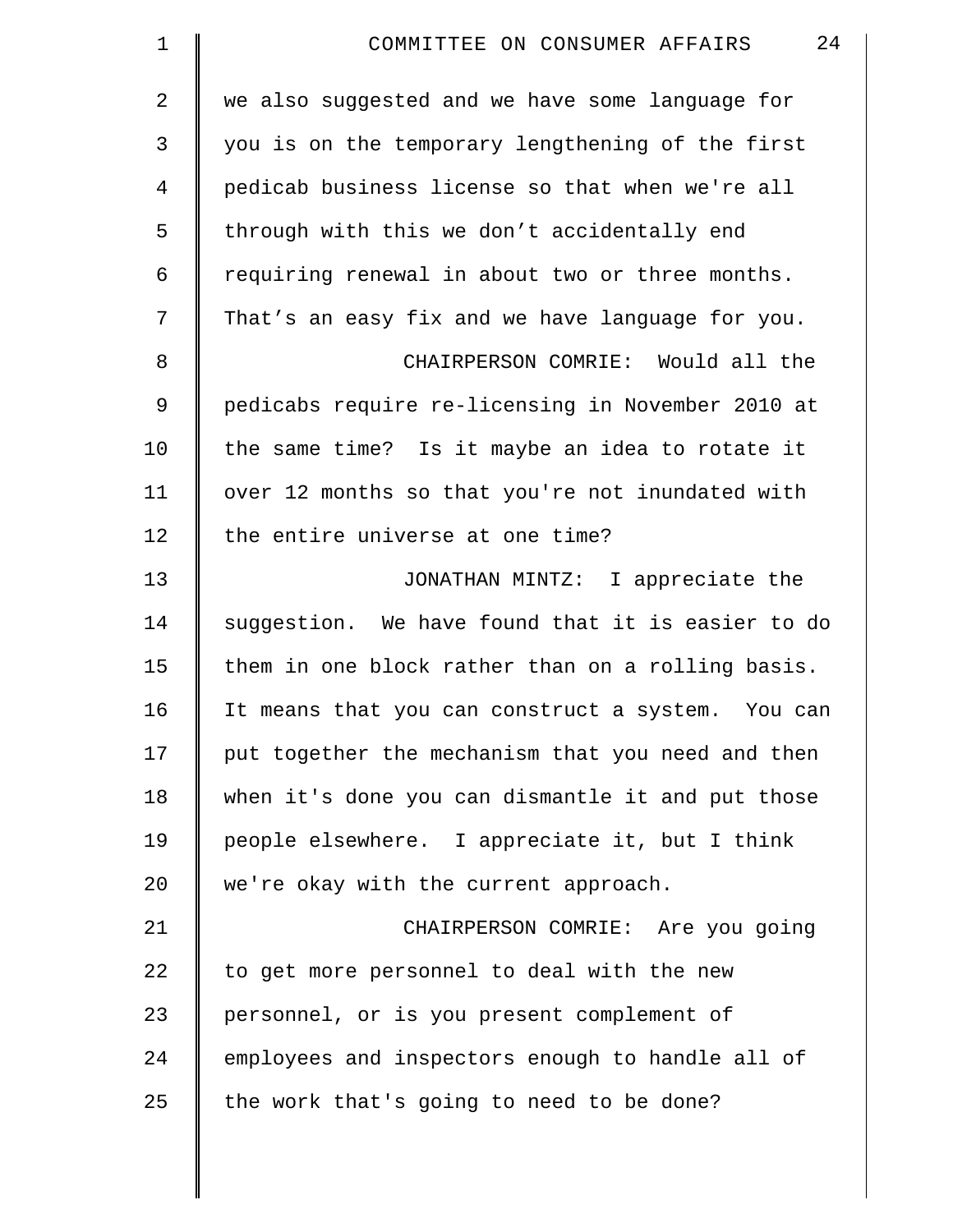| 1  | 25<br>COMMITTEE ON CONSUMER AFFAIRS                |
|----|----------------------------------------------------|
| 2  | JONATHAN MINTZ: We are going to do                 |
| 3  | more with less.                                    |
| 4  | CHAIRPERSON COMRIE: I hear you.                    |
| 5  | You talked about the transition, the orderly       |
| 6  | transfer of registration plates. One of the        |
| 7  | things that I noticed that we have yet to resolve  |
| 8  | is the ability for business owners to transfer     |
| 9  | their business without losing the benefits of name |
| 10 | recognition and history. Also, the licensing that  |
| 11 | they would have so that they would not have to re- |
| 12 | license and do all of those steps necessary that   |
| 13 | they would lose the familiarity that they have     |
| 14 | with your agency. Has that been resolved with      |
| 15 | this particular industry?                          |
| 16 | That I also think<br>JONATHAN MINTZ:               |
| 17 | is a very important question. It's my              |
| 18 | understanding that the transferability provisions  |
| 19 | in this amendment do adequately address those      |
| 20 | issues. If there is something that we were         |
| 21 | missing that the industry brings to both of our    |
| 22 | attention later this morning, we can take that     |
| 23 | into consideration. But I think that that          |
| 24 | transferability provision allows for businesses to |
| 25 | continue to behave as businesses and to be able to |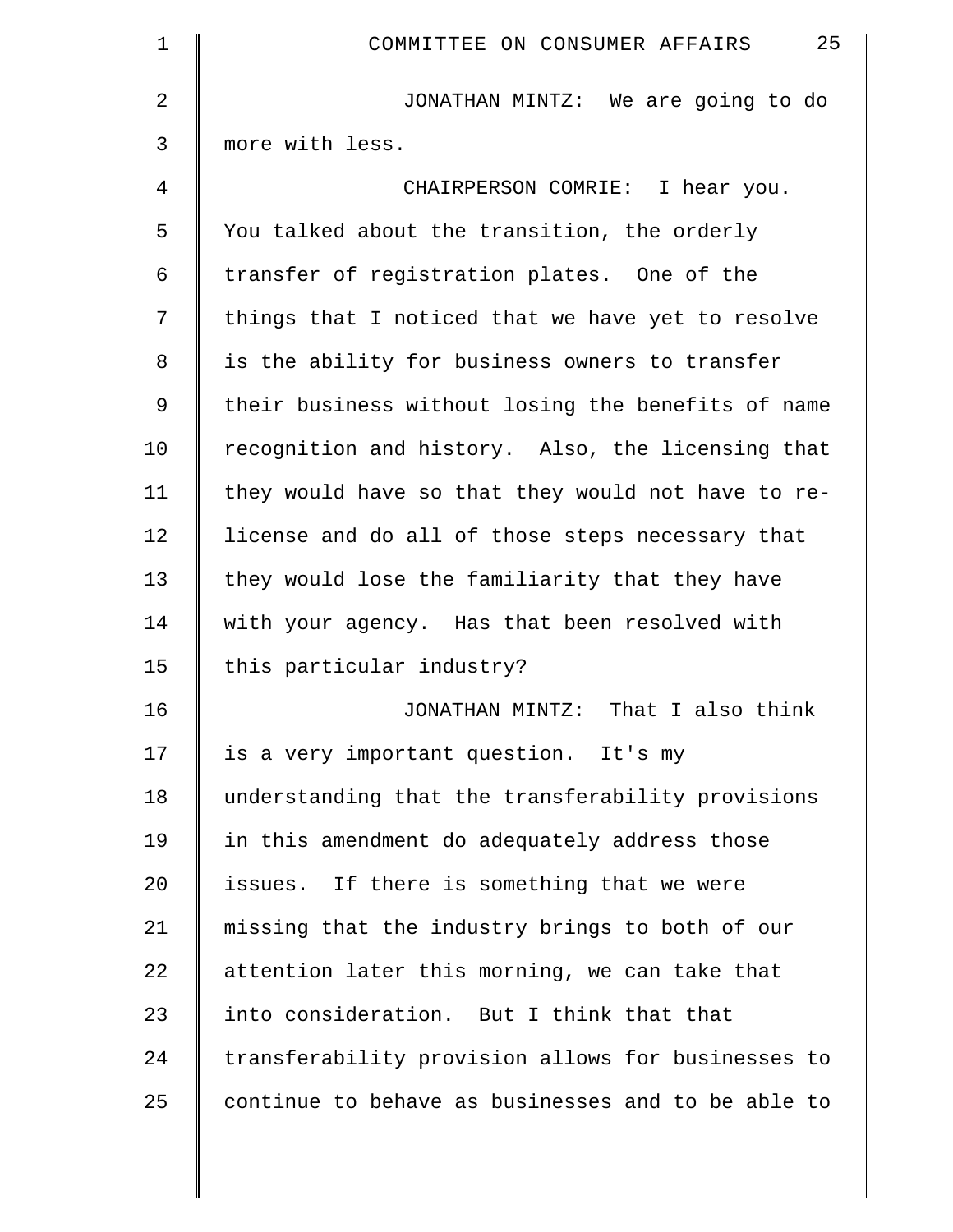| 26<br>COMMITTEE ON CONSUMER AFFAIRS                |
|----------------------------------------------------|
| sell what they need to or want to sell within the  |
| framework of all of the pedicabs which get         |
| registered during that 60-day period.              |
| CHAIRPERSON COMRIE: Do you think                   |
| we could transfer that language to some of the     |
| other industries that have long been asking for    |
| that opportunity to do business transfers without  |
| losing the history of the business?                |
| JONATHAN MINTZ: In some industries                 |
| that's completely inappropriate and in other       |
| industries there are some unintended consequences. |
| I'd be completely delighted to discuss it with     |
| you.                                               |
| CHAIRPERSON COMRIE: I just thought                 |
| I'd bring it up while we were discussing this.     |
| JONATHAN MINTZ: While you had me                   |
| seatbelted into my chair.                          |
| CHAIRPERSON COMRIE: To what extent                 |
| have you gotten complaints about the pedicab       |
| industry lately? Are they now part of your 311     |
| calls or have you gotten any general complaints or |
| complaints on a regular basis?                     |
| JONATHAN MINTZ: Those complaints                   |
| have been routed to the police department because  |
|                                                    |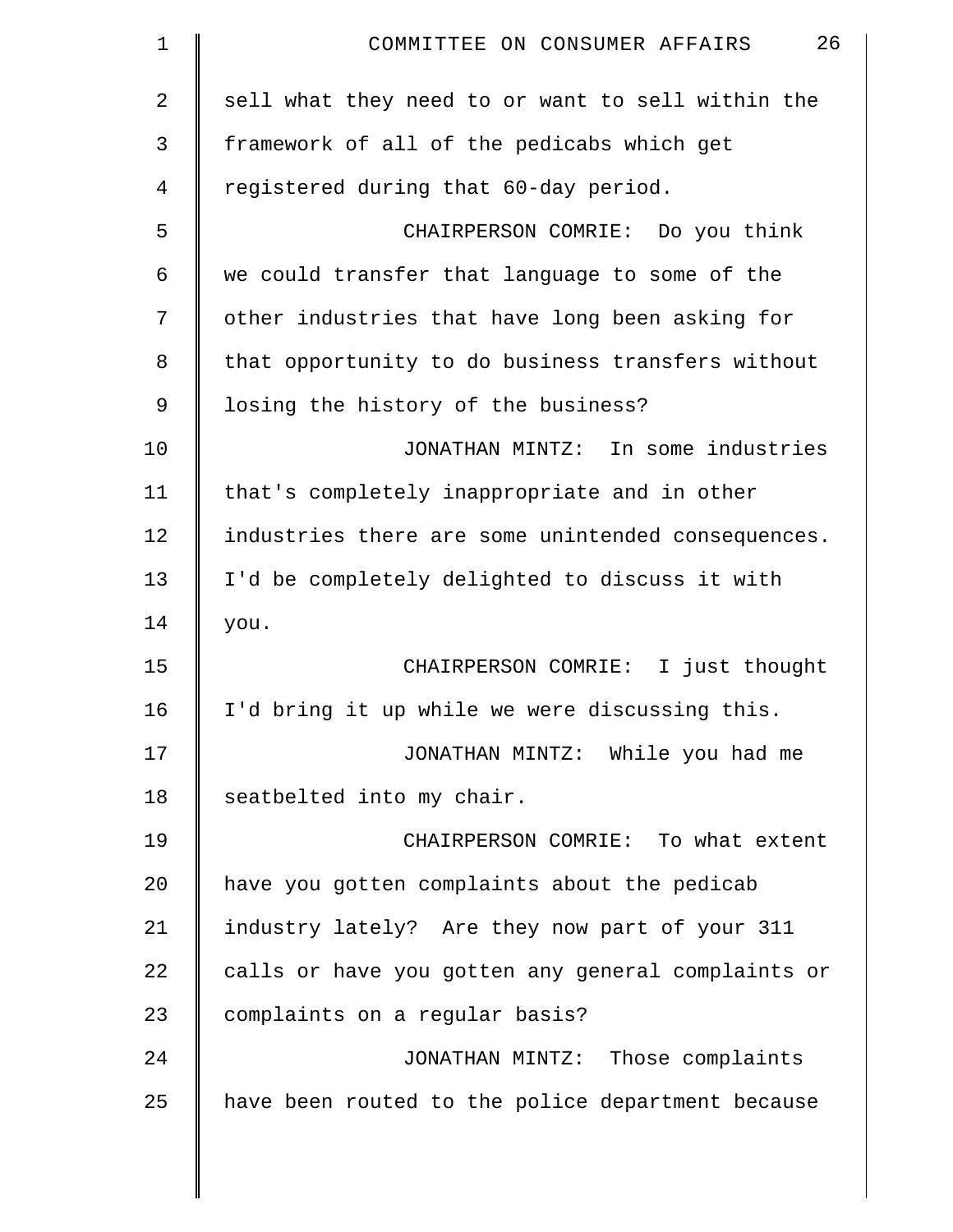| $\mathbf 1$    | 27<br>COMMITTEE ON CONSUMER AFFAIRS                |
|----------------|----------------------------------------------------|
| $\overline{2}$ | we have not yet been able to, as a department,     |
| 3              | hold them accountable. That will obviously change  |
| 4              | once they become licensed.                         |
| 5              | CHAIRPERSON COMRIE: The calls will                 |
| 6              | be routed to you afterwards. Have you been able    |
| 7              | to get a sense of how many pedicabs are out there? |
| 8              | Was that ever done?                                |
| 9              | JONATHAN MINTZ: I do not have a                    |
| 10             | reliable estimate. I have heard members of the     |
| 11             | industry characterize the number between 1,000 and |
| 12             | 1,200. I have no idea whether that's true.         |
| 13             | Anecdotal suggestions from the police department   |
| 14             | suggest that might be right. But again, I think    |
| 15             | members of the industry will know better than I.   |
| 16             | Soon I'll know plenty but at the moment I don't    |
| 17             | know.                                              |
| 18             | CHAIRPERSON COMRIE: Have you seen                  |
| 19             | or heard of any pedicabs operating in the better   |
| 20             | boroughs of Brooklyn, Queens or the Bronx as       |
| 21             | opposed to just within midtown Manhattan?          |
| 22             | JONATHAN MINTZ: I've heard urban                   |
| 23             | legends.                                           |
| 24             | CHAIRPERSON COMRIE: I think I've                   |
| 25             | asked all of the questions that I needed to as you |
|                |                                                    |

 $\parallel$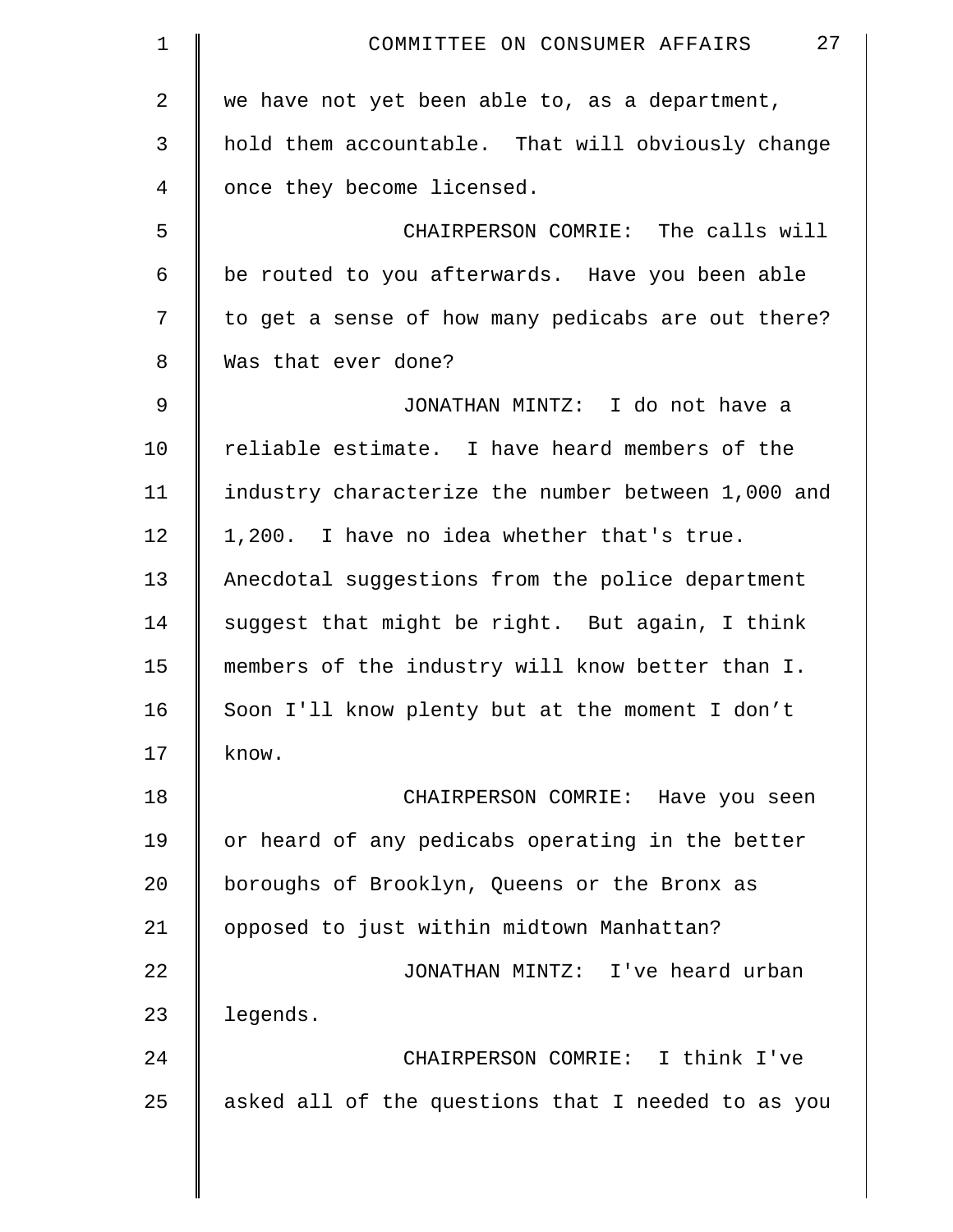| $\mathbf 1$    | 28<br>COMMITTEE ON CONSUMER AFFAIRS                |
|----------------|----------------------------------------------------|
| $\overline{2}$ | regarding this specific bill. I think we'll be     |
| 3              | sitting down quickly and hold those technical      |
| 4              | discussions to make those necessary changes to     |
| 5              | make the bill stronger. Is there anything else     |
| 6              | that you wanted to share with us regarding how you |
| 7              | felt about where we need to go from here?          |
| 8              | JONATHAN MINTZ: No, I think we're                  |
| 9              | in good shape. I appreciate the opportunity.       |
| 10             | CHAIRPERSON COMRIE: Thank you for                  |
| 11             | being here this morning, Commissioner.             |
| 12             | JONATHAN MINTZ: Thank you.                         |
| 13             | CHAIRPERSON COMRIE: Thank you.                     |
| 14             | Next we'll hear from Chad Marlow, who is           |
| 15             | representing the New York Pedicab Owner's          |
| 16             | Association; Robert Tipton from Mr. Rickshaw, LLC; |
| 17             | and Brendan O'Toole from the United Pedicab        |
| 18             | Alliance. I believe this says he's the president   |
| 19             | of the United Pedicab Alliance. If you have any    |
| 20             | testimony you can hand it to the sergeant-at-arms. |
| 21             | Come sit at the mike. Are all three gentlemen      |
| 22             | here? When he comes in, just tell him to come      |
| 23             | right up. We'll start with the other two           |
| 24             | gentlemen. Mr. Marlow, whenever you're ready.      |
| 25             | CHAD MARLOW: Chairman Comrie and                   |
|                |                                                    |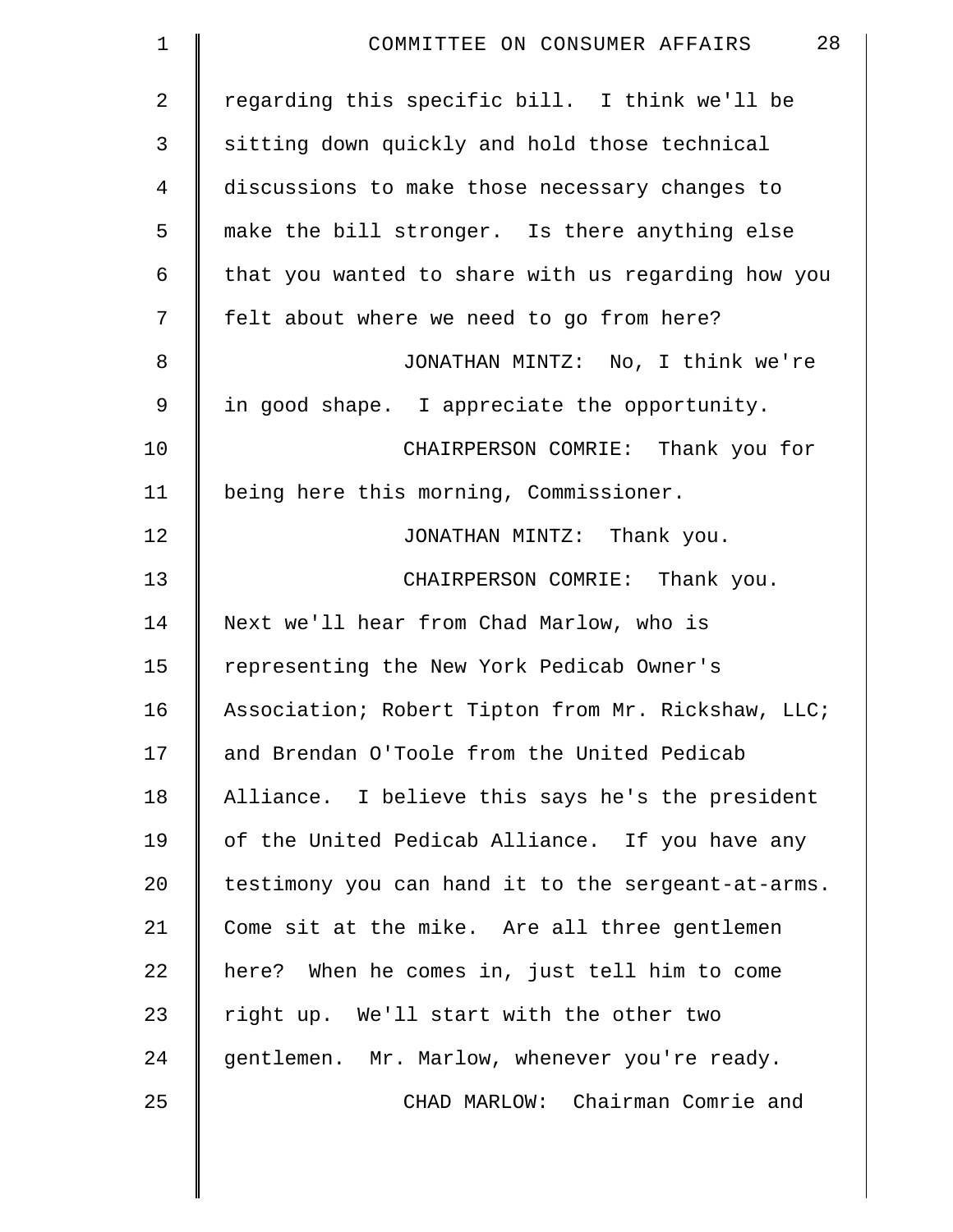| $\mathbf 1$    | 29<br>COMMITTEE ON CONSUMER AFFAIRS                |
|----------------|----------------------------------------------------|
| $\overline{2}$ | members of the Consumer Affairs Committee, my name |
| 3              | is Chad Marlow and I'm president of the Public     |
| 4              | Advocacy Group. It is my pleasure to once again    |
| 5              | be testifying before this committee on behalf of   |
| 6              | the New York City Pedicab Owners Association.      |
| 7              | Approximately four years ago, the NYCPOA           |
| 8              | approached the City Council and asked it to pass   |
| 9              | formal regulations to govern New York's pedicab    |
| 10             | industry. The NYCPOA was interested in working     |
| 11             | with the Council to ensure that our industry was   |
| 12             | comprised of only the safest pedicabs, best        |
| 13             | drivers and most reputable owners. In short, we    |
| 14             | wanted to create a standardized, high quality      |
| 15             | pedicab experience that could be enjoyed by our    |
| 16             | rapidly growing base of customers. It has          |
| 17             | certainly been a long journey between then and     |
| 18             | now, but if the bill presently before this         |
| 19             | committee becomes law, the NYCPOA will have        |
| 20             | achieved our common goal of insuring that only     |
| 21             | those pedicabs owners who are committed to the     |
| 22             | highest standards of quality and safety are        |
| 23             | allowed to participate in our industry and those   |
| 24             | who put profits ahead of safety will disappear     |
| 25             | from our streets forever. It is for that reason    |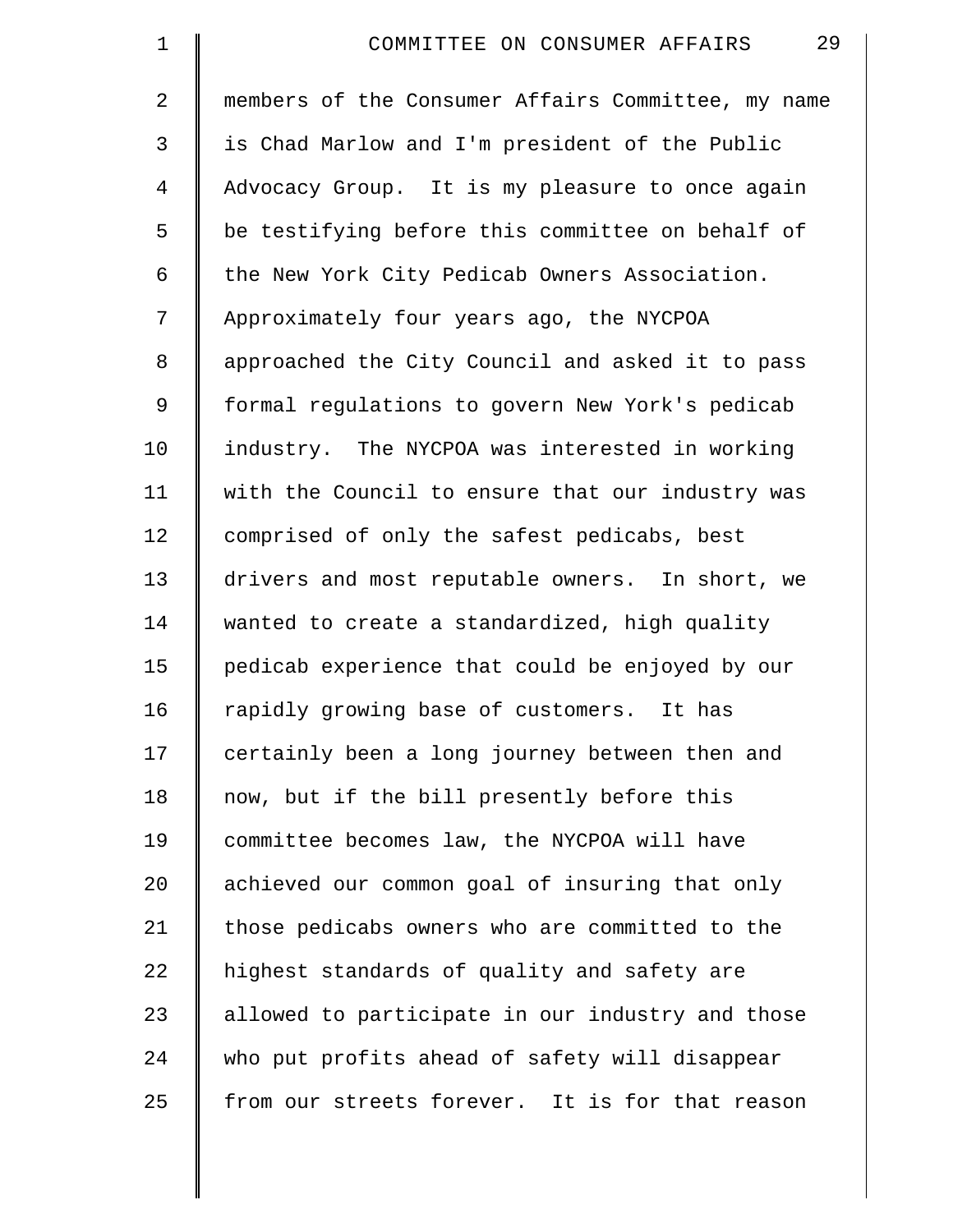| $\mathbf 1$    | 30<br>COMMITTEE ON CONSUMER AFFAIRS                |
|----------------|----------------------------------------------------|
| $\overline{2}$ | that the New York City Pedicab Owners' Association |
| 3              | is pleased to offer our enthusiastic support for   |
| $\overline{4}$ | this bill's amendments to Local Law 19-2007, which |
| 5              | I will also refer to as the "pedicab law." I       |
| 6              | would be remiss if I did not begin my testimony by |
| 7              | thanking three elected officials whose commitment  |
| 8              | to pedicab safety and the spirit of cooperation in |
| 9              | working with the NYCPOA has brought this bill      |
| 10             | before us today. First, I would like to thank      |
| 11             | City Council Speaker Christine Quinn as well as    |
| 12             | the dedicated members of her legislative staff.    |
| 13             | The Speaker has truly risen to the occasion in     |
| 14             | introducing this legislation. The NYCPOA has       |
| 15             | never been a big fan of placing a cap on the       |
| 16             | number of pedicabs in New York City; but at the    |
| 17             | same time, we have been strong proponents of only  |
| 18             | allowing the safest, most responsible pedicabs to  |
| 19             | operate here, which, in practical terms, is        |
| 20             | something of a cap. When the NYCPOA met with the   |
| 21             | Speaker's office early this month, they proposed a |
| 22             | new type of cap that was based solely on safety    |
| 23             | restrictions and time limitations. We could not    |
| 24             | have been more pleased. It was an elegant          |
| 25             | solution that would allow everyone in the pedicab  |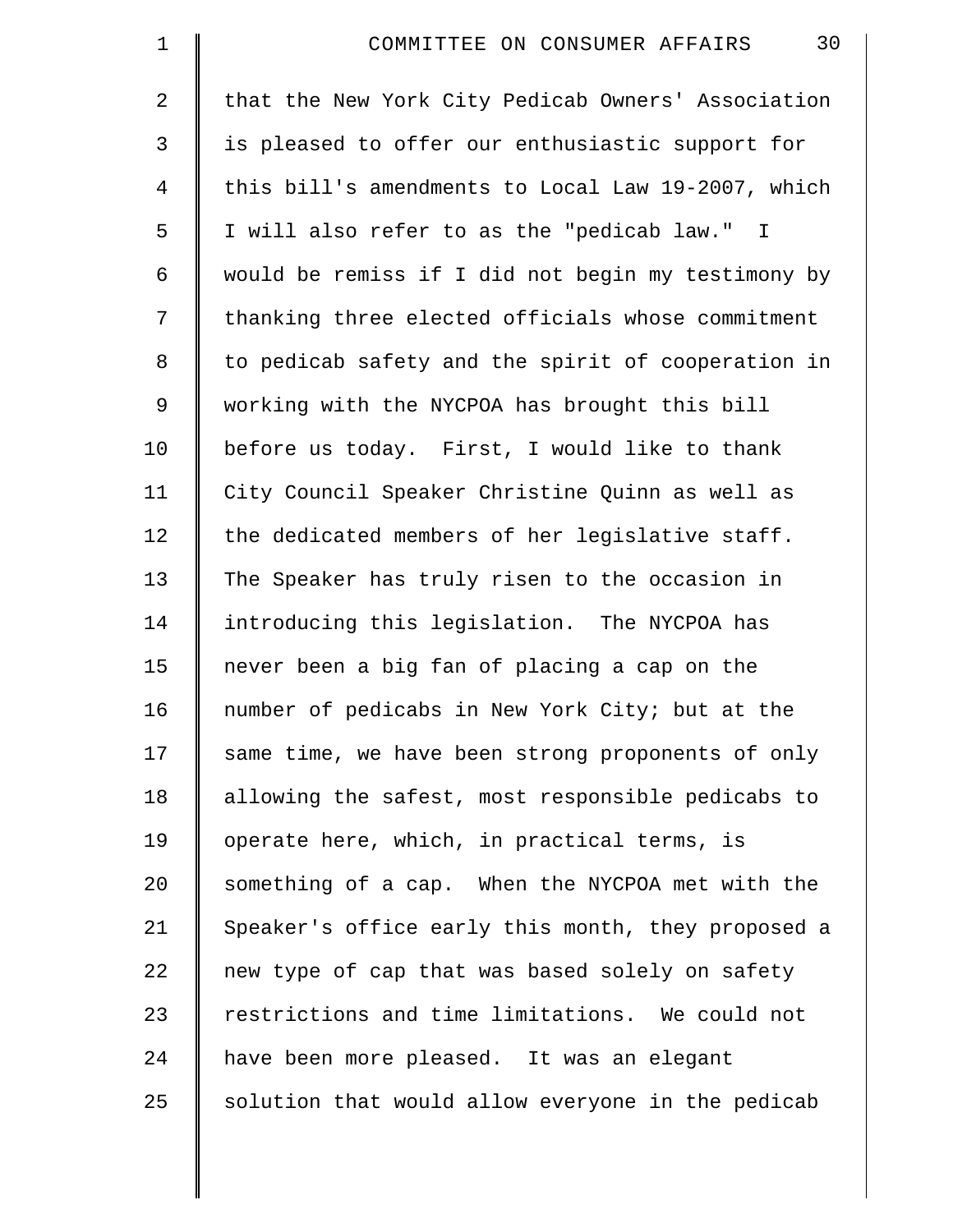| $\mathbf 1$    | 31<br>COMMITTEE ON CONSUMER AFFAIRS                |
|----------------|----------------------------------------------------|
| $\overline{2}$ | industry, be they current owners, drivers,         |
| 3              | mechanics or none of the above, to own and operate |
| $\overline{4}$ | pedicabs if they fully complied with the strict    |
| 5              | safety requirements set forth in the original      |
| 6              | pedicab law. In short, the new cap is all about    |
| 7              | safety. The NYCPOA is grateful the Speaker sought  |
| 8              | our immediate input on this bill and in so doing,  |
| 9              | laid the foundation for a genuine working          |
| 10             | partnership with our association and the pedicab   |
| 11             | industry. We hope it is a partnership that         |
| 12             | continues to grow and strengthen for a very long   |
| 13             | time. Second, I wanted to thank Mayor Michael      |
| 14             | Bloomberg and the members of his staff, both in    |
| 15             | New York and Albany, who have worked with the      |
| 16             | NYCPOA on this issue. The Mayor has been a strong  |
| 17             | and consistent supporter of New York's pedicab     |
| 18             | industry, which he recently referred to as "An     |
| 19             | integral part of the City's streetscape for        |
| 20             | tourists and locals alike." Another member of      |
| 21             | Mayor Bloomberg's team, at NYC and Company, echoed |
| 22             | the mayor's comments a few days ago, noting that   |
| 23             | "pedicabs in New York City have become an iconic   |
| 24             | part of the City's vibrant and diverse             |
| 25             | streetscape." We wholeheartedly agree. We would    |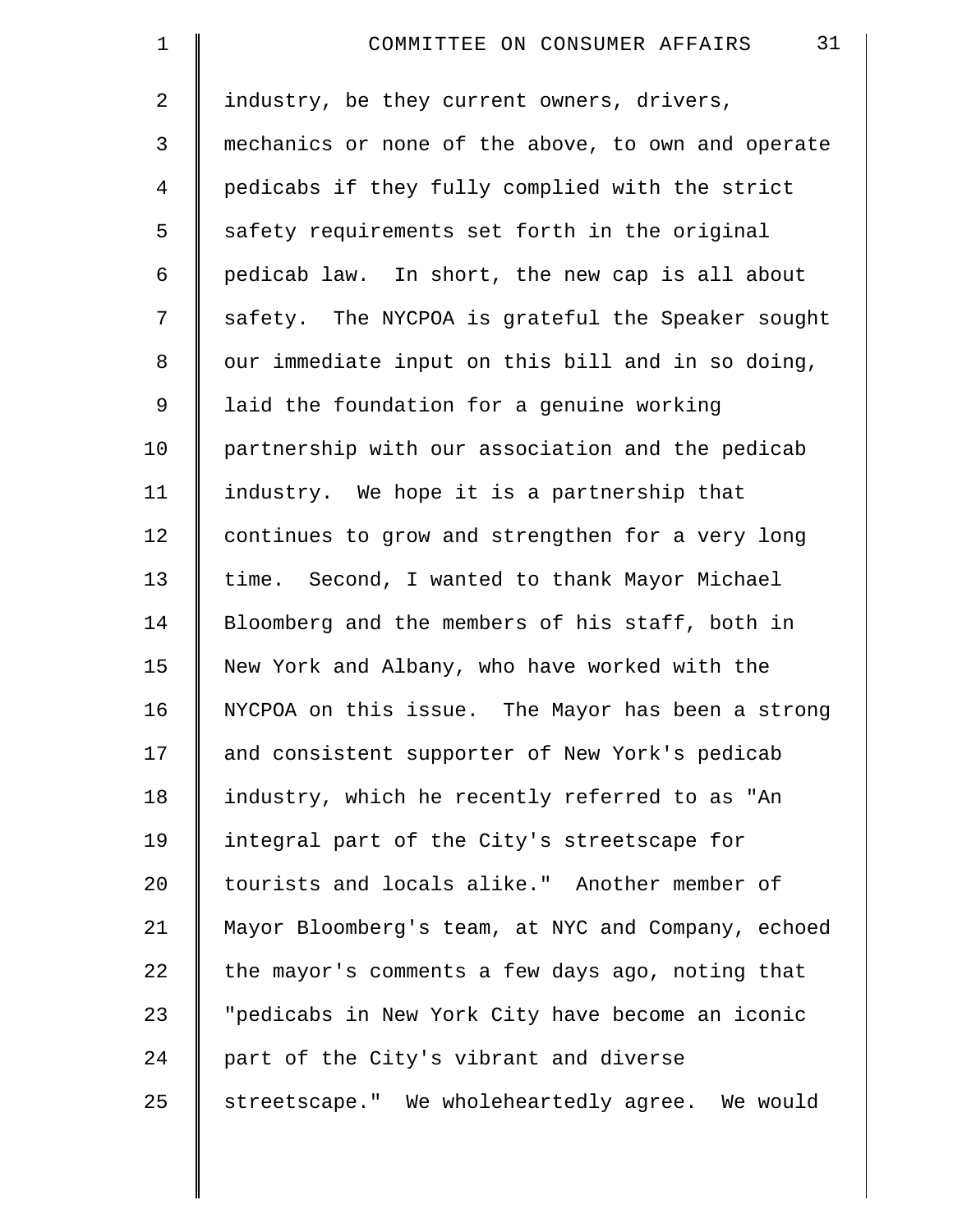| $\mathbf 1$ | 32<br>COMMITTEE ON CONSUMER AFFAIRS                |
|-------------|----------------------------------------------------|
| 2           | like to thank the Mayor for standing up for the    |
| 3           | pedicab industry both when doing so has been easy  |
| 4           | and when it has been hard. We especially want to   |
| 5           | thank him for his role in working with the City    |
| 6           | Council to craft the legislation before this       |
| 7           | committee today. Finally, I want to thank          |
| 8           | Councilman Alan Gerson. It was Councilman Gerson   |
| $\mathsf 9$ | who first pursued the idea of safely and equitably |
| 10          | regulating New York's pedicab industry. When this  |
| 11          | bill becomes law, as I hope it soon will, much     |
| 12          | credit should go to the founding father of pedicab |
| 13          | regulation, Councilman Gerson, and I wanted to     |
| 14          | recognize his contribution here today. He very     |
| 15          | much deserves it. While no piece of legislation    |
| 16          | is ever perfect, this bill is comes fairly close.  |
| 17          | That being said, there are two minor changes we    |
| 18          | would like to see implemented to improve it. The   |
| 19          | first concerns a drafting error that produces an   |
| 20          | internal conflict within the original pedicab law, |
| 21          | and the second would make the streets even safer   |
| 22          | for pedicabs and those we share the roads with.    |
| 23          | The first change, which corrects the drafting      |
| 24          | error, is found in the last sentence of Section    |
| 25          | $20-251(a)$ . That section, after discussing the   |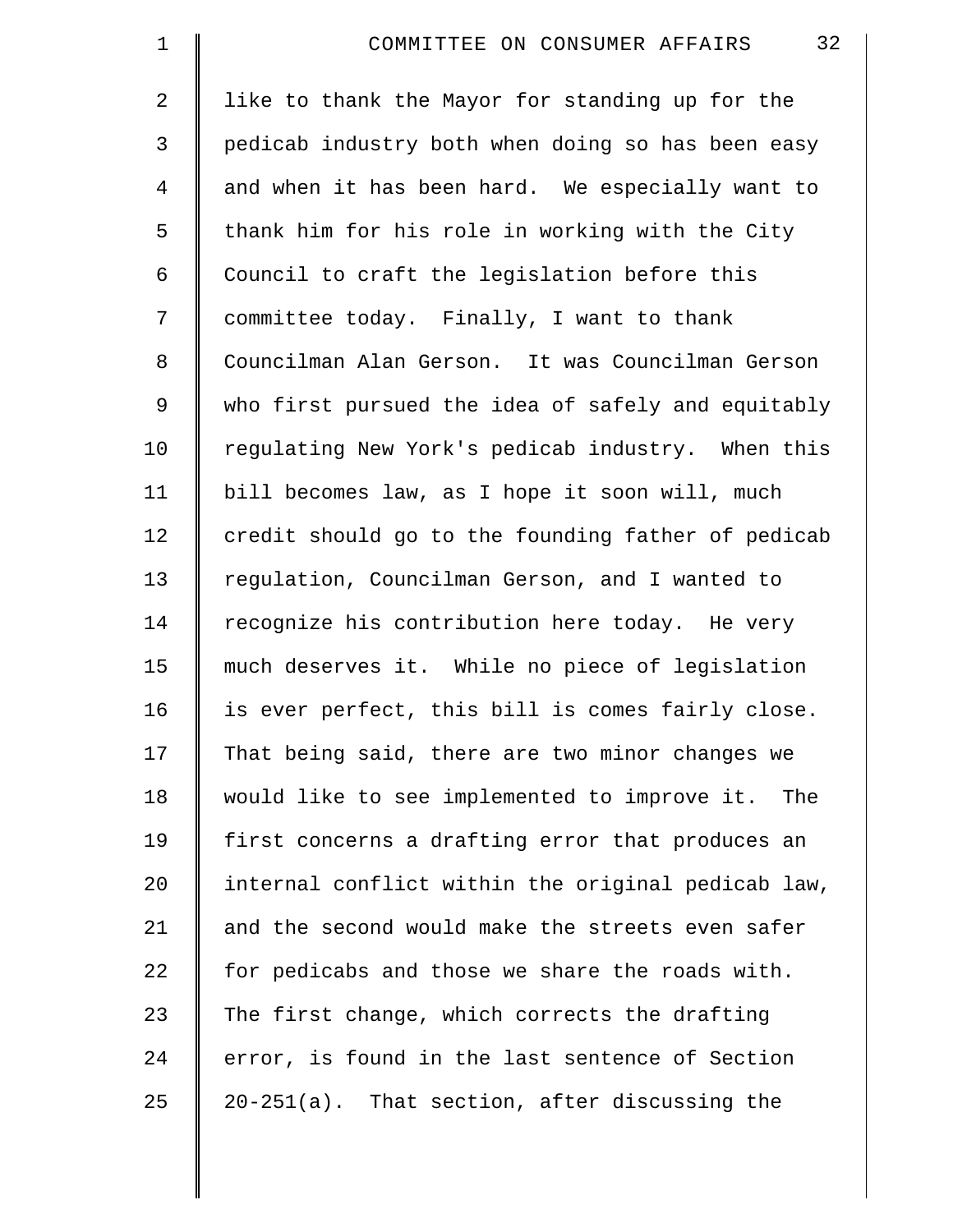| $\mathbf 1$    | 33<br>COMMITTEE ON CONSUMER AFFAIRS                |
|----------------|----------------------------------------------------|
| $\overline{a}$ | timing of applying for pedicab registration        |
| 3              | plates, reads "During such 60-day period, persons  |
| 4              | submitting applications for registration plates    |
| 5              | shall also submit applications for pedicab         |
| 6              | business licenses pursuant to Section 20-252."     |
| 7              | The use of the word "also" creates two problems    |
| 8              | here. First, it would enable someone to register   |
| $\mathsf 9$    | for pedicab registration plates without            |
| 10             | demonstrating that their pedicabs are insured, as  |
| 11             | required by law. Second, because it allows         |
| 12             | someone to apply for pedicab registration plates   |
| 13             | first and a pedicab business license second, it    |
| 14             | creates a conflict with Section 20-250 of Local    |
| 15             | Law 19-2007, which requires an applicant for a     |
| 16             | pedicab business license to list on his business   |
| 17             | license application the pedicabs for which he will |
| 18             | later be seeking registration. In order to avoid   |
| 19             | this conflict, the word "also" should be replaced  |
| 20             | with the phrase "either initially or concurrently" |
| 21             | so the last sentence of Section 20-251(a) reads    |
| 22             | "During such 60-day period, persons submitting     |
| 23             | applications for registration plates shall either  |
| 24             | initially or concurrently submit applications for  |
| 25             | pedicab business licenses pursuant to Section 20-  |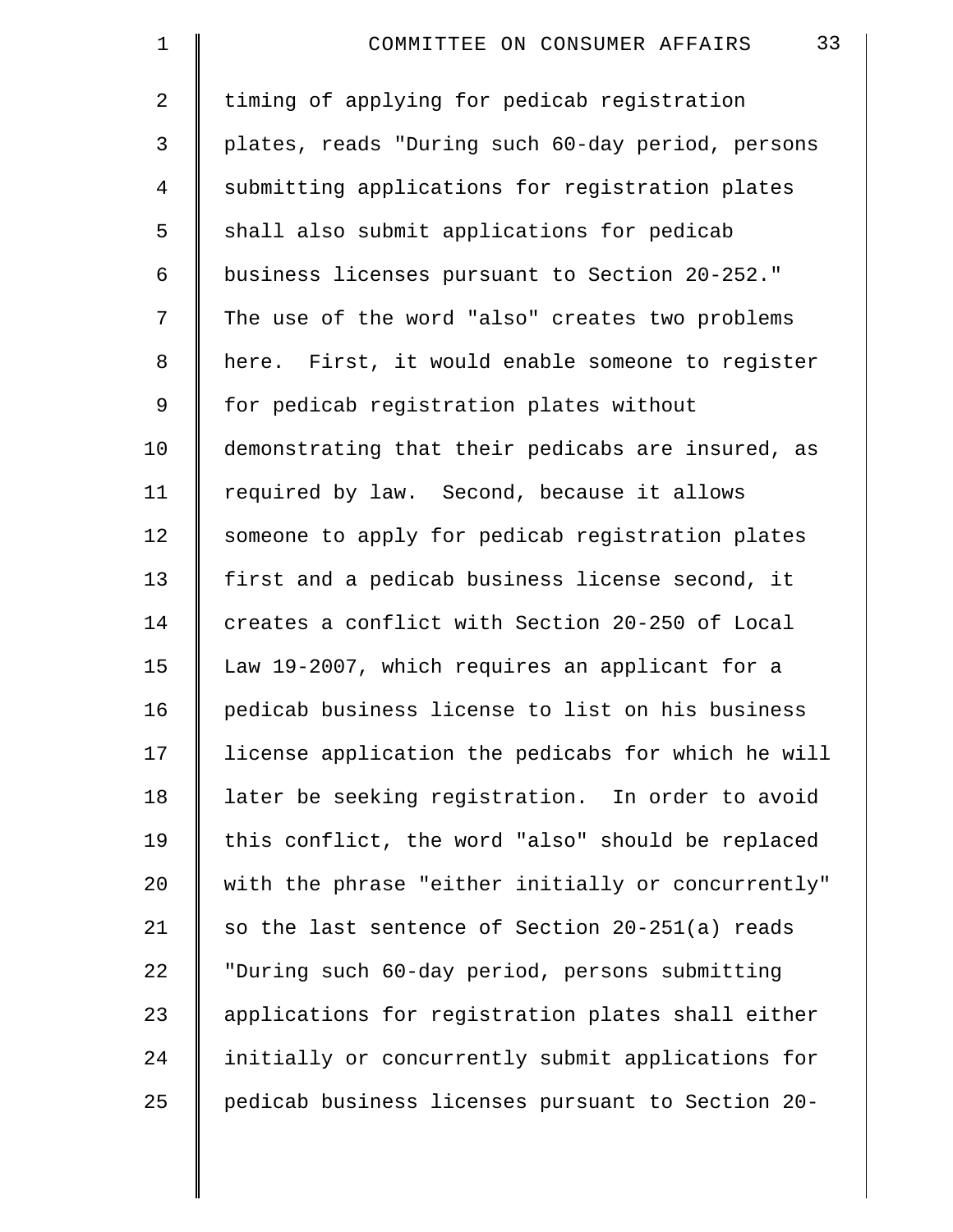| $\mathbf 1$    | 34<br>COMMITTEE ON CONSUMER AFFAIRS                |
|----------------|----------------------------------------------------|
| $\overline{2}$ | 252." This small change would prevent conflicting  |
| $\mathfrak{Z}$ | language from appearing in the pedicab law without |
| $\overline{4}$ | making any real substantive change to it. The      |
| 5              | second change deals with a portion of Local Law    |
| 6              | 19-2007 that is otherwise not addressed in the     |
| 7              | present bill. I am specifically referring to the   |
| $8\,$          | portion of Section 20-259(b)(3) that prohibits     |
| $\mathsf 9$    | pedicabs from operating in bicycle lanes. In my    |
| 10             | experience, which mayor may not be confirmed by    |
| 11             | other witnesses here today, no one, not pedicab    |
| 12             | operators, cyclists, pedestrians, automobile       |
| 13             | drivers, truck drivers, or taxi and limousine      |
| 14             | drivers, object to allowing pedicabs to ride in    |
| 15             | bicycle lanes where such lanes are available.      |
| 16             | While it is perfectly safe to operate a pedicab on |
| 17             | the roads of our city, it is unquestionably even   |
| 18             | safer to operate a pedicab in a dedicated bicycle  |
| 19             | lane when doing so is possible. The only concern   |
| 20             | I have heard raised about eliminating the bicycle  |
| 21             | lane restriction is that some bicycle lanes may    |
| 22             | not be wide enough to accommodate a pedicab.       |
| 23             | While this may be true, banning pedicabs from all  |
| 24             | bicycle lanes is throwing the baby out with the    |
| 25             | bathwater. Instead, the NYCPOA proposes changing   |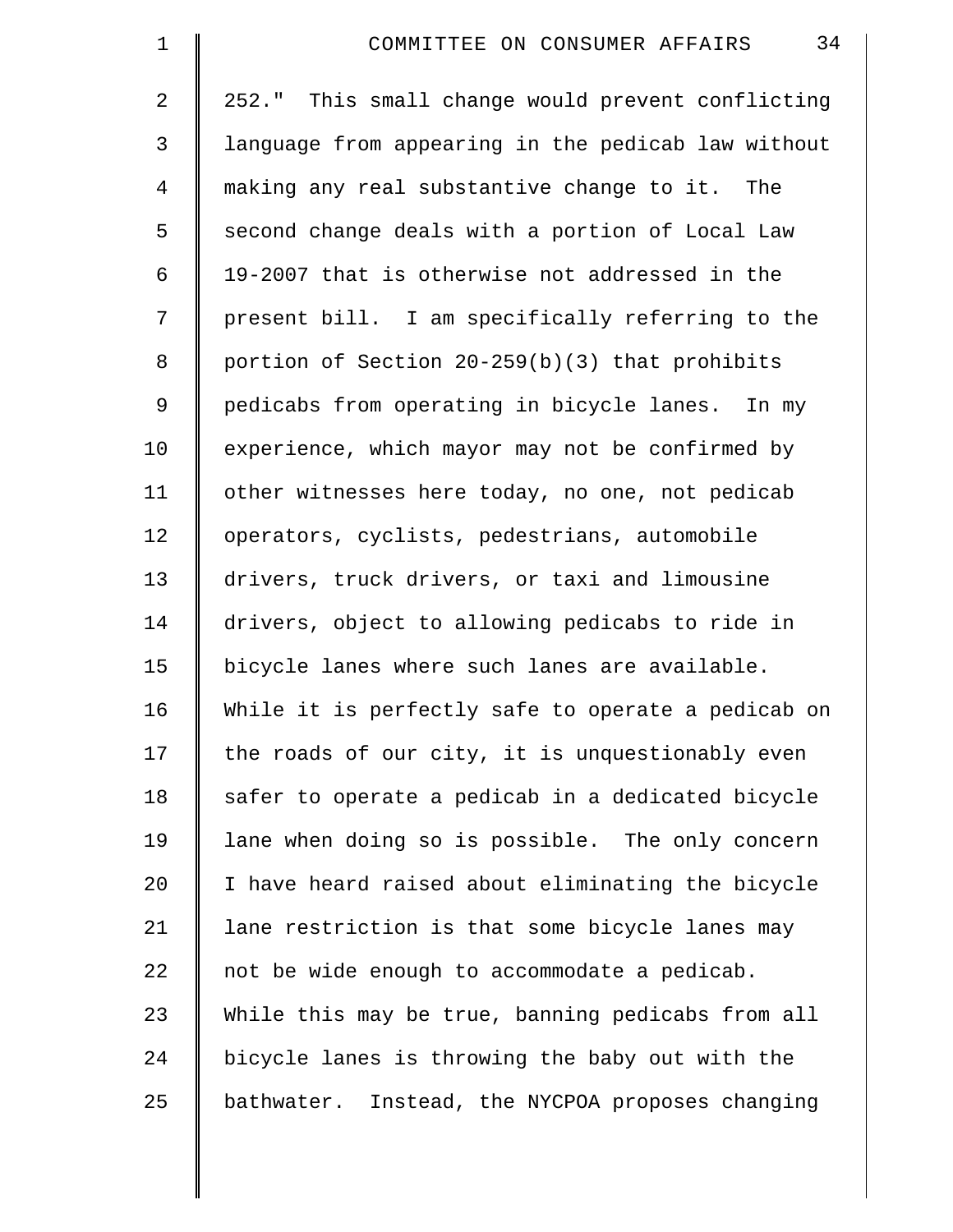| $\mathbf 1$    | 35<br>COMMITTEE ON CONSUMER AFFAIRS                 |
|----------------|-----------------------------------------------------|
| $\overline{2}$ | the language in Section $20-259(b)(3)$ to read that |
| 3              | pedicab drivers shall not "operate a pedicab in     |
| $\overline{4}$ | any bicycle lane that is not wide enough to         |
| 5              | accommodate the full width of the pedicab."<br>This |
| 6              | additional language acknowledges the broad          |
| 7              | consensus that pedicabs should be allowed to        |
| 8              | operate in bicycle lanes and places the onus on     |
| 9              | pedicab drivers not to drive in narrow bicycle      |
| 10             | lanes or risk getting fined. This is a              |
| 11             | commonsense compromise that advances safety and     |
| 12             | should be made a part of the final version of this  |
| 13             | legislation. I would like to conclude with two      |
| 14             | final points. The first point is more of a          |
| 15             | warning. It is an unfortunate reality that the      |
| 16             | pedicab industry over the years has attracted some  |
| 17             | less than admirable characters who view legal       |
| 18             | restrictions more as speed bumps than brick walls.  |
| 19             | In the past, they have refused to voluntarily meet  |
| 20             | the safety standards of Local Law 19-2007, as       |
| 21             | every member of the NYCPOA does. More troubling,    |
| 22             | during the Department of Consumer Affairs' earlier  |
| 23             | attempt to effectuate the pedicab law, many of      |
| 24             | these individuals and businesses provided DCA with  |
| 25             | false and counterfeit documentation in order to     |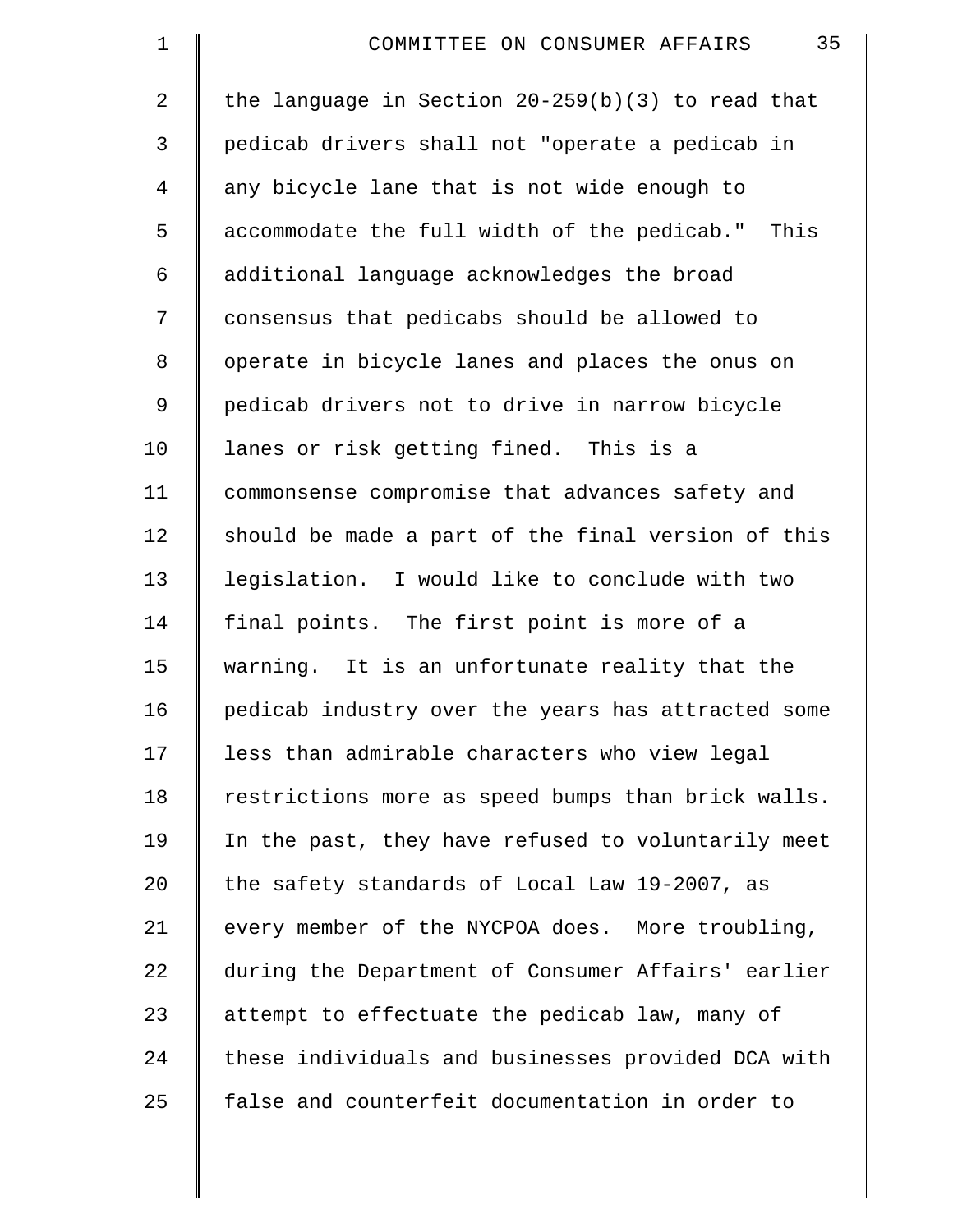| $\mathbf 1$ | 36<br>COMMITTEE ON CONSUMER AFFAIRS                |
|-------------|----------------------------------------------------|
| 2           | circumvent provisions of the pedicab law. The      |
| 3           | City Council can only enact laws; it cannot        |
| 4           | enforce them. With respect to applications for     |
| 5           | pedicab business licenses and registration plates, |
| 6           | that is up to DCA. As such, DCA should be          |
| 7           | extremely vigilant in examining the authenticity   |
| $\,8\,$     | of documents they are provided by pedicab business |
| 9           | license and registration plate applicants as well  |
| 10          | as the statements they make on the applications    |
| 11          | themselves. Two areas deserve specific mention.    |
| 12          | First, DCA should make significant efforts to      |
| 13          | confirm that the proof of insurance provided by    |
| 14          | applicants is genuine. Unfortunately, documents    |
| 15          | purporting to confirm one has insurance are easily |
| 16          | fabricated, but fortunately, those fabrications    |
| 17          | are easily identified through basic follow up      |
| 18          | efforts with purported insurers. Second, the law   |
| 19          | limits the number of pedicabs in which anyone      |
| 20          | person or business can hold a beneficial interest  |
| 21          | to 30. This limit extends to the owner's close     |
| 22          | family members as well. It is without question     |
| 23          | that some applicants will seek to hide their       |
| 24          | ownership of more than 30 pedicabs by using stand- |
| 25          | in applicants who do not actually own the pedicabs |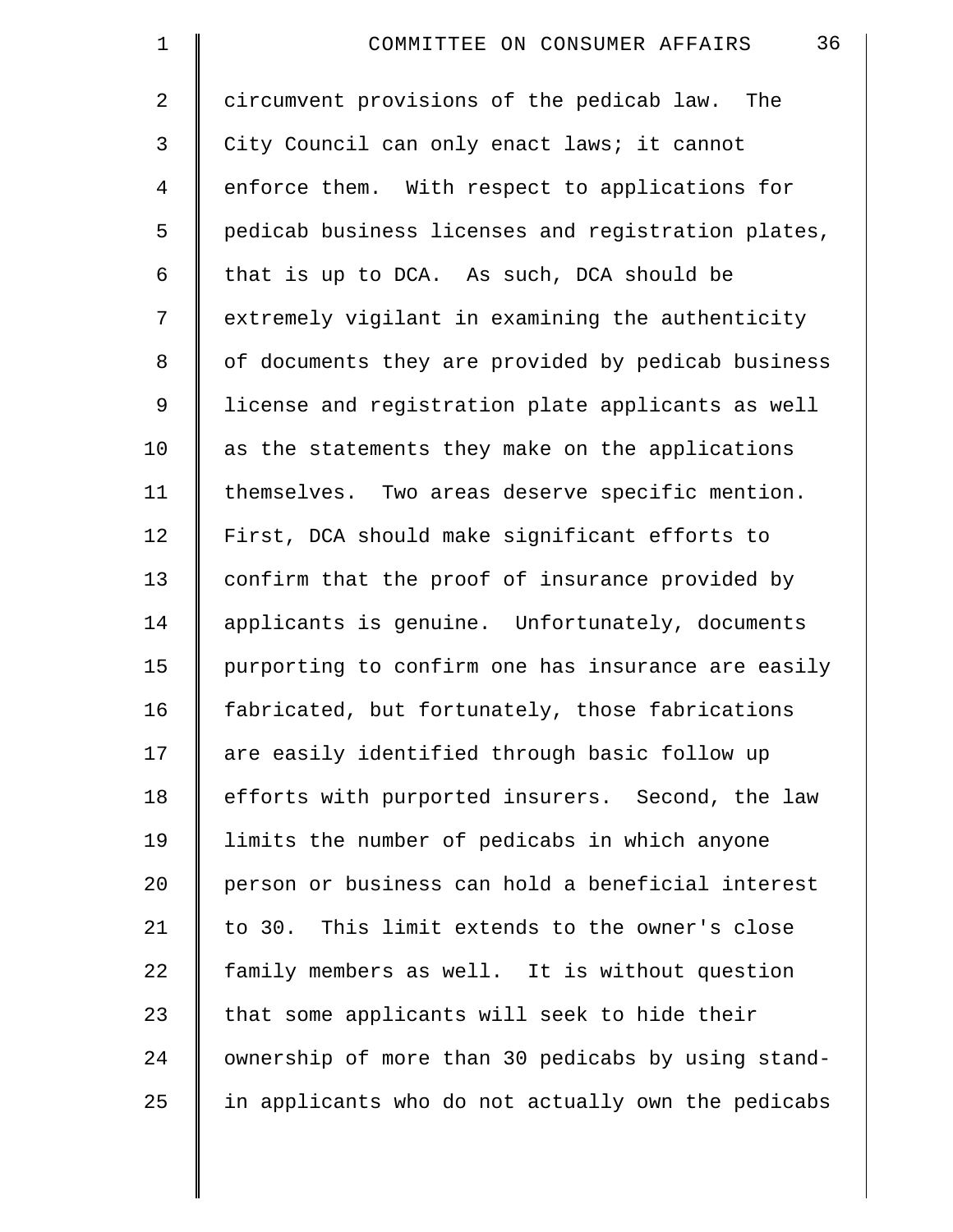| $\mathbf 1$    | 37<br>COMMITTEE ON CONSUMER AFFAIRS                |
|----------------|----------------------------------------------------|
| $\overline{2}$ | they are registering or by using shell             |
| 3              | corporations they control at a distance. If DCA    |
| $\overline{4}$ | does not aggressively clamp down on those who seek |
| 5              | to circumvent the pedicab law, it will be seen by  |
| 6              | some as a weakness in the administration of the    |
| 7              | law to be capitalized upon. I would highly         |
| 8              | encourage this committee, at some point in the     |
| 9              | next several months, to exercise its oversight of  |
| 10             | DCA to ensure they are using all the tools at      |
| 11             | their disposal to effectively enforce the pedicab  |
| 12             | law. Finally, I want to raise a question that      |
| 13             | neither the pedicab law in its present form nor    |
| 14             | the bill before this committee answers. Namely,    |
| 15             | if this bill is passed into law, when will the     |
| 16             | safety requirements in Local Law 19-2007 become    |
| 17             | effective and enforceable by the New York City     |
| 18             | Police Department? Will elements like the law's    |
| 19             | seatbelt, insurance, driver's license and          |
| 20             | hydraulic brake requirements go into effect        |
| 21             | immediately? Will they go into effect 40 days      |
| 22             | after the law is enacted, when DCA starts          |
| 23             | accepting applications? Will they go into effect   |
| 24             | 100 days after the law is passed, when the window  |
| 25             | for applications for licenses and plates will      |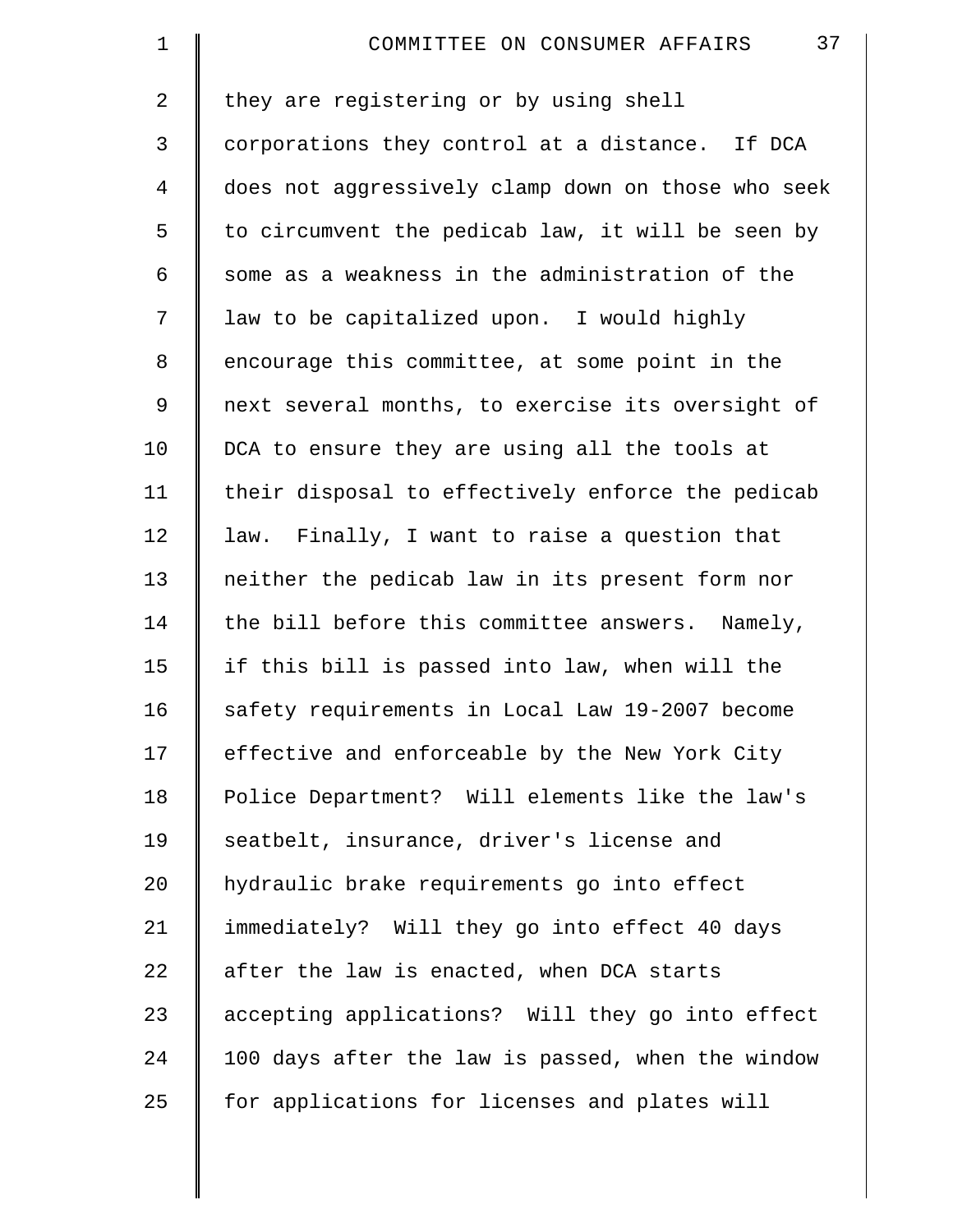| $\mathbf 1$     | 38<br>COMMITTEE ON CONSUMER AFFAIRS                |
|-----------------|----------------------------------------------------|
| $\overline{2}$  | close? Or will it be at some even later time? It   |
| 3               | is the strong opinion of the NYCPOA that all the   |
| 4               | provisions of Local Law 19-2007 that are not       |
| 5               | wholly dependent on the issuance of licenses and   |
| 6               | registration plates by DCA should go into effect   |
| 7               | the day this bill is passed into law. In order     |
| 8               | for that to happen, to be certain that is going to |
| 9               | happen, this bill needs to be revised to           |
| 10              | explicitly insert that requirement into the law.   |
| 11              | It is certainly true that DCA will not be able to  |
| 12              | enforce many of the law's safety provisions until  |
| 13              | it issues registration plates and conducts its     |
| 14              | inspections. But it is equally true that the NYPD  |
| 15              | has the ability, even today, to issue tickets to   |
| 16              | pedicabs that lack seatbelts, operating            |
| 17              | headlights, visible rate cards or proof of         |
| 18              | insurance. There is no reason to delay the         |
| 19              | enforcement of these and other provisions of the   |
| 20 <sub>o</sub> | law that protect the health and well being of New  |
| 21              | York's consumers. Summer is one of the busiest     |
| 22              | seasons for pedicabs, and we cannot risk the well  |
| 23              | being of pedicab drivers and passengers by         |
| 24              | allowing the current lawless, "wild-west" pedicab  |
| 25              | environment to continue for the duration of this   |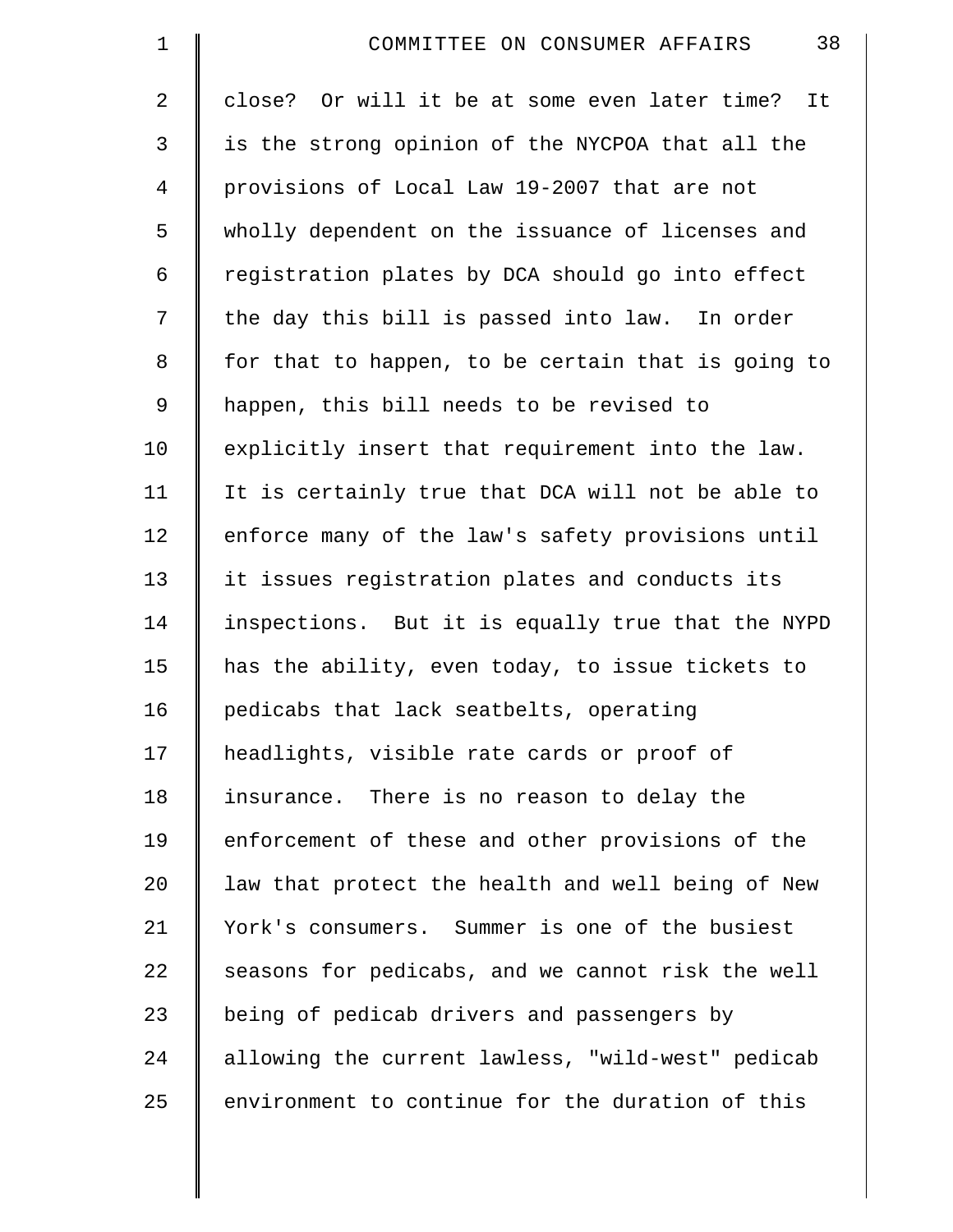| $\mathbf 1$    | 39<br>COMMITTEE ON CONSUMER AFFAIRS                |
|----------------|----------------------------------------------------|
| $\overline{2}$ | summer. The chair asked a question about pedicabs  |
| 3              | on bridges and I just wanted to mention that the   |
| 4              | gentleman to my right, Robert Tipton, who is the   |
| 5              | owner of Mr. Rickshaw, is going to discuss in his  |
| 6              | testimony that issue in greater detail. I would    |
| 7              | like thank the committee again for its time today  |
| 8              | and for its continuing dedication to improving the |
| 9              | safety of pedicabs, the most entertaining and      |
| 10             | environmentally friendly way for locals and        |
| 11             | tourists to get around New York City without       |
| 12             | having to work up a sweat themselves. It would be  |
| 13             | my pleasure to answer any questions the committee  |
| 14             | might have at this time.                           |
| 15             | CHAIRPERSON COMRIE: The next                       |
| 16             | person can go.                                     |
| 17             | ROBERT TIPTON: Hello, my name is                   |
| 18             | Robert Tipton. I own and operate Mr. Rickshaw      |
| 19             | LLC. I began my pedicab career in 2001 after       |
| 20             | serving in the US Air Force. Mr. Rickshaw          |
| 21             | currently rents 30 insured pedicabs. We have       |
| 22             | reduced the number of pedicabs we rent by 25% to   |
| 23             | comply with the restriction of 30 per business.    |
| 24             | Taxi owners are not limited to how many taxis      |
| 25             | medallions they can own. I believe the city        |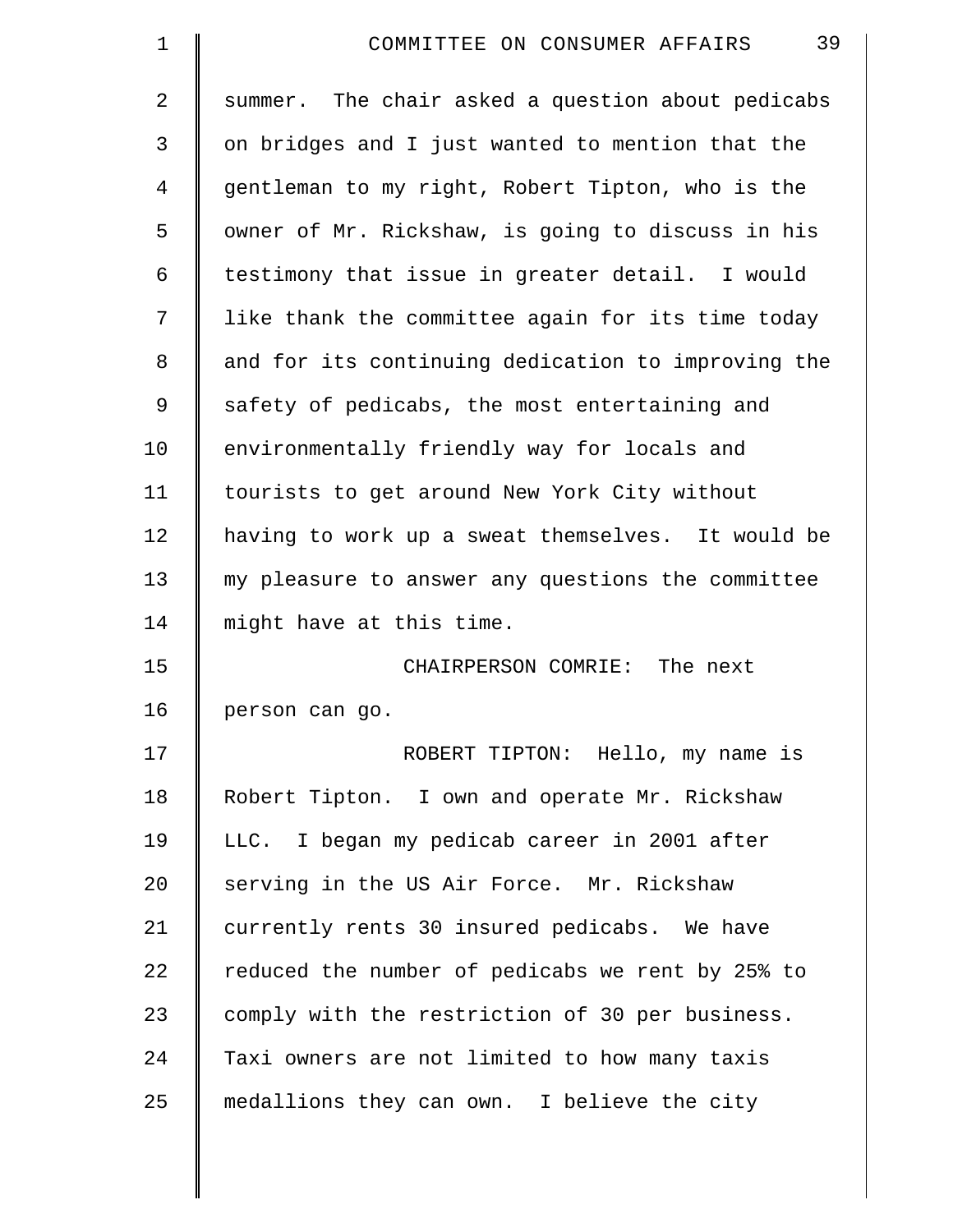| $\mathbf 1$    | 40<br>COMMITTEE ON CONSUMER AFFAIRS                |
|----------------|----------------------------------------------------|
| $\overline{2}$ | should be doing more to encourage small            |
| 3              | environmentally friendly businesses such as mine,  |
| 4              | not passing anticompetitive regulation. Don't      |
| 5              | restrict pedicabs from bike lanes, bridges, or     |
| 6              | congested areas where they are most the useful     |
| 7              | vehicles on the road. Pedicabs can safely cross    |
| 8              | any bridge in this city. Our company is often      |
| 9              | hired to provide services in Brooklyn, Queens, or  |
| 10             | the Bronx. If restricted from bridges we would be  |
| 11             | forced to transport our pedicabs by truck, adding  |
| 12             | unnecessary complications, cost, and pollution.    |
| 13             | Pedicabs should not be restricted from using any   |
| 14             | bike lane or path. It is the safest lane of        |
| 15             | travel for any bicycle. Forcing the pedicab into   |
| 16             | regular traffic lanes will only result in more     |
| 17             | accidents, injuries, and congestion. A bike        |
| 18             | belongs in a bike lane. To best of my knowledge    |
| 19             | no study has ever been conducted on the impact and |
| 20             | viability of pedicabs using bridges or bicycle     |
| 21             | lanes. It is perfectly safe to ride nay pedicab    |
| 22             | without passengers on any bridge in this city.     |
| 23             | Restrictions on the operation of pedicabs due to   |
| 24             | exceptional circumstances, i.e., unusually heavy   |
| 25             | pedestrian or vehicular traffic during the peak    |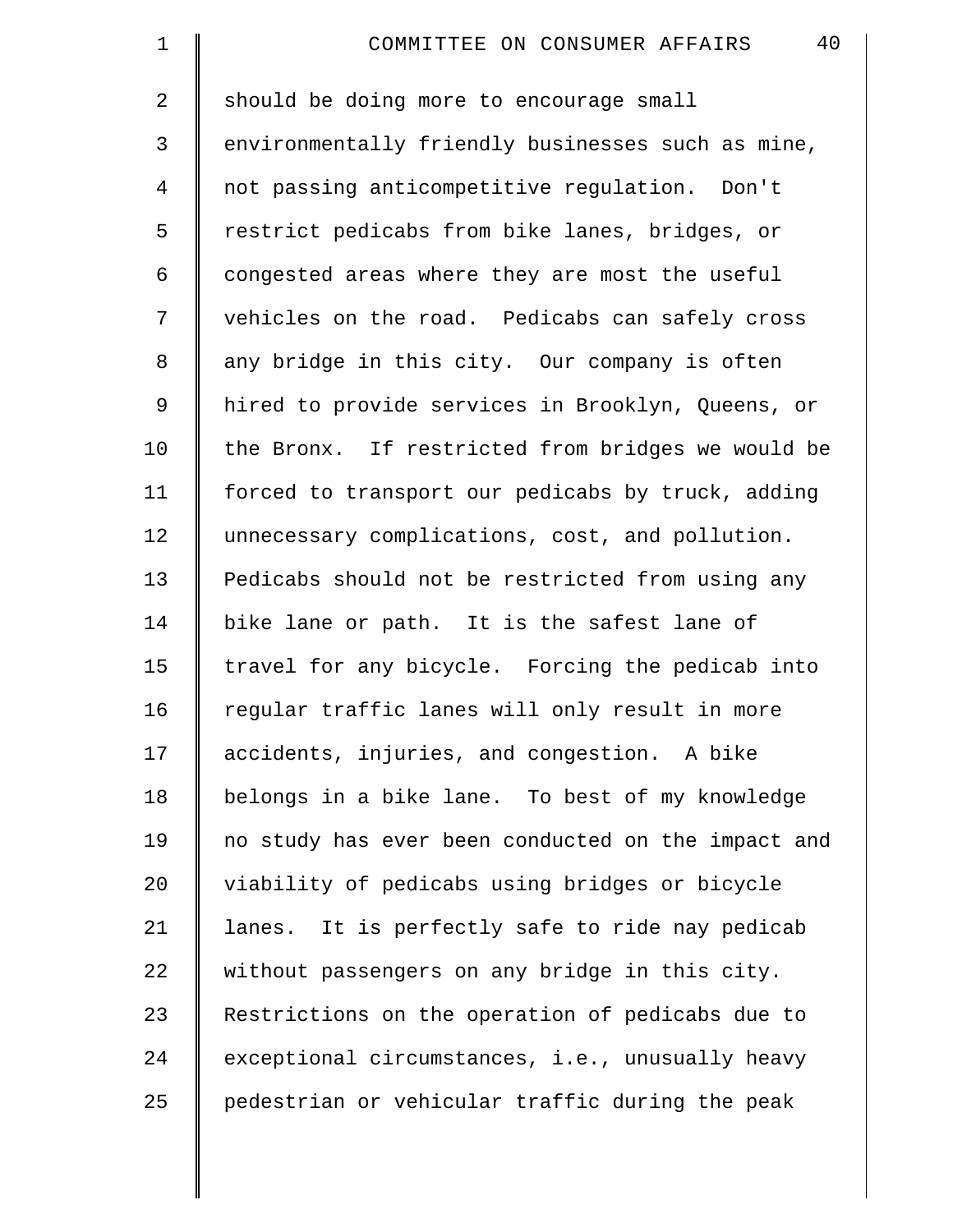| $\mathbf 1$    | 41<br>COMMITTEE ON CONSUMER AFFAIRS                |
|----------------|----------------------------------------------------|
| $\overline{2}$ | holiday season, specifically north by 59th Street, |
| 3              | south by 39th Street, east by Lexington Avenue,    |
| $\overline{4}$ | west by Eighth Avenue is unfair and unjust.        |
| 5              | Pedicabs should never be restricted from operating |
| 6              | in the busiest or most profitable areas of the     |
| 7              | city. Richard Epstein's recent article in Forbes   |
| 8              | magazine truly says it best, and I quote. "No      |
| 9              | system of limited government can rule out state    |
| 10             | ownership of roads. But none should tolerate       |
| 11             | using state monopoly power to upset the level      |
| 12             | playing field between competitive businesses.      |
| 13             | Both New York and Chicago have a long and          |
| 14             | disgraceful history of keeping jitneys off the     |
| 15             | roads because of the competition that they give    |
| 16             | the city-owned, and union-operated, buses.<br>If   |
| 17             | private utilities used their power for similar     |
| 18             | partisan ends, they would be on the receiving end  |
| 19             | of civil and criminal sanctions. The government    |
| 20             | ownership of the roads does not cleanse these      |
| 21             | anticompetitive practices for pedicabs or anything |
| 22             | else. Our libertarian moral is this; public        |
| 23             | safety should never be a pretext for               |
| 24             | anticompetitive regulation, be it on public roads  |
| 25             | or private property." Pedicabs should be allowed   |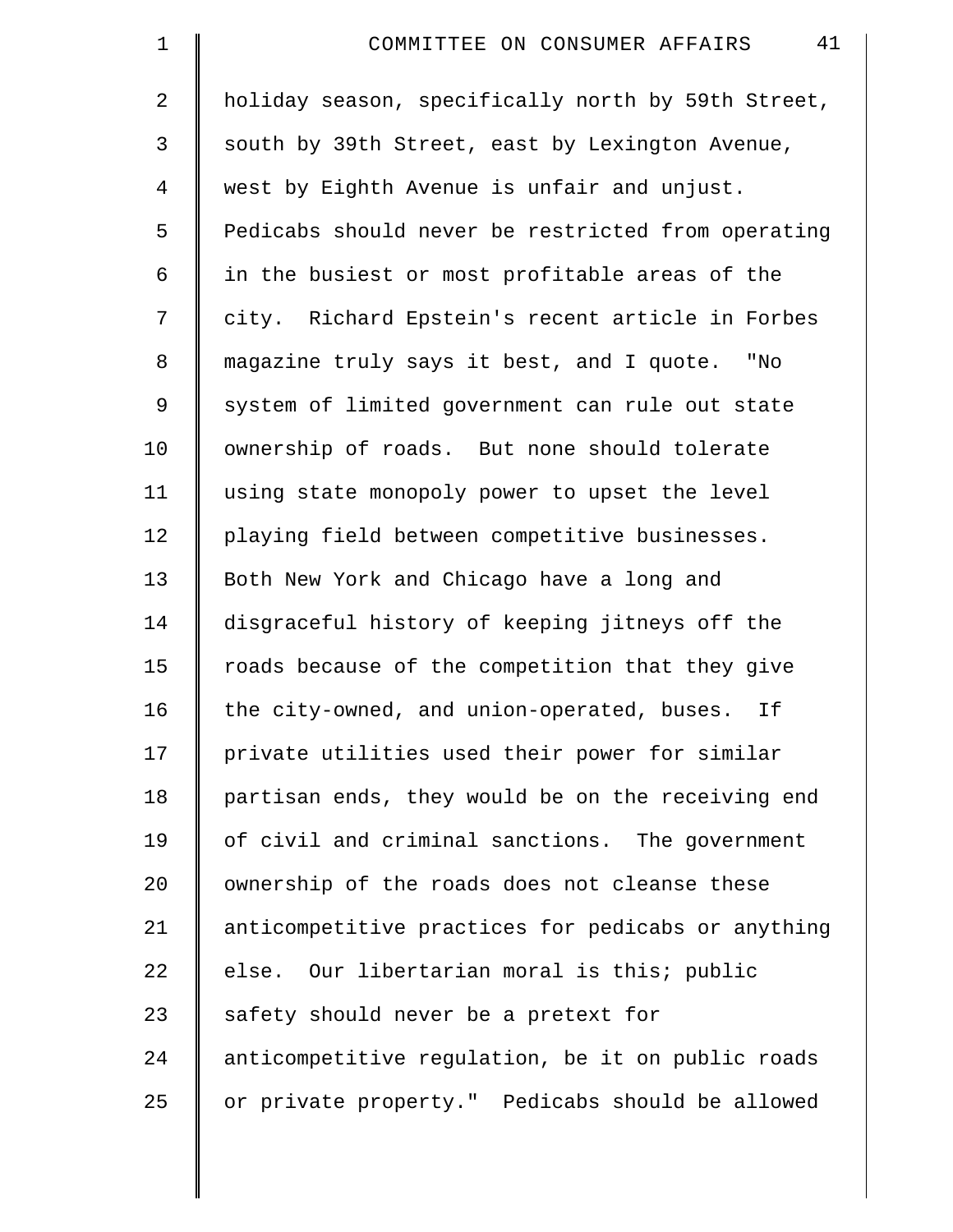| $\mathbf 1$    | 42<br>COMMITTEE ON CONSUMER AFFAIRS                |
|----------------|----------------------------------------------------|
| $\overline{a}$ | to go anywhere a bicycle can safely travel.        |
| 3              | Please don't pass anticompetitive regulation. And  |
| 4              | as our mayor has said, let the free market decide. |
| 5              | CHAIRPERSON COMRIE: The next                       |
| 6              | person can go. Can we please limit our testimony   |
| 7              | to the bill, not any other issues but to the bill  |
| 8              | at hand? Thank you.                                |
| 9              | BRENDAN O'TOOLE: My name is                        |
| 10             | Brendan O'Toole and I represent the drivers with   |
| 11             | the United Pedicab Alliance and also many, many    |
| 12             | unemployed drivers. It's a privilege to speak for  |
| 13             | them and I hope I do justice to talking about the  |
| 14             | driver. I have two or three points to make. The    |
| 15             | first point is the elephant in the room. When the  |
| 16             | regulation was held up and delayed over the past   |
| 17             | two years, almost 200 guys that have been doing    |
| 18             | this job representing the city, including myself   |
| 19             | and it's a privilege to be able to take people and |
| 20             | to treat them well and be an ambassador, have lost |
| 21             | their jobs because of this elephant. I don't know  |
| 22             | how to phrase, but I'm going to just say it. I'm   |
| 23             | blunt. Illegal workers have come here en mass to   |
| 24             | take advantage of a situation on regulation. J-1   |
| 25             | visas, kids come for the summer. What this does    |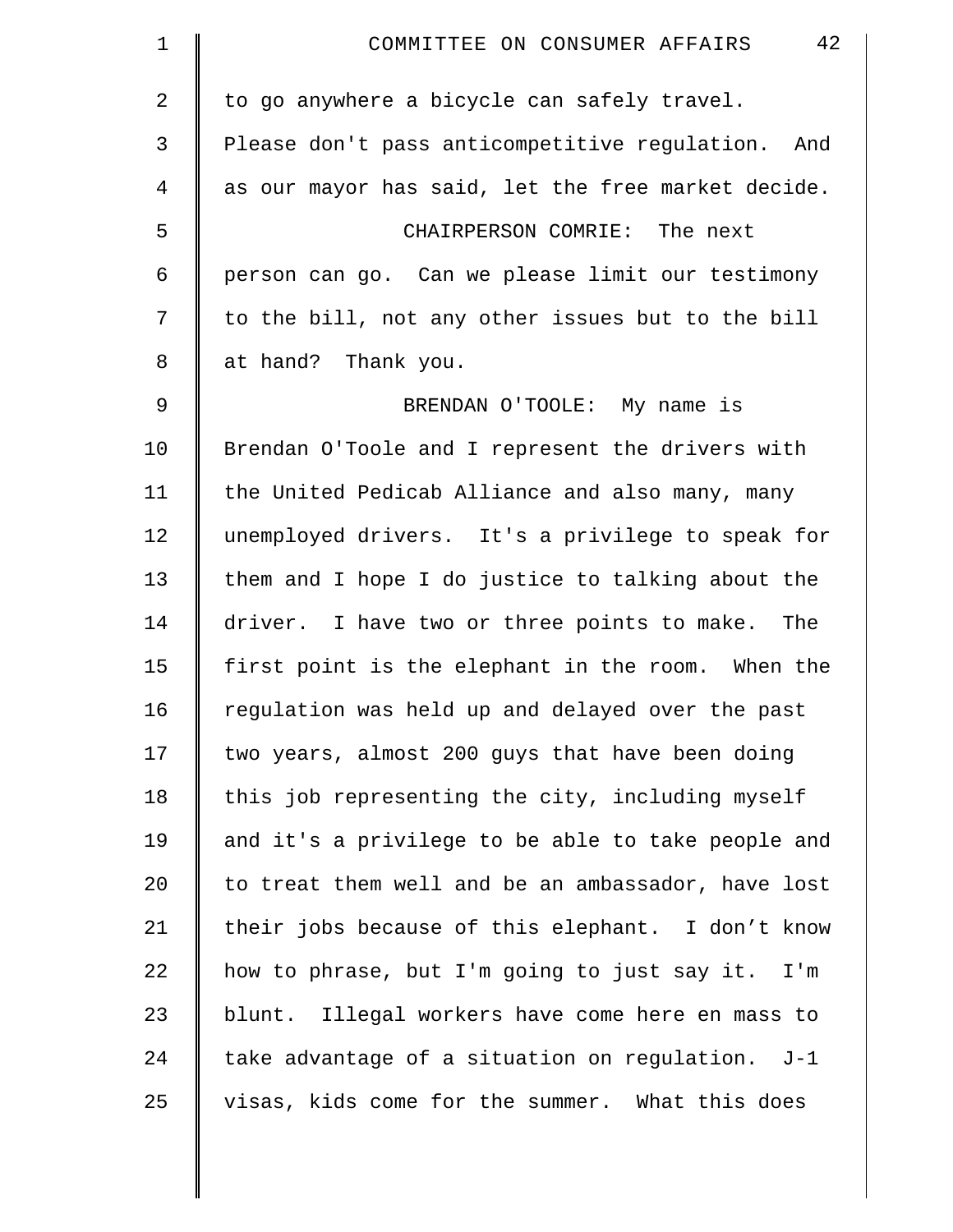| $\mathbf 1$    | 43<br>COMMITTEE ON CONSUMER AFFAIRS                |
|----------------|----------------------------------------------------|
| $\overline{2}$ | is it pushes guys like me into the unemployment    |
| 3              | line. I speak for over 200 guys that are angry,    |
| $\overline{4}$ | hurt and unable to make a living from New York     |
| 5              | residents and citizens here. We're out of work.    |
| 6              | I bust my buns and it's a privilege to pick        |
| 7              | someone up and take them anywhere and to share     |
| 8              | this fantastic city. But we're all pushed to the   |
| 9              | side now. I can't express how much we feel         |
| 10             | betrayed. Two years ago we went through the        |
| 11             | process and abided by the bureaucratic rules. We   |
| 12             | were willing to have insurance and get this thing  |
| 13             | rolling safely. All the things these gentlemen     |
| 14             | spoke about. Insurance, of course it makes sense,  |
| 15             | rules, training, and speaking English. But what    |
| 16             | has happened is the guys that do this job that are |
| 17             | from here like myself from Brooklyn, college       |
| 18             | educated and have the opportunity to exercise and  |
| 19             | be in shape, and I'm speaking about 200 guys that  |
| 20             | have quit this job so people can come here on      |
| 21             | their vacation and work. Let me repeat that        |
| 22             | because this is painful.                           |
| 23             | CHAIRPERSON COMRIE: Mr. O'Toole,                   |
| 24             | you're not speaking about anything regarding the   |
| 25             | bill. I hear what your issues are and those        |
|                |                                                    |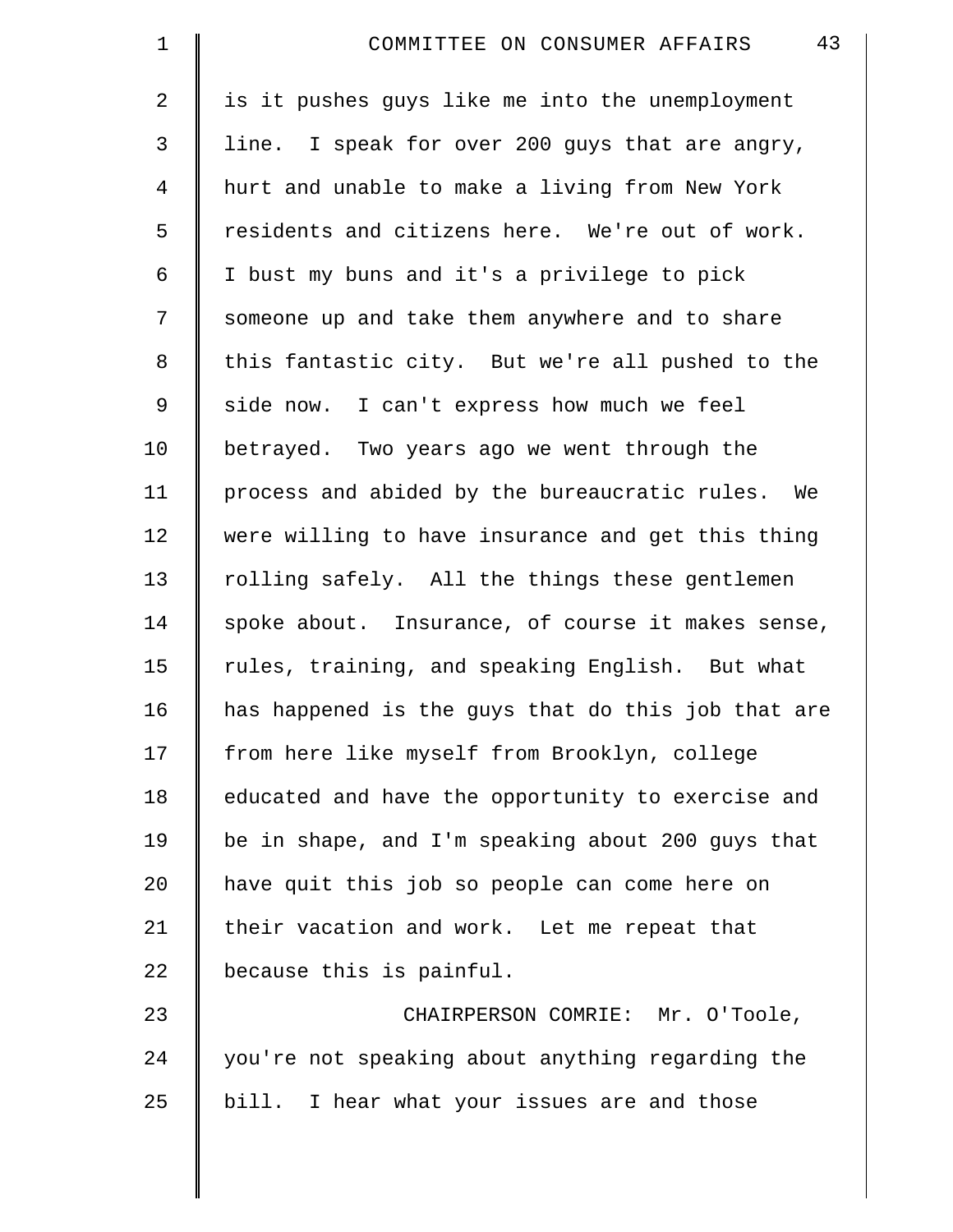| $\mathbf 1$    | 44<br>COMMITTEE ON CONSUMER AFFAIRS                |
|----------------|----------------------------------------------------|
| $\overline{2}$ | issues regarding the industry will be resolved as  |
| 3              | soon as we do the driver's registration. I         |
| 4              | appreciate your coming in and speaking to that. I  |
| 5              | think that's an issue that the bad players in the  |
| 6              | industry will be losing that opportunity as soon   |
| 7              | as we do the driver registration.                  |
| 8              | BRENDAN O'TOOLE: Thank you,                        |
| 9              | Councilman. May I say one more thing and then      |
| 10             | I'll shut up? When the DCA gave two permits for    |
| 11             | tickets and prevented some of the owners from      |
| 12             | getting what they had, it's been two and a half    |
| 13             | years that it was unnecessary to be delayed.<br>Ιf |
| 14             | one permit would have been given out, everything   |
| 15             | could have been expedited and we could have all    |
| 16             | been working instead of on the unemployment line.  |
| 17             | Thanks for letting me speak.                       |
| 18             | CHAIRPERSON COMRIE: Thank you.                     |
| 19             | Mr. Marlow, I wanted to ask one question. You      |
| 20             | talked about the proof of insurance by the         |
| 21             | applicants and making sure that that's genuine.    |
| 22             | Do you have a system that you wanted to talk to or |
| 23             | explain as to ensuring that those documents would  |
| 24             | be genuine?                                        |
| 25             | CHAD MARLOW: Sure. Fortunately,                    |
|                |                                                    |
|                |                                                    |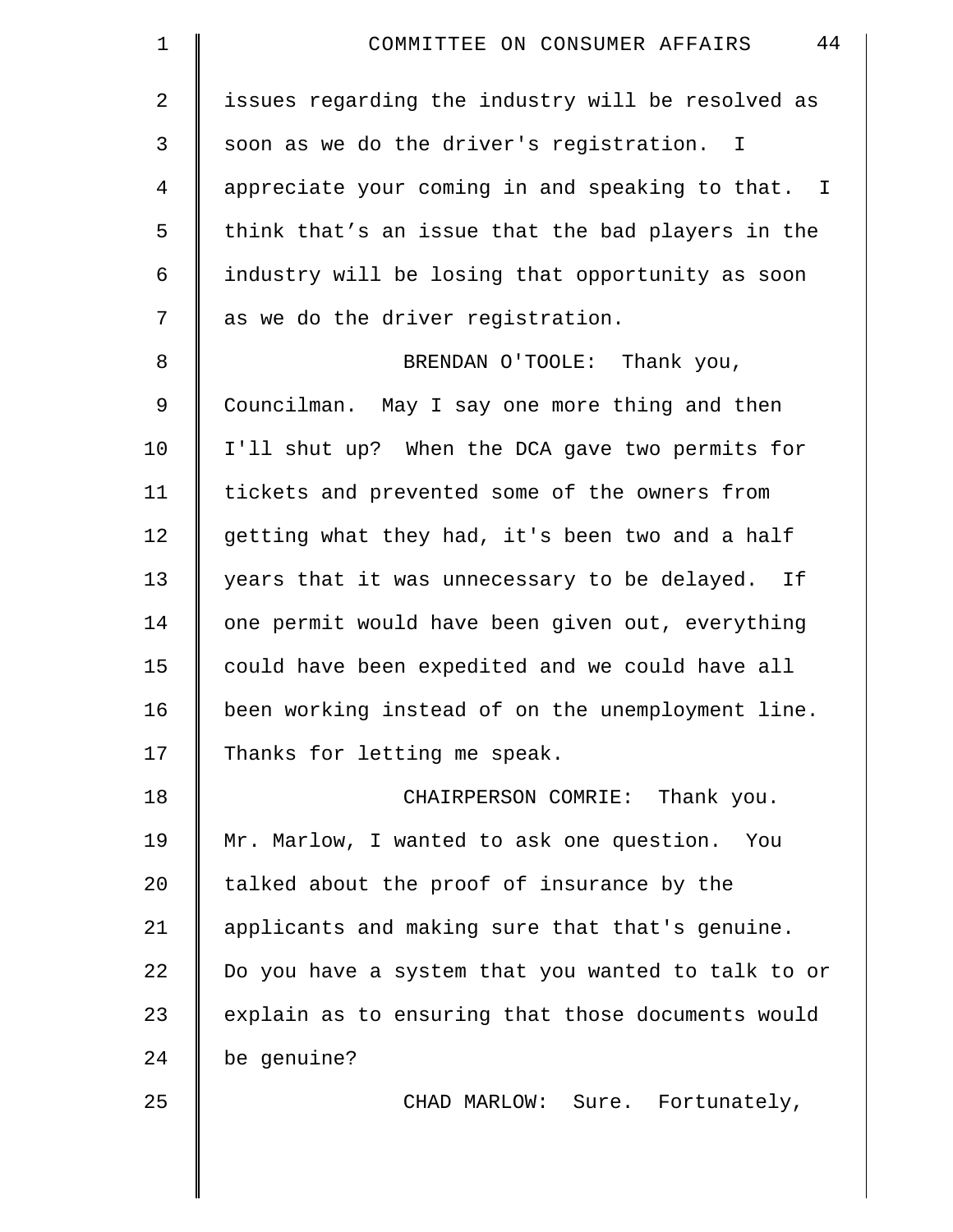| $\mathbf 1$ | 45<br>COMMITTEE ON CONSUMER AFFAIRS                |
|-------------|----------------------------------------------------|
| 2           | thank goodness it's not even a system. I'm simply  |
| 3           | talking about making a phone call by DCA. When     |
| 4           | they see the name of the company, calling the      |
| 5           | company and making sure it's a legitimate company  |
| 6           | and confirming the policy number and that it is    |
| 7           | currently in effect. It's really not any more      |
| 8           | complicated than that. Just that simple act of     |
| $\mathsf 9$ | having people understand that when they come in    |
| 10          | with insurance, a follow up phone call is going to |
| 11          | be made to make sure it's a real company and a     |
| 12          | real policy; it will deter a lot of negative       |
| 13          | behavior.                                          |
| 14          | CHAIRPERSON COMRIE: So you would                   |
| 15          | recommend that there is a delay period so that DCA |
| 16          | would be able to make those calls before they      |
| 17          | issue the license. So the person would not be      |
| 18          | able to get the license that day, he should wait   |
| 19          | 24 hours for those verification calls to be made?  |
| 20          | Sometimes you can make a call and not get an       |
| 21          | answer back.                                       |
| 22          | CHAD MARLOW: My understanding and                  |
| 23          | I don't want to suggest that I should be telling   |
| 24          | DCA specifically how to do their job, but I don't  |
| 25          | think it would be prudent for DCA to accept any    |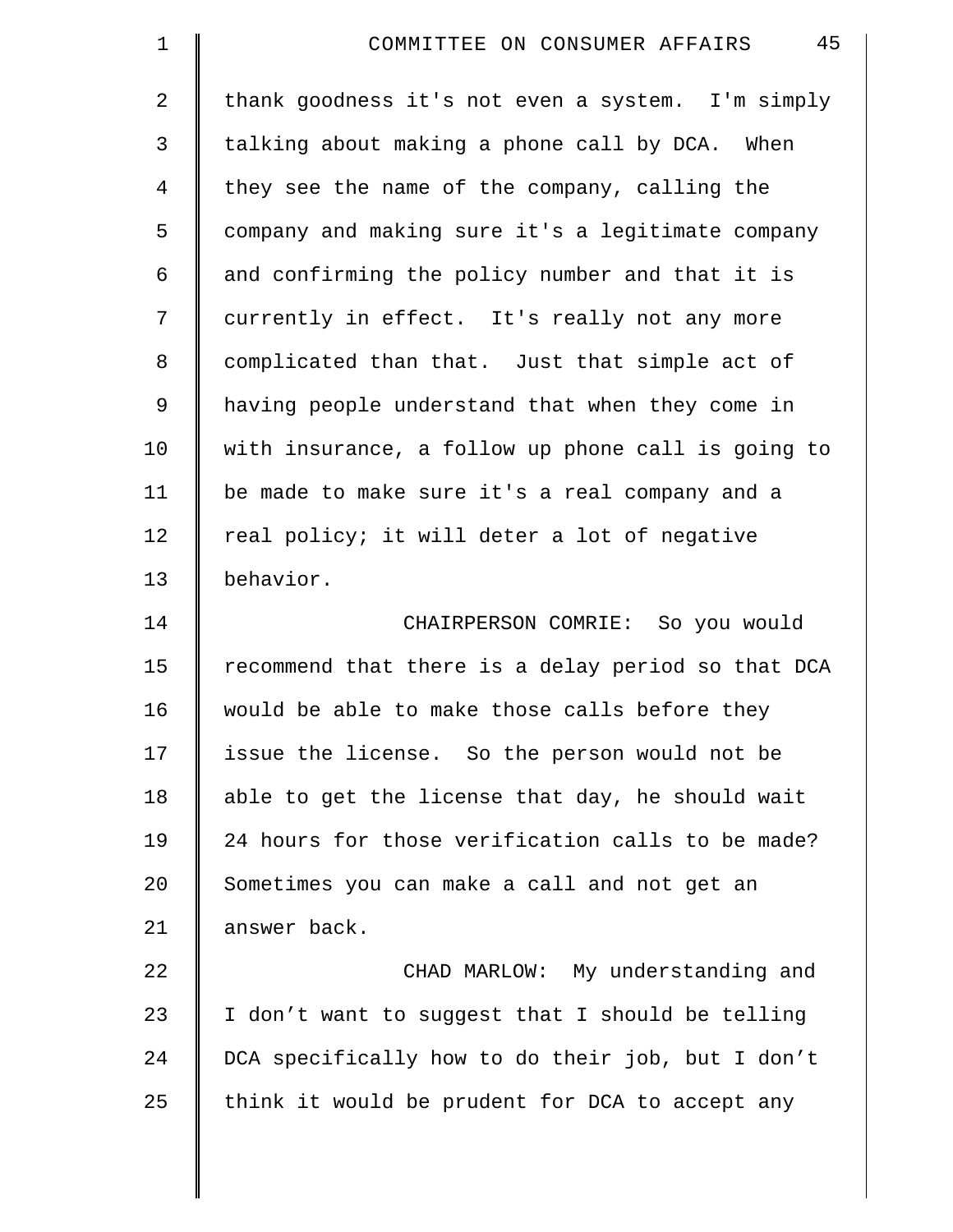| $\mathbf 1$    | 46<br>COMMITTEE ON CONSUMER AFFAIRS                |
|----------------|----------------------------------------------------|
| $\overline{2}$ | application and turn it around instantaneously.    |
| 3              | That also would invite I think some fraudulent     |
| $\overline{4}$ | action. I don't think DCA frankly anticipates      |
| 5              | doing it that way. I think they would take an      |
| 6              | application and say come back in a day or two and  |
| 7              | we'll have it for you. I've worked with other      |
| 8              | industries licensed before DCA and they don't      |
| 9              | necessarily get a simultaneous receipt. So if      |
| 10             | that's their policy, I don't think they should     |
| 11             | have to turn it around instantaneously.            |
| 12             | CHAIRPERSON COMRIE: Right. You                     |
| 13             | understood from my questioning the commissioner    |
| 14             | that the safety aspects of the law will go into    |
| 15             | effect immediately. You had some issue with that,  |
| 16             | but I think clearly in talking to the              |
| 17             | commissioner, the ability of checking safety       |
| 18             | regulations would happen even during the period of |
| 19             | registration.                                      |
| 20             | CHAD MARLOW: Mr. Chairman, I'm so                  |
| 21             | thrilled that you bought up that point and that    |
| 22             | you made that part of the testimony here because   |
| 23             | it is critical that every single element of this   |
| 24             | law that can be put into effect on day one should  |
| 25             | be. Again, I'm also very, very appreciative that   |
|                |                                                    |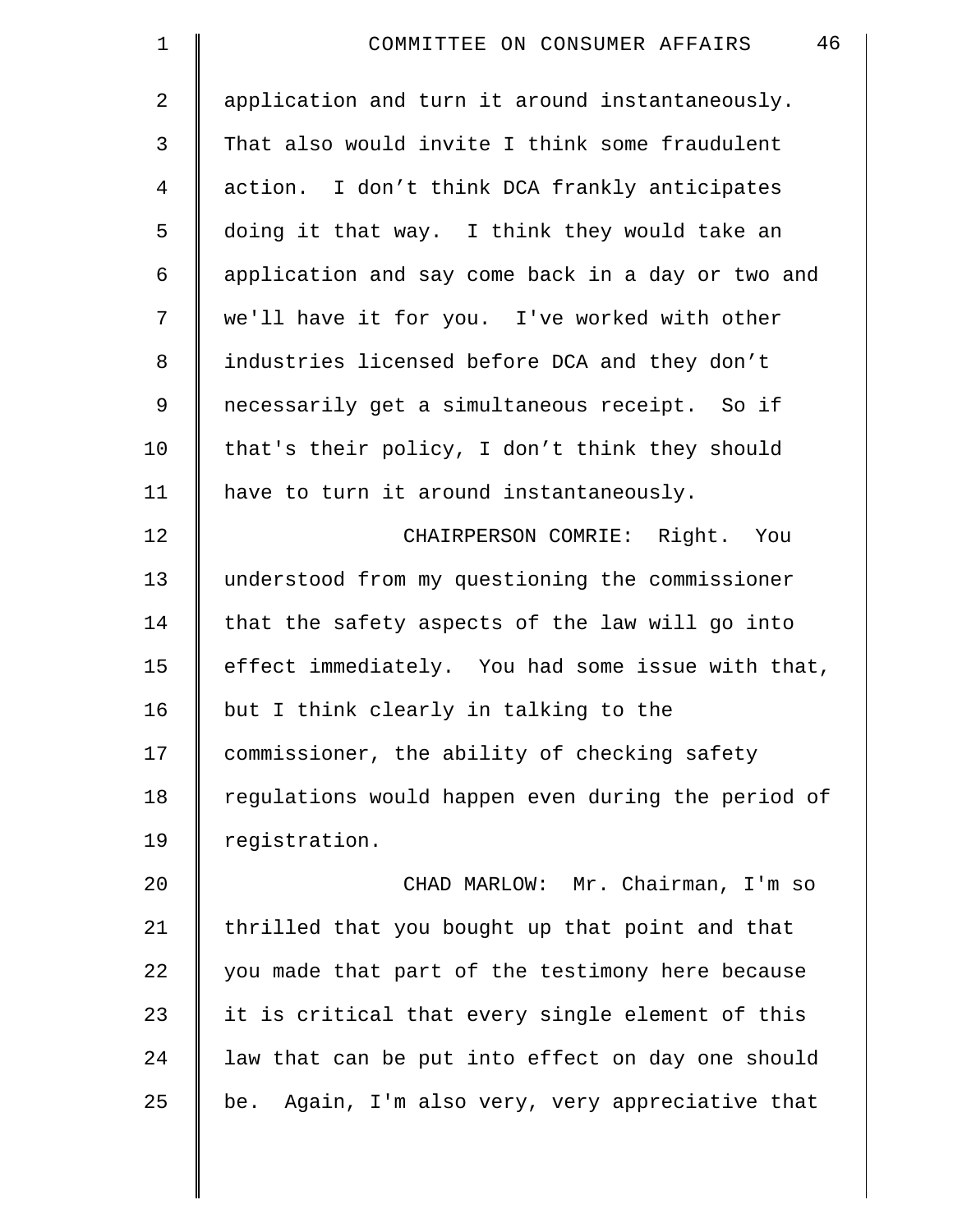| $\mathbf 1$    | 47<br>COMMITTEE ON CONSUMER AFFAIRS                |
|----------------|----------------------------------------------------|
| $\overline{2}$ | the Department of Consumer Affairs is taking that  |
| 3              | same opinion. Unfortunately, I cannot glean that   |
| 4              | specifically from the law. The last time around,   |
| 5              | the Department of Consumer Affairs and the police  |
| 6              | department took the position that until            |
| 7              | registration plates were issued there would be no  |
| 8              | enforcement and I don't see anything in the        |
| 9              | present bill that alters that point. If there      |
| 10             | broad consensus, that's great, but it should be in |
| 11             | the law.                                           |
| 12             | CHAIRPERSON COMRIE: I think we'll                  |
| 13             | work on the language and make it more specific. I  |
| 14             | think we can do that before adoption.              |
| 15             | CHAD MARLOW: Thank you, sir.                       |
| 16             | CHAIRPERSON COMRIE: One other                      |
| 17             | question and I guess that could be for either you  |
| 18             | or Mr. Tipton. You talked about the issue of bike  |
| 19             | lanes and whether or not they should come into     |
| 20             | some lanes and not into other lanes. Do you        |
| 21             | honestly believe that if the pedicab owners were   |
| 22             | told they could come into some wouldn't just go    |
| 23             | into all and just take the risk of the police      |
| 24             | trying to figure out what lanes are legal and what |
| 25             | lanes are not?                                     |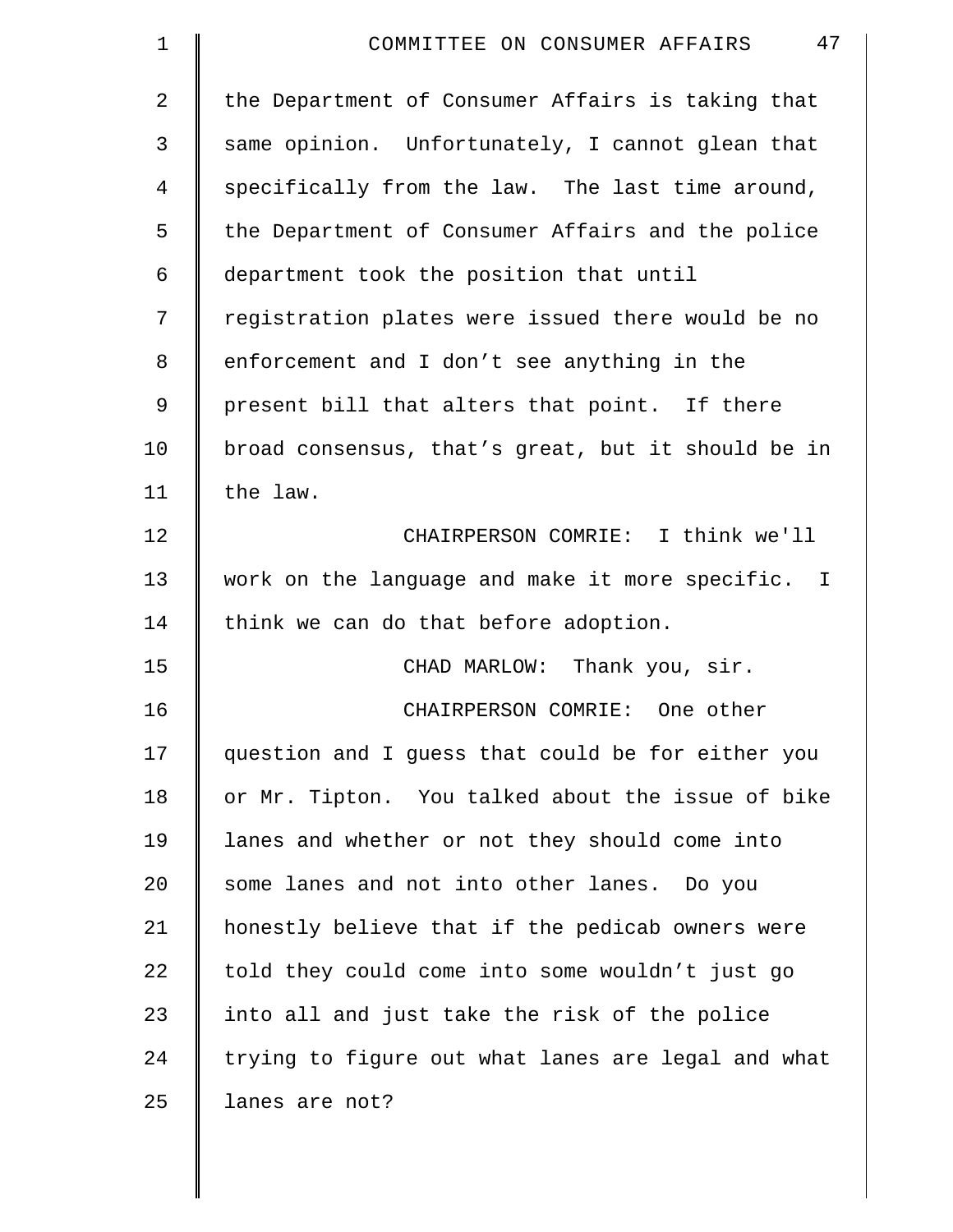| $\mathbf 1$ | 48<br>COMMITTEE ON CONSUMER AFFAIRS                |
|-------------|----------------------------------------------------|
| 2           | CHAD MARLOW: I don't and I'll tell                 |
| 3           | you why. I think that the police department, DCA   |
| 4           | used the phrase chopping at the bit to enforce the |
| 5           | law and I think the police department is too. I    |
| 6           | think if a pedicab is riding down and it's too     |
| 7           | broad for a bicycle lane, they're going to come    |
| 8           | running up and slap a ticket. It's an easy         |
| 9           | ticket. It is easy money as well it should be.     |
| 10          | So I think it will really put a heavy onus on      |
| 11          | drivers not to go in a lane that is not wide       |
| 12          | enough. Don't you think that with the rise of      |
| 13          | pedestrian and bicyclists that it would be a       |
| 14          | hazard for bicyclists to have to share a lane with |
| 15          | a pedicab?                                         |
| 16          | No, because I think<br>CHAD MARLOW:                |
| 17          | that in essence, and not to play cute with words,  |
| 18          | but I think it would be asking bicycles to share   |
| 19          | bicycle lanes with bicycles. I do think that it    |
| 20          | would not be an imprudent measure perhaps if words |
| 21          | were to be put in the law that said that only      |
| 22          | pedicabs with passengers can travel in the bike    |
| 23          | lanes so you don't see a pedicab slowly going      |
| 24          | through a bike lane and blocking the lane looking  |
| 25          | for passengers. That might make sense. But         |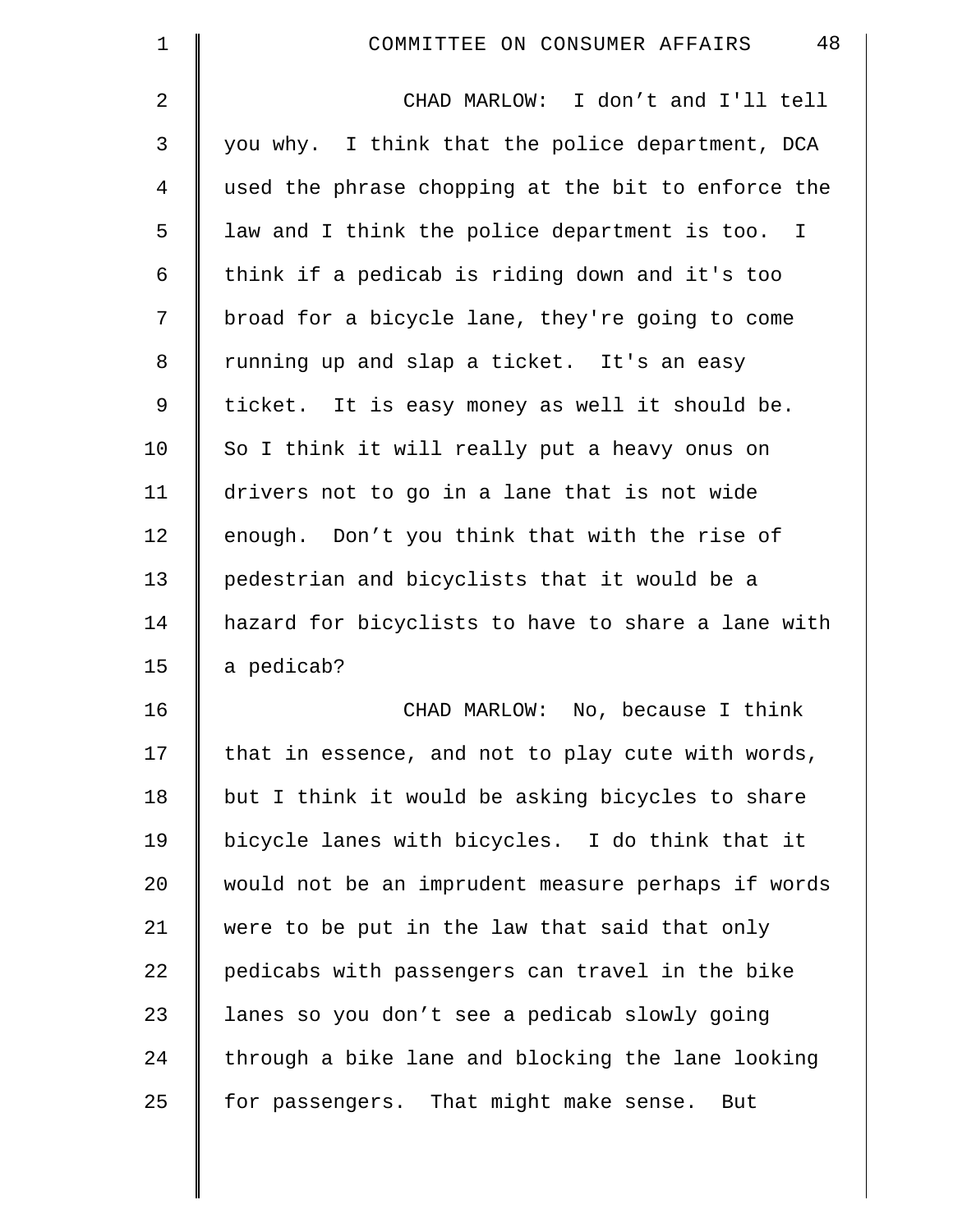| 1           | 49<br>COMMITTEE ON CONSUMER AFFAIRS                |
|-------------|----------------------------------------------------|
| 2           | ultimately, you're going to have bicycles filling  |
| 3           | bicycle lanes.                                     |
| 4           | CHAIRPERSON COMRIE: I think that's                 |
| 5           | something we're going to have to talk about more   |
| 6           | because I don't see a pedicab in the same vein     |
| 7           | that I view a bicycle. To cavalierly say that      |
| 8           | pedicabs are bicycles is a stretch to me. It's a   |
| $\mathsf 9$ | much bigger unit and has a bigger footprint than   |
| 10          | any bicycle that I've currently seen. I think      |
| 11          | that's something we need to think about. With all  |
| 12          | of the bike lanes that are available in the city,  |
| 13          | I appreciate your suggestion that only a pedicab   |
| 14          | that's operating would be in a bike lane, but      |
| 15          | that's something I think we'll have to talk about  |
| 16          | some more.                                         |
| 17          | CHAD MARLOW: Very good.                            |
| 18          | CHAIRPERSON COMRIE: Thank you for                  |
| 19          | being here.                                        |
| 20          | CHAD MARLOW: Thank you, Mr.                        |
| 21          | Chairman.                                          |
| 22          | CHAIRPERSON COMRIE: The next panel                 |
| 23          | is David Pollack, the Committee for Taxi Safety;   |
| 24          | Peter Mazer from the Metropolitan Taxicab Board of |
| 25          | Trade; and Joseph Giannetto from the Metropolitan  |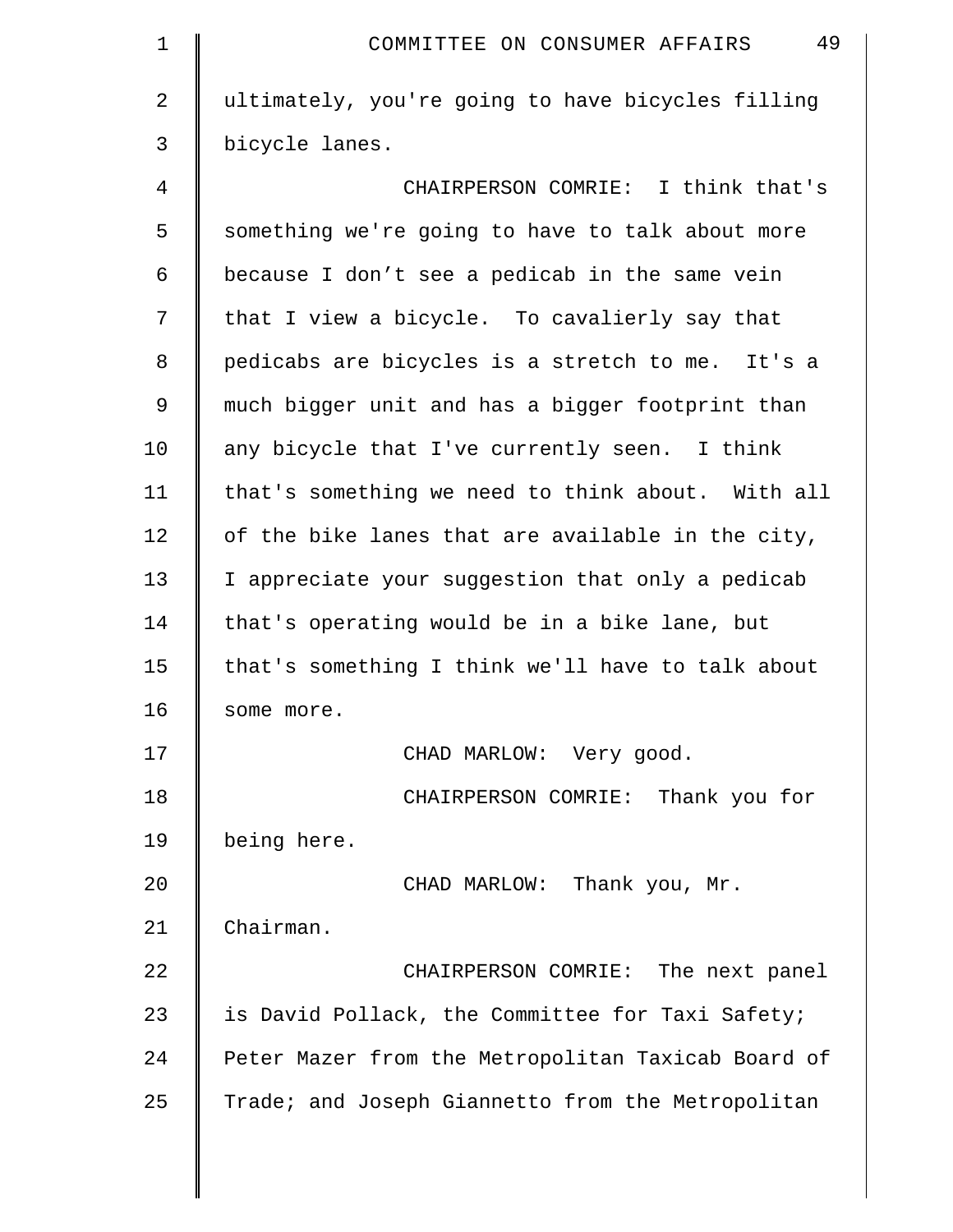| $\mathbf 1$ | 50<br>COMMITTEE ON CONSUMER AFFAIRS                |
|-------------|----------------------------------------------------|
| 2           | Taxicab Board of Trade. I understand we have       |
| 3           | enough of a quorum to do a vote. If we can pull    |
| 4           | the members up to the podium, that would be        |
| 5           | helpful. Whoever would like to start first can go  |
| 6           | ahead.                                             |
| 7           | DAVID POLLACK: Good morning,                       |
| 8           | Councilman Comrie. Thank you for having this       |
| 9           | hearing this morning. My name is David Pollack     |
| 10          | and I'm the Executive Director for Taxi Safety, an |
| 11          | organization compromised of licensed New York City |
| 12          | taxi and limousine commission agents, which agents |
| 13          | manage New York City yellow taxi cabs on behalf of |
| 14          | the owners of New York City taxi medallions.       |
| 15          | We're in favor of this bill and we're pleased that |
| 16          | it's been presented so that comprehensive          |
| 17          | regulations will finally be enforced to govern the |
| 18          | pedicab industry. However, we believe that to      |
| 19          | protect the public--                               |
| 20          | CHAIRPERSON COMRIE: [interposing]                  |
| 21          | Mr. Pollack, can I ask your indulgence since we    |
| 22          | have both members in the room and I know they're   |
| 23          | at another hearing if we could just have them come |
| 24          | and vote and then they can go back to the other    |
| 25          | hearing. That way I don't rush you and rush them.  |
|             |                                                    |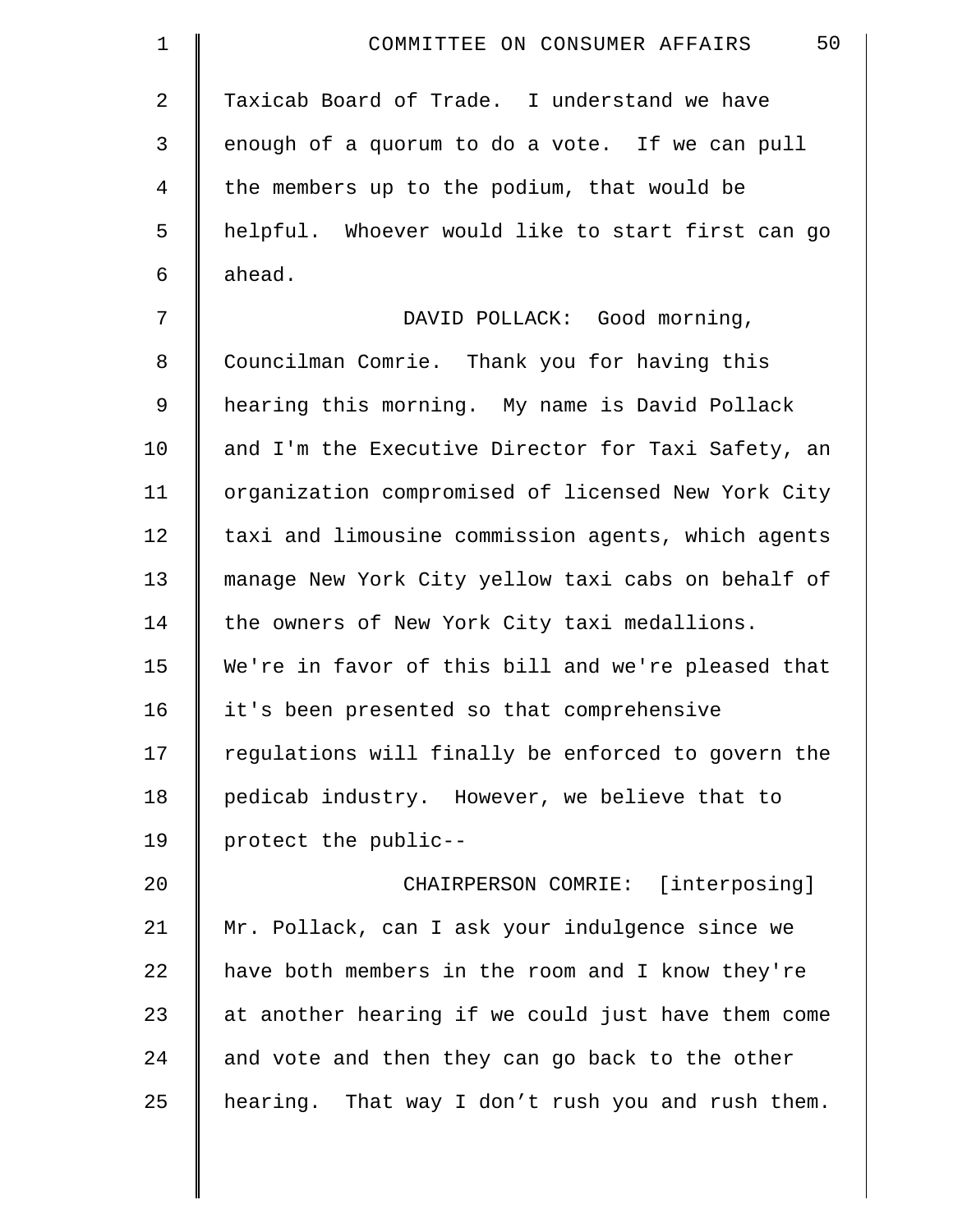| $\mathbf 1$ | 51<br>COMMITTEE ON CONSUMER AFFAIRS                |
|-------------|----------------------------------------------------|
| 2           | I'll just rush them in and out and then you can    |
| 3           | take your time. We have three items to be voted    |
| 4           | on, Intro 1030, the Local Law to amend the         |
| 5           | Administrative Code in relation to the enforcement |
| 6           | of etching acid; Proposed Intro 780-A, a Local Law |
| 7           | to amend the Administrative Code in relation to    |
| 8           | bicycle parking in garage and parking lots; and    |
| 9           | Resolution 1832-A which calls upon the United      |
| 10          | States Congress to protect homeowners from the     |
| 11          | national foreclosure crisis by amending Section    |
| 12          | 109(h) of the United States Bankruptcy Code in     |
| 13          | order to expand the availability of automatic      |
| 14          | stay. Bill, are you ready?                         |
| 15          | WILLIAM MARTIN: Yes.                               |
| 16          | CHAIRPERSON COMRIE: Thank you.<br>Ιf               |
| 17          | you could take the vote on those three items I'd   |
| 18          | appreciate it.                                     |
| 19          | WILLIAM MARTIN: William Martin,                    |
| 20          | Committee Clerk, roll call on the Committee on     |
| 21          | Consumer Affairs. Council Member Comrie?           |
| 22          | CHAIRPERSON COMRIE: Aye on all.                    |
| 23          | WILLIAM MARTIN: Gennaro?                           |
| 24          | COUNCIL MEMBER GENNARO: Yes.                       |
| 25          | WILLIAM MARTIN: Koppell?                           |
|             |                                                    |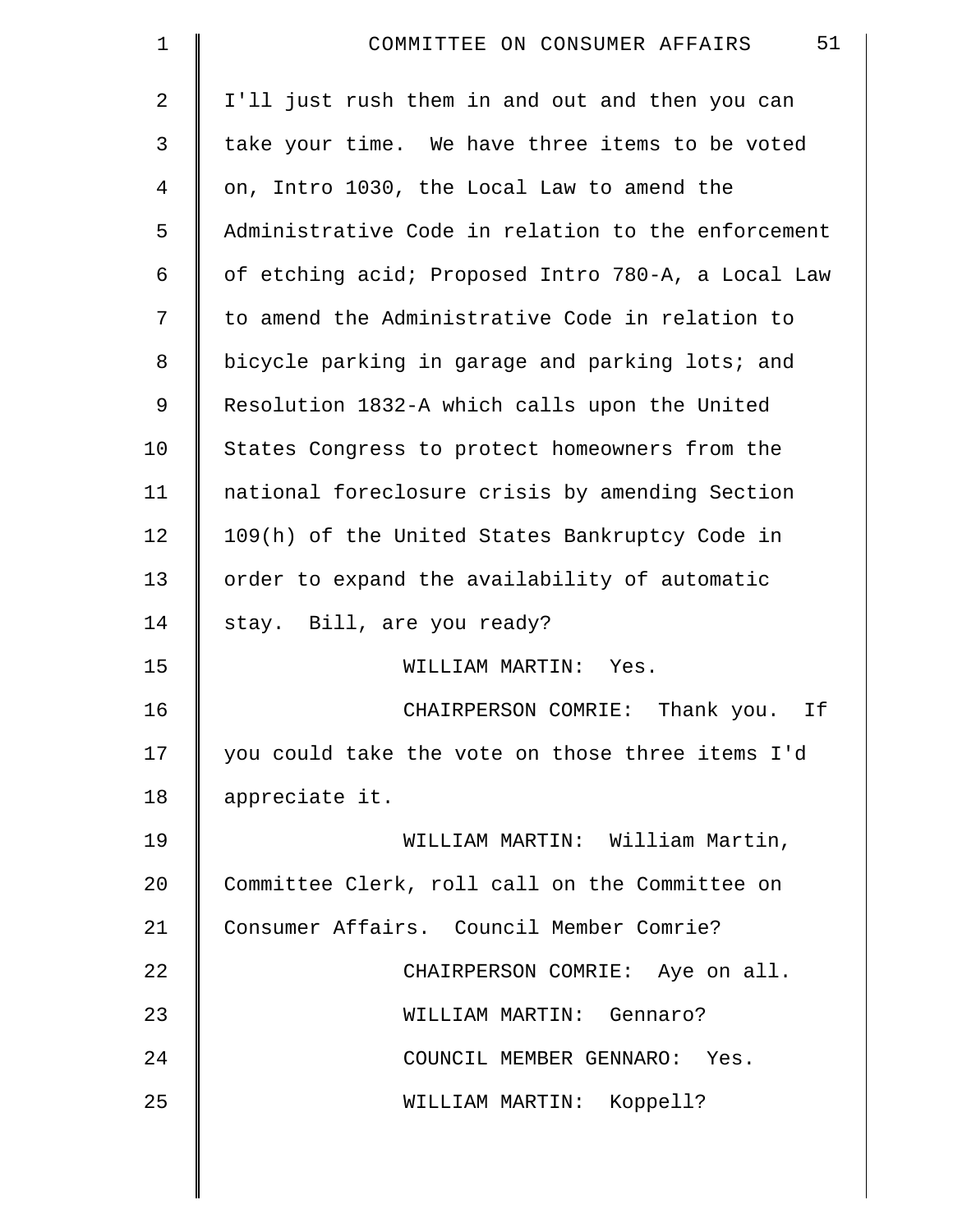| $\mathbf 1$ | 52<br>COMMITTEE ON CONSUMER AFFAIRS                |
|-------------|----------------------------------------------------|
| 2           | COUNCIL MEMBER KOPPELL: I'd like                   |
| 3           | to briefly explain my vote, Mr. Chairman. First    |
| 4           | of all, I want to apologize most profusely for my  |
| 5           | absence at the hearing but I was next door at a    |
| 6           | hearing on another bill of mine which was quite    |
| 7           | controversial. We have the police commissioner     |
| 8           | testifying. So that's why I wasn't here. Also,     |
| 9           | I've been involved in extensive discussions with   |
| 10          | the Speaker's Office and I want to thank any of    |
| 11          | the staff who has been involved in these efforts.  |
| 12          | They've been working very hard on the bicycle      |
| 13          | parking bill and working with the industry and I   |
| 14          | appreciate the staff's tremendous time. I know     |
| 15          | that they were up until almost midnight one night  |
| 16          | to put the bill into the final form.<br>I greatly  |
| 17          | appreciate that. I also appreciate the             |
| 18          | cooperation of the industry in this. I promised    |
| 19          | the industry and I want to put it on the record,   |
| 20          | Mr. Chairman, as the prime sponsor that if         |
| 21          | problems occur with parking lots that require some |
| 22          | amendment I will work with the industry. I don't   |
| 23          | want this to be something that's either unworkable |
| 24          | or creates safety problems or undue economic       |
| 25          | burdens. I think encouraging people to use         |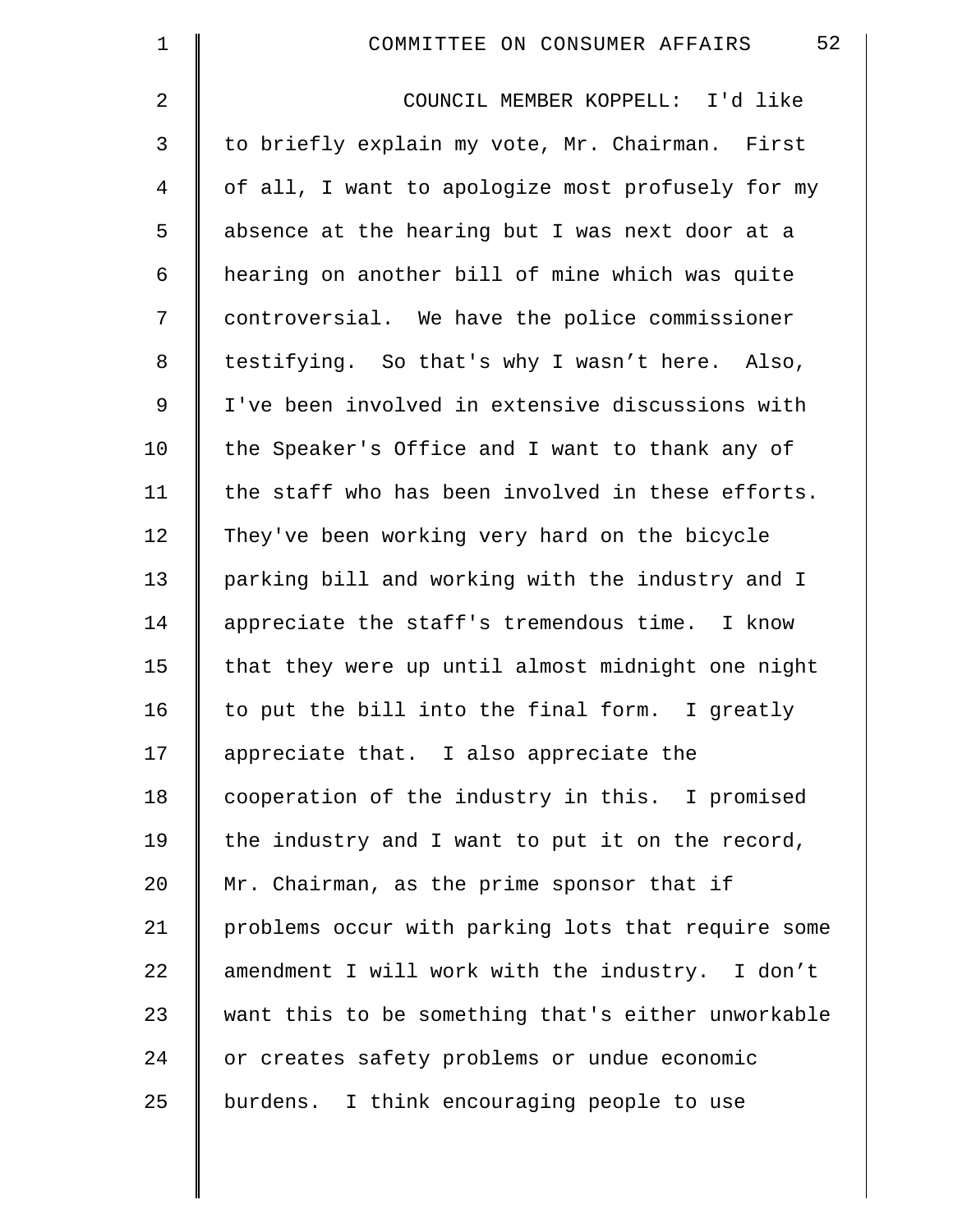| $\mathbf 1$    | 53<br>COMMITTEE ON CONSUMER AFFAIRS               |
|----------------|---------------------------------------------------|
| $\overline{2}$ | bicycles is very important. I think it's a very,  |
| 3              | very important part of making it feasible for     |
| 4              | people to use bicycles to get to work. But at the |
| 5              | same time, as I said, I don't want there to be    |
| 6              | problems. We've done some amendment to the bill   |
| 7              | and I'm certainly willing to monitor the program  |
| 8              | and to hear from the industry. I want to thank    |
| $\mathsf 9$    | you Mr. Chairman for the work of the committee on |
| 10             | this and your work on it. I look forward to this  |
| 11             | being a part of the city's overall effort to      |
| 12             | encourage alternative vehicle use. The other two  |
| 13             | bills are worthy. So I vote aye on all.           |
| 14             | WILLIAM MARTIN: By a vote of three                |
| 15             | in the affirmative, zero in the negative and no   |
| 16             | abstentions, all items are adopted. Council       |
| 17             | Members, please sign the committee report. Thank  |
| 18             | you.                                              |
| 19             | CHAIRPERSON COMRIE: Thank you. I                  |
| 20             | want to congratulate Council Member Koppell on    |
| 21             | everything he did with Local 780 and the staff    |
| 22             | also who did put in a lot of hours trying to get  |
| 23             | the bill correct. Thank you. You didn't have to   |
| 24             | apologize for being late; you were working on     |
| 25             | another important bill in the other room. We'll   |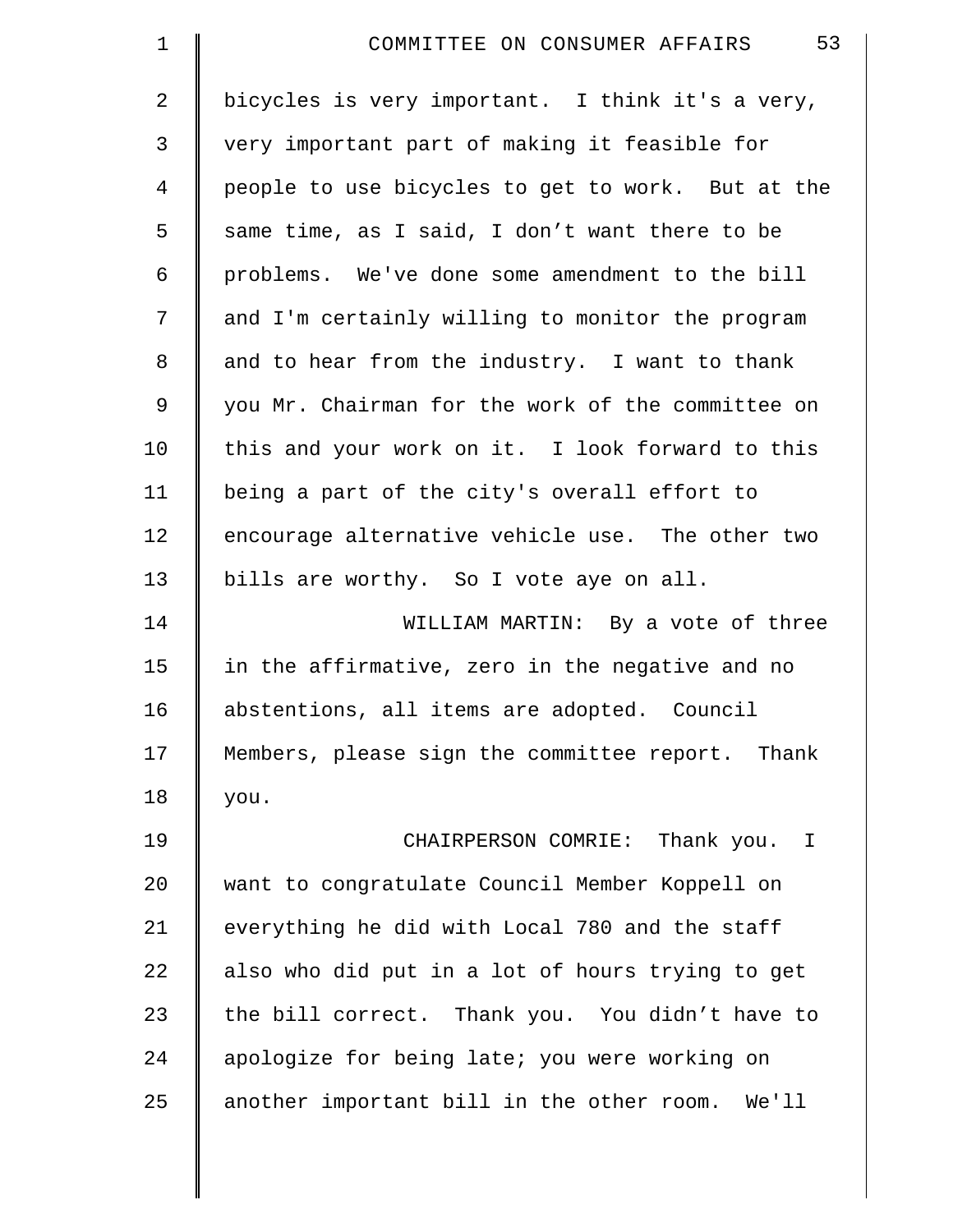| $\mathbf 1$    | 54<br>COMMITTEE ON CONSUMER AFFAIRS                |
|----------------|----------------------------------------------------|
| 2              | still keep the vote open because we expect one     |
| 3              | more member. Mr. Pollack, I'll allow you to start  |
| $\overline{4}$ | over since I interrupted you. I'm sorry.           |
| 5              | Whenever you're ready to, please restart.          |
| 6              | DAVID POLLACK: Thank you, Chairman                 |
| 7              | Comrie. Good morning, Councilman Gennaro. My       |
| 8              | name is David Pollack, Executive Director for the  |
| 9              | Committee for Taxi Safety. The committee is in     |
| 10             | favor of this legislation. We're pleased that      |
| 11             | it's been presented so that comprehensive          |
| 12             | regulations will finally be enforced to govern the |
| 13             | pedicab industry. However, we believe that to      |
| 14             | protect the public, both pedestrians and other     |
| 15             | drivers, the proposed rules you may want to        |
| 16             | consider additional modification.<br>The proposed  |
| 17             | regulations provide that pedicabs are to self-     |
| 18             | regulate regarding liability insurance that is     |
| 19             | they who are to notify the commissioner of any     |
| 20             | cancellation or modification to require insurance. |
| 21             | And if they do not, it's doubtful that an operator |
| 22             | who allows a policy to be cancelled is going to    |
| 23             | report to that Commissioner. How does that         |
| 24             | protect the public? In contrast, if insurance is   |
| 25             | cancelled or terminated for taxis in New York      |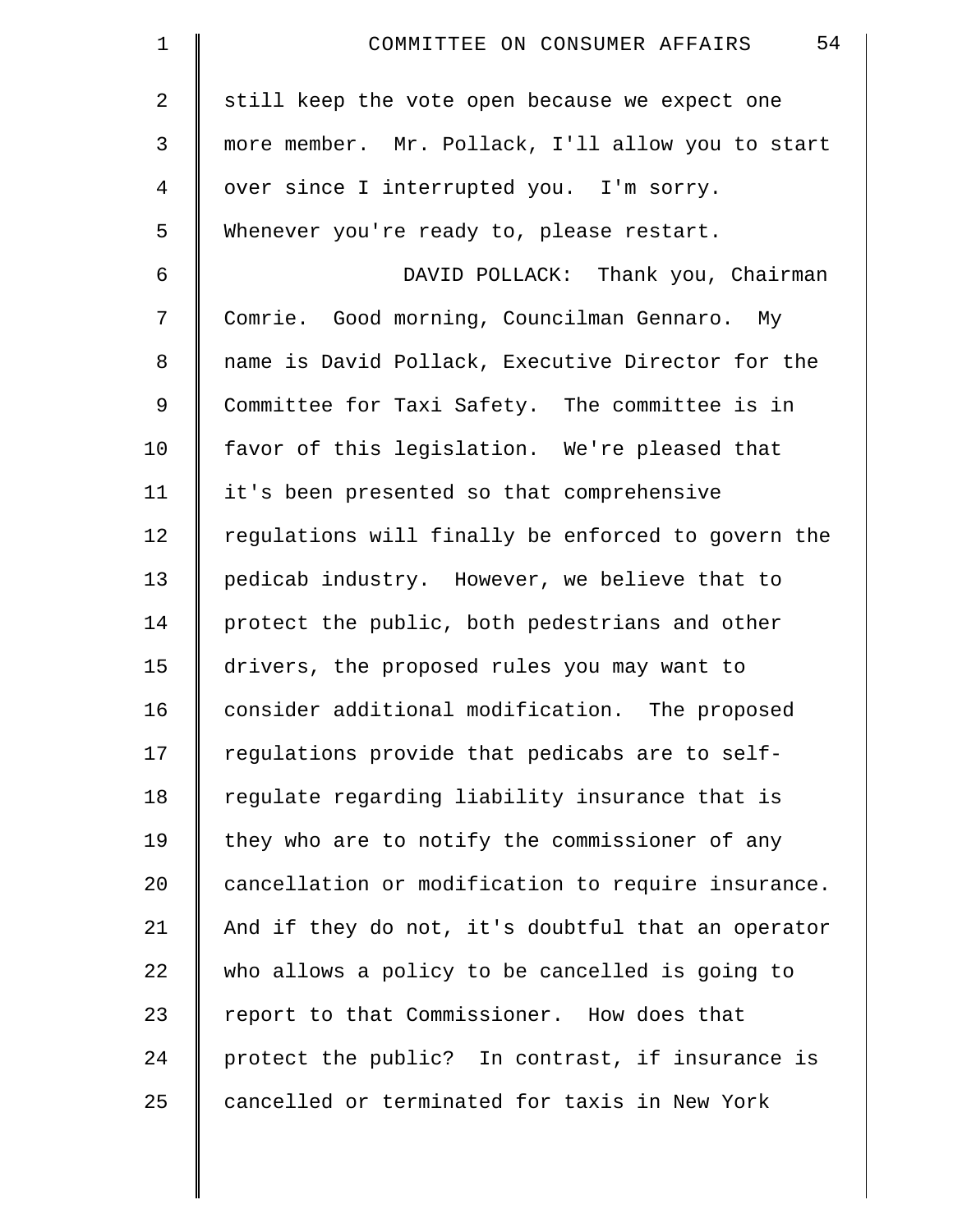| $\mathbf 1$    | 55<br>COMMITTEE ON CONSUMER AFFAIRS                |
|----------------|----------------------------------------------------|
| $\overline{2}$ | City, the New York City Taxi and Limousine         |
| 3              | Commission is immediate notified and the medallion |
| 4              | is suspended. You may want to consider similar     |
| 5              | rules regarding insurance cancellations. You may   |
| 6              | want to consider driver drug testing for pedicab   |
| 7              | drivers. You may want to consider criminal         |
| 8              | background check for pedicab drivers. And while    |
| 9              | pedicab drivers are subject to all rules governing |
| 10             | the operation of a bicycle, to our knowledge,      |
| 11             | bicycle riders are not licensed. Although they     |
| 12             | may pay a fine for violation of traffic laws, they |
| 13             | continue riding no matter how unsafe they may be.  |
| 14             | Accordingly, the regulations seem to allow for     |
| 15             | pedicab drivers to consistently violate traffic    |
| 16             | laws. There appears to be no regulation that       |
| 17             | pedicab drivers would be limited to the same       |
| 18             | number of violations as other operators of moving  |
| 19             | vehicles. You may want to consider special         |
| 20             | training for pedicab operators, as yellow taxicab  |
| 21             | drivers have, who are required to complete         |
| 22             | comprehensive safety and job training courses and  |
| 23             | procedures. The proposed bill would still also     |
| 24             | allow the pedicabs to regulate their own fares.    |
| 25             | You may want to consider a fare structure.         |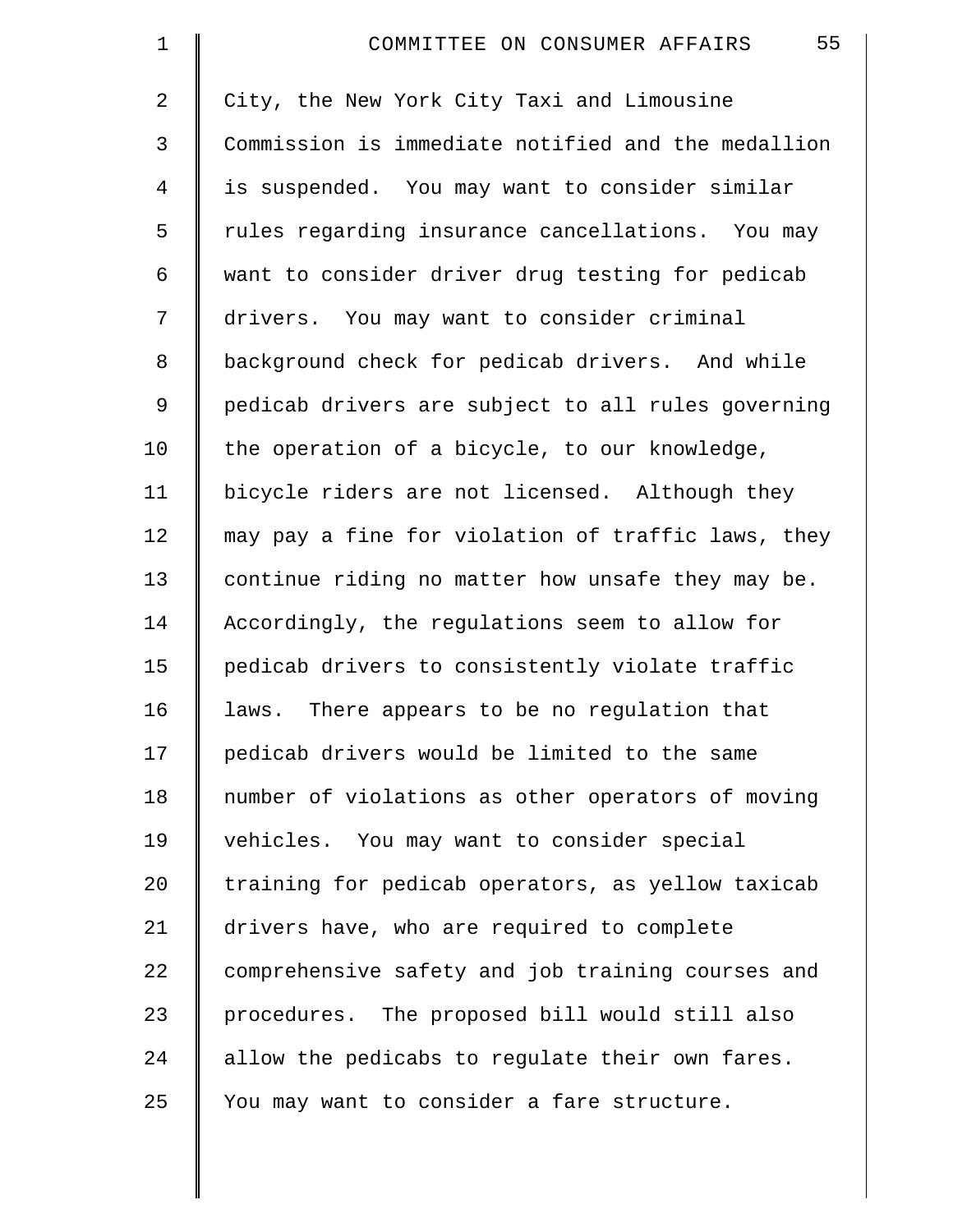| $\mathbf 1$    | 56<br>COMMITTEE ON CONSUMER AFFAIRS                |
|----------------|----------------------------------------------------|
| $\overline{2}$ | Overcharging only gives New York a bad name. If    |
| 3              | there is an accident, should the driver's medical  |
| 4              | bill become the responsibility of the city? If     |
| 5              | the answer is no, then pedicabs should be required |
| 6              | to carry Worker's Compensation insurance, just     |
| 7              | like taxicabs are. There is also nothing in the    |
| 8              | proposed bill that prohibits pedicabs from         |
| $\mathsf 9$    | utilizing electric or motorized pedicabs. In       |
| 10             | fact, some pedicabs already are motorized.         |
| 11             | Moreover, there are no penalties set forth for a   |
| 12             | violation of any of the rules. If penalties are    |
| 13             | not significant, such as revocation of licenses,   |
| 14             | it would seem that pedicab owners might be better  |
| 15             | off not having insurance because it would save     |
| 16             | them money. Penalty amounts cannot be set so low   |
| 17             | as to be an incentive to violate the rules. And,   |
| 18             | again, on a practical level, who is inspecting the |
| 19             | pedicab vehicles? Before what tribunal are         |
| 20             | violations heard and adjudicated? These            |
| 21             | regulations need an infrastructure that is simply  |
| 22             | not here yet. The fees being proposed for          |
| 23             | licenses simply will not pay for this              |
| 24             | infrastructure. Thank you.                         |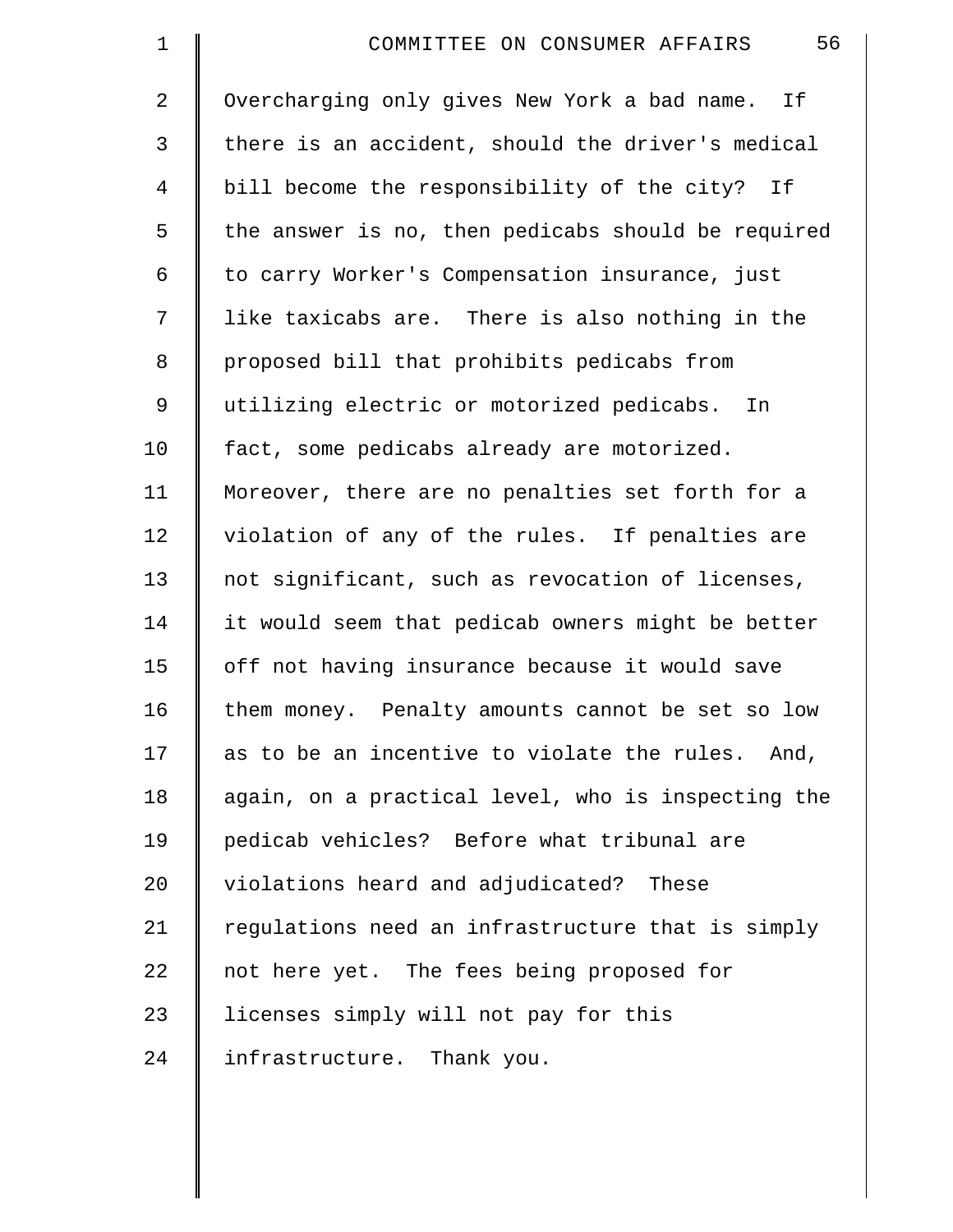| $\mathbf 1$ | 57<br>COMMITTEE ON CONSUMER AFFAIRS                |
|-------------|----------------------------------------------------|
| 2           | CHAIRPERSON COMRIE: The next                       |
| 3           | person may start.                                  |
| 4           | JOSEPH GIANNETTO: Good morning,                    |
| 5           | Mr. Chairman and staff of the Consumer Affairs     |
| 6           | Committee. My name is Joseph Giannetto and I       |
| 7           | represent the Metropolitan Taxicab Board of Trade, |
| 8           | a 56-year-old trade association comprised of 28    |
| 9           | yellow medallion taxi fleets that operate more     |
| 10          | than 3,500 yellow medallion taxicabs throughout    |
| 11          | New York City. I am also a former NYPD captain     |
| 12          | and a former First Deputy Commissioner at the Taxi |
| 13          | and Limousine Commission with more than two        |
| 14          | decades of experience in transportation safety     |
| 15          | issues. In April of 2007, the City Council passed  |
| 16          | Intro 331-A over a mayoral veto I might add, and   |
| 17          | its decision to push forward to regulate and cap   |
| 18          | an unlicensed, largely uninsured and out of        |
| 19          | control industry was the right decision.<br>The    |
| 20          | wisdom of the Council's bold action was sadly      |
| 21          | evidenced by a tragic accident last month when a   |
| 22          | pedicab crashed into a taxicab, as the pedicab     |
| 23          | illegally crossed the Williamsburg Bridge, tossing |
| 24          | its passengers from the carriage and causing       |
| 25          | critical injuries. At numerous hearings, MTBOT     |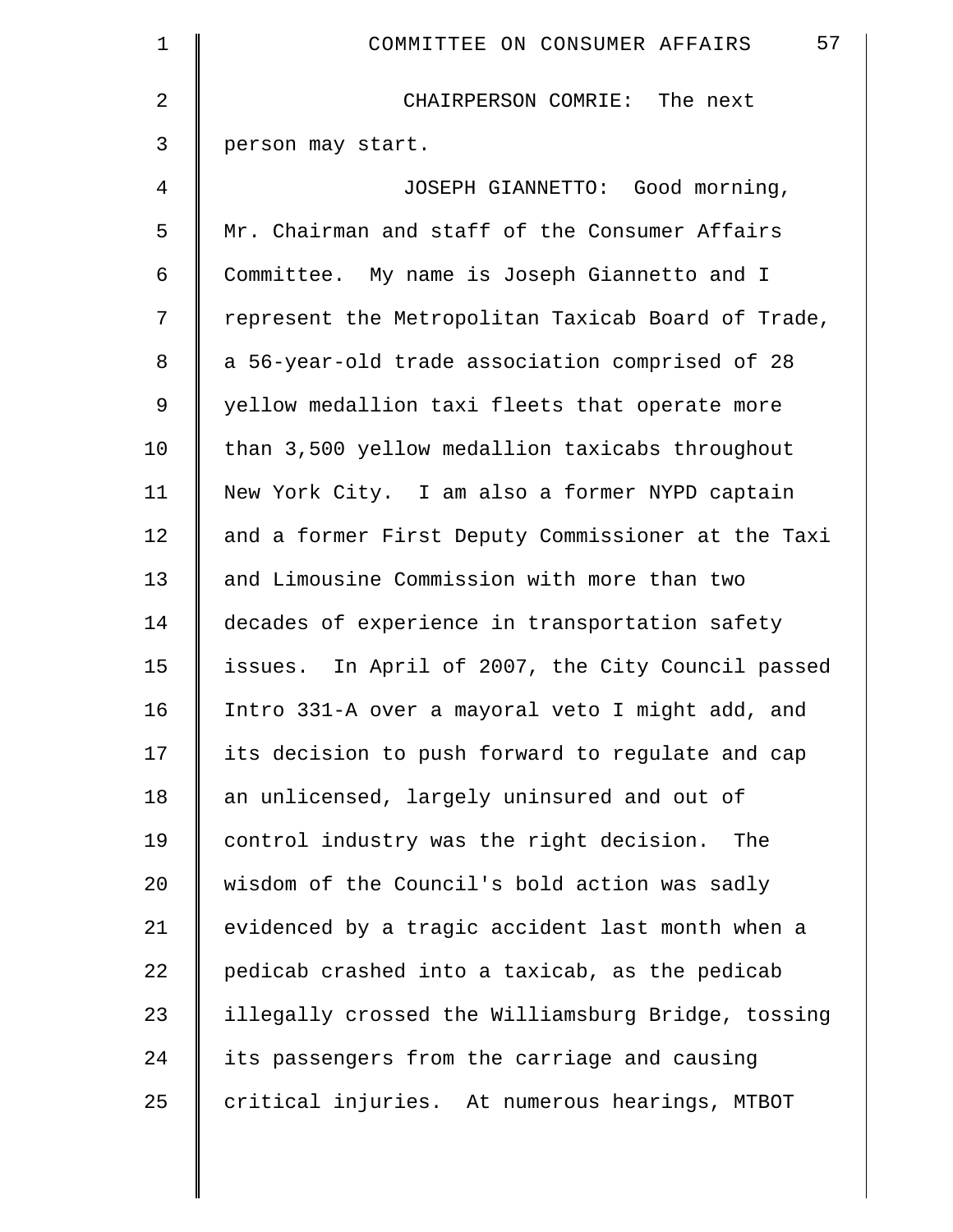| $\mathbf 1$    | 58<br>COMMITTEE ON CONSUMER AFFAIRS                |
|----------------|----------------------------------------------------|
| $\overline{2}$ | and several other groups and individuals painted   |
| 3              | this very picture. We even distributed a DVD that  |
| 4              | captured the numerous safety problems associated   |
| 5              | with the pedicab industry. As we review the        |
| 6              | proposed new legislation it's important to take a  |
| 7              | hard look at the current pedicab situation         |
| 8              | throughout the city. Many pedicab operators are    |
| 9              | as reckless as. We're hearing more and more about  |
| 10             | serious pedicab accidents. Last summer, a          |
| 11             | Connecticut man was killed after being thrown out  |
| 12             | of a pedicab in that ran a red light in Seattle.   |
| 13             | Unfortunately, we're headed down the same road in  |
| 14             | New York if we don't have enforceable laws that    |
| 15             | address legitimate public safety concerns raised   |
| 16             | by inadequate regulation of pedicabs. That means,  |
| 17             | at the very least, ensuring that pedicabs are      |
| 18             | license, inspected, adequately insured, and        |
| 19             | limited in number, and that pedicab drivers are    |
| 20             | trained, licensed and responsible and held         |
| 21             | accountable for their actions. Now, MTBOT would    |
| 22             | prefer legislation that recognizes a taxicabs'     |
| 23             | exclusive right to accept hails from passengers in |
| 24             | the street, a right already set forth in state and |
| 25             | local law. We would prefer provisions that limit   |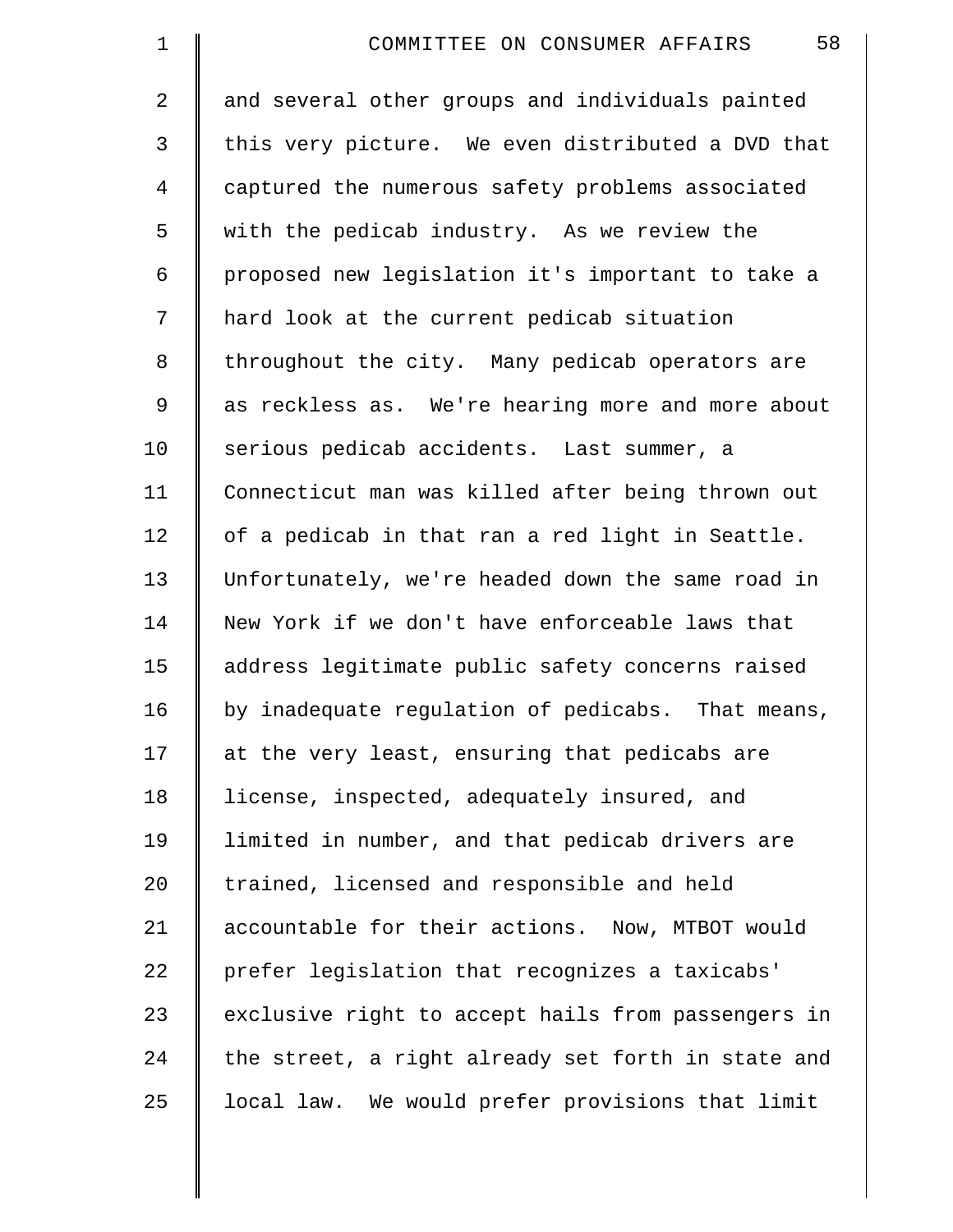| $\mathbf 1$    | 59<br>COMMITTEE ON CONSUMER AFFAIRS                |
|----------------|----------------------------------------------------|
| $\overline{2}$ | pedicabs to Central Park or to other designated    |
| 3              | routes or to fixed pedicab stands. That would not  |
| 4              | only be the safer route for passengers, but would  |
| 5              | honor the spirit of New York City law which        |
| 6              | clearly states that yellow medallion taxicabs have |
| 7              | the exclusive right to pick up street hails. I     |
| 8              | just want to make this note. You know, when our    |
| 9              | taxi operators purchased taxi medallions, they     |
| 10             | purchased the exclusive right to accept passengers |
| 11             | from the street. Credit unions and banking         |
| 12             | institutions provide financing based on that       |
| 13             | exclusive right. When our drivers lease our        |
| 14             | taxis, they are paying for this exclusive right.   |
| 15             | And when the city sold hundreds of millions of     |
| 16             | dollars worth of new medallions a few years ago,   |
| 17             | the City profited by selling that exclusive right. |
| 18             | And finally, state law enabling the medallion sale |
| 19             | to go forward reiterated this exclusive right. So  |
| 20             | having said that, today's proposed intro provides  |
| 21             | an imperfect solution but a solution worth         |
| 22             | pursuing only because the alternative would be the |
| 23             | continuance of an unregulated, dangerous industry  |
| 24             | that puts people at risk. If the City continues    |
| 25             | to allow this industry to spin out of control, our |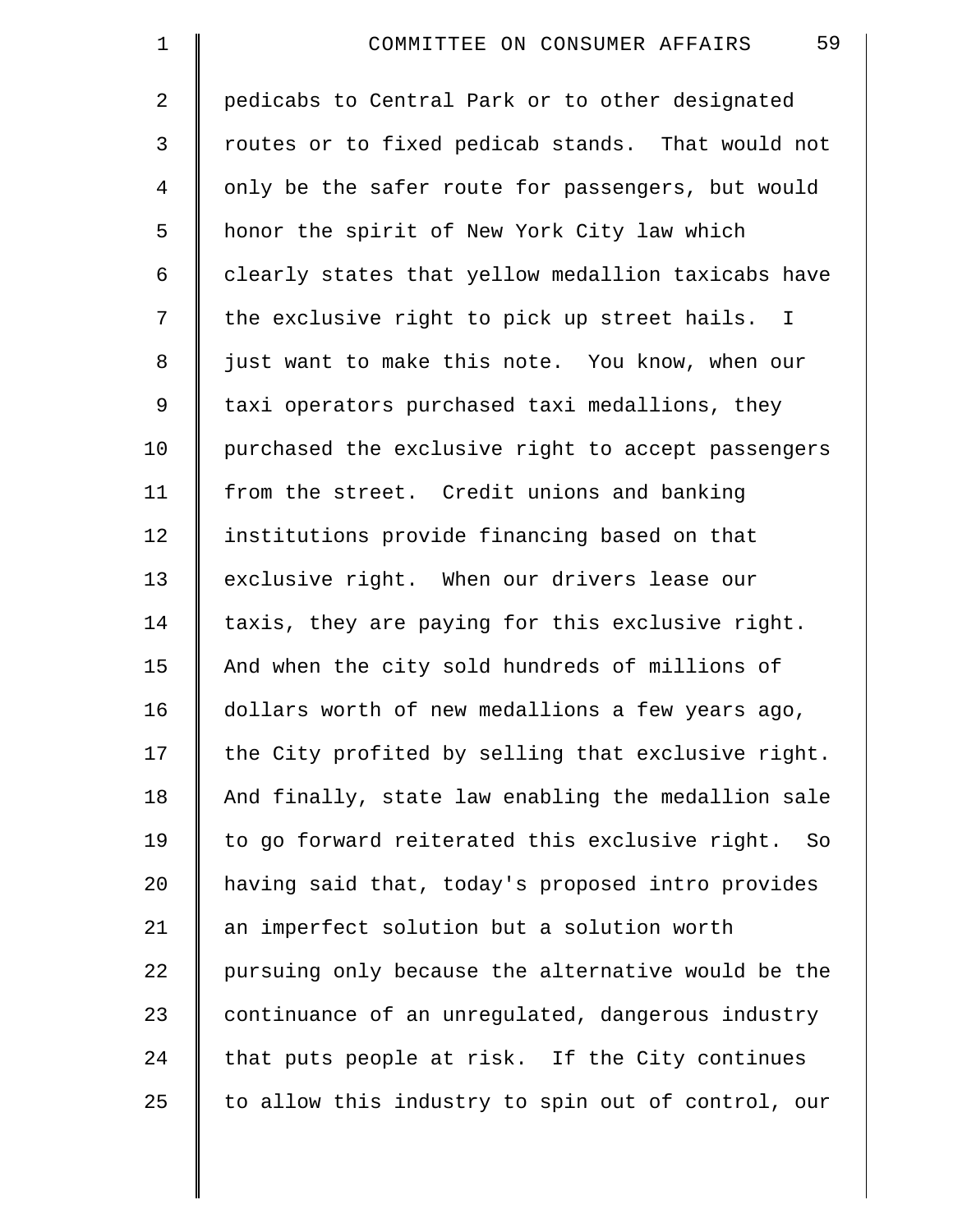| $\mathbf 1$    | 60<br>COMMITTEE ON CONSUMER AFFAIRS                |
|----------------|----------------------------------------------------|
| $\overline{2}$ | drivers, who are highly regulated and highly       |
| 3              | insured, and are currently struggling to find      |
| $\overline{4}$ | fares amid this terrible economy, will continue to |
| 5              | lose out on even more needed revenue. We have      |
| 6              | some suggestions to make this legislation a bit    |
| 7              | better. To begin with, require that pedicab        |
| 8              | operators provide Workman's Compensation insurance |
| 9              | to its drivers, just as yellow taxi operators,     |
| 10             | most livery operators, and most other businesses   |
| 11             | are required to do. This requirement already       |
| 12             | exists in other cities, such as San Francisco,     |
| 13             | that license and regulates pedicabs. Secondly,     |
| 14             | require the Department of Consumer Affairs to set  |
| 15             | up a driver accountability system akin to the      |
| 16             | Persistent Violators Program that the City Council |
| 17             | adopted in 1999 for the taxicab and for-hire       |
| 18             | industries. This would establish a point system    |
| 19             | in which pedicab drivers who violate the law would |
| 20             | receive points relative to the severity of the     |
| 21             | violation. If they exceed a certain number of      |
| 22             | points, they face license suspension or            |
| 23             | revocation. It should not noted that although      |
| 24             | Local Law 19 has some provisions for license       |
| 25             | suspension and revocations for repeat offenders,   |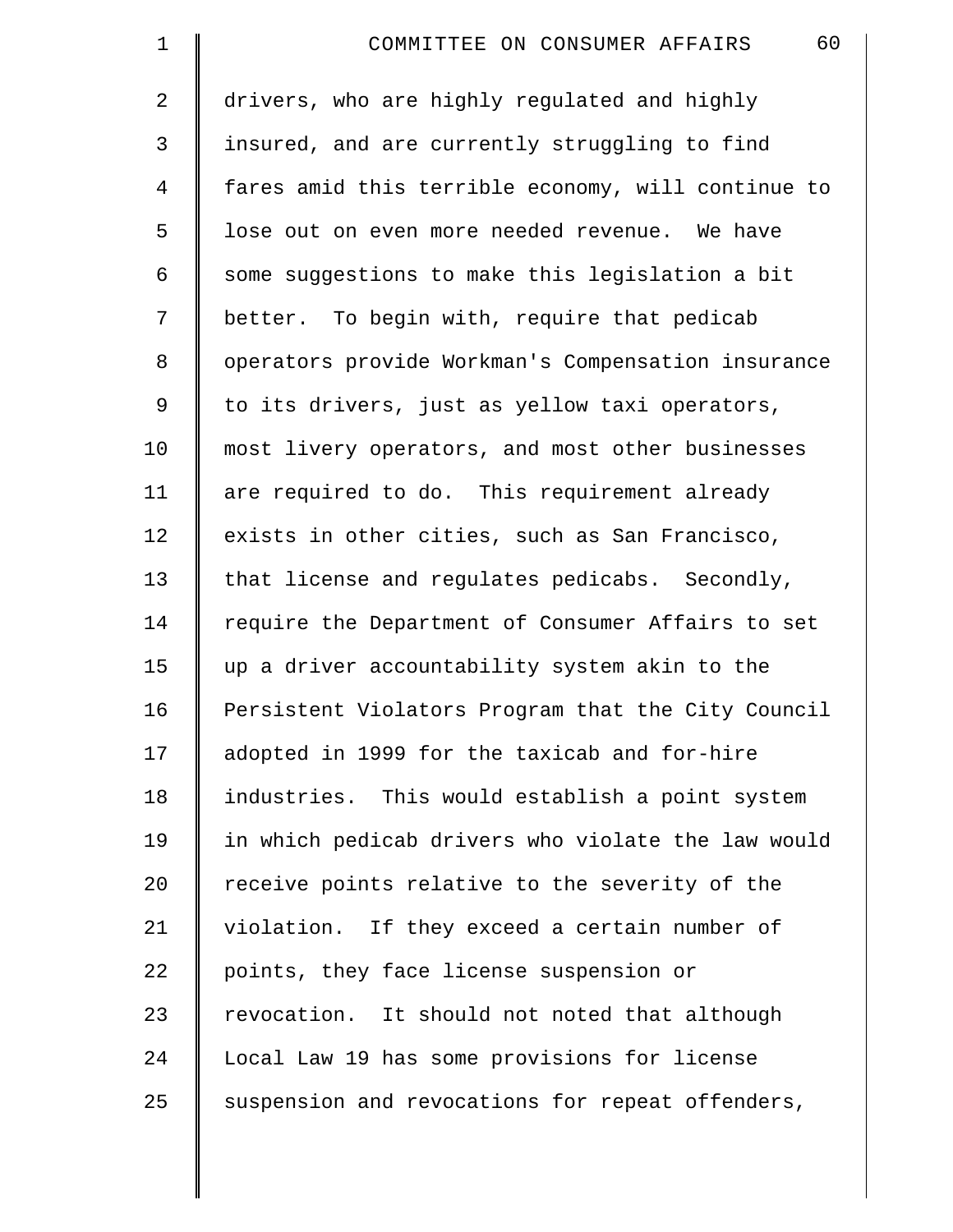| $\mathbf 1$    | 61<br>COMMITTEE ON CONSUMER AFFAIRS                |
|----------------|----------------------------------------------------|
| $\overline{2}$ | it seems to conflict with provisions in the law    |
| 3              | regarding maximum penalties that could be          |
| 4              | allocated and imposed upon pedicab drivers.        |
| 5              | Furthermore, it is unclear how traffic violations  |
| 6              | issued to pedicab drivers will find its way to the |
| 7              | Consumer Affairs database. How is Consumer         |
| 8              | Affairs going to learn of these traffic violations |
| $\mathsf 9$    | to impose these penalties that are in the local    |
| 10             | law? Thirdly, legislate strict liability           |
| 11             | insurance requirements which do not unfairly rely  |
| 12             | on a motor vehicle's no-fault insurance to bear    |
| 13             | the expense of paying for medical treatment and    |
| 14             | lost income of pedicab passengers injured in       |
| 15             | accidents involving pedicabs and automobiles.      |
| 16             | Lastly, require pedicab drivers and business       |
| 17             | owners to be fingerprinted and background checked, |
| 18             | just like yellow taxi drivers. Again, other        |
| 19             | cities already require criminal background checks  |
| 20             | for pedicab drivers. One need not look any         |
| 21             | further than the illegal livery street hail        |
| 22             | business at the airports, which was highlighted    |
| 23             | last week when an illegal livery took several      |
| 24             | tourists on a nightmarish ride from JFK. Those     |
| 25             | violators keep returning because the current law   |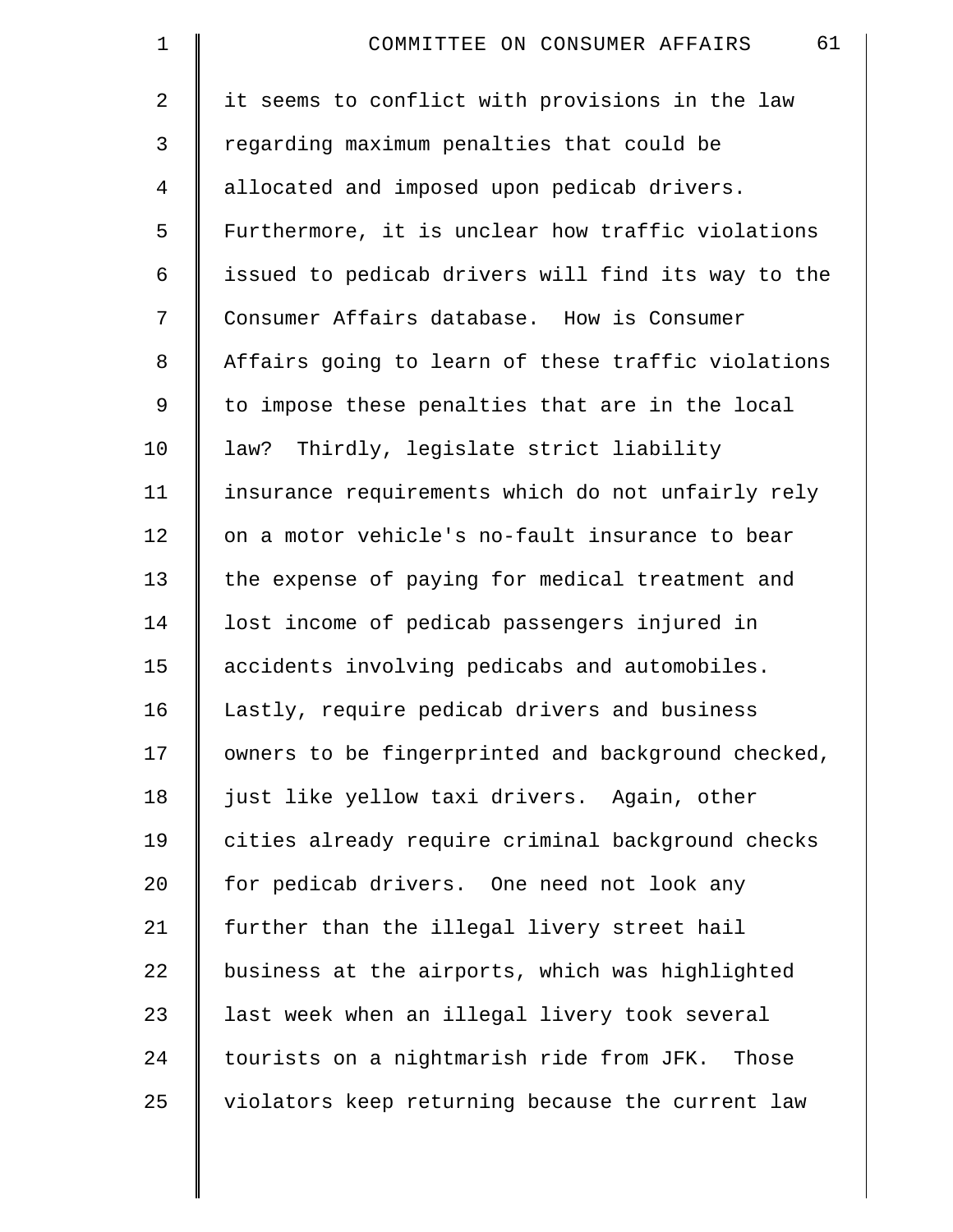| $\mathbf 1$    | 62<br>COMMITTEE ON CONSUMER AFFAIRS               |
|----------------|---------------------------------------------------|
| $\overline{2}$ | has no teeth and is simply regarded as a cost of  |
| 3              | doing business. We shouldn't let that happen      |
| 4              | here, not when public safety is at issue. Thank   |
| 5              | you for the time to address the committee.        |
| 6              | CHAIRPERSON COMRIE: Thank you.                    |
| 7              | The next person can begin.                        |
| 8              | PETER MAZER: My name is Peter                     |
| 9              | Mazer. I'm general counsel to the Metropolitan    |
| 10             | Taxicab Board of Trade. I have no additional      |
| 11             | comments. I would be happy to answer any          |
| 12             | questions that the committee had either of our    |
| 13             | speakers.                                         |
| 14             | CHAIRPERSON COMRIE: I want to                     |
| 15             | thank you for your comments. Council Member       |
| 16             | Gennaro has some questions. I'll let him go       |
| 17             | first.                                            |
| 18             | COUNCIL MEMBER GENNARO: Thank you,                |
| 19             | Mr. Chairman. Like Oliver Koppell, I was at the   |
| 20             | hearing next door with the police commission and  |
| 21             | the very controversial issue that required and    |
| 22             | does continue to require my presence. I have to   |
| 23             | go back but I certainly wanted to be here to      |
| 24             | listen to the good testimony of Mr. Giannetto and |
| 25             | Mr. Pollack. I strongly support the               |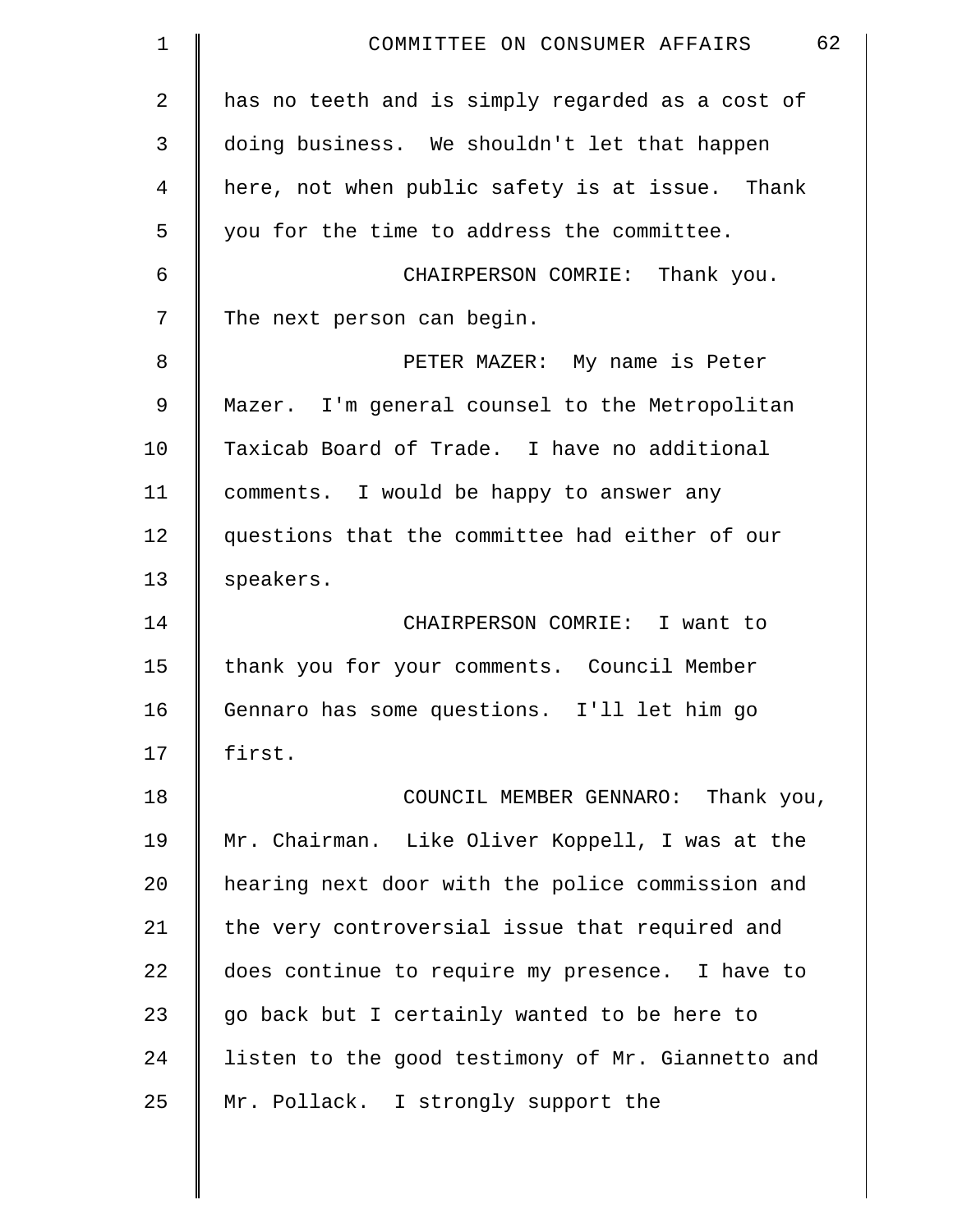| $\mathbf 1$ | 63<br>COMMITTEE ON CONSUMER AFFAIRS                |
|-------------|----------------------------------------------------|
| 2           | recommendations that they have made. They are not  |
| 3           | only a voice of reason but a voice for safe        |
| 4           | transportation in New York City, which in my       |
| 5           | opinion pedicabs certainly are not. I remember     |
| 6           | making the statement back when we were first       |
| 7           | looking into this issue about there would come a   |
| 8           | day that after a terrible accident we would be     |
| 9           | back here and saying what the heck were we         |
| 10          | thinking when we let these unsafe modes of         |
| 11          | transport take people yet and worse yet in a       |
| 12          | completely unregulated way. I thank you, Mr.       |
| 13          | Chairman, for having this hearing. I thank the     |
| 14          | Speaker for trying to do something to come to      |
| 15          | grips with this completely out of control          |
| 16          | situation. I thank Mr. Giannetto and I thank Mr.   |
| 17          | Pollack for advocating not only sensibly for their |
| 18          | industry but for the safety of the people that     |
| 19          | they carry around in their cabs, in start contrast |
| $20 \,$     | to pedicabs which are not safe anywhere on New     |
| 21          | York City streets, in my humble opinion. Being     |
| 22          | that I will not get my ultimate wish of having     |
| 23          | pedicabs banned from city streets, which would be  |
| 24          | the only sensible and safe thing to do, to the     |
| 25          | extent that we can create some parity, Mr.         |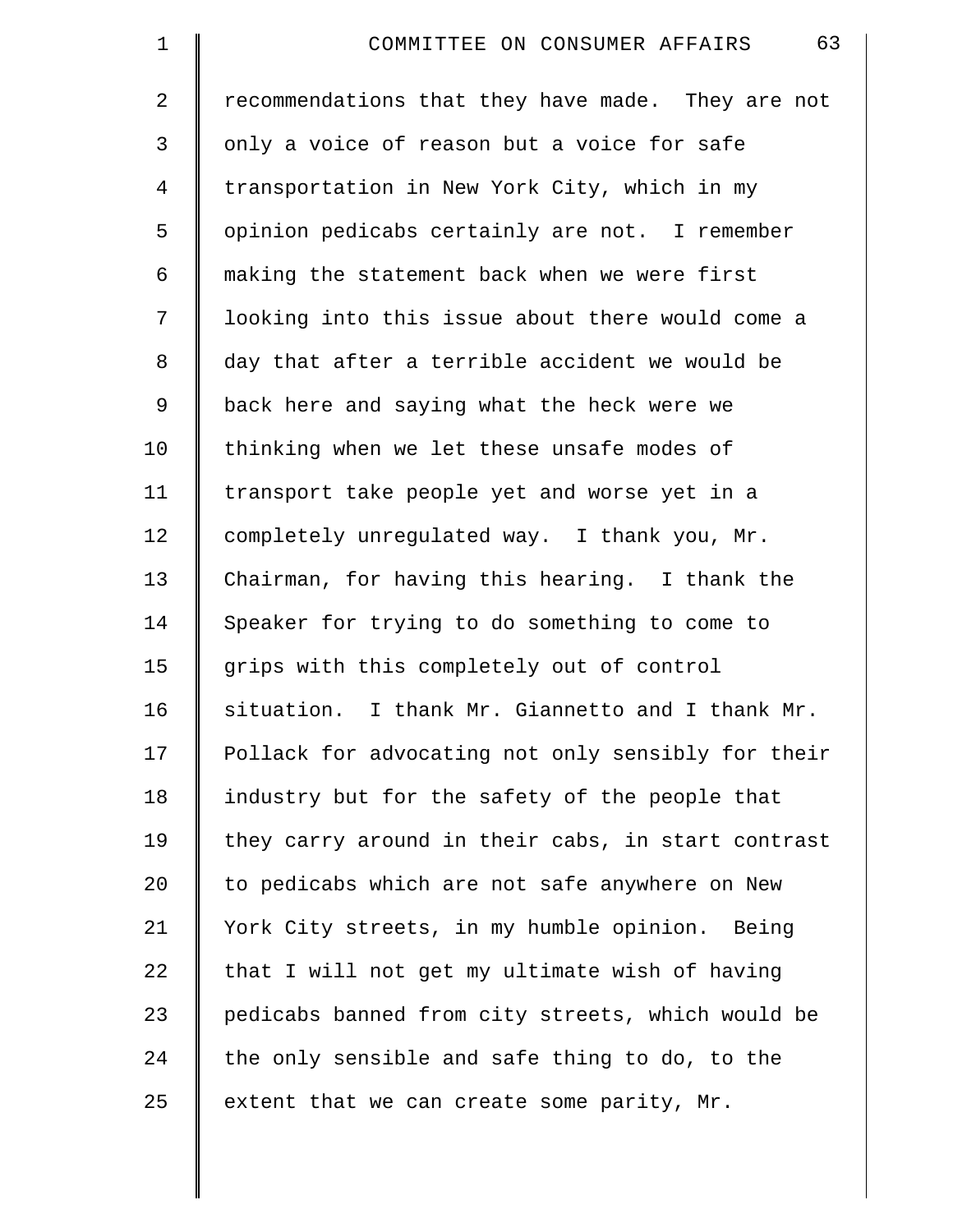| $\mathbf 1$ | 64<br>COMMITTEE ON CONSUMER AFFAIRS                |
|-------------|----------------------------------------------------|
| 2           | Chairman, between this industry and the yellow cab |
| 3           | industry in what they have to go to in order to be |
| 4           | on the street with the proper insurance and        |
| 5           | everything else, that is a minimum that we could   |
| 6           | do to make this as safe as they can be even though |
| 7           | they will never be safe. My advice for tourists    |
| 8           | and the riding public in New York City is to       |
| $\mathsf 9$ | beware of pedicabs. They are not safe. I           |
| 10          | strongly endorse what has been put forward by Mr.  |
| 11          | Giannetto and Mr. Pollack, Mr. Chairman. With      |
| 12          | your permission, I plan to be very deeply involved |
| 13          | in the substantive negotiations on this bill       |
| 14          | before us today. Thank you, Mr. Chairman and       |
| 15          | thank you gentlemen.                               |
| 16          | CHAIRPERSON COMRIE: Thank you.<br>I.               |
| 17          | appreciate your input and your consistency on the  |
| 18          | matter. I also want to thank the panel for coming  |
| 19          | today. I think that a lot of your issues are       |
| 20          | valid. The only thing that you brought up that I   |
| 21          | know is being addressed is the issue of motorized  |
| 22          | pedicabs and motorized pedicabs are not going to   |
| 23          | be allowed. They should be retrofitted before. I   |
| 24          | don't know if you heard the industry said there    |
| 25          | were three members of the Council and they didn't  |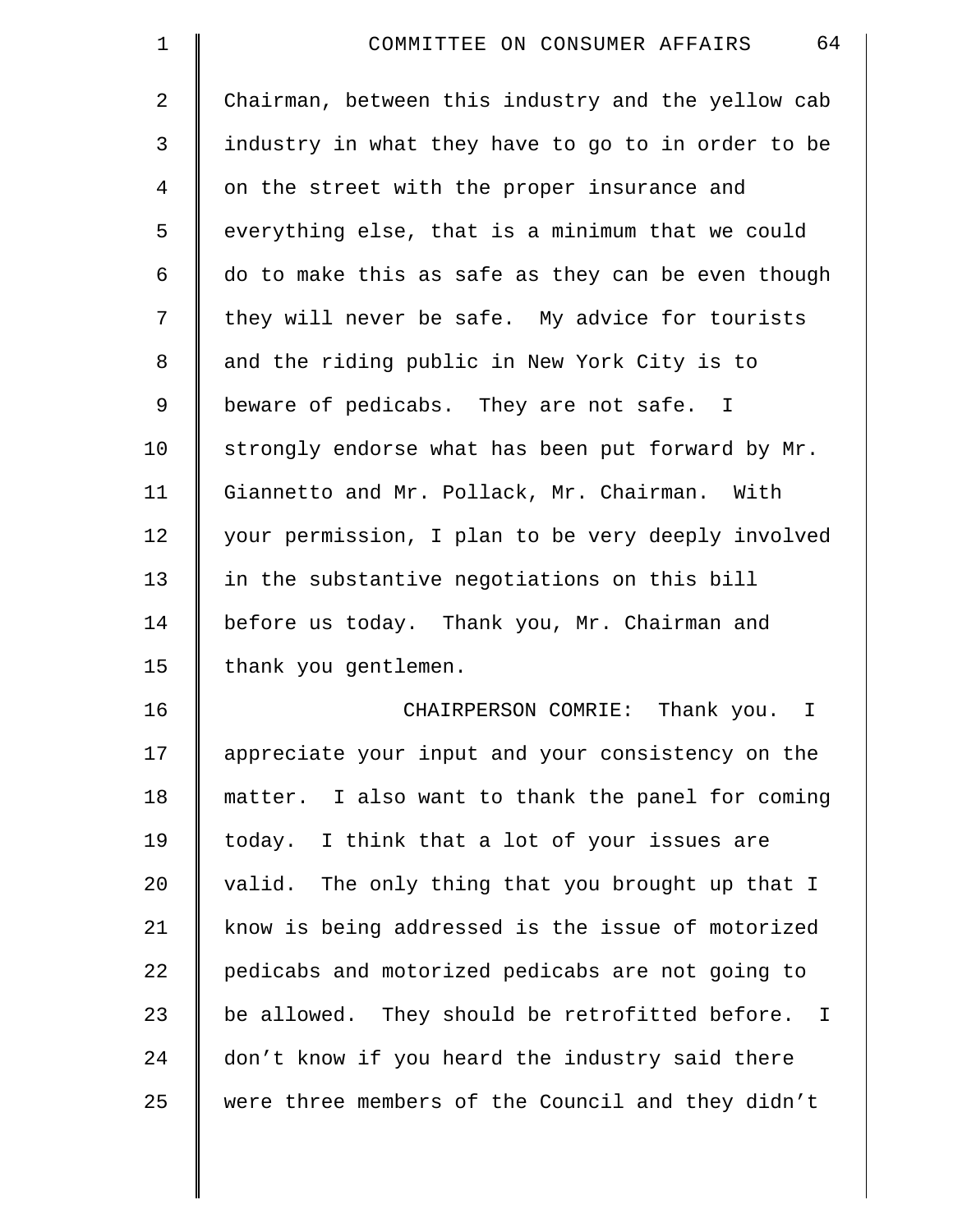| $\mathbf 1$    | 65<br>COMMITTEE ON CONSUMER AFFAIRS                |
|----------------|----------------------------------------------------|
| $\overline{a}$ | mention my name, so I appreciated that omission    |
| 3              | and my name being not mentioned. I do agree with   |
| $\overline{4}$ | a few of your issues as far as safety and          |
| 5              | registration. I agree with your issue regarding    |
| 6              | the insurance and making sure that if there is an  |
| 7              | insurance lapse that the insurance company         |
| 8              | notifies DCA because people will not self-regulate |
| 9              | themselves on that issue. The issue of driver      |
| 10             | testing I think is a valid issue. The issue for    |
| 11             | training I think is valid also, especially since   |
| 12             | there was someone here that spoke about the issue  |
| 13             | of people now riding pedicabs with absolutely no   |
| 14             | training and no regulation at all. I think that    |
| 15             | while his testimony was not specific to this       |
| 16             | hearing that that's a major problem that we will   |
| 17             | hopefully address when you have people that are    |
| 18             | not registered and barely have a driver's license  |
| 19             | or if they even have a driver's license operating  |
| 20             | pedicabs. This law will require that you have to   |
| 21             | have a valid driver's license. The Local Law       |
| 22             | already requires it but it's not that enforceable  |
| 23             | yet. As you can see, my counselor is agreeing      |
| 24             | with me on all of my positions on this issue. I    |
| 25             | think that's something that we will have to work   |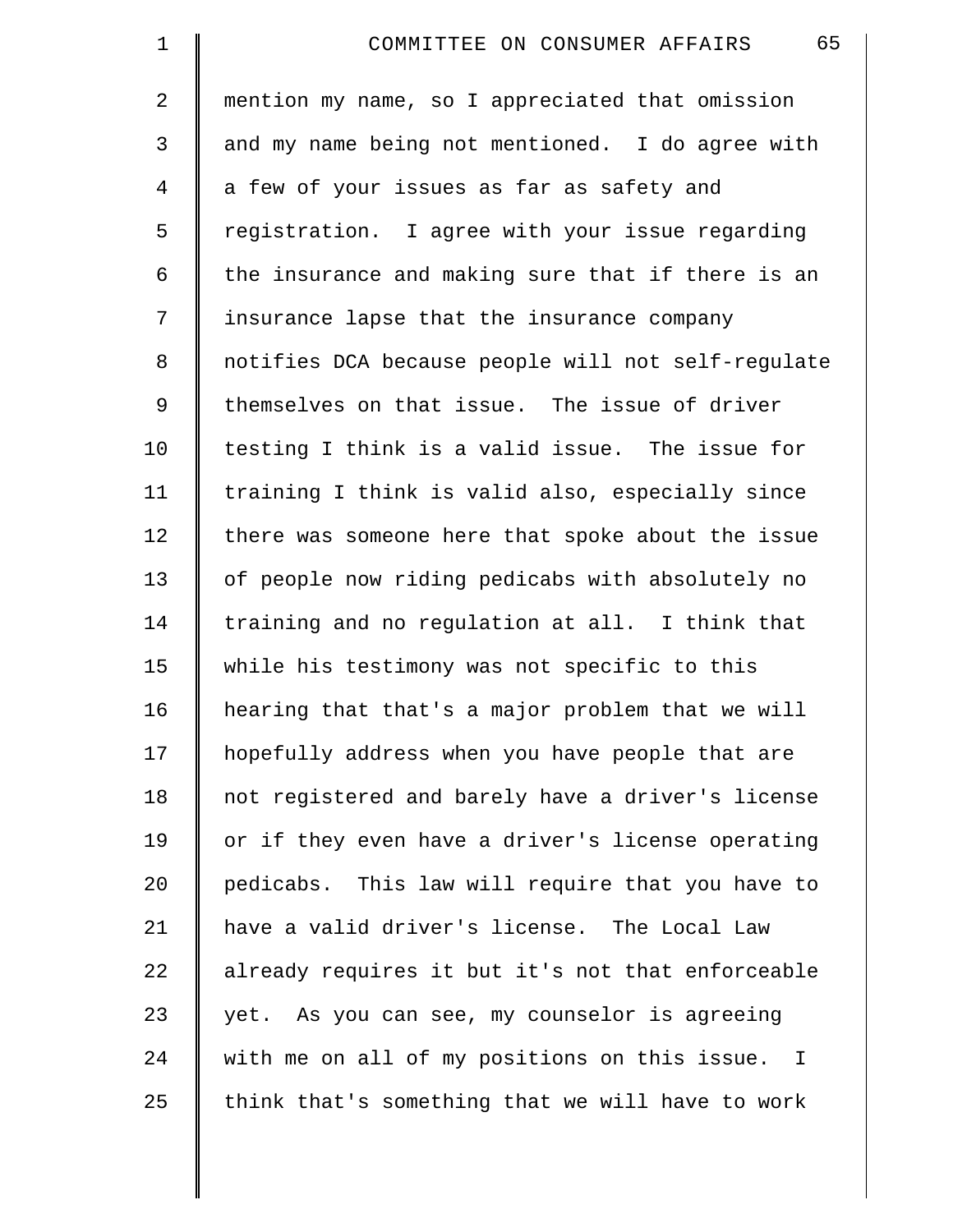| $\mathbf 1$    | 66<br>COMMITTEE ON CONSUMER AFFAIRS                 |
|----------------|-----------------------------------------------------|
| $\overline{a}$ | I think the main issue of you having a right<br>on. |
| 3              | to have hailing as your specific and unabridged     |
| 4              | right is something that I think is unfair that      |
| 5              | this is not being dealt with in a substantial way.  |
| 6              | My personal opinion is that they should have to,    |
| 7              | as you do, compete for your medallions, that they   |
| 8              | should have to compete for medallions also and pay  |
| 9              | the city for it so that we don't again have         |
| 10             | another black market as we have with the vendor     |
| 11             | carts where people are reselling the rights to      |
| 12             | licenses, because they're not selling the           |
| 13             | licenses, for hundreds of thousands of dollars. I   |
| 14             | think that your industry is well regulated on the   |
| 15             | issue of medallions and we need to look at that     |
| 16             | also only because there is going to be a black      |
| 17             | market for that also. There was one other thing     |
| 18             | you talked about, but the right for hailing I       |
| 19             | think is a major issue and we need to protect       |
| 20             | that. I know it's mentioned in Local Law 19, but    |
| 21             | it doesn't go far enough. The issues that you're    |
| 22             | talking about with workman's compensation and the   |
| 23             | persistent violators are decent things that we      |
| 24             | need to work to make sure happen also. We need to   |
| 25             | make sure at the end of the day that the issue of   |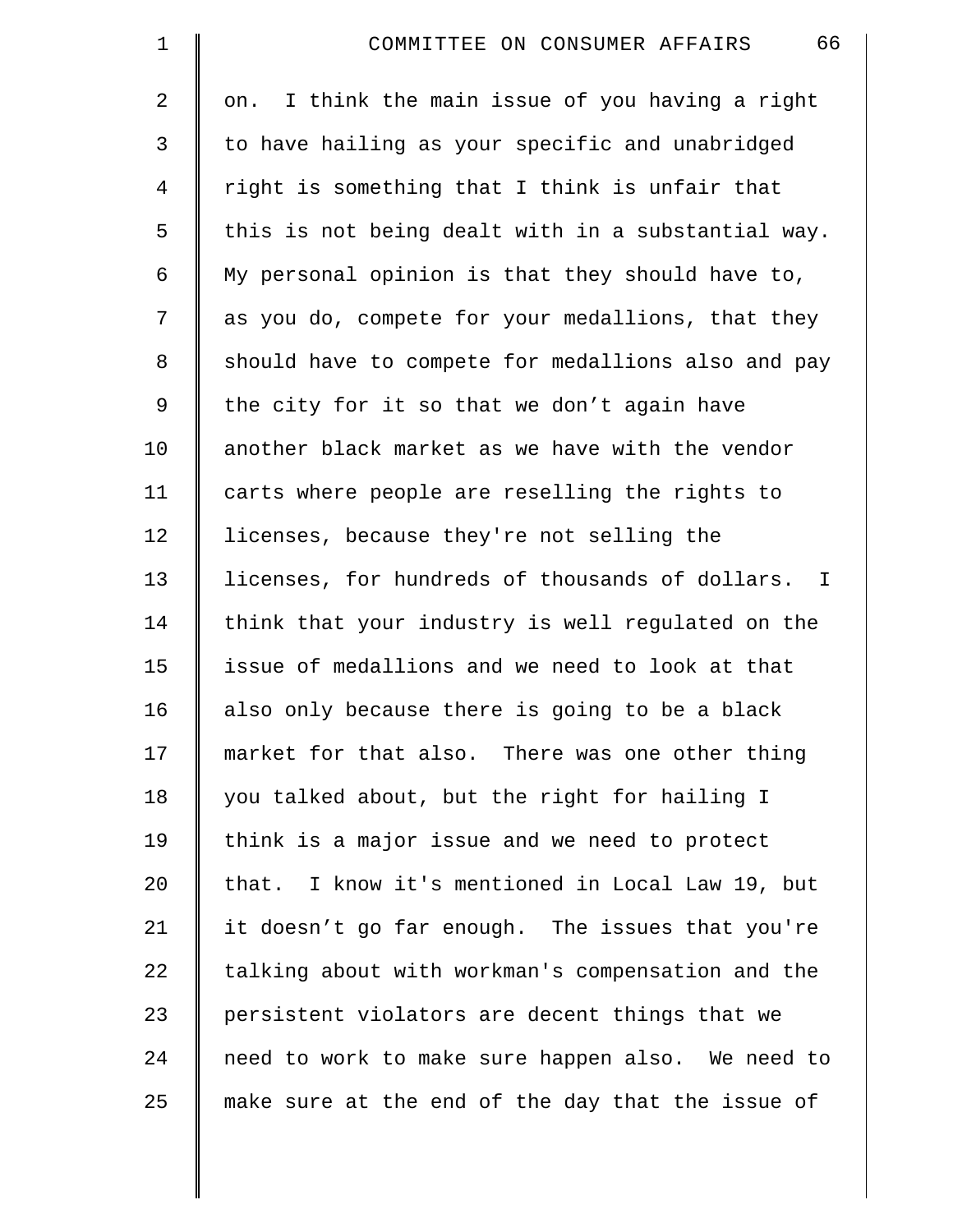| $\mathbf 1$    | 67<br>COMMITTEE ON CONSUMER AFFAIRS                |
|----------------|----------------------------------------------------|
| $\overline{2}$ | public safety of the people that are taking these  |
| 3              | vehicles since they are taking them. I understand  |
| $\overline{4}$ | Councilman Gennaro's point; the reality is that    |
| 5              | people will be taking them. People have been       |
| 6              | using them. We need to make sure that they're as   |
| 7              | safe as possible. Whatever we can do to ensure     |
| 8              | the highest level of safety, akin to ensuring that |
| 9              | the tourists and the people that are taking the    |
| 10             | pedicabs can be assured that they will be a        |
| 11             | vehicle that's safe with a properly trained driver |
| 12             | that understands the city rules and regulations.   |
| 13             | I think it's important. Thank you for being here.  |
| 14             | DAVID POLLACK: On behalf of the                    |
| 15             | Committee for Taxi Safety, I'd like to say thank   |
| 16             | you for your comments and understanding,           |
| 17             | Councilman Gennaro and Chairman Comrie.            |
| 18             | JOSEPH GIANNETTO: Thank you, Mr.                   |
| 19             | Chair and thank you Council Member Gennaro.        |
| 20             | CHAIRPERSON COMRIE: Thank you.                     |
| 21             | The next panel is Caroline Samponaro from          |
| 22             | Transportation Alternatives; Thomas Ferrugia from  |
| 23             | Broadway League; and George Bliss from the         |
| 24             | Pedicabs of New York. We have two more panels? I   |
| 25             | will remind all of the speakers that we are just   |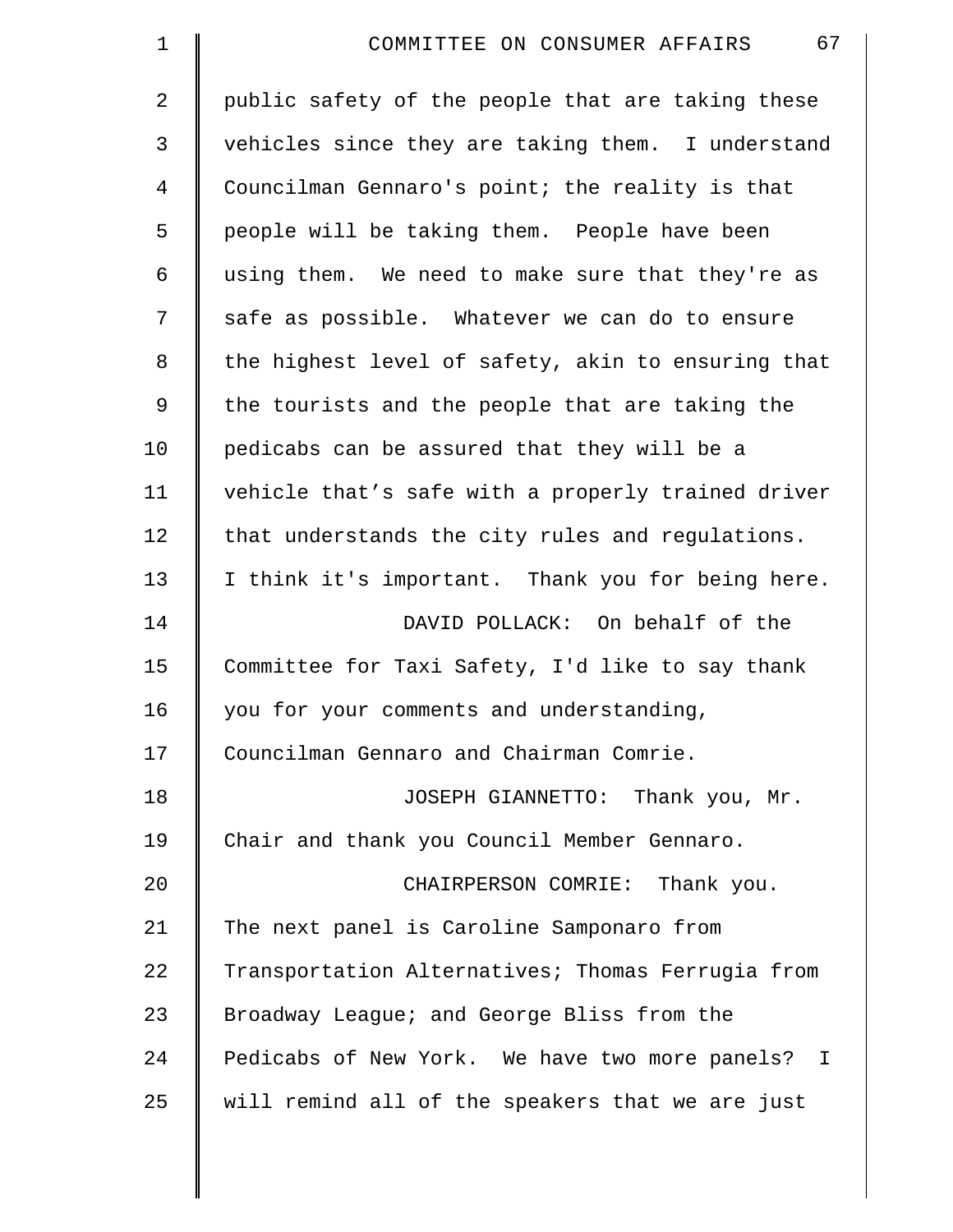| $\mathbf 1$    | 68<br>COMMITTEE ON CONSUMER AFFAIRS                |
|----------------|----------------------------------------------------|
| $\overline{2}$ | commenting on this legislation, not Local Law 19   |
| 3              | or any other side issues. We want to try to limit  |
| 4              | the testimony to be as succinct as possible.       |
| 5              | Since we're running out of time, I'm going to have |
| 6              | to institute the three-minute clock. Ms.           |
| 7              | Samponaro?                                         |
| 8              | CAROLINE SAMPONARO: Good morning,                  |
| $\mathsf 9$    | Chairman Comrie and members of the Consumer        |
| 10             | Affairs Committee. My name is Caroline Samponaro   |
| 11             | and I'm the Director of Bicycle Advocacy for       |
| 12             | Transportation Alternative, New York City's        |
| 13             | advocates for biking, walking and sensible         |
| 14             | transportation. Transportation Alternatives is a   |
| 15             | longtime supporter of pedicabs and believes any    |
| 16             | laws, rules or regulations promulgated by the City |
| 17             | to regulate them should encourage their use, not   |
| 18             | limit it. While there has been agreement for the   |
| 19             | need to regulate pedicabs, there is no need to     |
| 20             | restrict where they may operate. The City          |
| 21             | Council, the Administration and others have not    |
| 22             | produced any evidence that pedicabs have a         |
| 23             | negative effect on the City, traffic, public       |
| 24             | safety, the economy, the environment or on public  |
| 25             | health. In fact, pedicabs help improve many of     |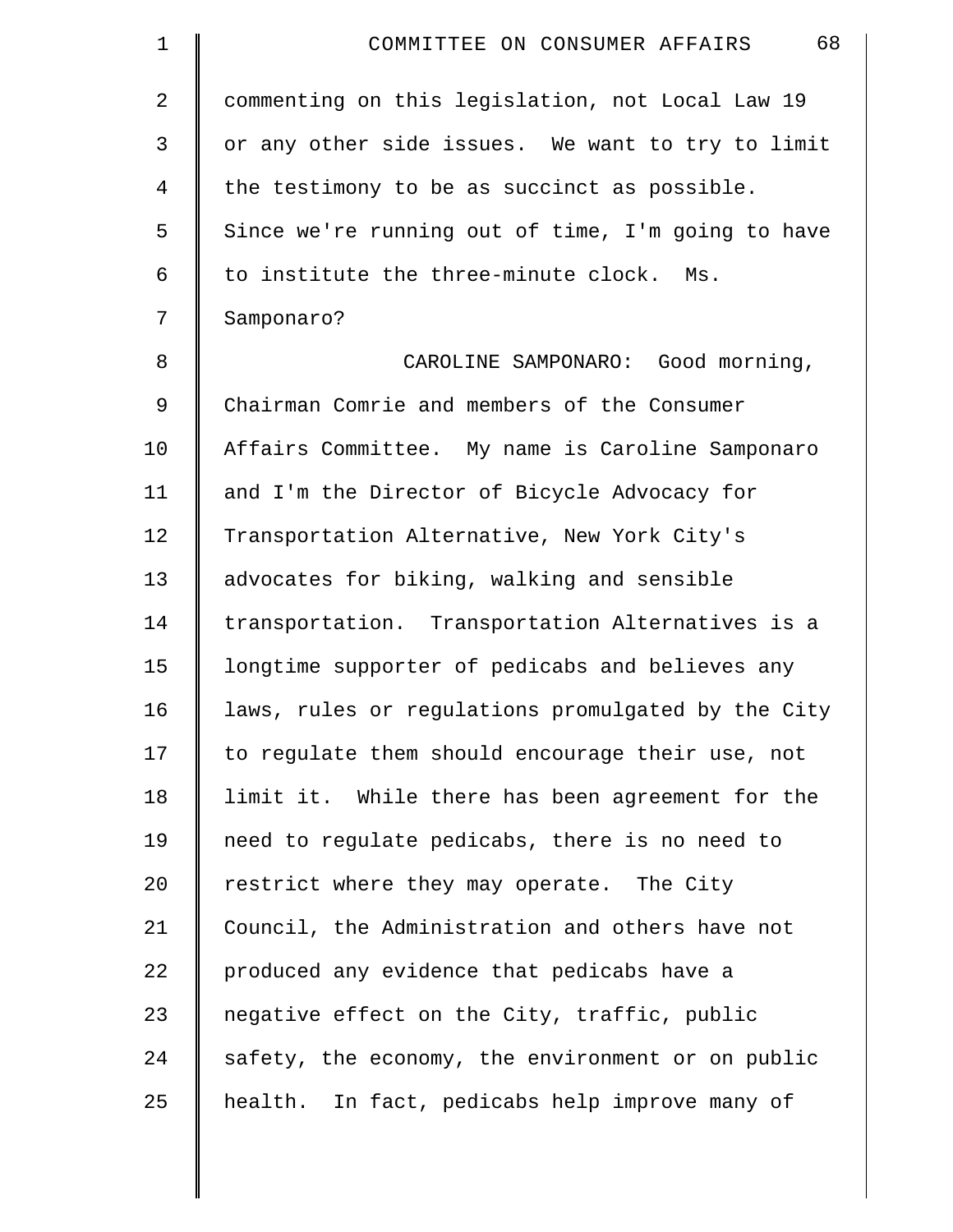| $\mathbf 1$ | 69<br>COMMITTEE ON CONSUMER AFFAIRS                |
|-------------|----------------------------------------------------|
| 2           | these things. Transportation Alternatives opposes  |
| 3           | a ban of pedicabs from bike lanes. On New York     |
| 4           | City's automobile-clogged streets, bike lanes      |
| 5           | provide safety for pedicabs as much as they do for |
| 6           | cyclists. Transportation Alternatives has shifted  |
| 7           | away from debating whether the width of bike lanes |
| 8           | can accommodate the demand, and towards discussing |
| 9           | progressive re-appropriation of street space to    |
| 10          | accommodate the growth of human-powered transport. |
| 11          | If there is even a possibility that there are bike |
| 12          | lanes that are not wide enough to meet the demand  |
| 13          | of travel, then we should not be looking to ban    |
| 14          | tricycles but rather move toward world class       |
| 15          | street designs that have both the environment and  |
| 16          | safety in mind. Transportation Alternatives is     |
| 17          | opposed to any restrictions on a pedicab's right   |
| 18          | to travel over bridges. Riding over bridges        |
| 19          | allows owners to ride their pedicab from garages   |
| 20          | in Brooklyn, Queens or the Bronx into the Central  |
| 21          | Business District. A ban on bridge crossings       |
| 22          | would put an unfair burden on owners and           |
| 23          | potentially lead to the use of motorized vehicles  |
| 24          | to transport pedicabs, which I think we can all    |
| 25          | agree is adding to a problem of congestion and     |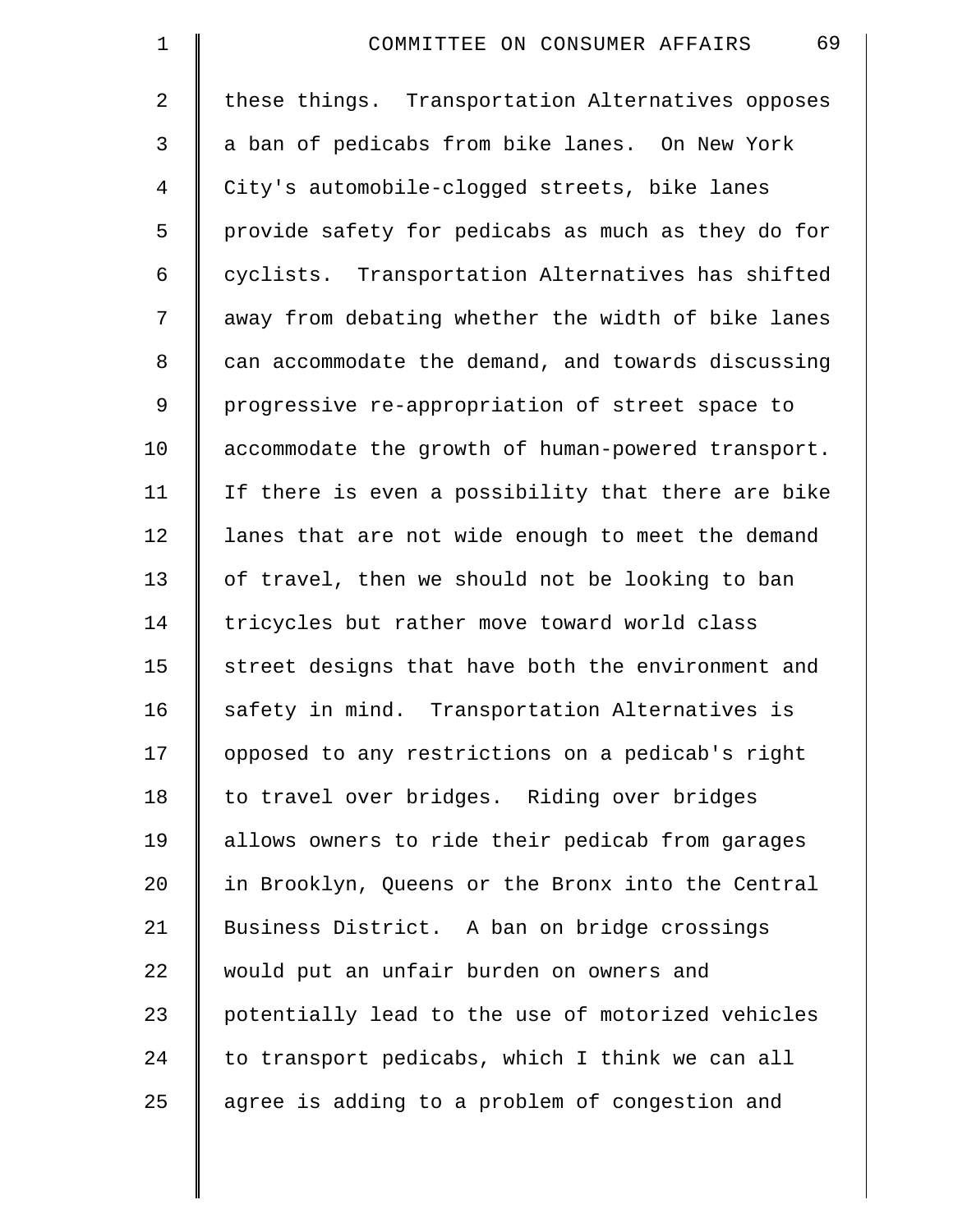| $\mathbf 1$    | 70<br>COMMITTEE ON CONSUMER AFFAIRS                |
|----------------|----------------------------------------------------|
| $\overline{2}$ | pollution. Transportation Alternatives is,         |
| 3              | finally, opposed to a ban of pedicabs from midtown |
| 4              | during the winter holiday season. Policies should  |
| 5              | be enacted to discourage private automobile use    |
| 6              | during this time, not to ban the most space        |
| 7              | efficient and flexible option we have to move      |
| 8              | people with zero environmental impact. The         |
| $\mathsf 9$    | movement of a small minority via private           |
| 10             | automobiles should not be protected at the expense |
| 11             | of a non-polluting and practical transportation    |
| 12             | option. Blaming pedicabs for congestion in         |
| 13             | midtown is akin to blaming a problem on its        |
| 14             | solution. A ban would also negatively impact the   |
| 15             | industry and deprive hundreds of people of green   |
| 16             | jobs during the lucrative holiday season.          |
| 17             | Pedicabs are city-friendly pollution-free          |
| 18             | vehicles. They are good for the environment and    |
| 19             | the health and quality of life of New Yorkers, and |
| 20             | they help people quickly get where they need to    |
| 21             | go. They are a unique part of New York, endearing  |
| 22             | the City to tourists and New Yorkers alike.<br>We  |
| 23             | hope that this Committee and the City Council will |
| 24             | continue to work with the Pedicab Owners           |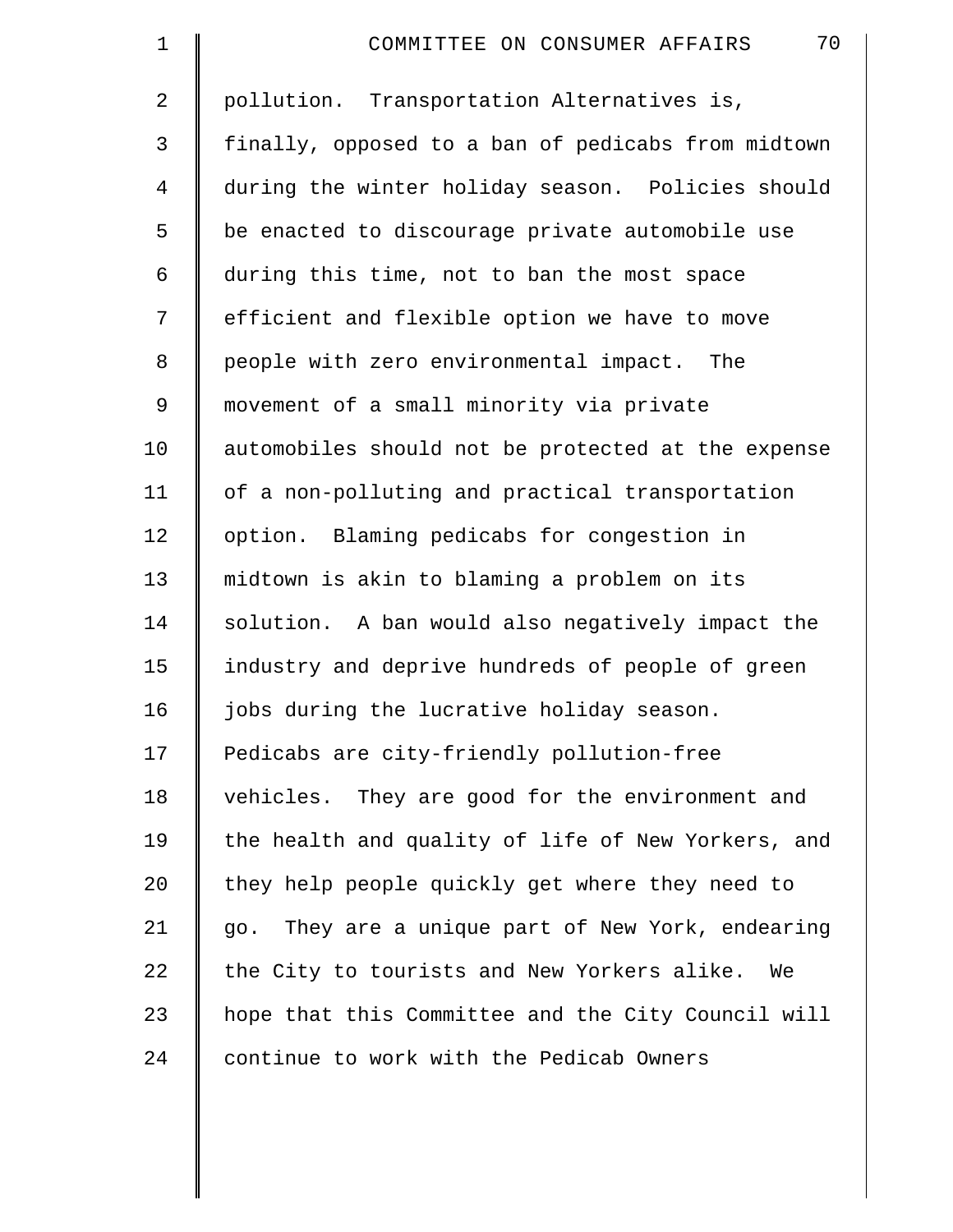| $\mathbf 1$ | 71<br>COMMITTEE ON CONSUMER AFFAIRS                |
|-------------|----------------------------------------------------|
| 2           | Association, Pedicab Operators Association, and    |
| 3           | advocates to make this law right. Thank you.       |
| 4           | CHAIRPERSON COMRIE: The next                       |
| 5           | person can begin.                                  |
| 6           | THOMAS FERRUGIA: Good morning,                     |
| 7           | Councilman. I am Thomas Ferrugia, the Director of  |
| 8           | Government Relations for the Broadway League,      |
| 9           | which has been the principal trade association for |
| 10          | the commercial Broadway Theater industry for       |
| 11          | nearly 80 years. We now represent over 600         |
| 12          | members nationwide, including theatre owners,      |
| 13          | producers and road presenters. I want to thank     |
| 14          | Chairman Comrie for this opportunity to discuss    |
| 15          | our thoughts on this legislation under             |
| 16          | consideration today. The League certainly          |
| 17          | supports the intent of the Preconsidered           |
| 18          | Introductory Bill that amends the law regulating   |
| 19          | and licensing pedicabs in New York City. Absent a  |
| 20          | ban on pedicabs in the Times Square area, we       |
| 21          | applaud the licensing requirements, safety         |
| 22          | measures, insurance and reporting features         |
| 23          | outlined in the current law as a means of making   |
| 24          | the pedicab industry safer for New Yorkers.<br>We  |
| 25          | support the law's restriction on pedicabs          |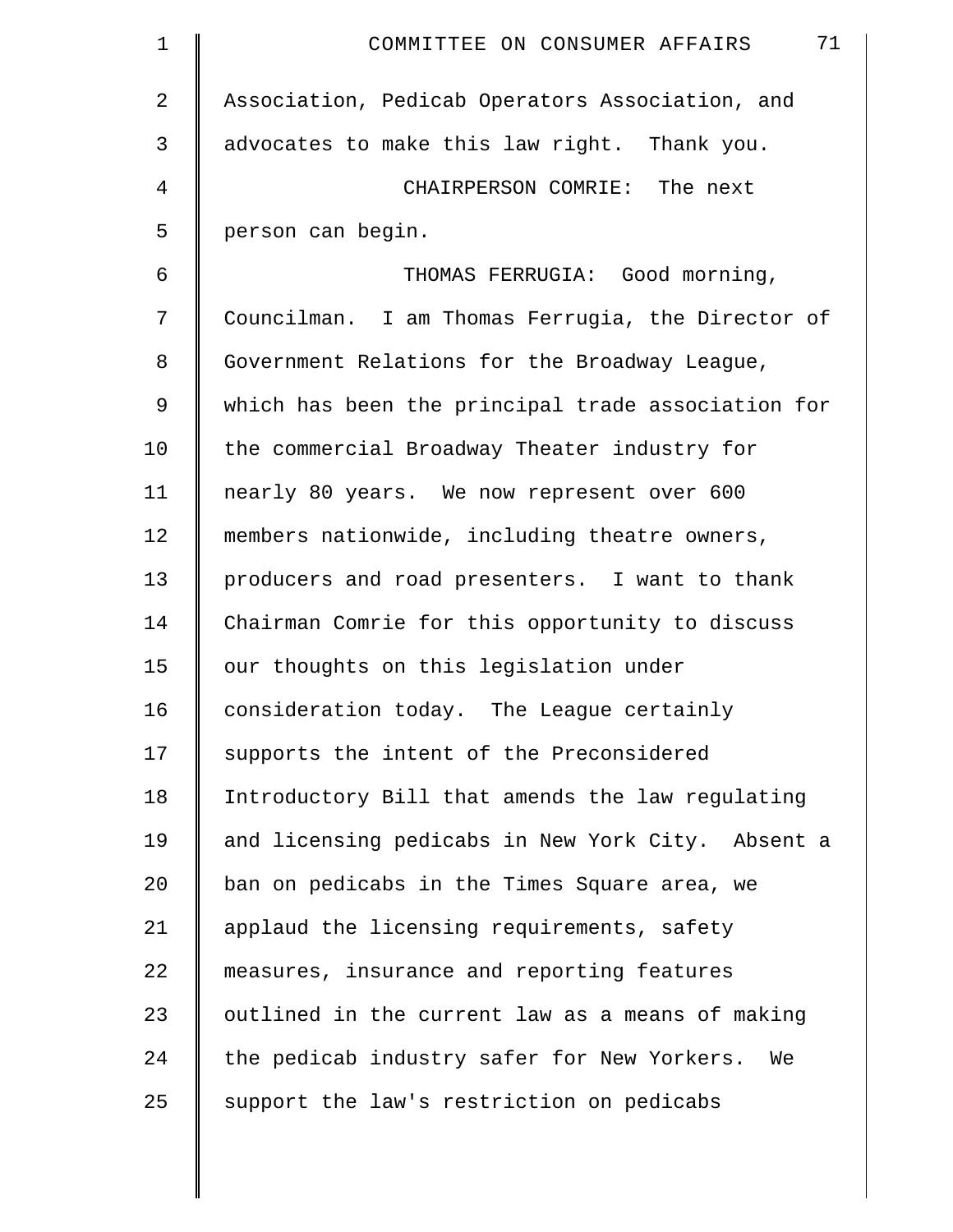| $\mathbf 1$    | 72<br>COMMITTEE ON CONSUMER AFFAIRS                |
|----------------|----------------------------------------------------|
| $\overline{2}$ | soliciting passengers in No Standing zones,        |
| $\mathsf{3}$   | putting additional demands on pedicab drivers and  |
| 4              | owners to comply with traffic rules, banning       |
| 5              | motorized pedicabs, as well as restrictions on     |
| 6              | ownership interests. However, the League must      |
| 7              | express its disappointment over the outcome of the |
| 8              | litigation surrounding the manner in which the     |
| $\mathsf 9$    | Administration implemented the original law. We    |
| 10             | are therefore troubled that this Intro removes any |
| 11             | limit on the number of pedicabs that may operate   |
| 12             | in New York City, beyond setting a date by which   |
| 13             | all currently operating pedicabs must apply for    |
| 14             | licenses to continue operating. Midtown Manhattan  |
| 15             | is now overcrowded with these dangerous, slow-     |
| 16             | moving vehicles and this proposal simply does      |
| 17             | fully not address this larger problem. We believe  |
| 18             | one of the major misconceptions about a pedicab    |
| 19             | cap is that, like taxis, pedicabs spread           |
| 20             | throughout the City. This simply is not true.      |
| 21             | But because the problem does not directly impact   |
| 22             | most districts, the perception can be erroneously  |
| 23             | skewed. Pedicabs congregate in neighborhoods that  |
| 24             | attract tourists; primarily the area bound east    |
| 25             | and west by Sixth and Eighth Avenues and north and |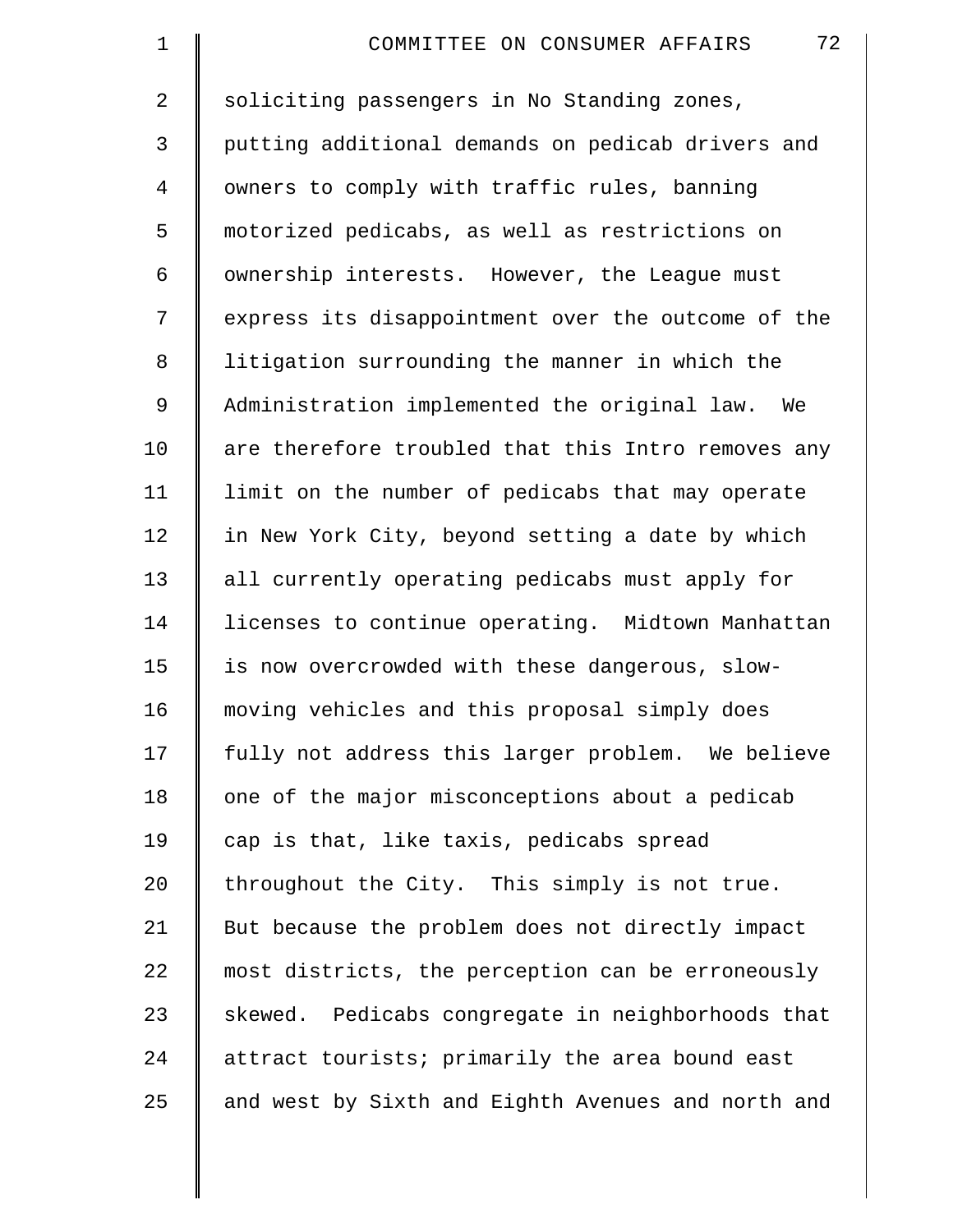| $\mathbf{1}$   | 73<br>COMMITTEE ON CONSUMER AFFAIRS                |
|----------------|----------------------------------------------------|
| $\overline{2}$ | south by West 53rd and West 40th Streets, which    |
| 3              | comprise Times Square, the main commercial         |
| 4              | district of Manhattan. This being the reality, as  |
| 5              | opposed to the perception, a cap is a actually a   |
| 6              | restriction on how many cabs may circle areas like |
| 7              | Midtown Manhattan, neighborhoods already crowded   |
| 8              | by thousands of cars, street vendors, theatre-     |
| 9              | goers, visitors, restaurant patrons and shoppers.  |
| 10             | The League is committed to providing millions of   |
| 11             | New Yorkers and visitors with the best and safest  |
| 12             | possible theatergoing experience. We believe that  |
| 13             | experience begins before the show starts and       |
| 14             | continues after patrons leave the theatre and to   |
| 15             | this end we remain concerned about the number of   |
| 16             | pedicabs continually parked outside the theatres   |
| 17             | soliciting passengers after matinee and evening    |
| 18             | performances. Pedicabs illegally congregate at     |
| 19             | "No Standing" zones directly in front of Broadway  |
| 20             | theatres, blocking access for taxicabs, private    |
| 21             | transportation, and pedestrian movement. Theatre   |
| 22             | operators can be fined for inadvertently placing   |
| 23             | office equipment too close to an exit and impeding |
| 24             | egress, while pedicabs completely block off street |
| 25             | access and force patrons to funnel tightly down    |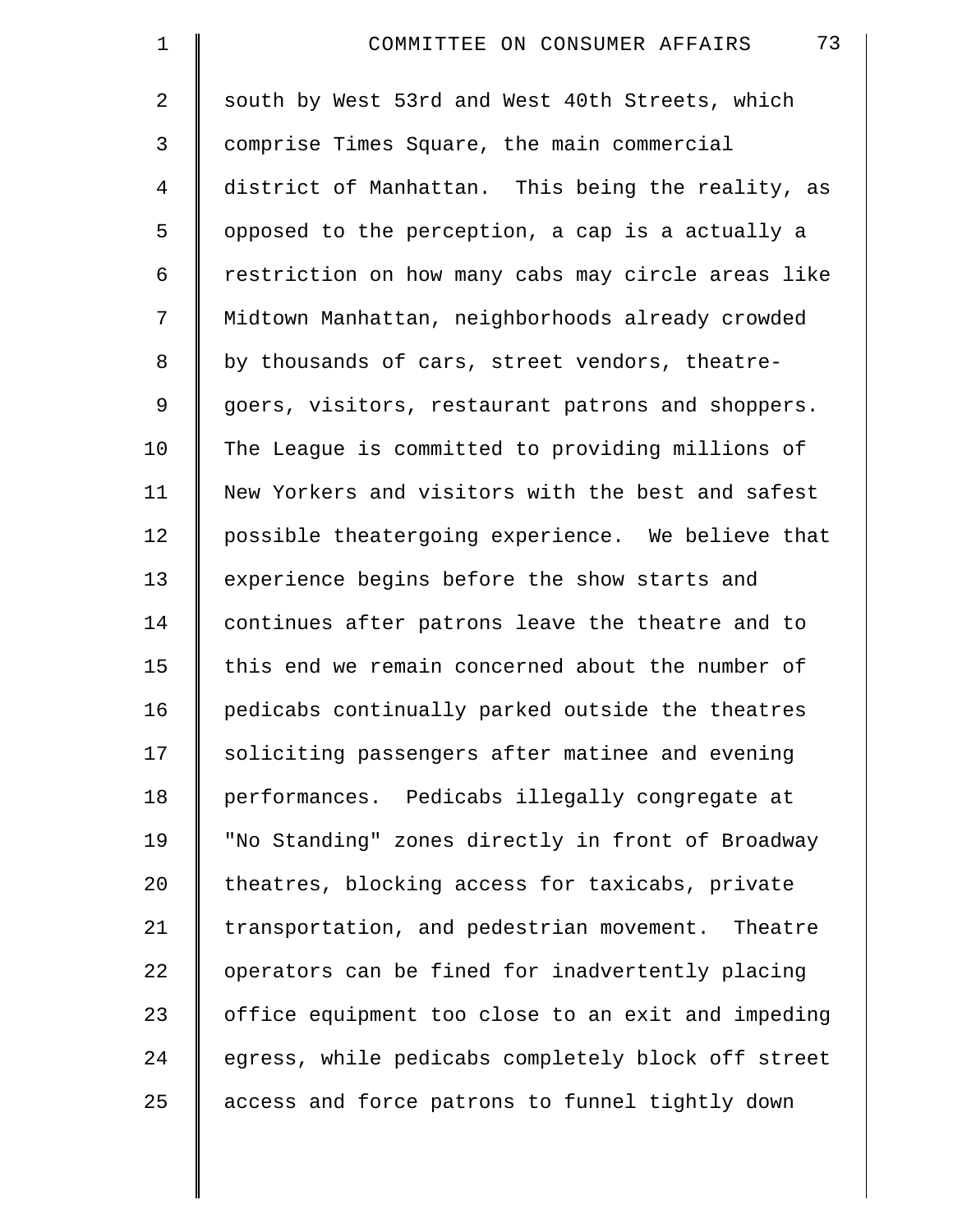| $\mathbf 1$    | 74<br>COMMITTEE ON CONSUMER AFFAIRS                |
|----------------|----------------------------------------------------|
| $\overline{2}$ | the block. Pedicabs contribute to a dangerous and  |
| 3              | chaotic atmosphere in the theatre district. They   |
| $\overline{4}$ | utilize narrow, congested streets, stop on fast-   |
| 5              | moving thoroughfares like Broadway and 7th and 8th |
| 6              | Avenues to solicit rides and weave dangerously     |
| 7              | throughout traffic. In the Times Square, pedicabs  |
| 8              | run rampant, frequently ignoring traffic and       |
| 9              | parking laws, with almost no consequences to the   |
| 10             | pedicab drivers by way of fine or penalty. As we   |
| 11             | know, prohibitions of these kinds are useless      |
| 12             | without active monitoring. I can conclude. The     |
| 13             | city has recently made a very concerted effort to  |
| 14             | relieve congestion in Times Square by instating    |
| 15             | vehicle lane changes, wider sidewalks and          |
| 16             | converting a larger section of Broadway into a     |
| 17             | pedestrian mall. The unchecked proliferation of    |
| 18             | pedicabs is part of the existing problem that      |
| 19             | needs mitigation. On behalf of the Broadway        |
| 20             | theatre community, the League applauds the         |
| 21             | Council's ongoing and sincere dedication to        |
| 22             | addressing this massive problem in a fair,         |
| 23             | balanced manner. However, we remain concerned      |
| 24             | that, lacking a concerted effort towards           |
| 25             | enforcement, removing the pedicab cap will prevent |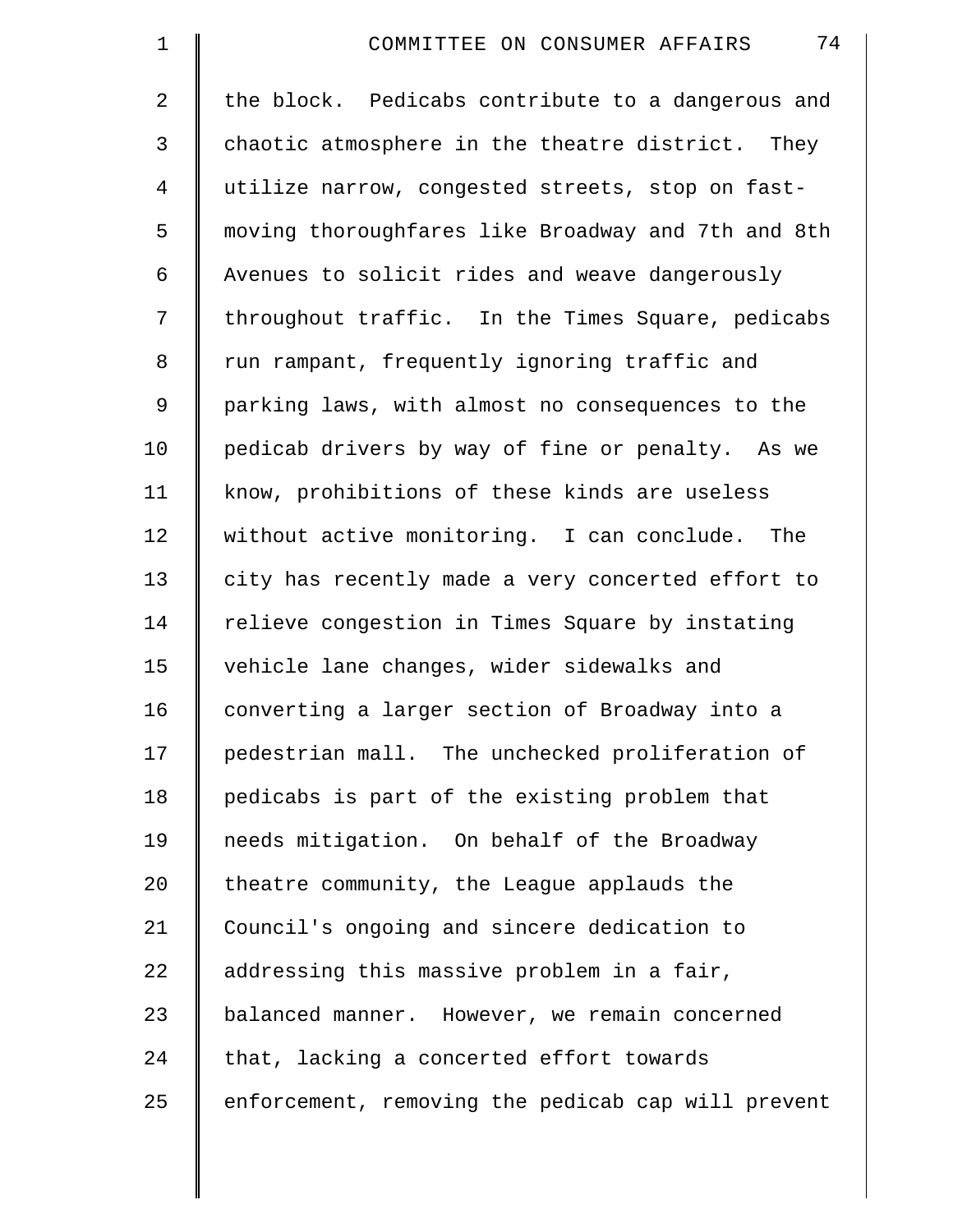| 1  | 75<br>COMMITTEE ON CONSUMER AFFAIRS                |
|----|----------------------------------------------------|
| 2  | the legislation from resolving this ongoing        |
| 3  | problem. I thank you for this opportunity. And     |
| 4  | Councilman, if you can indulge me for one moment,  |
| 5  | I would like to add that my original               |
| 6  | interpretation of the law was probably incorrect.  |
| 7  | I agree with other comments that there needs to be |
| 8  | some kind of tie in between the amount of          |
| 9  | penalties that a pedicab driver gets and their     |
| 10 | ability for the license to be revoked. I think     |
| 11 | that's absolutely essential.                       |
| 12 | CHAIRPERSON COMRIE: Thank you.                     |
| 13 | The next person may begin.                         |
| 14 | GEORGE BLISS: My name is George                    |
| 15 | Bliss. I'm the founder of the industry and no      |
| 16 | longer in the industry. I'm very glad to know      |
| 17 | that the cap of 325 has sunsetted. However, the    |
| 18 | time limit of 60 days to register a pedicab will   |
| 19 | create a new cap for 18 months at least. What      |
| 20 | that will do will discourage the development of    |
| 21 | pedicab industries in the outer boroughs.<br>The   |
| 22 | problem, which Mr. Ferrugia addresses in terms of  |
| 23 | pedicabs clustering in midtown, is not alleviated. |
| 24 | The pedicab companies that exist now all           |
| 25 | congregate in midtown. I know people who want to   |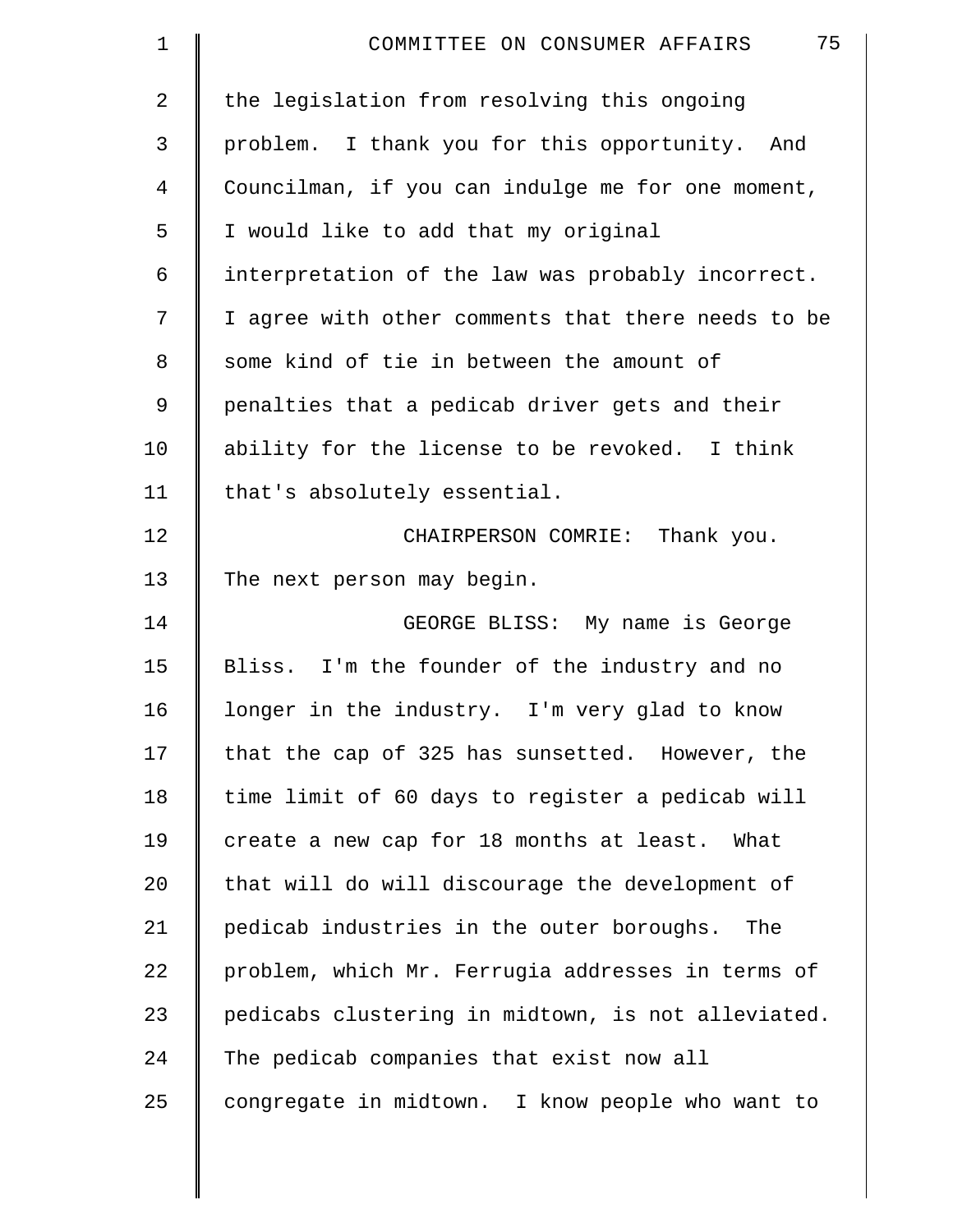| $\mathbf 1$    | 76<br>COMMITTEE ON CONSUMER AFFAIRS                |
|----------------|----------------------------------------------------|
| $\overline{a}$ | do pedicabs in Coney Island. I know a woman who    |
| 3              | wants to do an alternative to Access A Ride using  |
| 4              | human-powered pedicabs in Flatbush Brooklyn.       |
| 5              | There are people who want to do pedicabs in Red    |
| 6              | Hook. There are people who want to do pedicabs in  |
| 7              | downtown Brooklyn. There is absolutely no reason   |
| 8              | why the de facto cap that will be created by a 60- |
| $\mathsf 9$    | day time limit should not apply only to Manhattan. |
| 10             | It should apply only to Manhattan and the City     |
| 11             | Council should encourage the development of green  |
| 12             | business and green jobs throughout New York. At    |
| 13             | this opportunity, this committee should have the   |
| 14             | 60-day time limit apply only to pedicabs operating |
| 15             | in Manhattan. The other thing is the definition    |
| 16             | of a pedicab should be bicycles for hire that      |
| 17             | solicit rides on the street. If I want to start a  |
| 18             | tour business using pedicabs as opposed to double- |
| 19             | decker buses, why should I be restricted by a      |
| 20             | pedicab cab? So the definition should really be    |
| 21             | not bicycles for hire, it should be bicycles that  |
| 22             | sell rides on the street so that bicycles that     |
| 23             | pick up people by prearranged phone calls, Access  |
| 24             | A Ride or prearranged tours should not be covered  |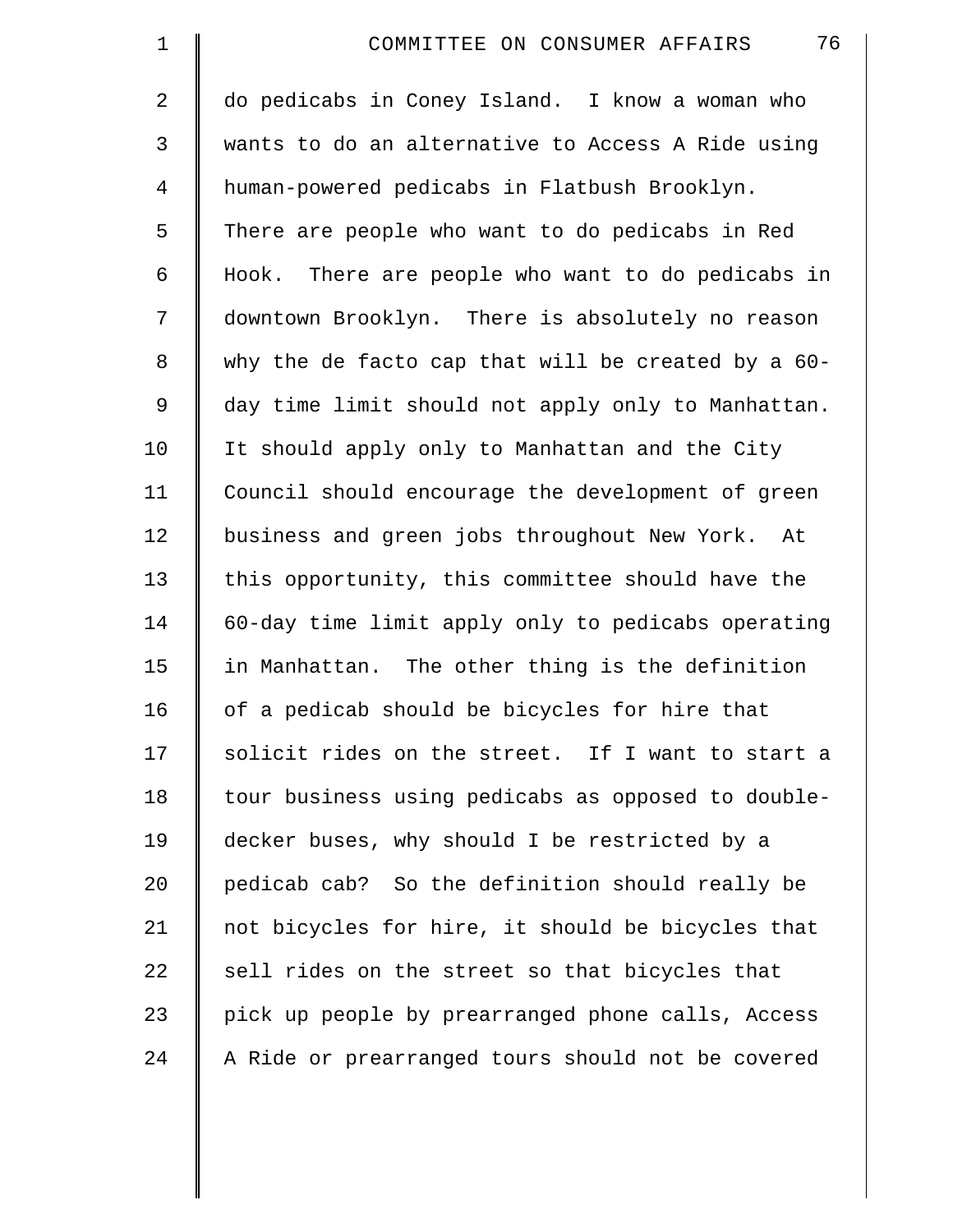| $\mathbf 1$ | 77<br>COMMITTEE ON CONSUMER AFFAIRS                |
|-------------|----------------------------------------------------|
| 2           | under the definition of pedicab in this law.       |
| 3           | Thank you for your consideration.                  |
| 4           | CHAIRPERSON COMRIE: Did you say                    |
| 5           | you got out of the business?                       |
| 6           | GEORGE BLISS: I got out of the                     |
| 7           | business three years ago. It's much too            |
| 8           | competitive.                                       |
| 9           | CHAIRPERSON COMRIE: Did you hear                   |
| 10          | the testimony of the gentleman earlier that said   |
| 11          | that people are riding the bikes that have no      |
| 12          | training and no background and that the original   |
| 13          | people that were in the industry such as yourself  |
| 14          | have gotten out? Would you concur with those       |
| 15          | statements?                                        |
| 16          | GEORGE BLISS: Most of the people                   |
| 17          | who were in the industry from the beginning are    |
| 18          | still in the industry. There are a lot of new      |
| 19          | people in the industry. Alan Gerson's law, the     |
| 20          | original proposed regulation law included training |
| 21          | for pedicab drivers. Most of the people in the     |
| 22          | industry are in favor of training for pedicab      |
| 23          | drivers. It was proposed that this be done under   |
| 24          | contract to the Department of Consumer Affairs,    |
| 25          | not by Consumer Affairs. So that could still be    |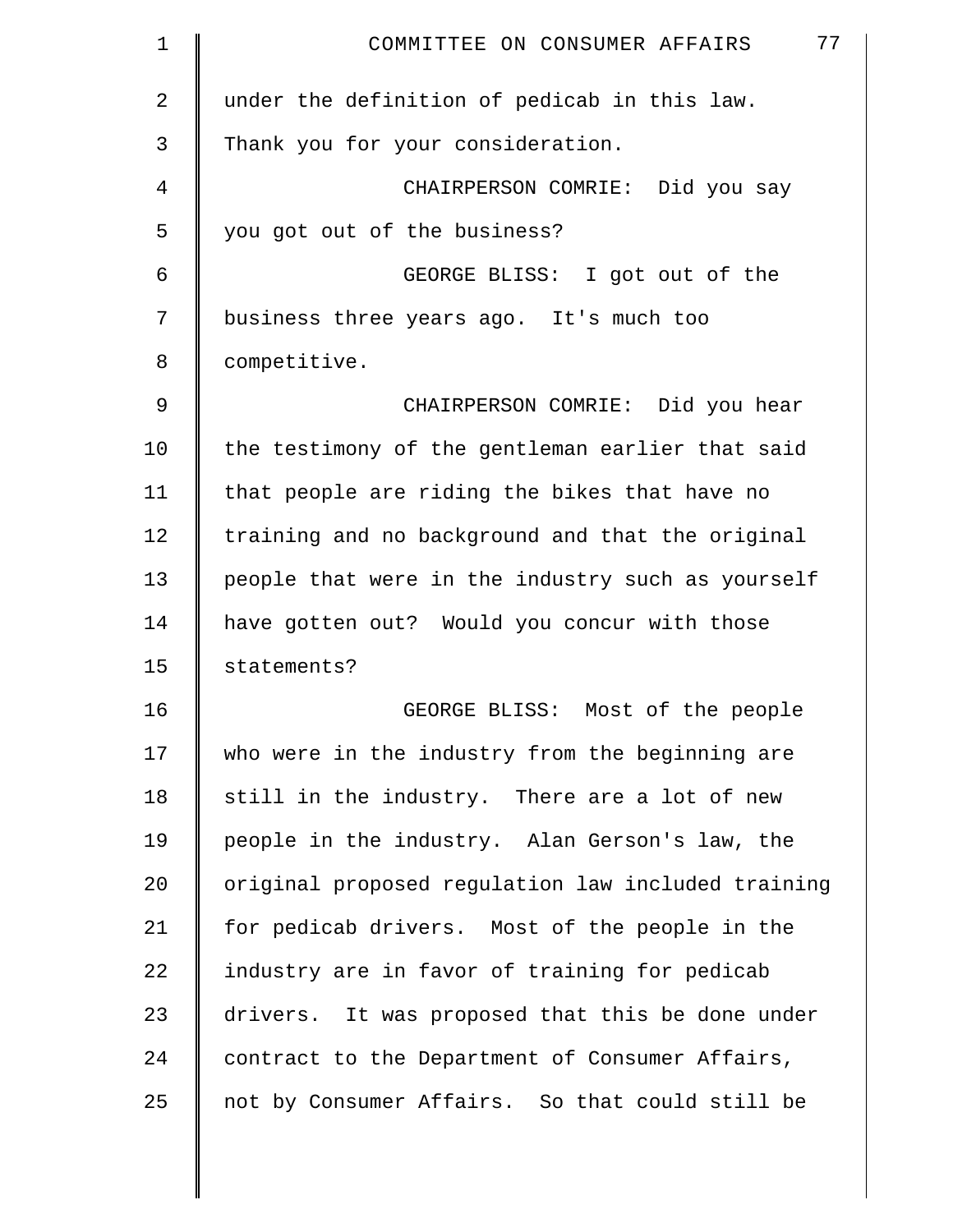| $\mathbf 1$    | 78<br>COMMITTEE ON CONSUMER AFFAIRS                |
|----------------|----------------------------------------------------|
| $\overline{2}$ | considered and I'm sure Gerson would support       |
| 3              | training as well as testing of pedicab drivers.    |
| 4              | CHAIRPERSON COMRIE: I think that                   |
| 5              | he wouldn't be the only one that would support     |
| 6              | that. I think that's something we'll still have    |
| 7              | to look into. I think clearly making sure that     |
| 8              | the drivers are at a level of proficiency is       |
| 9              | important to public safety. I think that's         |
| 10             | something that I'm still going to want to work on. |
| 11             | GEORGE BLISS: May I say one other                  |
| 12             | thing? We have proposed and it's been ignored      |
| 13             | from the beginning, actual designated pedicab      |
| 14             | stands in the Times Square area which would bring  |
| 15             | order to a chaotic soliciting environment.         |
| 16             | CHAIRPERSON COMRIE: I'm aware of                   |
| 17             | that. I did speak to DOT about that. That's        |
| 18             | something else that I think we'll still have to    |
| 19             | advocate for.                                      |
| 20             | GEORGE BLISS: I think the Broadway                 |
| 21             | theatre owners would appreciate some effort in     |
| 22             | that direction.                                    |
| 23             | CHAIRPERSON COMRIE: I think that                   |
| 24             | more than one entity would appreciate that also.   |
| 25             | But I think that the issue of hailing is a major   |
|                |                                                    |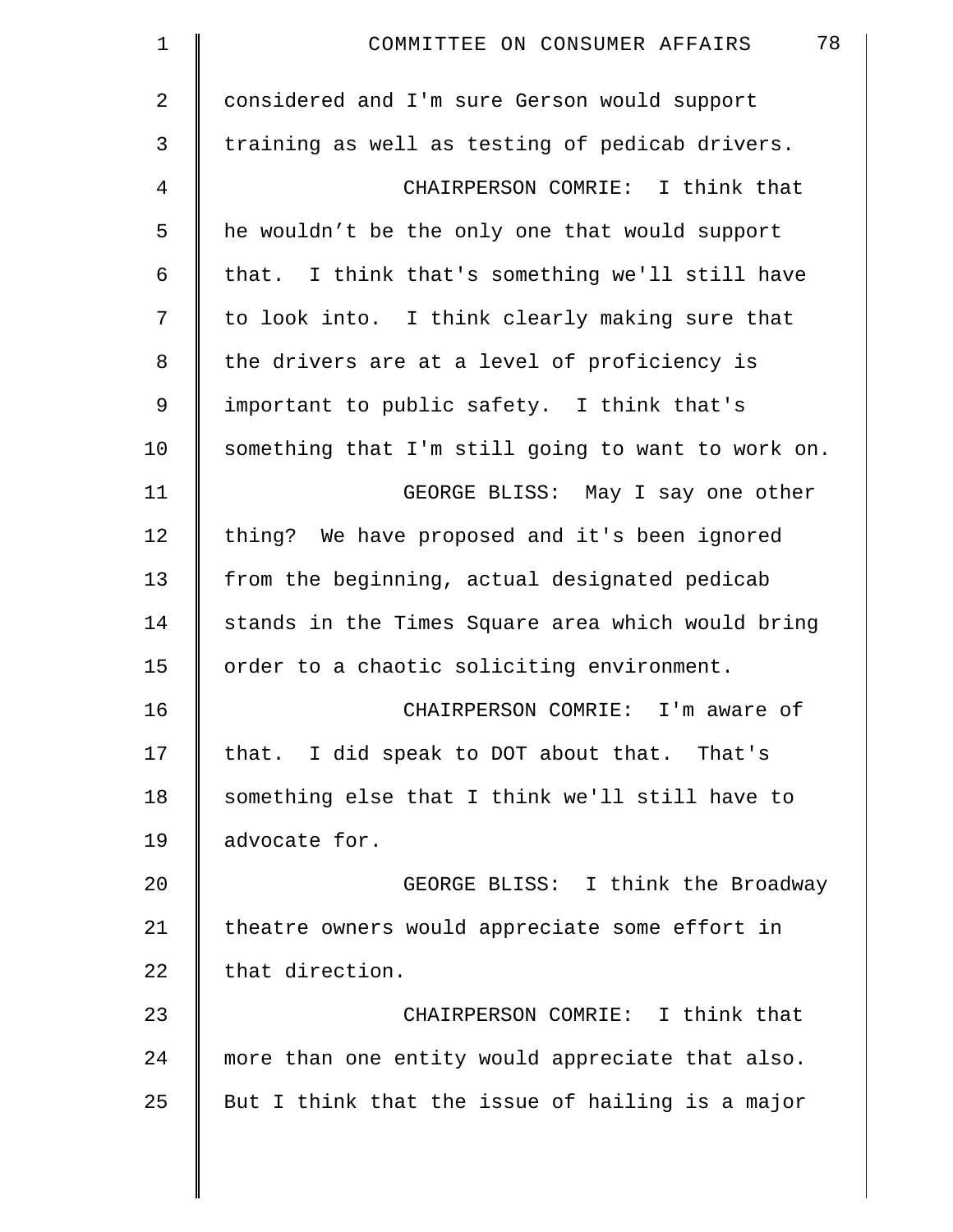| $\mathbf 1$ | 79<br>COMMITTEE ON CONSUMER AFFAIRS                |
|-------------|----------------------------------------------------|
| 2           | problem and I do think that it's unfair to people  |
| 3           | that have to pay a lot more money for the          |
| 4           | privilege. So I think that's something we'll have  |
| 5           | to talk about also. The issue you brought up       |
| 6           | today about people operating as tour guides is a   |
| 7           | new issue and that's something we'll take under    |
| 8           | advisement. I appreciate the three of you coming   |
| 9           | today and sharing your concerns. I just want to    |
| 10          | thank you for your time and testimony. The issues  |
| 11          | of the bridges that Transportation Alternatives    |
| 12          | brought up, I think that at one point we're going  |
| 13          | to have to try to figure out what happens or what  |
| 14          | bridge is the most amenable to pedicab             |
| 15          | transportation. Right now, to my mind I don't      |
| 16          | think that any bridge is amenable. But there may   |
| 17          | be an opportunity at some point to try to figure   |
| 18          | out which bridge would be most amenable and having |
| 19          | them come in on off hours as opposed to coming in  |
| 20          | during rush hours.                                 |
| 21          | CAROLINE SAMPONARO: I do happen to                 |
| 22          | ride my bike every day during rush hour and I      |
| 23          | think the Queensboro and the--                     |
|             |                                                    |
|             |                                                    |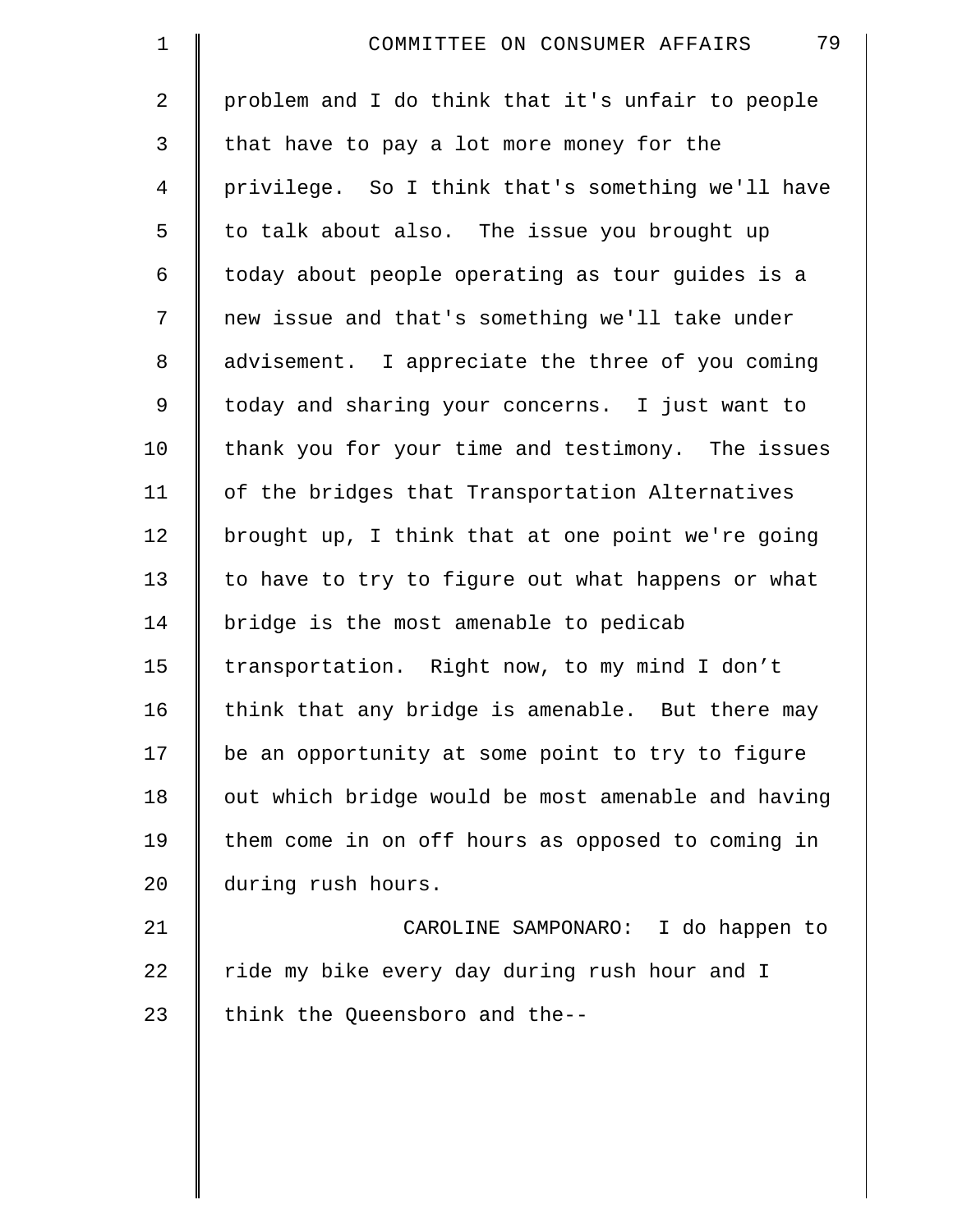| $\mathbf 1$ | 80<br>COMMITTEE ON CONSUMER AFFAIRS               |
|-------------|---------------------------------------------------|
| 2           | CHAIRPERSON COMRIE: [interposing]                 |
| 3           | But when you ride your bike, you're coming over   |
| 4           | the pedestrian path?                              |
| 5           | CAROLINE SAMPONARO: I'm coming                    |
| 6           | over the bicycle path.                            |
| 7           | CHAIRPERSON COMRIE: The bicycle                   |
| 8           | path?                                             |
| 9           | CAROLINE SAMPONARO: The Manhattan                 |
| 10          | Bridge and the Queensboro Bridge are both two     |
| 11          | bridges that I think have enough space to         |
| 12          | accommodate for sure.                             |
| 13          | CHAIRPERSON COMRIE: The pedicabs                  |
| 14          | on the bicycle paths?                             |
| 15          | CAROLINE SAMPONARO: Yes.                          |
| 16          | CHAIRPERSON COMRIE: We're going to                |
| 17          | have to take a look at that. Again, I'd look at   |
| 18          | having them coming in over the off hours as well, |
| 19          | as opposed to rush hour when bicycles are coming  |
| 20          | through. I'm not convinced that a pedicab and a   |
| 21          | bicycle sharing the same space is safe. I'd have  |
| 22          | to take a look at that more in depth before I'd   |
| 23          | want to agree.                                    |
| 24          | CAROLINE SAMPONARO: Can I just                    |
| 25          | encourage you then respectfully to include        |
|             |                                                   |

 $\parallel$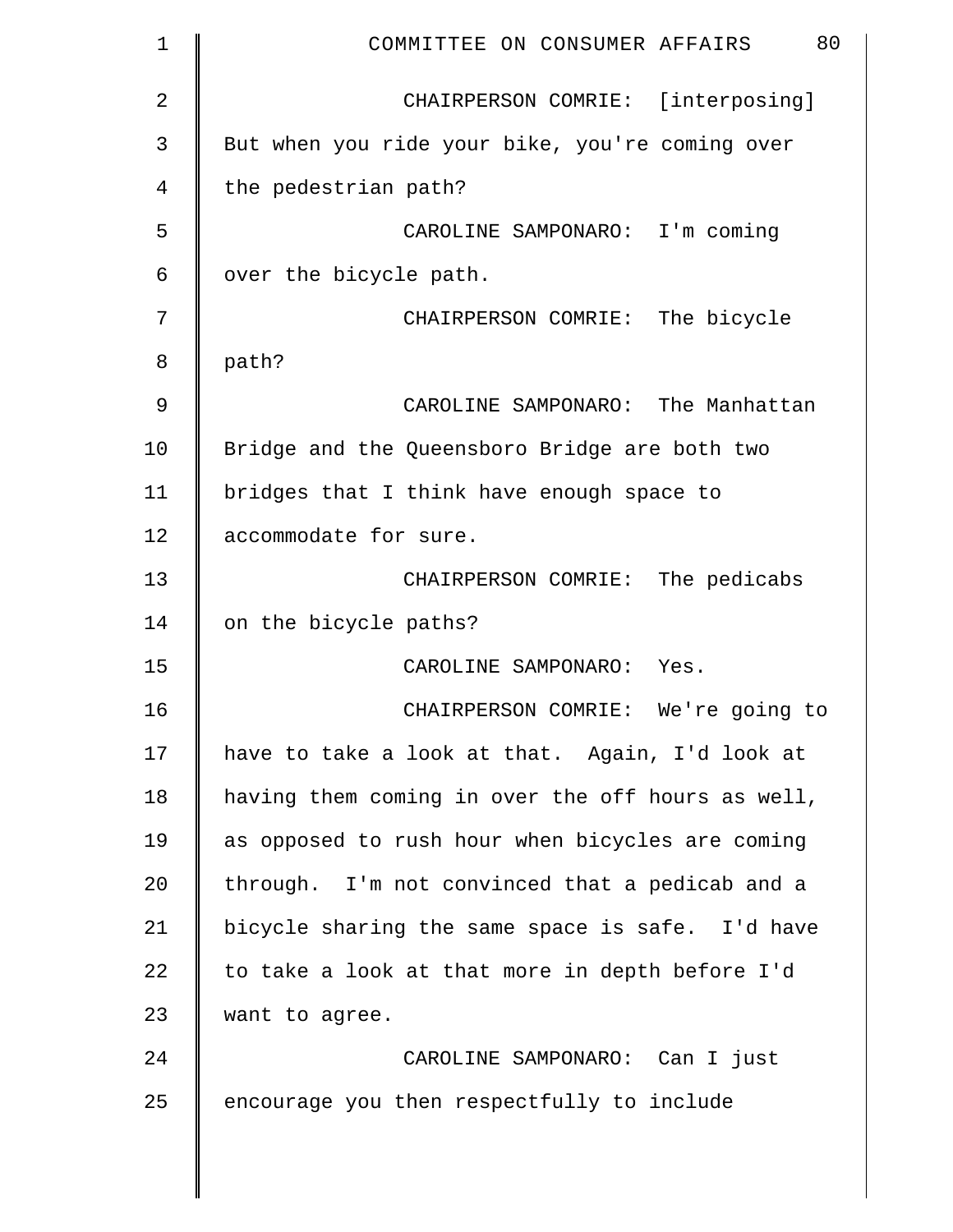| $\mathbf 1$    | 81<br>COMMITTEE ON CONSUMER AFFAIRS                |
|----------------|----------------------------------------------------|
| $\overline{2}$ | Transportation Alternatives or other advocates for |
| 3              | people that actually are riding bikes in that      |
| 4              | conversation?                                      |
| 5              | CHAIRPERSON COMRIE: I'll be more                   |
| 6              | than happy to go with Transportation Alternatives  |
| 7              | and take a look at those issues. I wouldn't dare   |
| 8              | do it on my own. I didn't intend to say that I     |
| 9              | was doing it on my own. But I think we do need to  |
| 10             | take a look at that. I appreciate the work of      |
| 11             | Transportation Alternatives to make the city more  |
| 12             | bicycle commuter friendly. I was part of the       |
| 13             | legislation earlier regarding bicycle parking in   |
| 14             | garages. I am in favor of making the city better   |
| 15             | for bicycles. My primary interest is making the    |
| 16             | city safe for the pedestrians and in this case the |
| 17             | people that would be taking the pedicabs. I'm      |
| 18             | fearful that the issues of the pedicabs coming     |
| 19             | over the bridges would not make it safe for        |
| 20             | bicycles, but that's something that I'm open to    |
| 21             | looking at.                                        |
| 22             | CAROLINE SAMPONARO: Thank you,                     |
| 23             | Chairman Comrie. I think the same thing does       |
| 24             | apply in the case of bike lanes.                   |
|                |                                                    |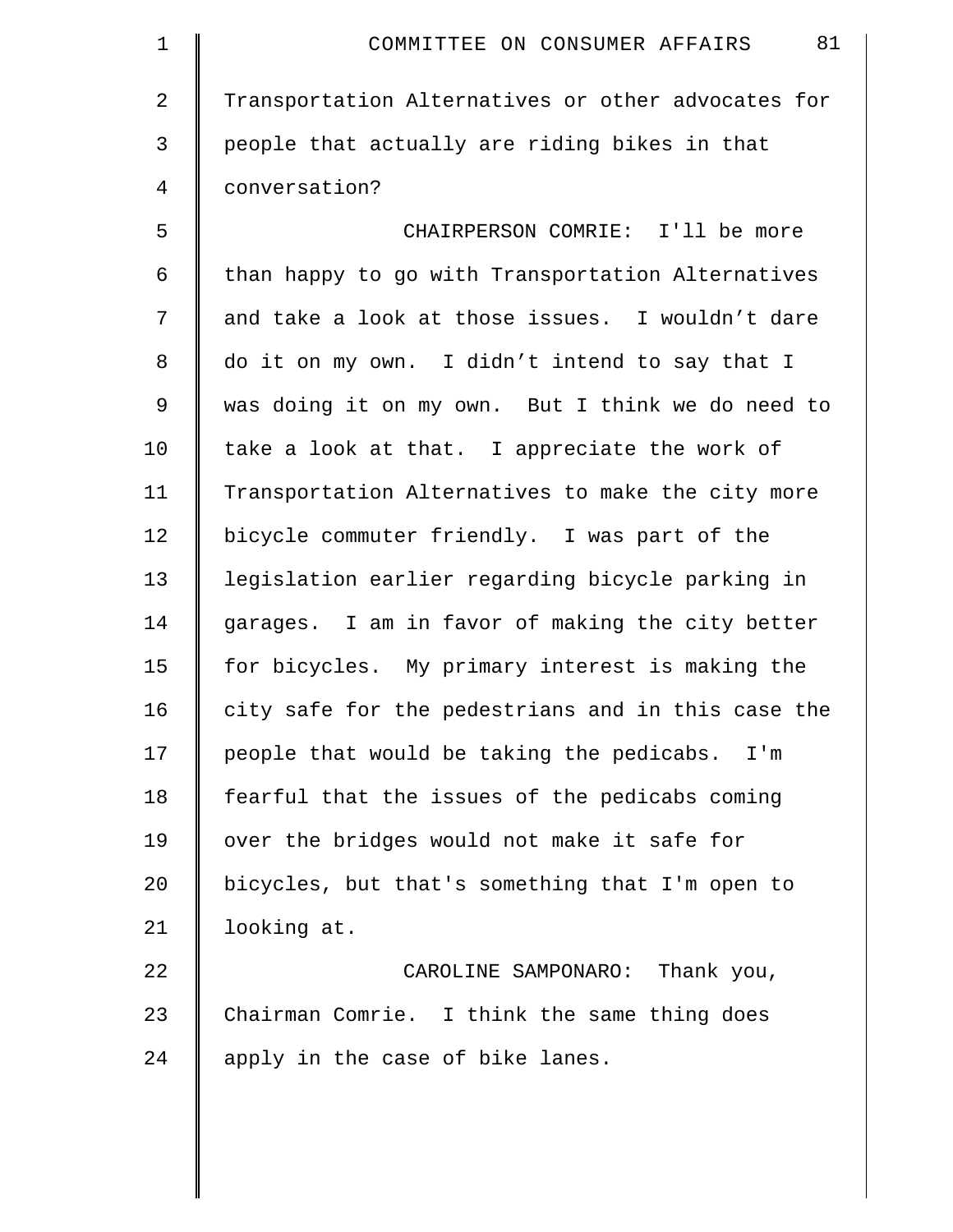| $\mathbf 1$ | 82<br>COMMITTEE ON CONSUMER AFFAIRS                |
|-------------|----------------------------------------------------|
| 2           | CHAIRPERSON COMRIE: That's a whole                 |
| 3           | other animal.                                      |
| 4           | CAROLINE SAMPONARO: But I do think                 |
| 5           | that when we're talking about safety, I don't want |
| 6           | to confuse safety with other issues. I mean, as    |
| 7           | far as safety is concerned--                       |
| 8           | CHAIRPERSON COMRIE: [interposing]                  |
| 9           | My main issue with the bike lanes is really        |
| 10          | frankly not even the pedicabs going in the bike    |
| 11          | lanes, but as far as the pedicabs then turning     |
| 12          | around and hailing people in the bike lanes. I'm   |
| 13          | sure that would be the overriding situation once   |
| 14          | pedicabs got access to bike lanes. So even more    |
| 15          | important to me would be that issue.               |
| 16          | CAROLINE SAMPONARO: I guess my                     |
| 17          | only point though is that taxicabs are the biggest |
| 18          | violators of double parking in bike lanes and      |
| 19          | picking up passengers. So if we're really going    |
| 20          | to be laying down--                                |
| 21          | CHAIRPERSON COMRIE: [interposing]                  |
| 22          | We're working on a camera system to deal with      |
| 23          | that, so hopefully we can have that issue also.    |
| 24          | I'm not blind to that issue either. But if we      |
| 25          | want to make bike lanes sacrosanct and safe, we    |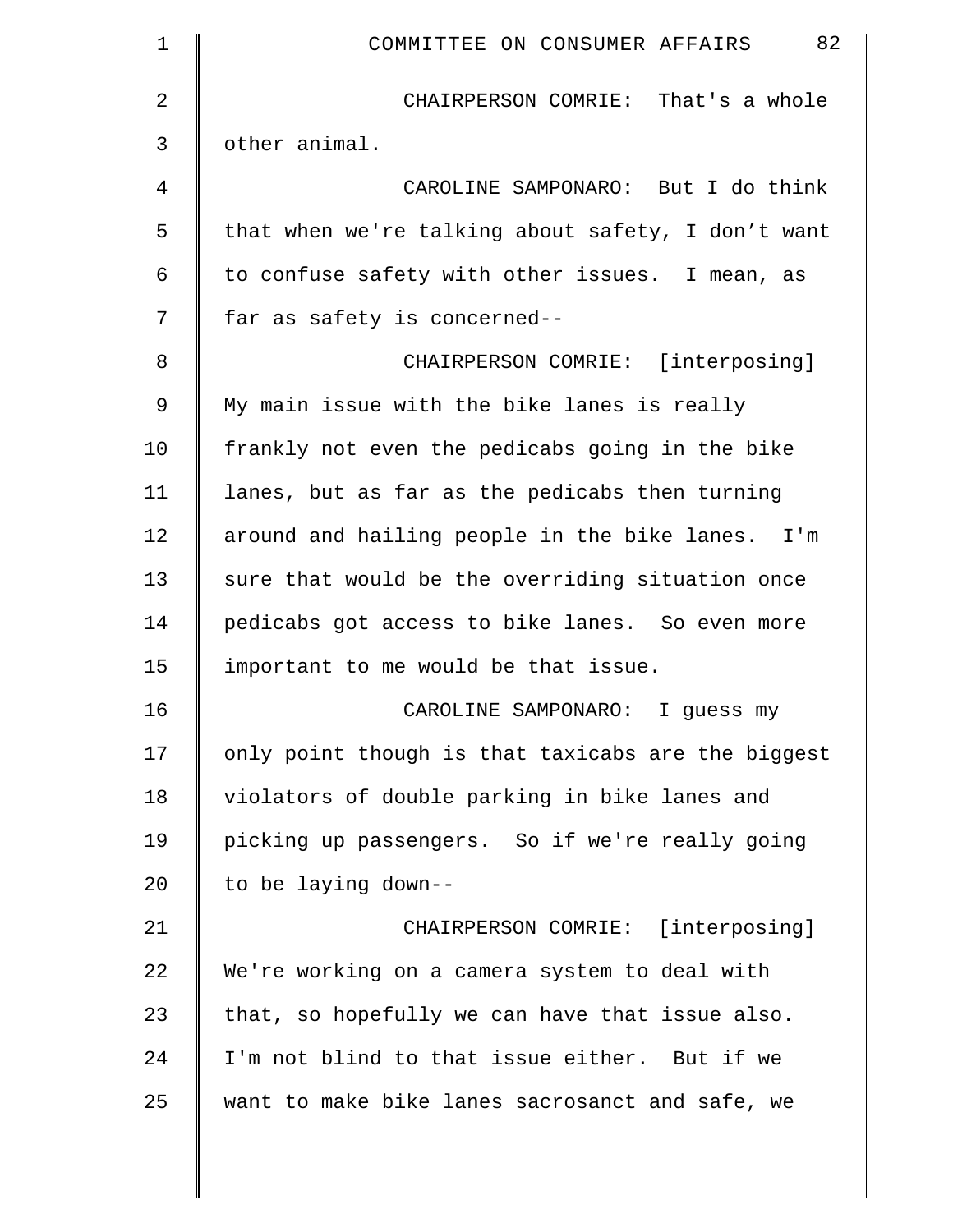| $\mathbf 1$    | 83<br>COMMITTEE ON CONSUMER AFFAIRS                |
|----------------|----------------------------------------------------|
| $\overline{2}$ | need to figure out a way to really make them safe. |
| 3              | I think that's something that we require a lot of  |
| 4              | work on. Thank you all for being here. I look      |
| 5              | forward to more discussions. Good to see you,      |
| 6              | Thomas.                                            |
| 7              | THOMAS FERRUGIA: You too,                          |
| 8              | Councilman. Thank you very much.                   |
| 9              | CHAIRPERSON COMRIE: Thank you. Is                  |
| 10             | David Sirk still here? Ibrahim Donmez, Ann         |
| 11             | O'Connor. Is Ann O'Connor still here? Also, Joe    |
| 12             | Gruenberg, Doug Korman. You need to turn on the    |
| 13             | mike and identify yourself.                        |
| 14             | DAVID SIRK: My name is David Sirk.                 |
| 15             | I'm a pedicab driver since 2002. I work for        |
| 16             | Manhattan Pedicab. I was going to give a scathing  |
| 17             | report on how we ended up here and all the         |
| 18             | problems, but I won't bore you with that. I will   |
| 19             | go into solutions. You can read about it in the    |
| 20             | handout there.                                     |
| 21             | CHAIRPERSON COMRIE: Thank you.                     |
| 22             | DAVID SIRK: Oddly enough, I agree                  |
| 23             | with the taxi people. I agree with the theater     |
| 24             | people. I agree with most people that are talking  |
| 25             | about the negatives of pedicabs. I mean, it        |
|                |                                                    |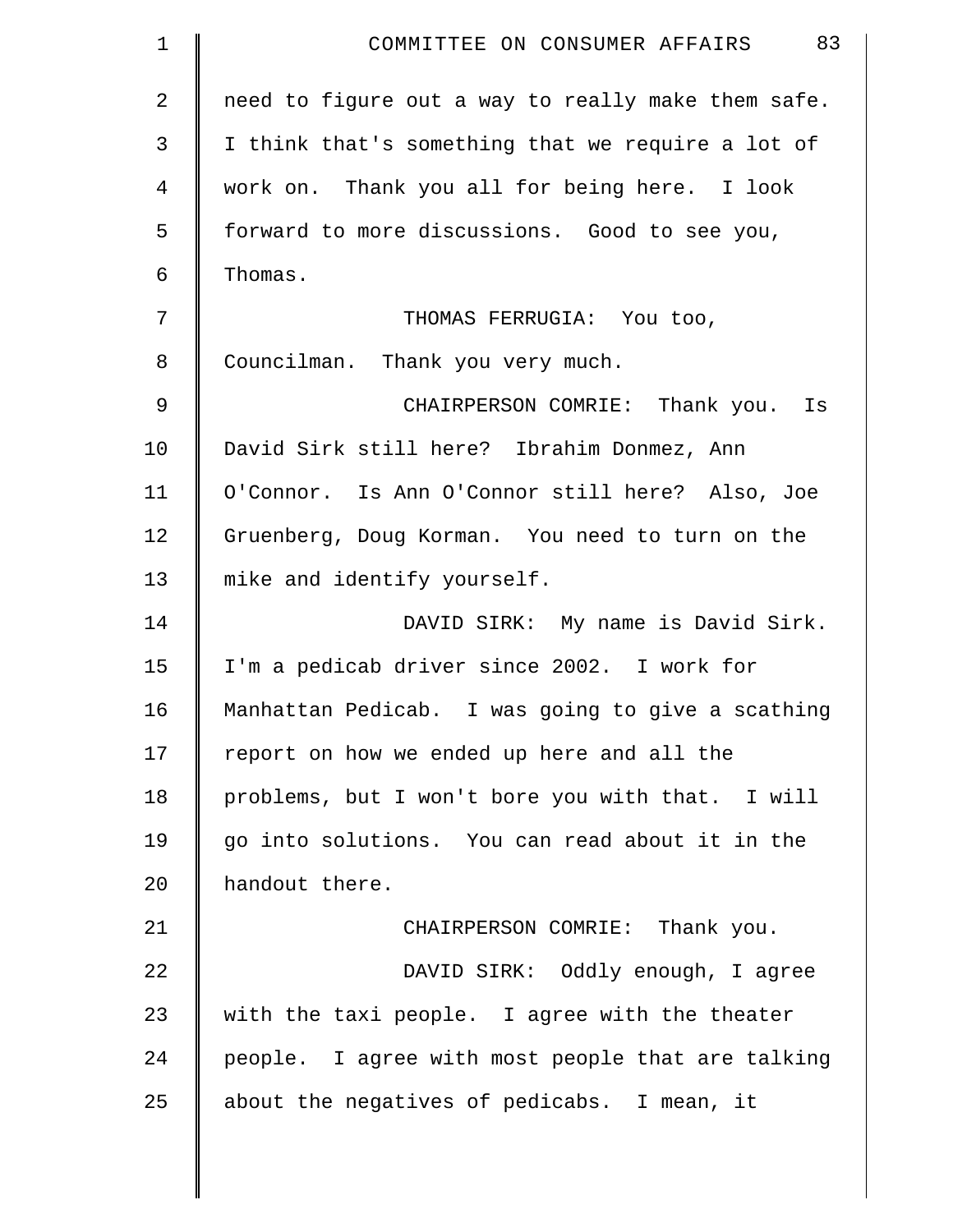| $\mathbf 1$    | 84<br>COMMITTEE ON CONSUMER AFFAIRS                |
|----------------|----------------------------------------------------|
| $\overline{a}$ | wasn't that long ago I had police officers helping |
| 3              | me get fares out of Times Square. Now I don't go   |
| 4              | to Times Square anymore. All these laws that have  |
| 5              | been put into place, the police could enforce      |
| 6              | right now. No insurance, no driver's license,      |
| 7              | take the pedicab off the street. What I see right  |
| $\,8\,$        | now is somebody is going to get killed and the     |
| 9              | city is going to be responsible. I'm very vocal    |
| 10             | about getting these punks off the street that      |
| 11             | don't belong there. My solutions can be added to   |
| 12             | this bill, because this is a local thing anyway.   |
| 13             | You want pedicab drivers to be ambassadors for the |
| 14             | city, to know the city, to be able to give a good  |
| 15             | tour of the city, not just a ride from A to B.     |
| 16             | Perhaps you could include something like only New  |
| 17             | York State residents for six months or more may    |
| 18             | apply. This will avoid a pedicab gold rush         |
| 19             | hitting our streets with unsustainable numbers.    |
| 20             | We need fewer pedicabs. The 325 was a perfect      |
| 21             | number. A lot of things the city did right. Why    |
| 22             | we want to bring in more and just create more      |
| 23             | congestion I don't understand. Individual          |
| 24             | operators must also apply for a driver's permit.   |
| 25             | You think that's commonsense, but the way this all |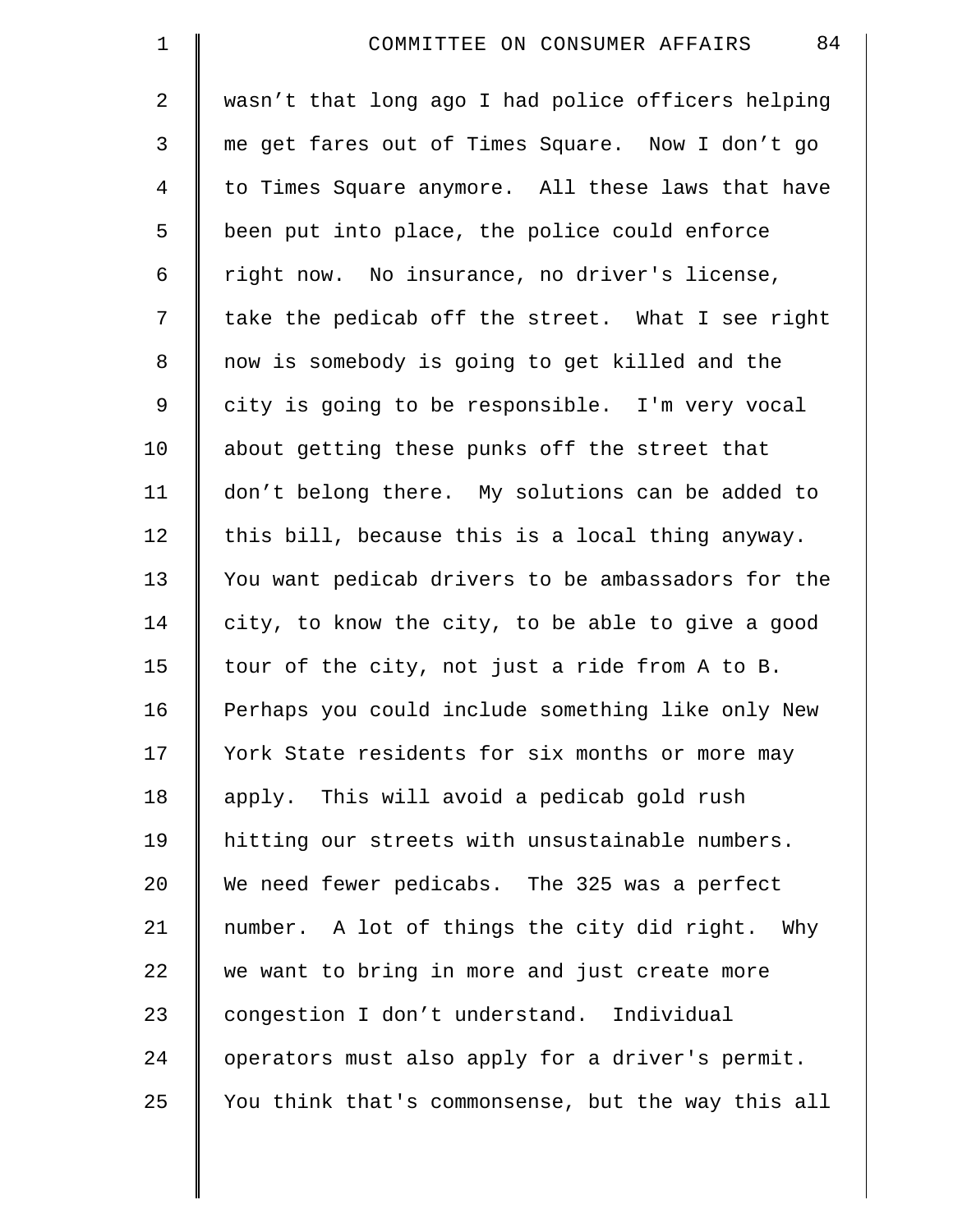| $\mathbf 1$    | 85<br>COMMITTEE ON CONSUMER AFFAIRS                |
|----------------|----------------------------------------------------|
| $\overline{2}$ | has being going down, common sense hasn't really   |
| 3              | been involved. Number three, and this will be my   |
| 4              | last proposal, there would be a two-week due       |
| 5              | diligence period from where the company names are  |
| 6              | made public knowledge. The last pool, we spotted   |
| 7              | four dummy companies that we knew. So if you       |
| 8              | could allow us the police ourselves, we would be   |
| 9              | able to give damning information to a DCA          |
| 10             | representative to stop some of these guys who      |
| 11             | right now are the cause of the problem that have   |
| 12             | uninsured drivers that will create dummy companies |
| 13             | and flood streets. We could police ourselves.      |
| 14             | This is something you should really consider.      |
| 15             | I'll just shut up with that one.                   |
| 16             | CHAIRPERSON COMRIE: The next                       |
| 17             | person. I'll get back to that issue after the      |
| 18             | other people speak.                                |
| 19             | DOUG KORMAN: My name is Doug                       |
| 20             | Korman. I have mixed emotions about what I see     |
| 21             | going on here. I was asked to check a box in the   |
| 22             | beginning on whether I was in favor or against and |
| 23             | I checked against. I just don't even know what     |
| 24             | that really means. Yes, I'm here to speak about    |
| 25             | the amendment to the law. Like others, I'd like    |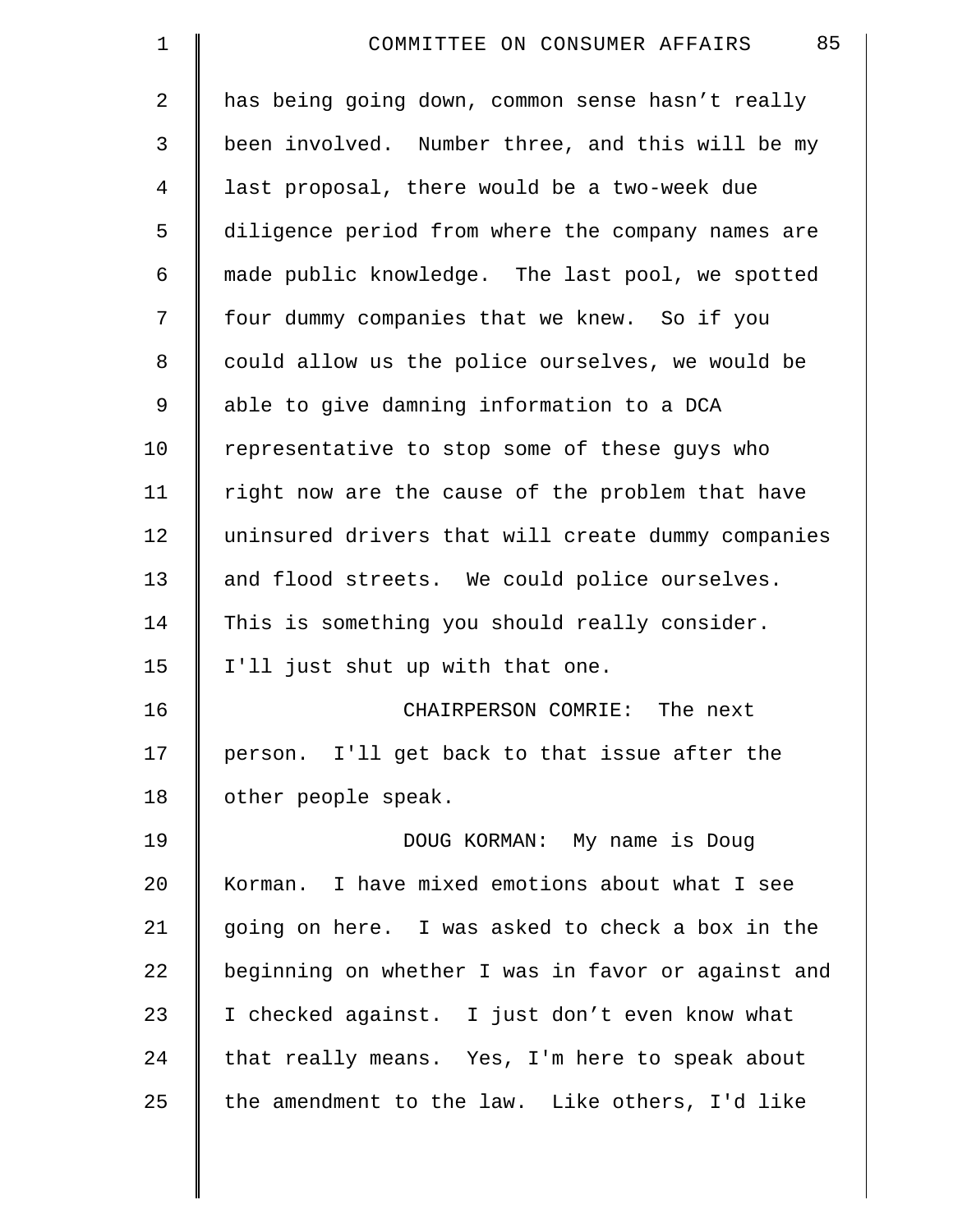| $\mathbf 1$    | 86<br>COMMITTEE ON CONSUMER AFFAIRS                |
|----------------|----------------------------------------------------|
| $\overline{2}$ | to speak about those things which should have been |
| 3              | amended that were not without over-focusing on the |
| 4              | law. Certainly if we had an application that was   |
| 5              | free and open from the beginning, those in the     |
| 6              | industry who needed to get all their pedicabs in   |
| 7              | their fleets, they would have gotten them in and   |
| 8              | the pedicab business at that point would have been |
| 9              | smaller than it is today. Many people are in       |
| 10             | favor of a cap in the industry and some are not.   |
| 11             | This has helped divide the industry. Really, what  |
| 12             | we're here today to talk about is safety. That's   |
| 13             | what brought us here. Certainly the victory of     |
| 14             | the Pedicab Association made an environment where  |
| 15             | the next move was the government's move to figure  |
| 16             | out a regulation scheme. But then the tipping      |
| 17             | point was the accident on the bridge. I think      |
| 18             | things need to be put in perspective regarding     |
| 19             | that. That accident was a result of an             |
| 20             | irresponsible driver who acted in a very           |
| 21             | irresponsible way. I don't think that that's fair  |
| 22             | to blame a whole industry as the polluting taxicab |
| 23             | monopoly is doing to us now. If you look at our    |
| 24             | safety record against theirs it's like night and   |
| 25             | day. We're not killing people on our pedicabs.     |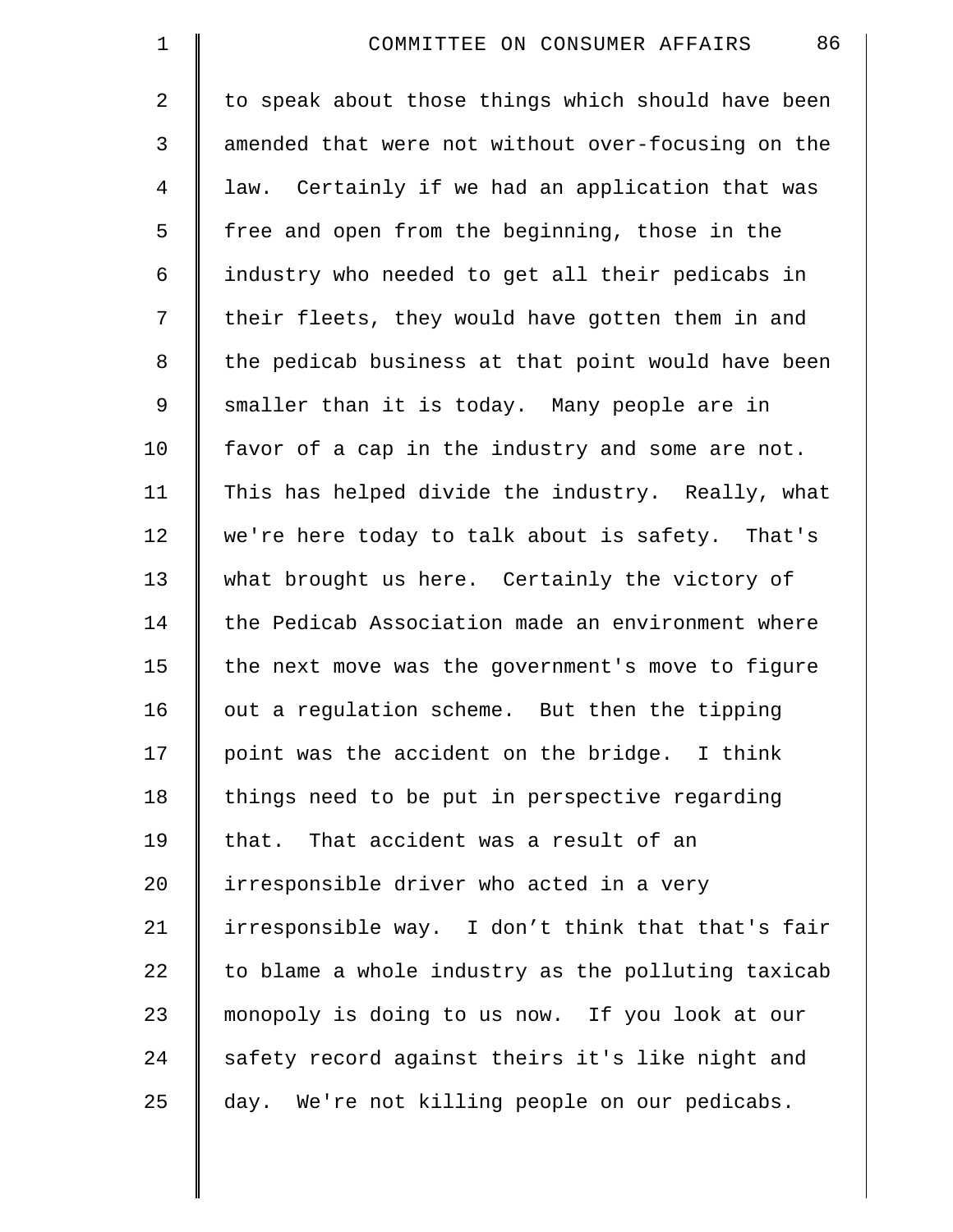| $\mathbf 1$ | 87<br>COMMITTEE ON CONSUMER AFFAIRS                |
|-------------|----------------------------------------------------|
| 2           | We certainly haven't done that yet. They have a    |
| 3           | decade of death associated with taxicabs. I'm      |
| 4           | from Long Island City. You cannot believe how      |
| 5           | flooded the repair garages are there with taxicabs |
| 6           | all smashed up. It tells a very stark story. So    |
| 7           | I believe that as a driver of vehicles as well     |
| 8           | that they're a hazard for me to drive around. I    |
| $\mathsf 9$ | don't know what's going on with their training,    |
| 10          | but it's arrogant of them to come in here and      |
| 11          | attack us on our safety record and our ability     |
| 12          | when in fact there has been a dereliction of duty  |
| 13          | of the government to not have regulated pedicabs   |
| 14          | sooner. So what we have now is the type of thing   |
| 15          | where there are renegade drivers. There is a sore  |
| 16          | appearance of the industry around the corners      |
| 17          | because this wasn't handled properly from the      |
| 18          | beginning. So we're going to suffer.<br>The        |
| 19          | suffering is yet to come because the police are    |
| 20          | going to enforce these laws very unevenly and      |
| 21          | we've seen evidence very strongly about that. I    |
| 22          | don't think it's fair that the police should be    |
| 23          | involved the way they've been involved in the law  |
| 24          | making process. They slipped in those powers that  |
| 25          | you folks helped them with that are going to hurt  |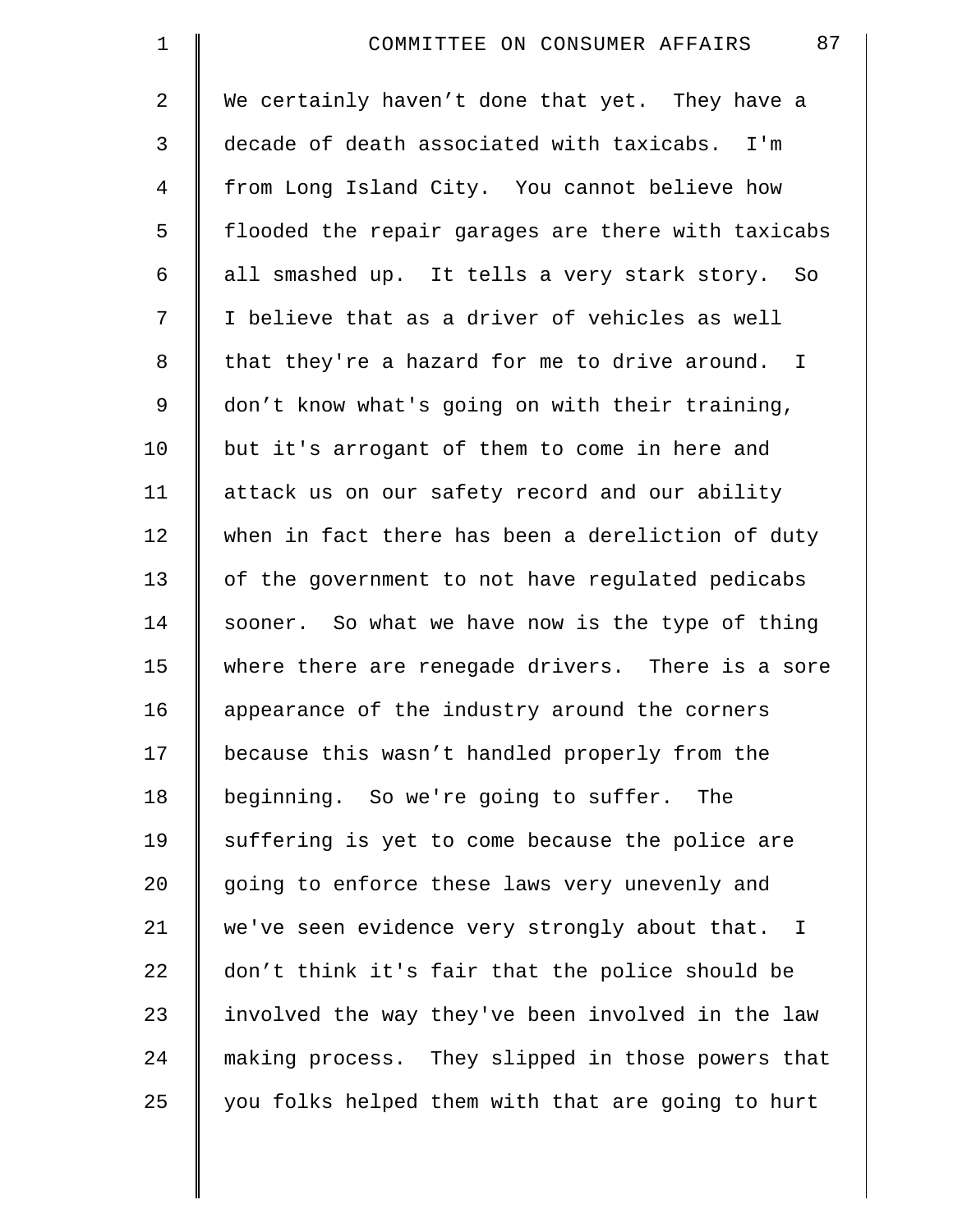| $\mathbf 1$    | 88<br>COMMITTEE ON CONSUMER AFFAIRS                |
|----------------|----------------------------------------------------|
| $\overline{2}$ | the industry and not help it. It was done in a     |
| 3              | very sneaky way and I had Council Members tell me  |
| $\overline{4}$ | that they were offended at the idea that they had  |
| 5              | to vote on something that was altered after the    |
| 6              | discussion with the Council. We are also in a      |
| 7              | situation where pedicabs traveling from outer      |
| 8              | boroughs should be allowed to go over bike lanes   |
| 9              | without any restriction other than not being able  |
| 10             | to carry passengers. I've done it for years on     |
| 11             | the 59th Street Bridge safely. I have never had    |
| 12             | an incident. It's absurd that there is a ban on    |
| 13             | electric assist. I'm an expert at this. I know     |
| 14             | that electric assisted pedicabs are safer. So if   |
| 15             | you're concerned about a safety issue, you ought   |
| 16             | to take a closer look at that. And the bike lanes  |
| 17             | are certainly wide enough to handle pedicabs and   |
| 18             | bicycles do not drive in double file over them, so |
| 19             | we can share them with bicycles. Thank you.        |
| 20             | CHAIRPERSON COMRIE: Mr. Korman,                    |
| 21             | the electrical assist issue is an Albany issue,    |
| 22             | not a city issue.                                  |
| 23             | DOUG KORMAN: I'm curious to see                    |
| 24             | when it's no longer an Albany issue how this       |
| 25             | Council is going to act.                           |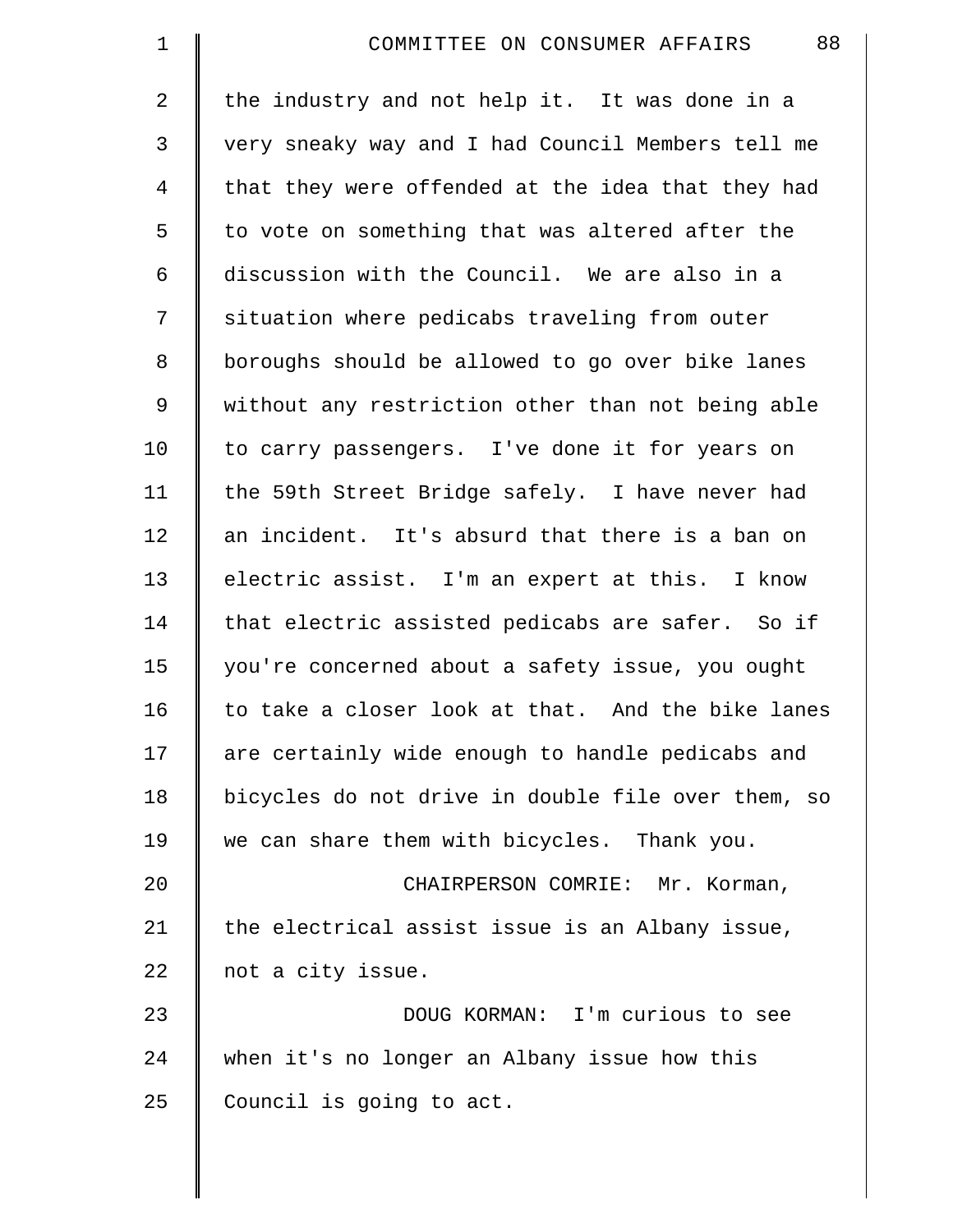| $\mathbf 1$ | 89<br>COMMITTEE ON CONSUMER AFFAIRS               |
|-------------|---------------------------------------------------|
| 2           | CHAIRPERSON COMRIE: When you fix                  |
| 3           | it in Albany we'll work on it back down here.     |
| 4           | DOUG KORMAN: Thank you, Mr.                       |
| 5           | Chairman.                                         |
| 6           | CHAIRPERSON COMRIE: The other                     |
| 7           | issues, I'll get back to you in a minute. The     |
| 8           | next person may go.                               |
| 9           | IBRAHIM DONMEZ: My name is Ibrahim                |
| 10          | Donmez. I have been driving a pedicab for the     |
| 11          | last three years. I would like to first respond   |
| 12          | to Metropolitan Taxicab Board of Trade because    |
| 13          | there is a misconception. I've been driving this  |
| 14          | pedicab for the last three years. If the yellow   |
| 15          | cabs do not get full, I cannot make money. I know |
| 16          | that for a fact. I make money when people are     |
| 17          | waiting for like 20 or 25 minutes and they cannot |
| 18          | get ride. Then I'm over there to help the people. |
| 19          | I'm helping the people to get a ride from one     |
| 20          | point to the other point. The second thing is     |
| 21          | there are problems right now and that is clear.   |
| 22          | As an industry we are in favor of a cap. The fact |
| 23          | that it's not about the yellow cabs or it's not   |
| 24          | about the theatre lobby. We are in favor of caps. |
| 25          | The problem right now is the drivers. The         |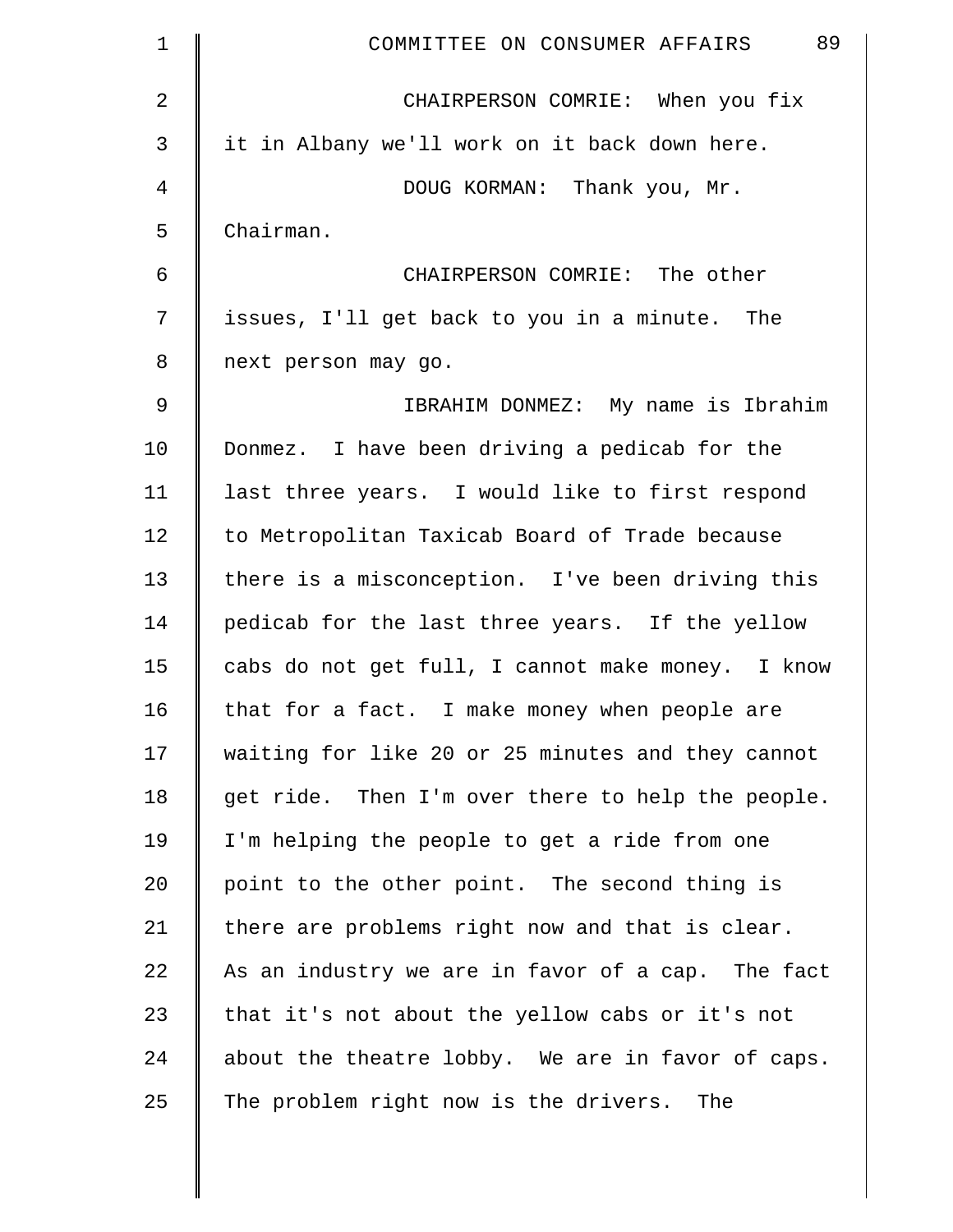| $\mathbf 1$    | 90<br>COMMITTEE ON CONSUMER AFFAIRS                |
|----------------|----------------------------------------------------|
| $\overline{2}$ | pedicabs are safe. The problem is the drivers.     |
| 3              | That's why I support the other people who were in  |
| $\overline{4}$ | favor of training and drug testing. These are      |
| 5              | things that should be amended to the law. Thank    |
| 6              | you.                                               |
| 7              | CHAIRPERSON COMRIE: Thank you, Mr.                 |
| 8              | Gruenberg.                                         |
| 9              | JOE GRUENBERG: Good morning.                       |
| 10             | Thank you, Chairman Comrie. I've been a pedicab    |
| 11             | owner, operator and developer of electric assist   |
| 12             | pedicabs for over seven years in New York.         |
| 13             | CHAIRPERSON COMRIE: Can you stay                   |
| 14             | to the issue? We cannot deal with the electric     |
| 15             | assist today. I appreciate that. That's an         |
| 16             | Albany issue and frankly you guys should have      |
| 17             | handled that by now. I mean enough already with    |
| 18             | that. That's an Albany and we've been clear that   |
| 19             | that's an Albany issue, the issue with that with   |
| 20             | the state law.                                     |
| 21             | DOUG KORMAN: [off mic]                             |
| 22             | CHAIRPERSON COMRIE: That's not                     |
| 23             | something we're going to handle here in the City   |
| 24             | Council today. I'd appreciate you dealing with     |
| 25             | your comments someplace else on the other parts of |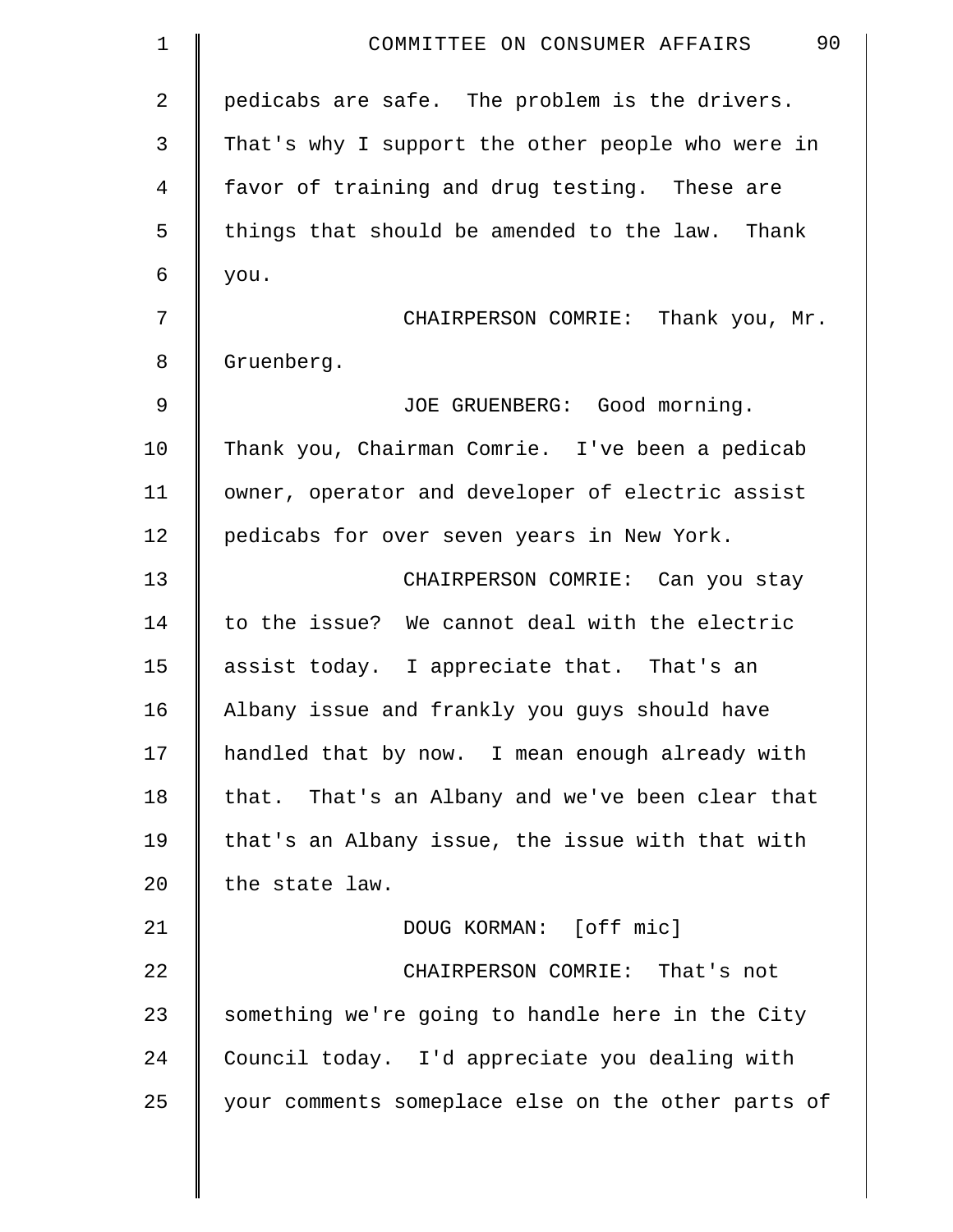| $\mathbf 1$    | 91<br>COMMITTEE ON CONSUMER AFFAIRS                |
|----------------|----------------------------------------------------|
| $\overline{a}$ | the bill that we're actually talking about today.  |
| 3              | If you guys still have an issue with electric      |
| 4              | assist, you should have handled it on the federal  |
| 5              | level by now and you should have handled it on the |
| 6              | state level by now. We've been dealing with        |
| 7              | pedicabs for four years already. You've never      |
| 8              | made an opportunity to go to those areas. Don't    |
| 9              | come here with that. That's enough already,        |
| 10             | anything else?                                     |
| 11             | JOE GRUENBERG: Just a couple of                    |
| 12             | quick points. I feel that the Department of        |
| 13             | Consumer Affairs and the city should do more to    |
| 14             | incentivize this industry. It's a zero-pollution   |
| 15             | green industry, as George Bliss said before; we    |
| 16             | should create incentives and encouragement for     |
| 17             | this industry to operate in venues outside         |
| 18             | Manhattan. Nobody in this industry wants to see    |
| 19             | the logjam that takes place with pedicabs in the   |
| 20             | Times Square theater area. I always thought it     |
| 21             | was ugly, inappropriate and gives our industry a   |
| 22             | bad name. So somehow, some way we should create    |
| 23             | incentives to get pedicab companies and drivers    |
| 24             | and owners to function in some of the other venues |
| 25             | like the Bronx Zoo, Coney Island, and Brighton     |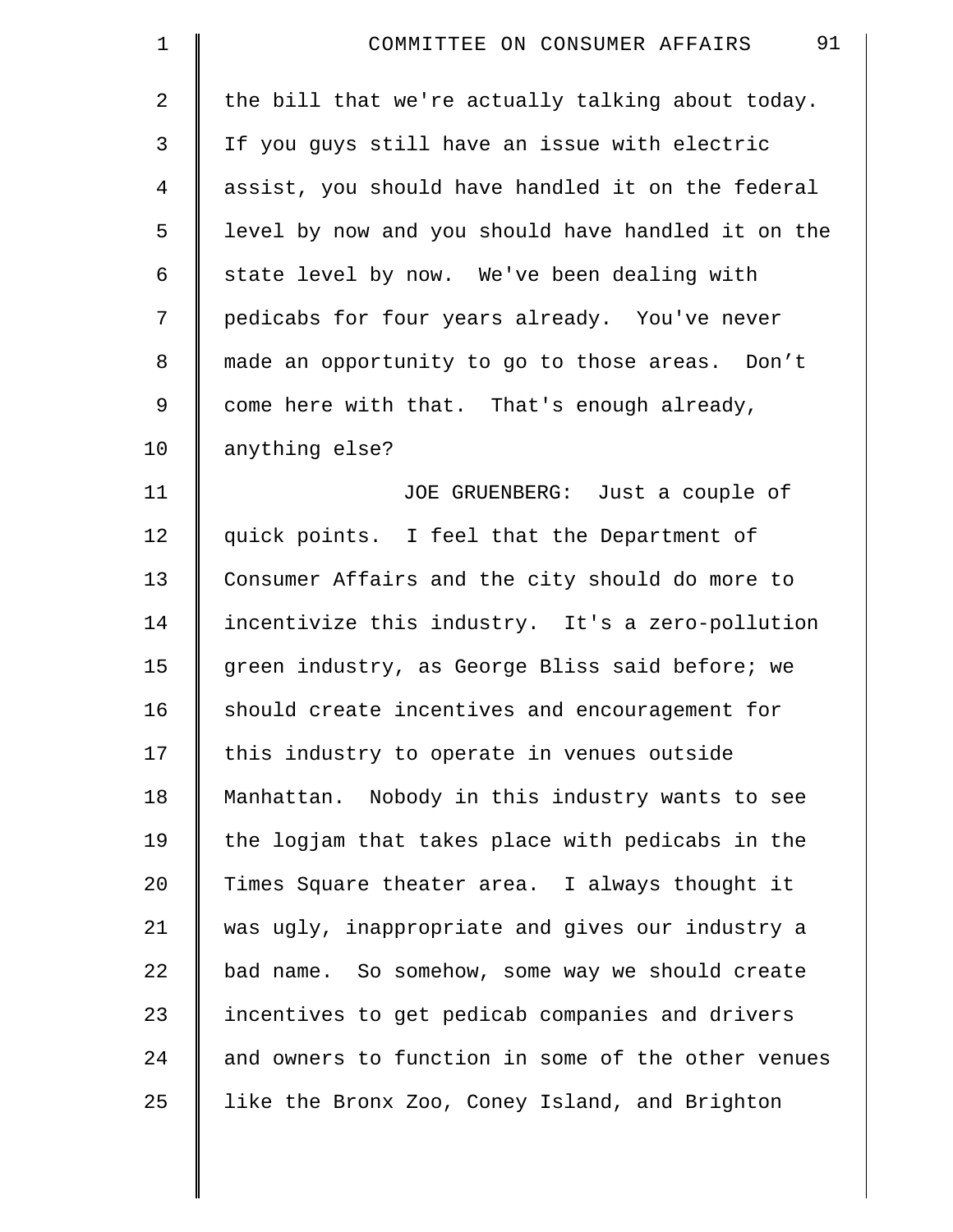| $\mathbf 1$    | 92<br>COMMITTEE ON CONSUMER AFFAIRS                |
|----------------|----------------------------------------------------|
| $\overline{2}$ | Beach, et cetera. One other comment is I feel      |
| 3              | that the penalties that are in this bill for       |
| 4              | pedicab drivers are punitive and they don't seem   |
| 5              | to be on par with other industries. The way the    |
| 6              | amendments are stated, it really comes down with a |
| 7              | giant hammer on pedicab drivers who are not going  |
| 8              | to be able to afford the penalties and be out of   |
| 9              | business rather quickly. I think, again,           |
| 10             | incentives should be given to promote this green   |
| 11             | zero-pollution industry. Thank you.                |
| 12             | CHAIRPERSON COMRIE: Just for the                   |
| 13             | record, I was always in favor of the electric      |
| 14             | assist. That is a state law. I spoke to the        |
| 15             | industry about it. I tried to do the electric      |
| 16             | assist as part of the bill. I've been told in no   |
| 17             | uncertain terms that we would be able to allow     |
| 18             | that. I've encouraged the industry to go to the    |
| 19             | other legislative bodies to get that dealt with.   |
| 20             | I don't disagree with your idea for incentives for |
| 21             | the industry to make sure that they can be         |
| 22             | expanded. I would also admonish the                |
| 23             | administration for not doing more about that. I'm  |
| 24             | not going to go into that any deeper. I'm on       |
| 25             | record as supporting the electric assist.          |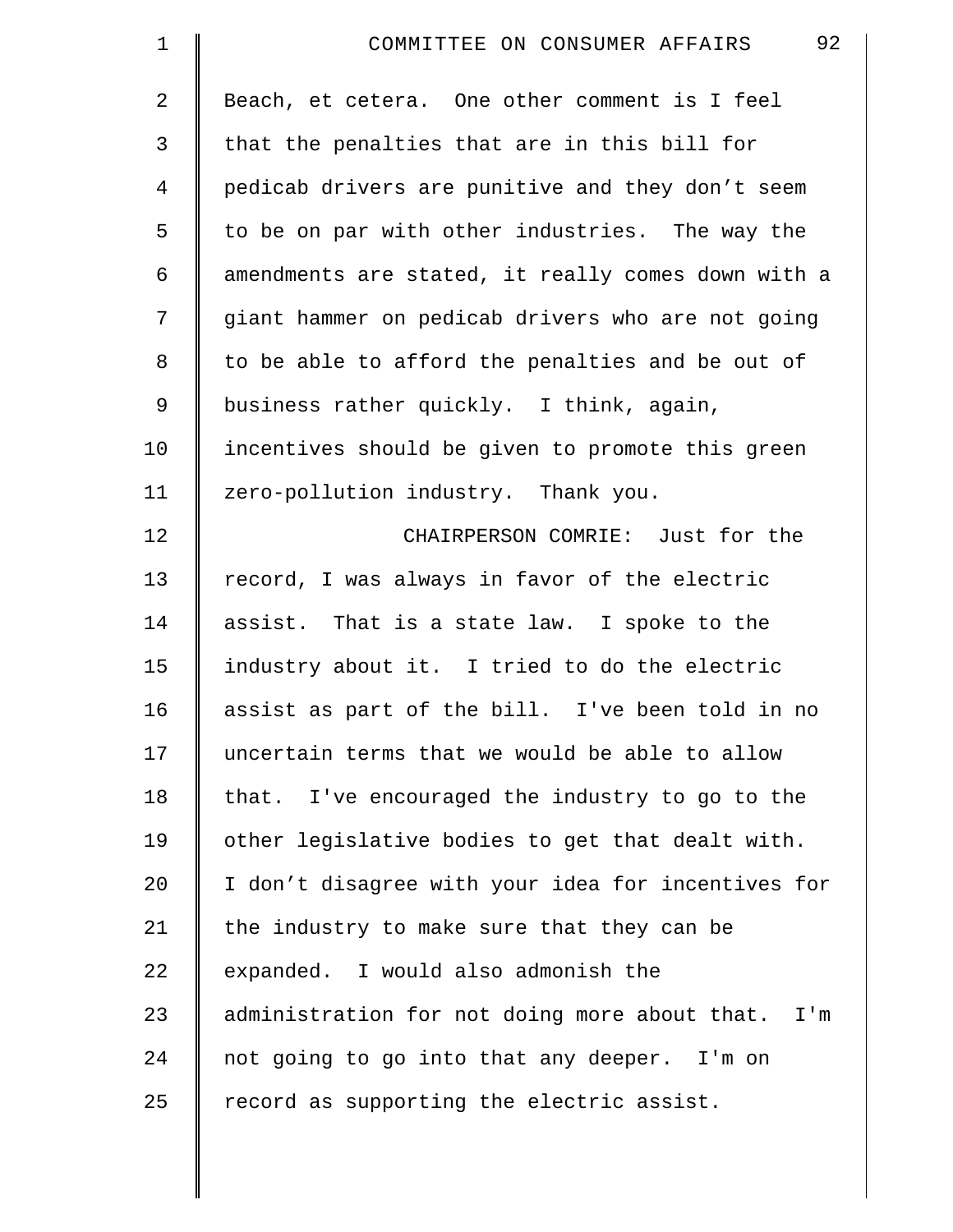| $\mathbf 1$    | 93<br>COMMITTEE ON CONSUMER AFFAIRS               |
|----------------|---------------------------------------------------|
| $\overline{2}$ | MALE VOICE: [off mic]                             |
| 3              | CHAIRPERSON COMRIE: Again, that's                 |
| $\overline{4}$ | something we can talk about afterwards. Those are |
| 5              | issues that your own industry differed with.      |
| 6              | There is not anything that I can do beyond what   |
| 7              | your own industry was doing. As you know, your    |
| 8              | own industry is in some diametrical opposition as |
| 9              | to what the standards were for a long time.       |
| 10             | That's another problem that you have to resolve   |
| 11             | in-house. The issue of dummy companies, I think   |
| 12             | you brought that up sir. Can you expand on that a |
| 13             | little bit more, Mr. Sirk?                        |
| 14             | DAVID SIRK: What happens is you                   |
| 15             | have certain individuals, actually it's some of   |
| 16             | the largest pedicab owners right now are illegal. |
| 17             | They don't even have green cards and they're      |
| 18             | operating 100 pedicabs. So what they did the last |
| 19             | time is they tried to spin off. We found it       |
| 20             | because it was so easy. They created different    |
| 21             | domain names and we actually found them and we    |
| 22             | confronted these individuals. I'm just saying     |
| 23             | that I know everybody is very overwhelmed. We     |
| 24             | have a good knowledge of who is in the industry,  |
| 25             | who is legit, and who is not legit. I really      |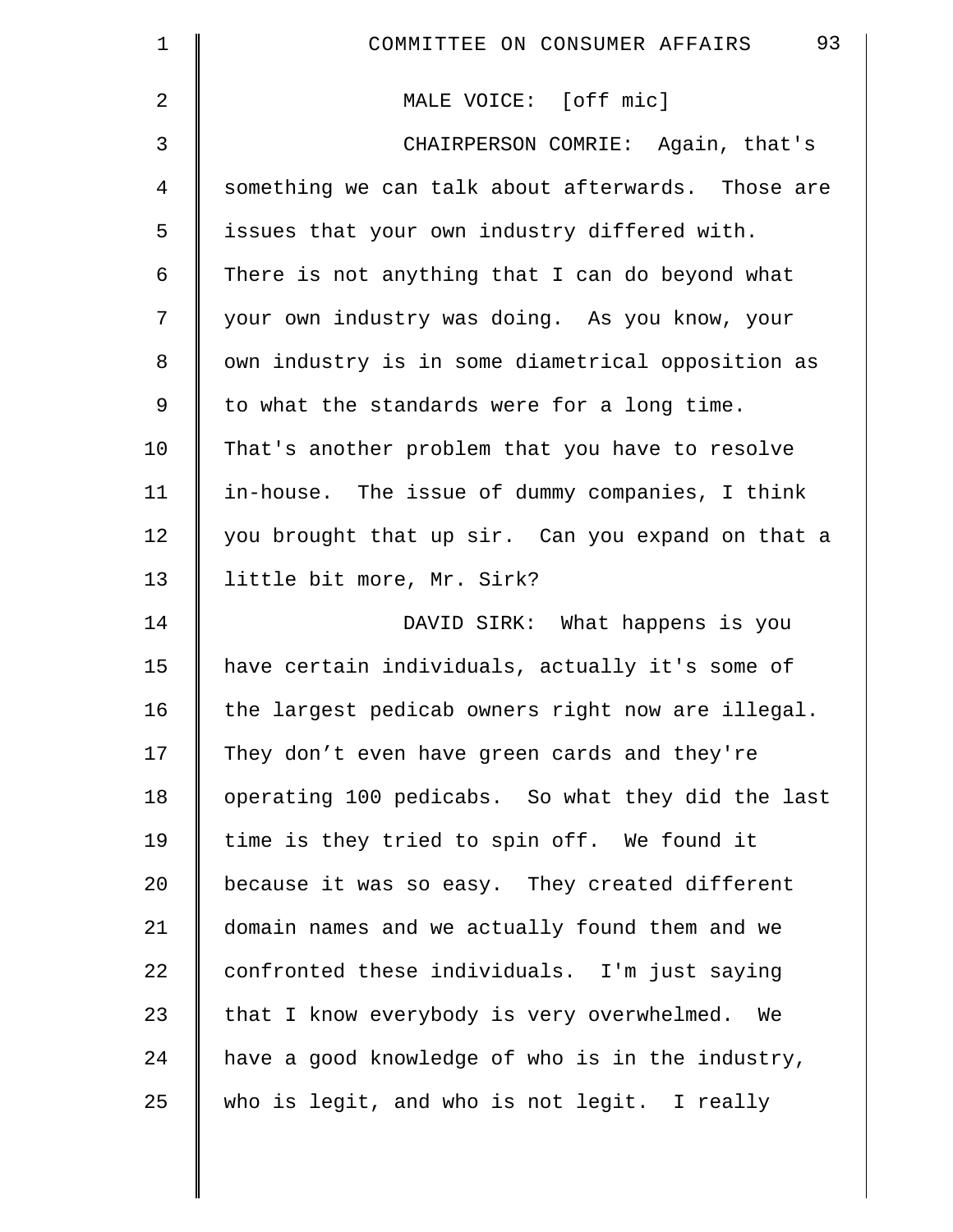| $\mathbf 1$    | 94<br>COMMITTEE ON CONSUMER AFFAIRS                |
|----------------|----------------------------------------------------|
| $\overline{2}$ | think if you could just give us that two weeks and |
| 3              | we could police ourselves. We could give you       |
| 4              | damning information. We could point it out. You    |
| 5              | guys are too busy to be chasing down all these     |
| 6              | different pedicab owners. You don't know the       |
| 7              | business like we know the business. I've been      |
| 8              | doing this since 2002. I know who is legit. I      |
| 9              | know who is nice. I know who is a cutthroat. One   |
| 10             | thing I wanted to address about these pedicab      |
| 11             | stands, they will never work. People will just     |
| 12             | pile in and then there will be fights constantly   |
| 13             | about people cutting in line. It's not practical.  |
| 14             | It will never work. I just thought I'd add that    |
| 15             | as well.                                           |
| 16             | CHAIRPERSON COMRIE: Thank you.<br>I.               |
| 17             | appreciate your comments on those issues.<br>I'11  |
| 18             | let you know that this bill, once passed, will     |
| 19             | still give people a window between now and         |
| 20             | November before it's enacted. It'll start 40 days  |
| 21             | after enacted, after it's signed by the mayor, it  |
| 22             | will go into the 60-day period for people to       |
| 23             | register and to provide all the registrations. As  |
| 24             | you heard from the commissioner, we are not going  |
| 25             | to start doing the registration enforcement but    |
|                |                                                    |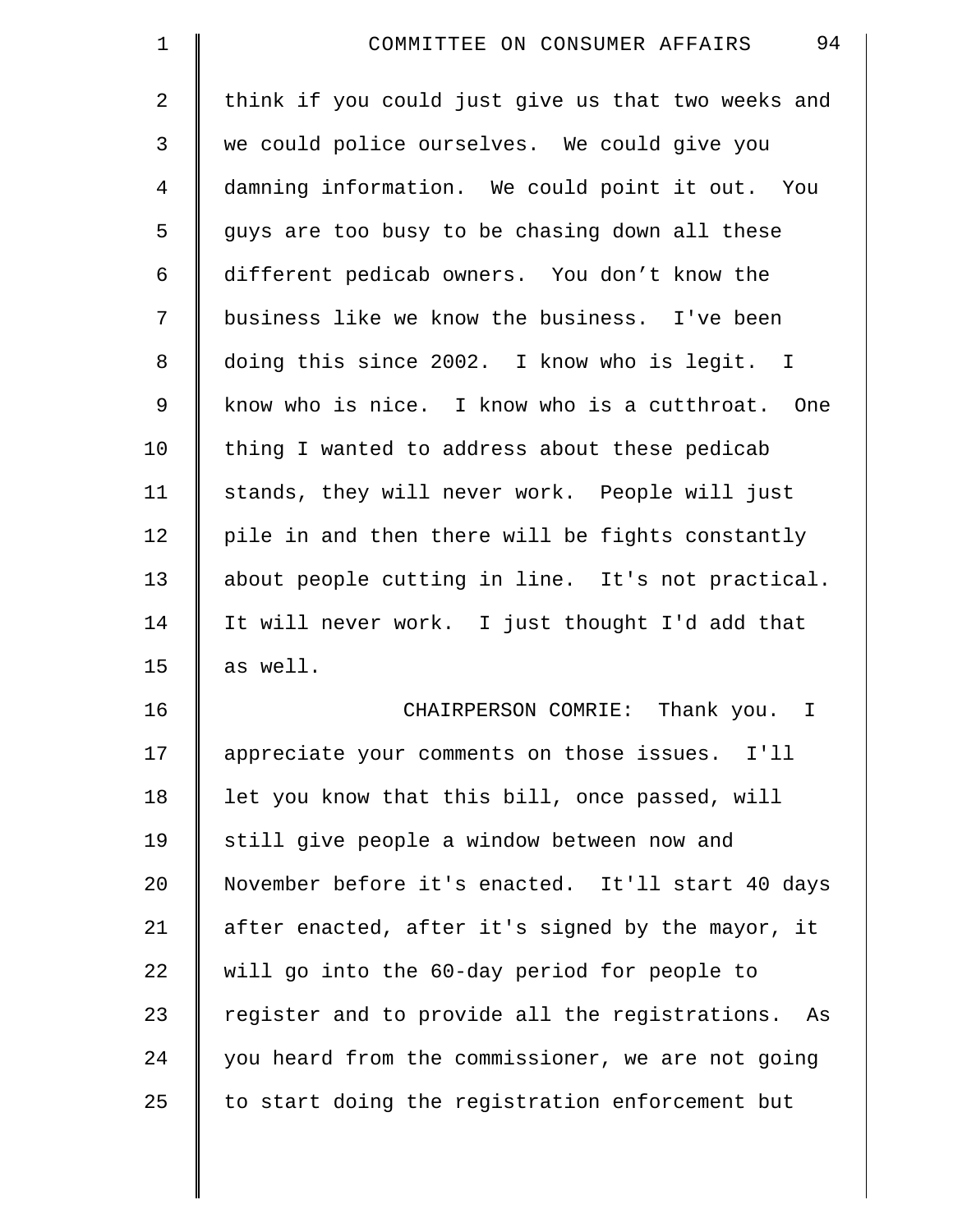| 1  | 95<br>COMMITTEE ON CONSUMER AFFAIRS                  |
|----|------------------------------------------------------|
| 2  | just safety enforcements during that period. At      |
| 3  | least the safety will be done. The issue of          |
| 4  | weaning out and scoping out any dummy companies or   |
| 5  | bad players, you'll have plenty of time between      |
| 6  | now and November. I don't believe that everything    |
| 7  | will be fully done before November 15th or so.<br>So |
| 8  | you'll have plenty of time to weed out any bad       |
| 9  | players in the industry. If there are, feel free     |
| 10 | to come to our offices if you don't feel you're      |
| 11 | getting the proper feedback from the city            |
| 12 | agencies.                                            |
| 13 | DAVID SIRK: But we won't be aware                    |
| 14 | of them until they're already licensed on the        |
| 15 | street. That's why I'm just wondering, if there      |
| 16 | is some mechanism that could be dealt with where     |
| 17 | it could be posted on the DCA website who is         |
| 18 | applying. You know what I mean? Make it              |
| 19 | transparent. We need a mechanism.                    |
| 20 | CHAIRPERSON COMRIE: That makes a                     |
| 21 | lot of sense to post all of the applicants on the    |
| 22 | website. Yes, sir? You've got to talk into the       |
| 23 | mike. Mr. Korman, you've got to talk into the        |
| 24 | mike.                                                |
|    |                                                      |
|    |                                                      |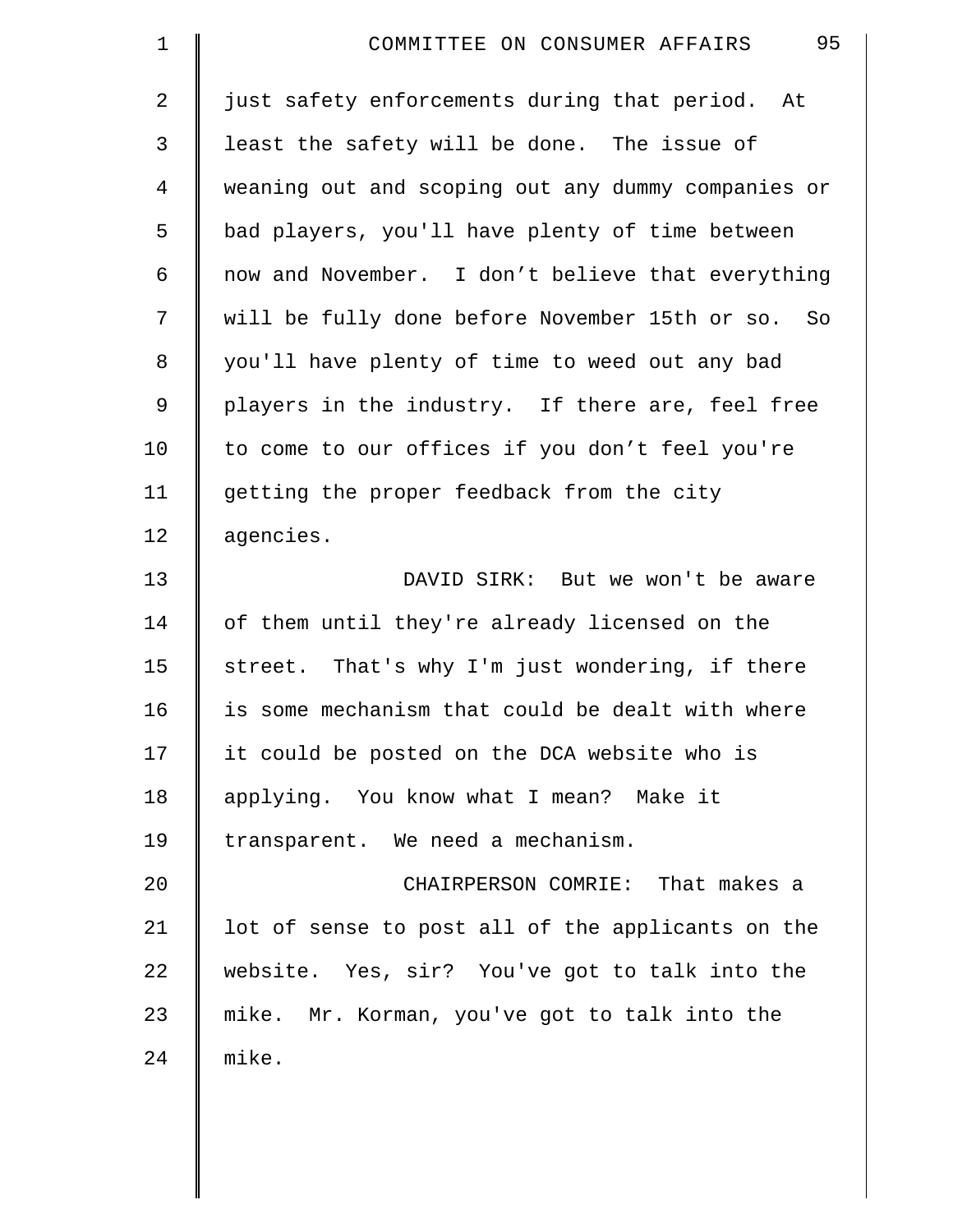| $\mathbf 1$ | 96<br>COMMITTEE ON CONSUMER AFFAIRS                |
|-------------|----------------------------------------------------|
| 2           | DOUG KORMAN: I'm sorry, are you                    |
| 3           | saying it is 100 days from when the mayor signs?   |
| 4           | CHAIRPERSON COMRIE: Forty days and                 |
| 5           | then sixty days.                                   |
| 6           | DOUG KORMAN: So it's 100 days from                 |
| 7           | when he signs? Thank you.                          |
| 8           | CHAIRPERSON COMRIE: Thank you. So                  |
| $\mathsf 9$ | it is 40 days to start the process of the          |
| 10          | registration after the mayor signs the bill.<br>It |
| 11          | will take 40 days for it to be enacted, which is   |
| 12          | unusual but that's the process that we're going to |
| 13          | deal with. That gives the industry as much time    |
| 14          | to deal with all of the registration and licensing |
| 15          | processes. As you heard from the commissioner, he  |
| 16          | wanted to make sure that his agency had enough     |
| 17          | time to develop all that paperwork.                |
| 18          | DOUG KORMAN: Will there be another                 |
| 19          | public hearing? How long do you suppose it would   |
| 20          | be before it would be prepared for the mayor to    |
| 21          | sign?                                              |
| 22          | CHAIRPERSON COMRIE: I believe                      |
| 23          | we're going to be working on the bill. We hope to  |
| 24          | vote the bill out in July so that we could get it  |
| 25          | done. Our next stated meeting will be mid to the   |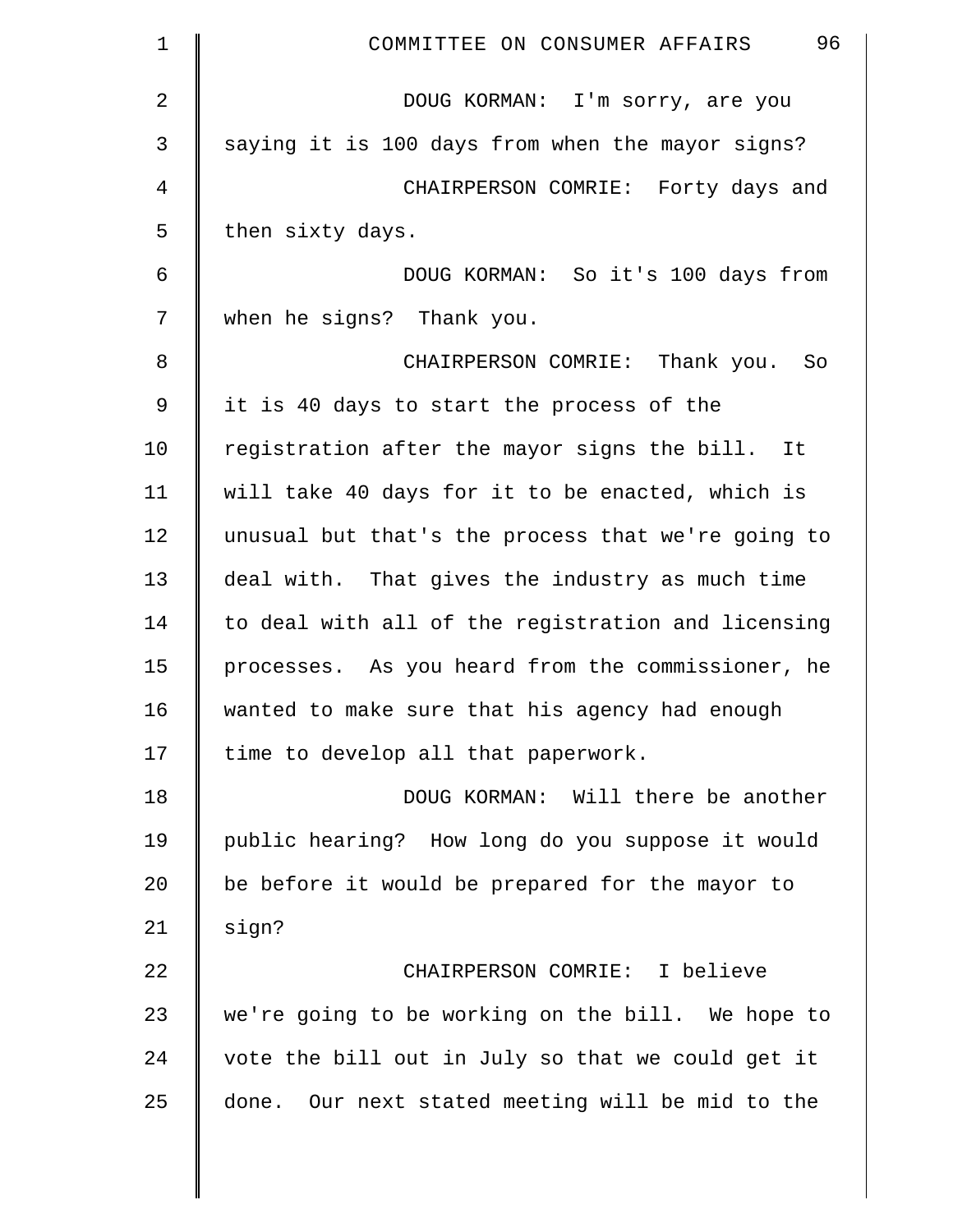| $\mathbf 1$    | 97<br>COMMITTEE ON CONSUMER AFFAIRS                |
|----------------|----------------------------------------------------|
| 2              | end of July. I'm stalling for time for Council     |
| 3              | Member Liu; you got to get him here one way or the |
| $\overline{4}$ | other. I forget when our stated meeting is in      |
| 5              | July. We would hope to get this done because we    |
| 6              | need to get this started. Your issues of handicap  |
| 7              | I think are fair and I think it's a little unfair  |
| $\,8\,$        | that you haven't had an opportunity to have that   |
| 9              | as part of this bill. I don't disagree with that.  |
| 10             | I wish there was somebody that was helping you on  |
| 11             | a legal level to get that done. I think that it's  |
| 12             | unfair for people, especially since we have        |
| 13             | returning vets that would like entrepreneurial     |
| 14             | opportunities to have an equal right to be a       |
| 15             | pedicab driver. The stated meeting is July 29th.   |
| 16             | We've been joined by Council Member John Liu, who  |
| 17             | is here to vote on the three Intros that are       |
| 18             | dealing with today. It is Intro 780, Intro 1030    |
| 19             | and Resolution 1832-A. How do you vote on those    |
| 20             | three items?                                       |
| 21             | COUNCIL MEMBER LIU: Mr. Chairman,                  |
| 22             | I vote yes on all three items.                     |
| 23             | CHAIRPERSON COMRIE: Thank you.                     |
| 24             | With that, we have no other people that have       |
| 25             | signed up to testify. I want to thank everyone     |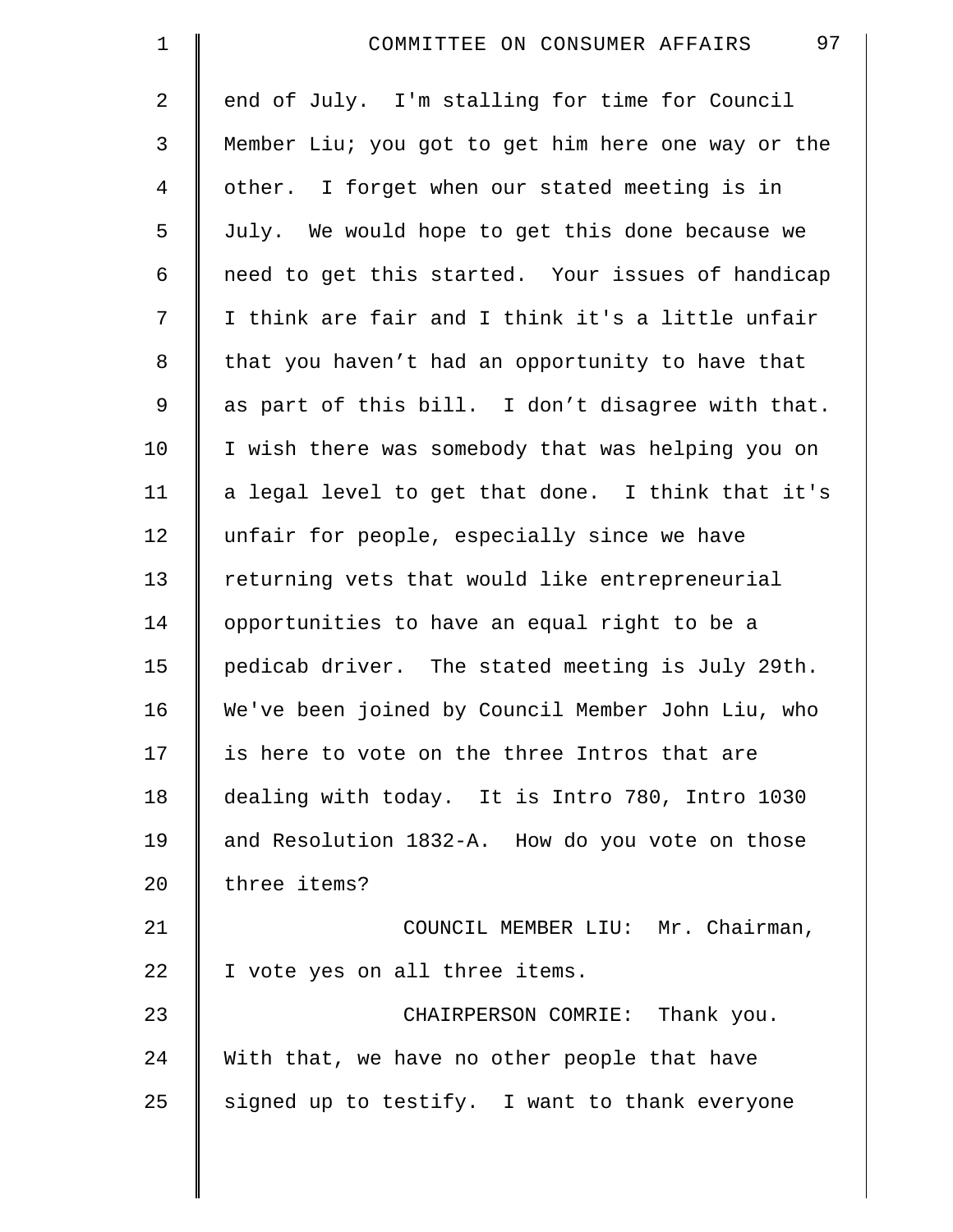| $\mathbf 1$    | 98<br>COMMITTEE ON CONSUMER AFFAIRS               |
|----------------|---------------------------------------------------|
| $\overline{2}$ | for coming today and thank the staff for putting  |
| $\mathsf{3}$   | the hearing together. I look forward to everyone  |
| $\overline{4}$ | trying to resolve as many differences as possible |
| 5              | before we have our July hearing. The final vote?  |
| 6              | WILLIAM MARTIN: The final vote on                 |
| 7              | the Committee on Consumer Affairs stands at four  |
| 8              | in the affirmative, zero in the negative and no   |
| 9              | abstentions.                                      |
| 10             | CHAIRPERSON COMRIE: With that,                    |
| 11             | I'll declare the hearing over.                    |
|                |                                                   |
|                |                                                   |
|                |                                                   |
|                |                                                   |
|                |                                                   |
|                |                                                   |
|                |                                                   |
|                |                                                   |
|                |                                                   |
|                |                                                   |
|                |                                                   |
|                |                                                   |
|                |                                                   |
|                |                                                   |
|                |                                                   |
|                |                                                   |